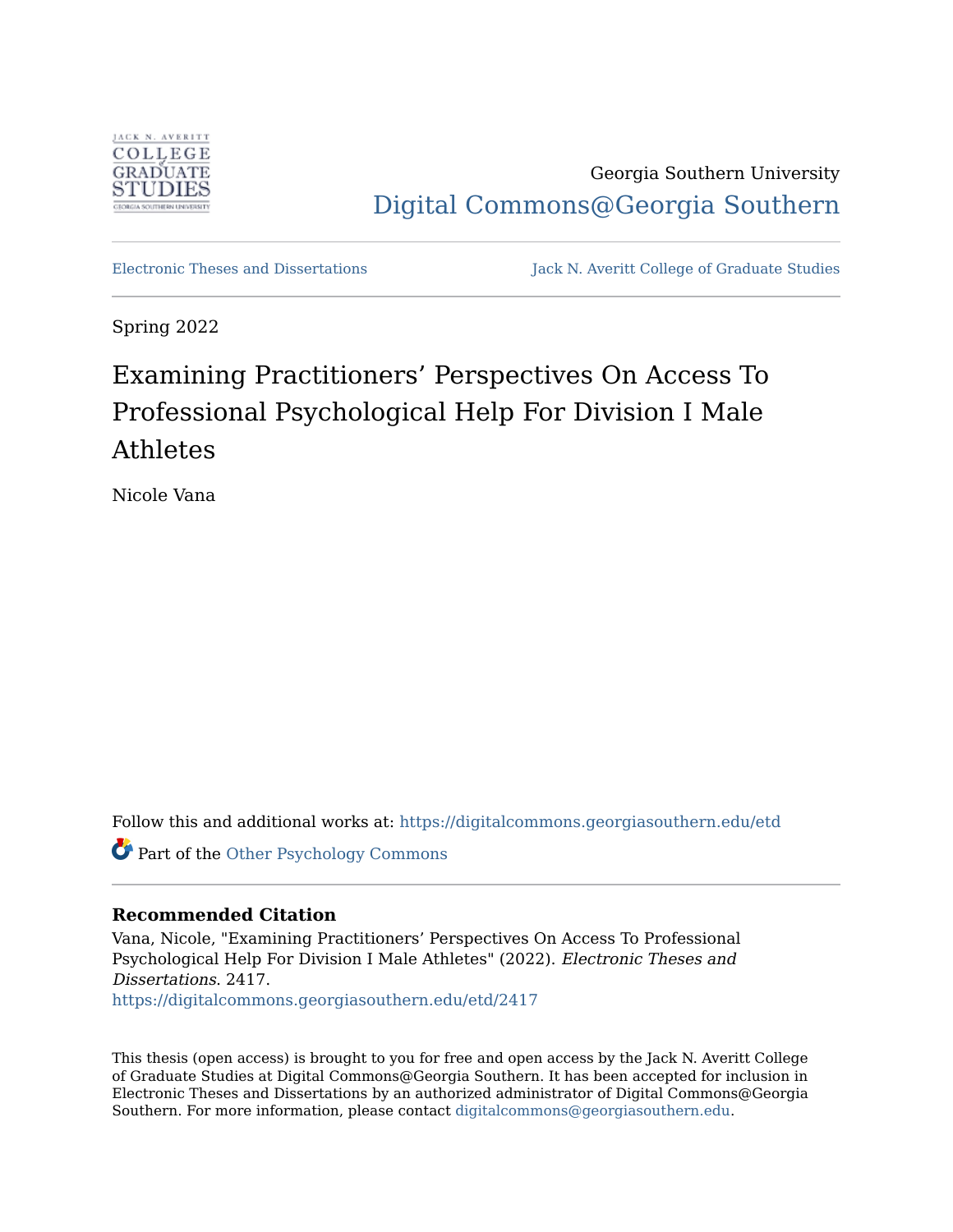#### EXAMINING PRACTITIONERS' PERSPECTIVES ON ACCESS TO PROFESSIONAL PSYCHOLOGICAL HELP FOR DIVISION I MALE ATHLETES

by

#### NICOLE VANA

(Under the Direction of Megan Byrd)

#### ABSTRACT

Male athletes are less likely than female athletes to seek out support services (Barnard, 2016) despite experiencing a myriad of clinical and subclinical concerns including depression (Davoren & Hwang, 2014; Wolanin et al., 2016), anxiety (Davoren & Hwang, 2014), eating disorders (Joy et al., 2016; Sundgot-Borgen & Torstveit, 2004), and substance use (NCAA, 2018). To combat the increasing rates of mental health concerns, support services are becoming more readily available for collegiate athletes (Moore, 2016). However, despite the recent effort in increasing athlete mental health support, many male athletes in particular remain reluctant to seek out such services (Barnard, 2016). Prior research has focused extensively on prevalence rates of mental health-related concerns and help-seeking barriers that prevent collegiate athletes from seeking out help (Gulliver et al., 2012; Yousaf et al., 2015), yet research remains nonexistent in exploring these areas in male collegiate athletes from a practitioner's perspective. Thus, the present study expanded on previous research by examining the experiences of 10 National Collegiate Athletic Association (NCAA) Division I practitioners working with male athletes and what strategies are most effective in making support services more accessible for them. A generic qualitative approach was employed and three major themes were identified: (a) presenting concerns, (b) influences to help-seeking, and (c) strategies to increase accessibility. The results of the study indicate that male collegiate athletes present with a number of mental health- and sport-related concerns, but are more likely to seek out support for sport-related concerns. Furthermore, several help-seeking influences, including barriers and facilitators, affect a male athletes' willingness to seek out such services including stigma, coach and sport environment, cultural factors, lack of time and flexibility, and the source of referral. Strategies to address the aforementioned influences include destigmatization, coach training, practitioner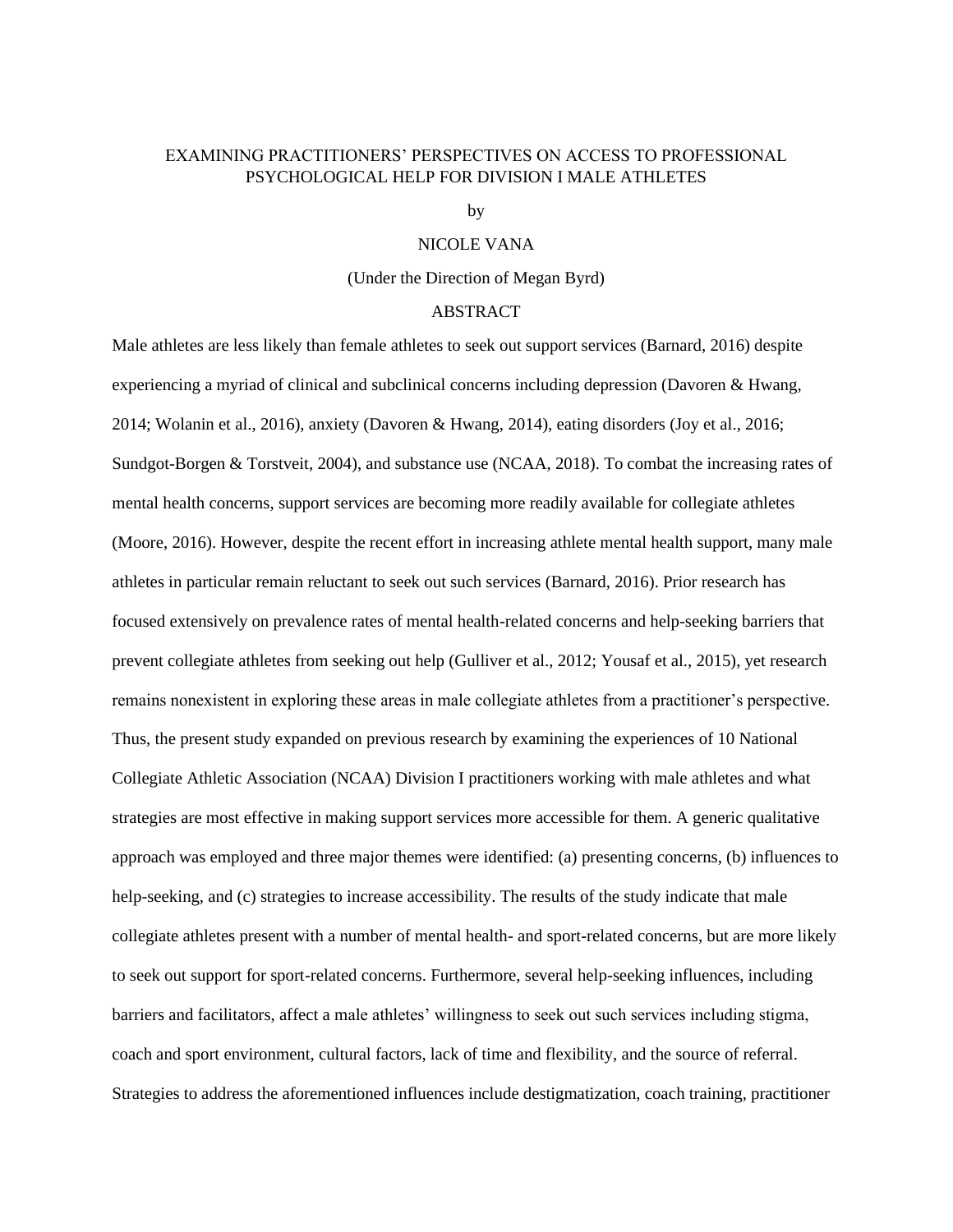diversity, service awareness and education, relationship building, and additional practitioners. Practical implications and recommendations for future research are also discussed.

INDEX WORDS: Mental health, Help-seeking behaviors, Male collegiate athletes, Mental health services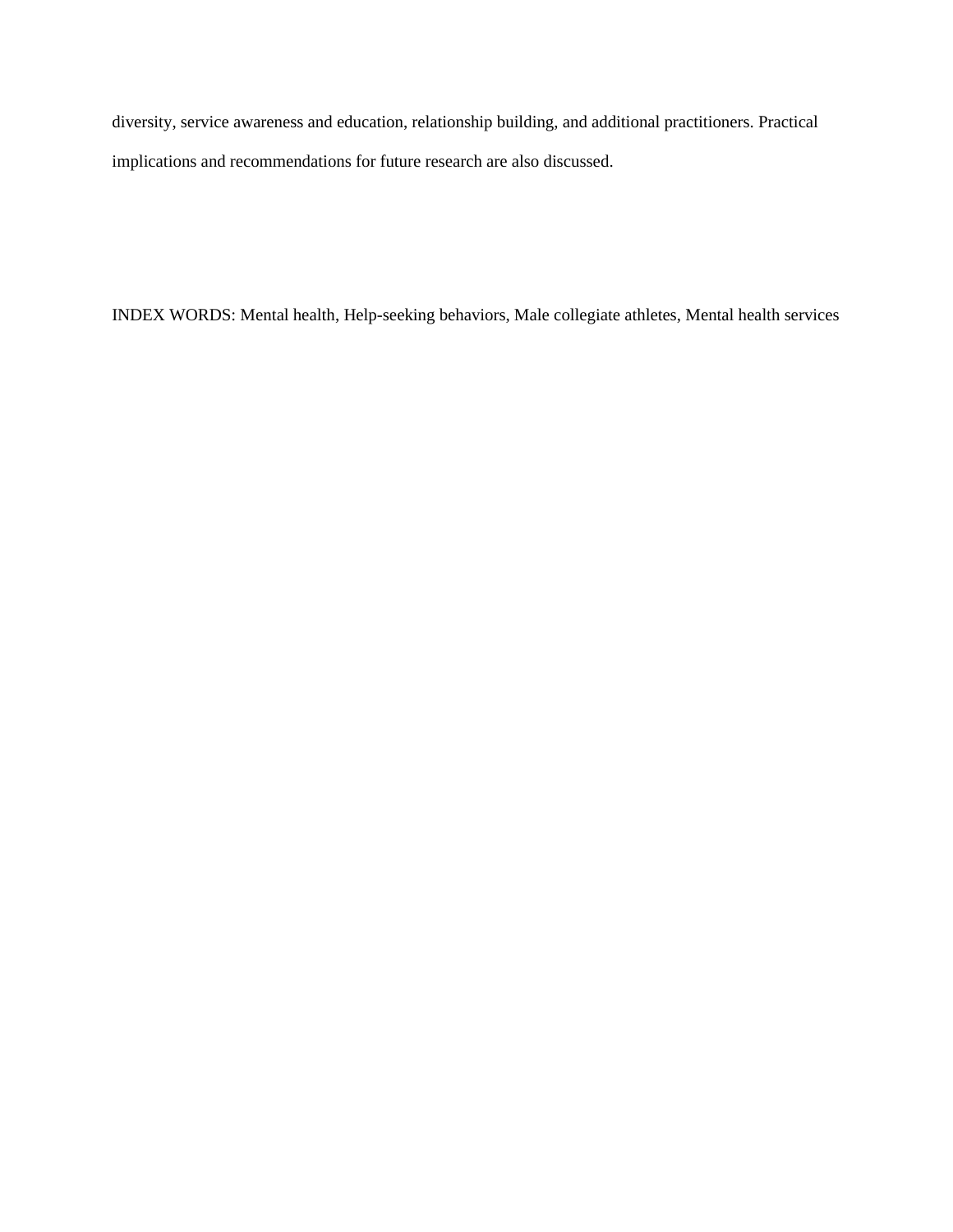## EXAMINING PRACTITIONERS' PERSPECTIVES ON ACCESS TO PROFESSIONAL PSYCHOLOGICAL HELP FOR DIVISION I MALE ATHLETES

by

## NICOLE VANA

B.S., Nebraska Wesleyan University, 2018

A Thesis Submitted to the Graduate Faculty of Georgia Southern University in Partial Fulfillment of the Requirements for the Degree

## MASTER OF SCIENCE WATERS COLLEGE OF HEALTH PROFESSIONS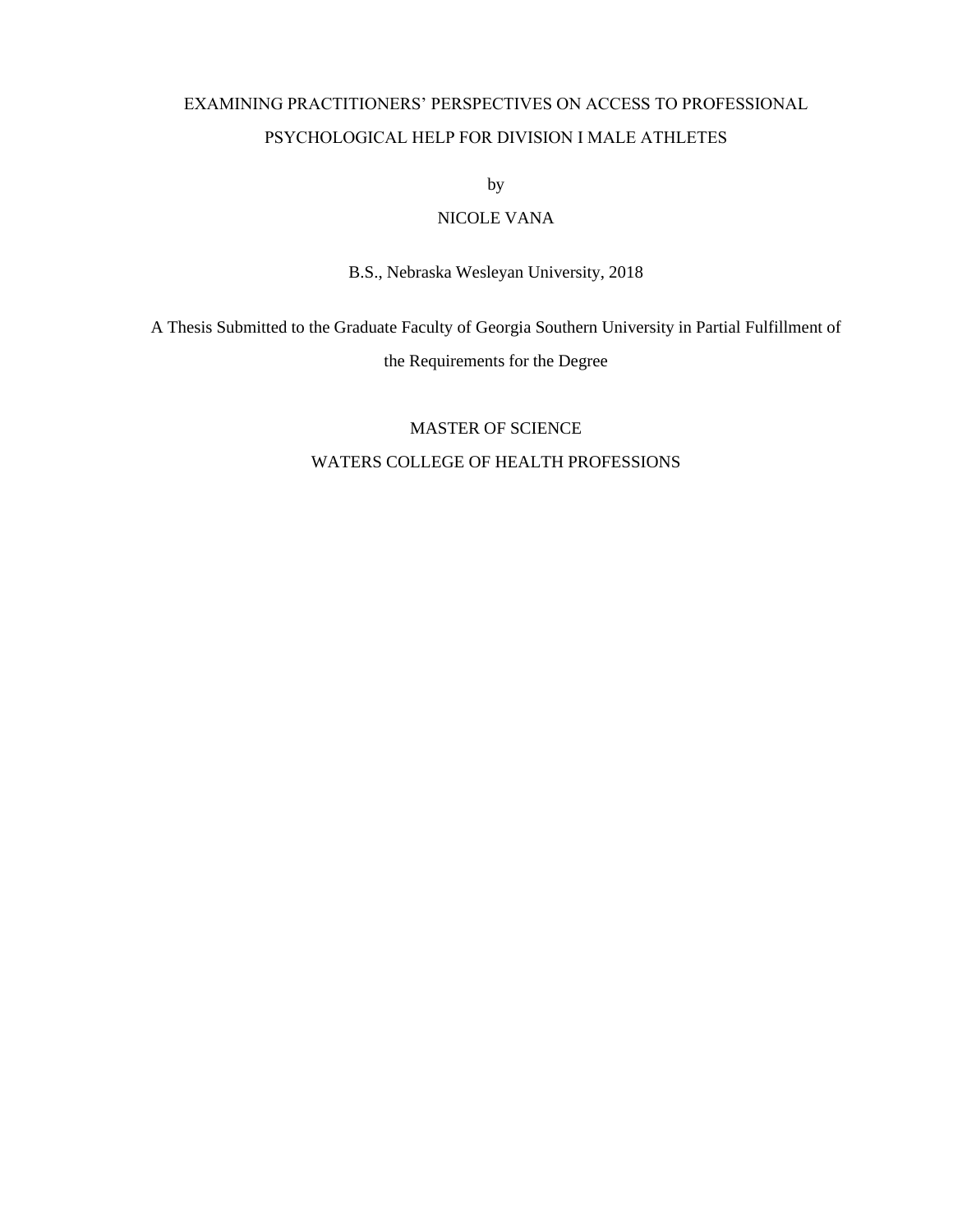© 2022

## NICOLE VANA

All Rights Reserved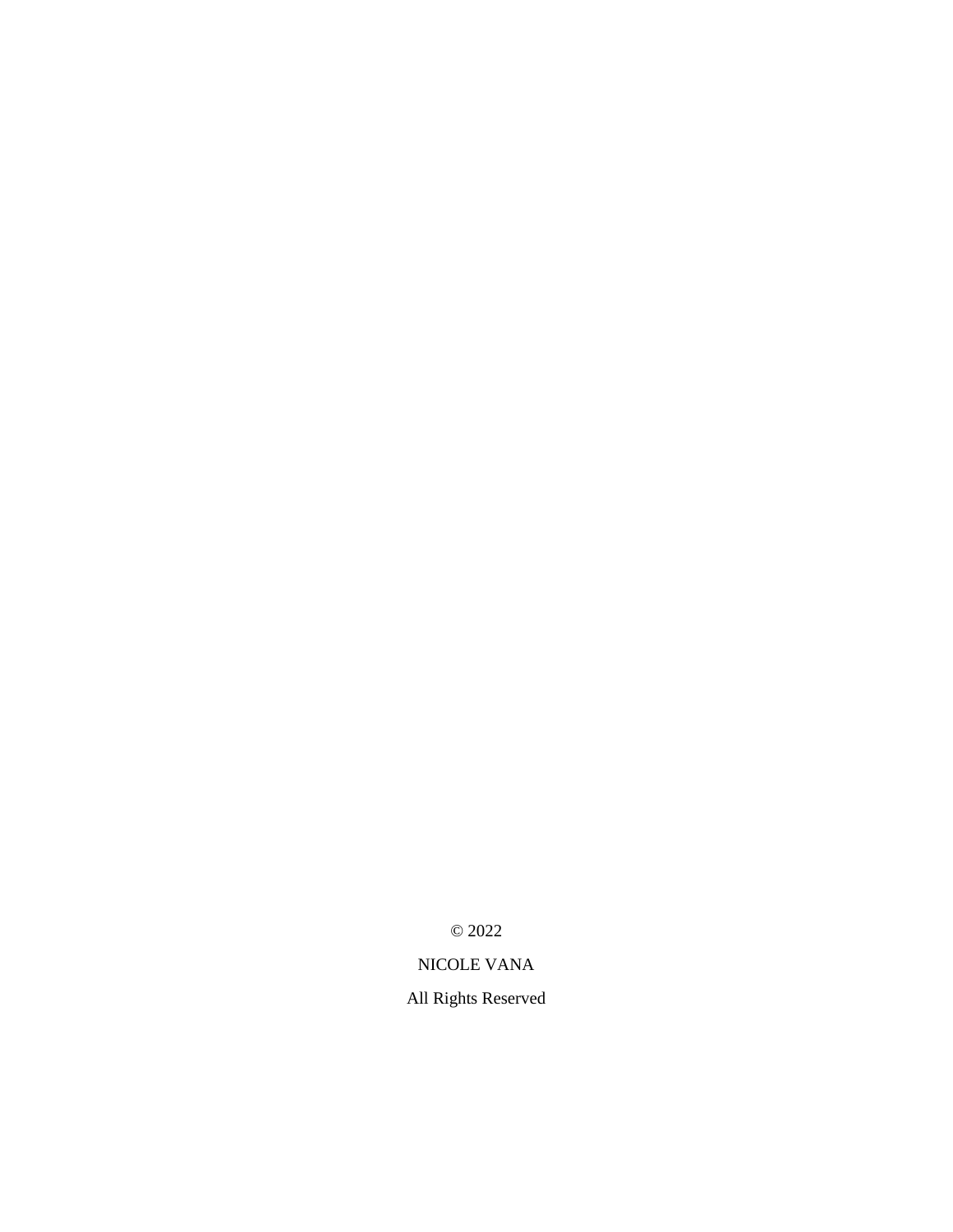### EXAMINING PRACTITIONERS' PERSPECTIVES ON ACCESS TO PROFESSIONAL PSYCHOLOGICAL HELP FOR DIVISION I MALE ATHLETES

by

NICOLE VANA

Major Professor: Megan Byrd

 Committee: Brandonn Harris Pamela Wells

Electronic Version Approved: May 2022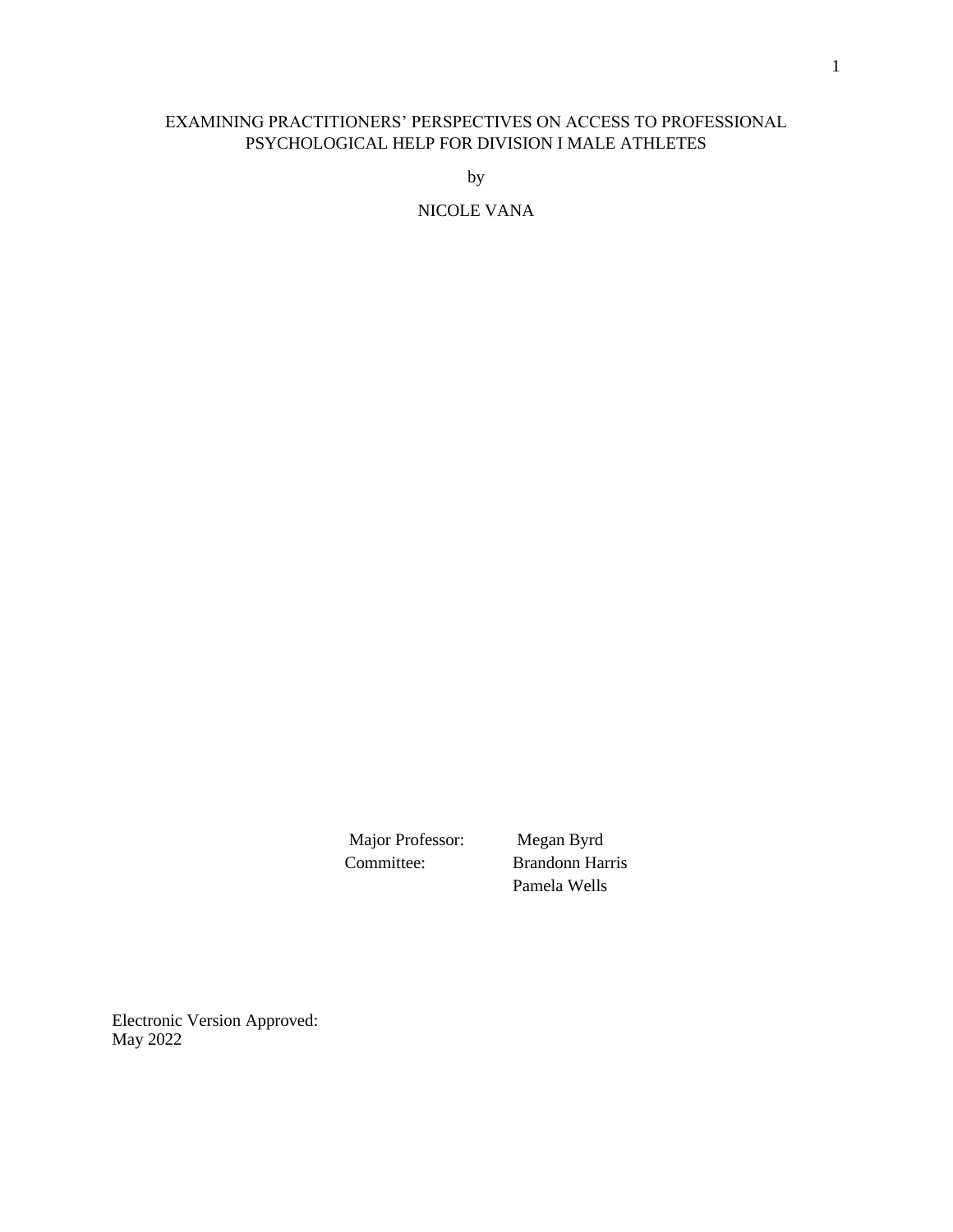## DEDICATION

This project is dedicated to every athlete out there who is silently suffering.

You are never alone.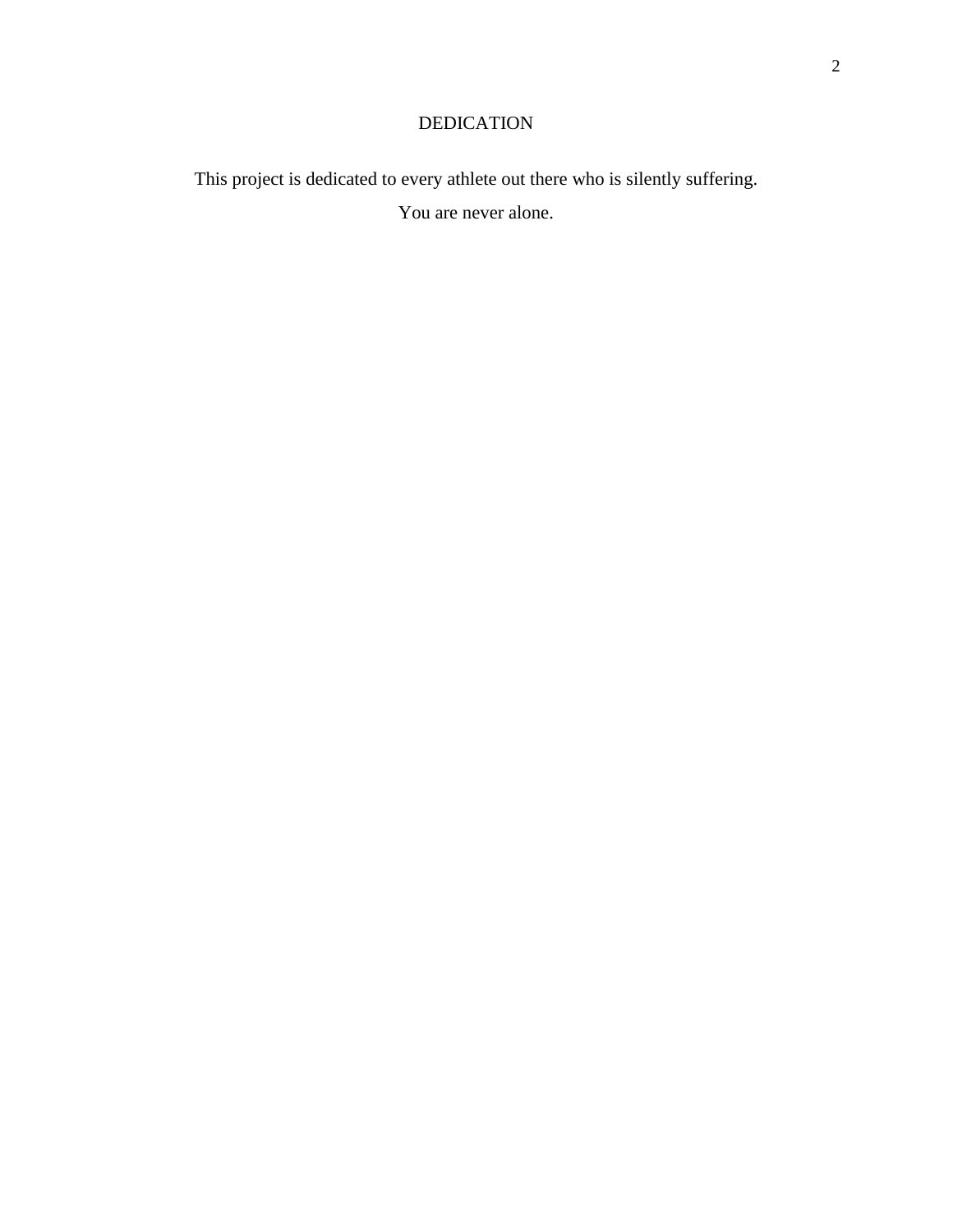#### ACKNOWLEDGMENTS

Dr. Byrd, Dr. Harris, and Dr. Wells, thank you for embarking on this whirlwind of a journey with me and for allowing me to pursue the topic I am most passionate about. Megan, thank you for all of the time you invested into me and into this project. You have always challenged me to be better and because of you, I am. Brandonn, thank you for always believing in me and for your unwavering commitment to helping me succeed as a researcher, as a student, as a professional in the field, and as a person. Pam, thank you for taking on this project with open arms. I am beyond thankful for all of the insight and support you granted me with.

To Mom and Dad, thank you for always being my #1 fans. There are not enough words in the world to express just how grateful I am for the both of you. You have always supported me in following my dreams and without you, I would have never been able to complete something like this. From the bottom of my heart, thank you for everything. I love you.

To Rocky, thank you for being the most loyal companion that I could always count on whenever I felt a little bit overwhelmed or stressed during this process. You deserve all the peanut butter in the world.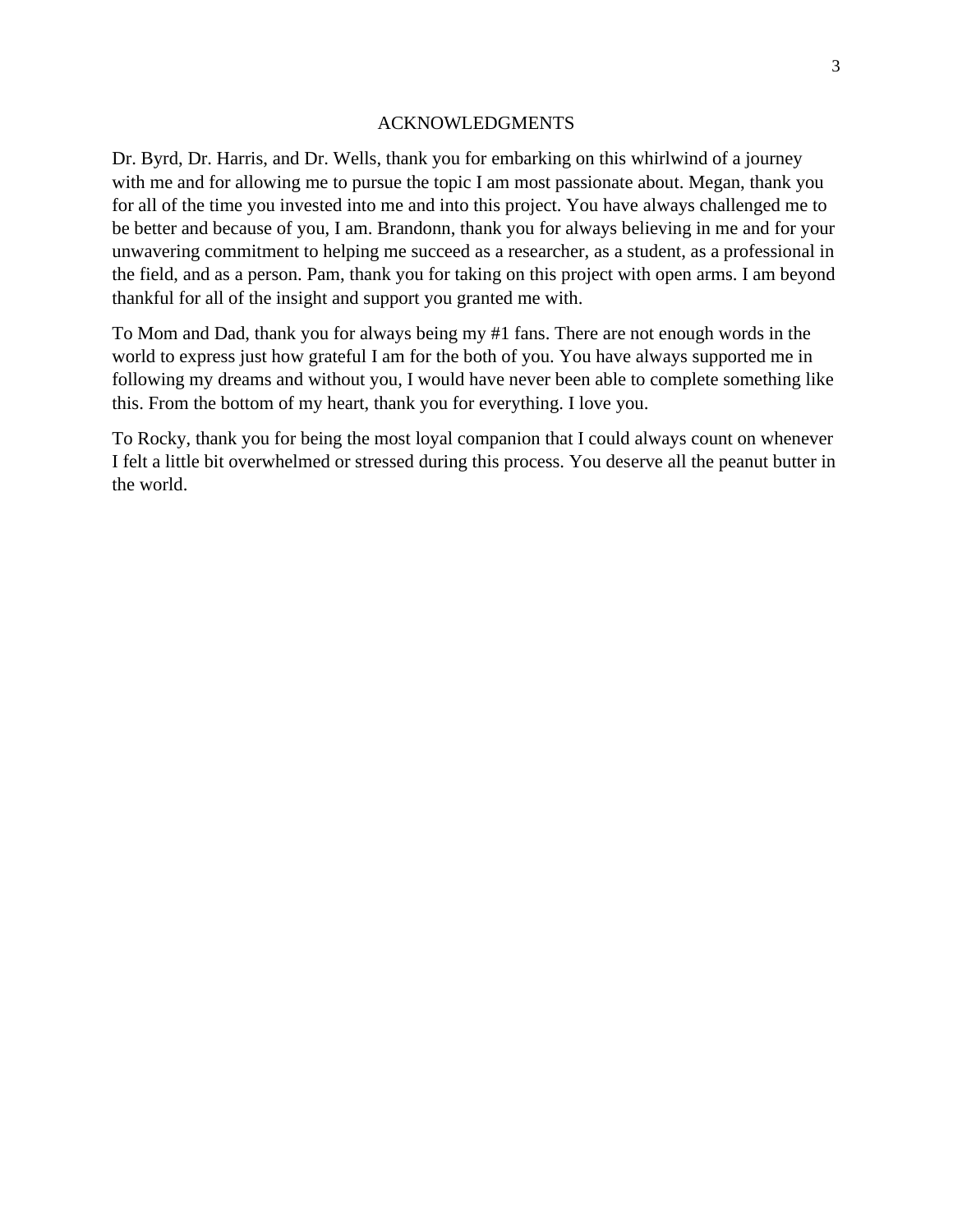## TABLE OF CONTENTS

|                   | Page |
|-------------------|------|
|                   |      |
|                   |      |
| <b>CHAPTER</b>    |      |
|                   |      |
|                   |      |
|                   |      |
|                   |      |
|                   |      |
|                   |      |
|                   |      |
|                   |      |
|                   |      |
|                   |      |
|                   |      |
|                   |      |
|                   |      |
|                   |      |
|                   |      |
|                   |      |
|                   |      |
|                   |      |
|                   |      |
|                   |      |
| <b>APPENDICES</b> |      |
|                   |      |
|                   |      |
|                   |      |
|                   |      |
|                   |      |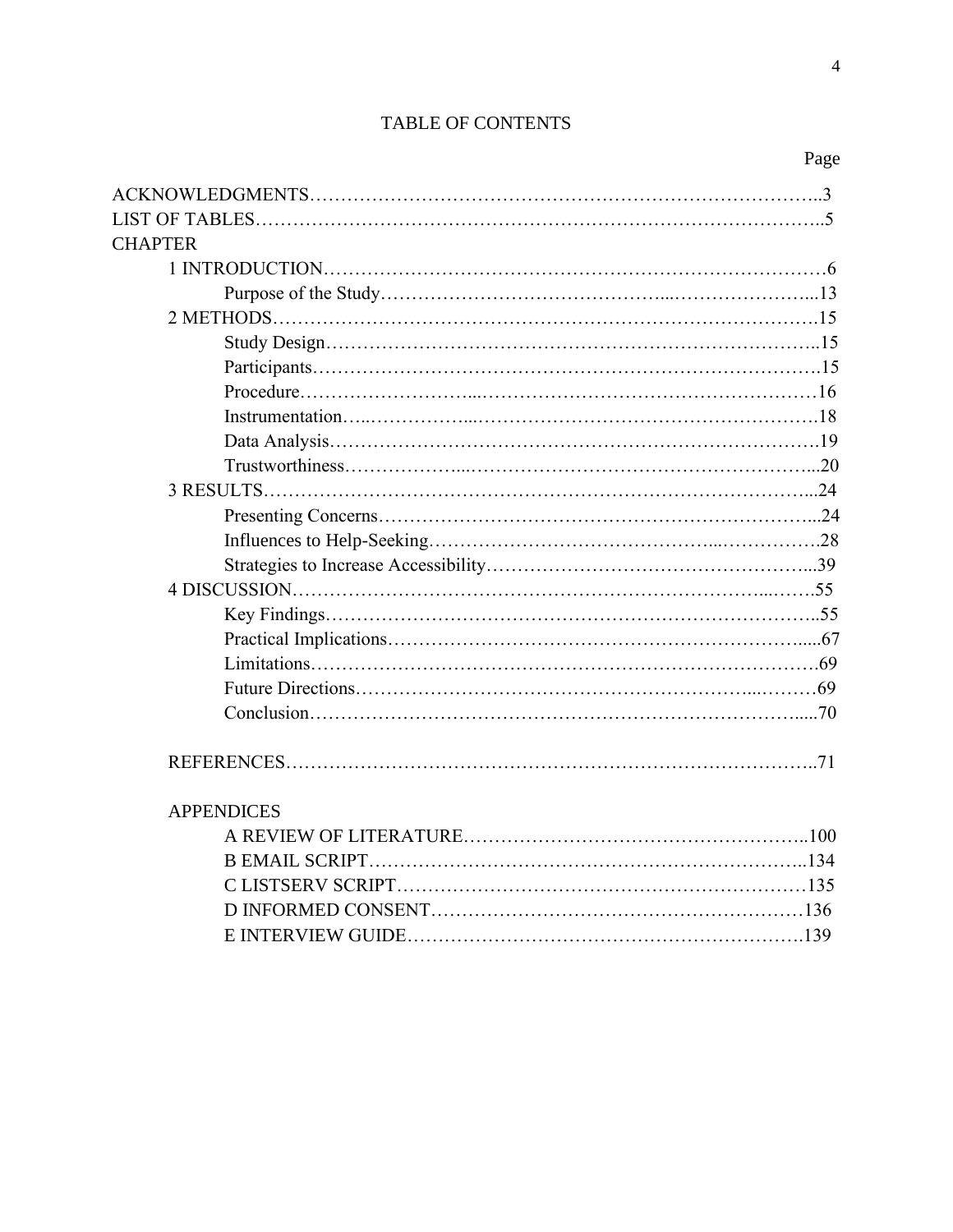## LIST OF TABLES

| Page |
|------|
|      |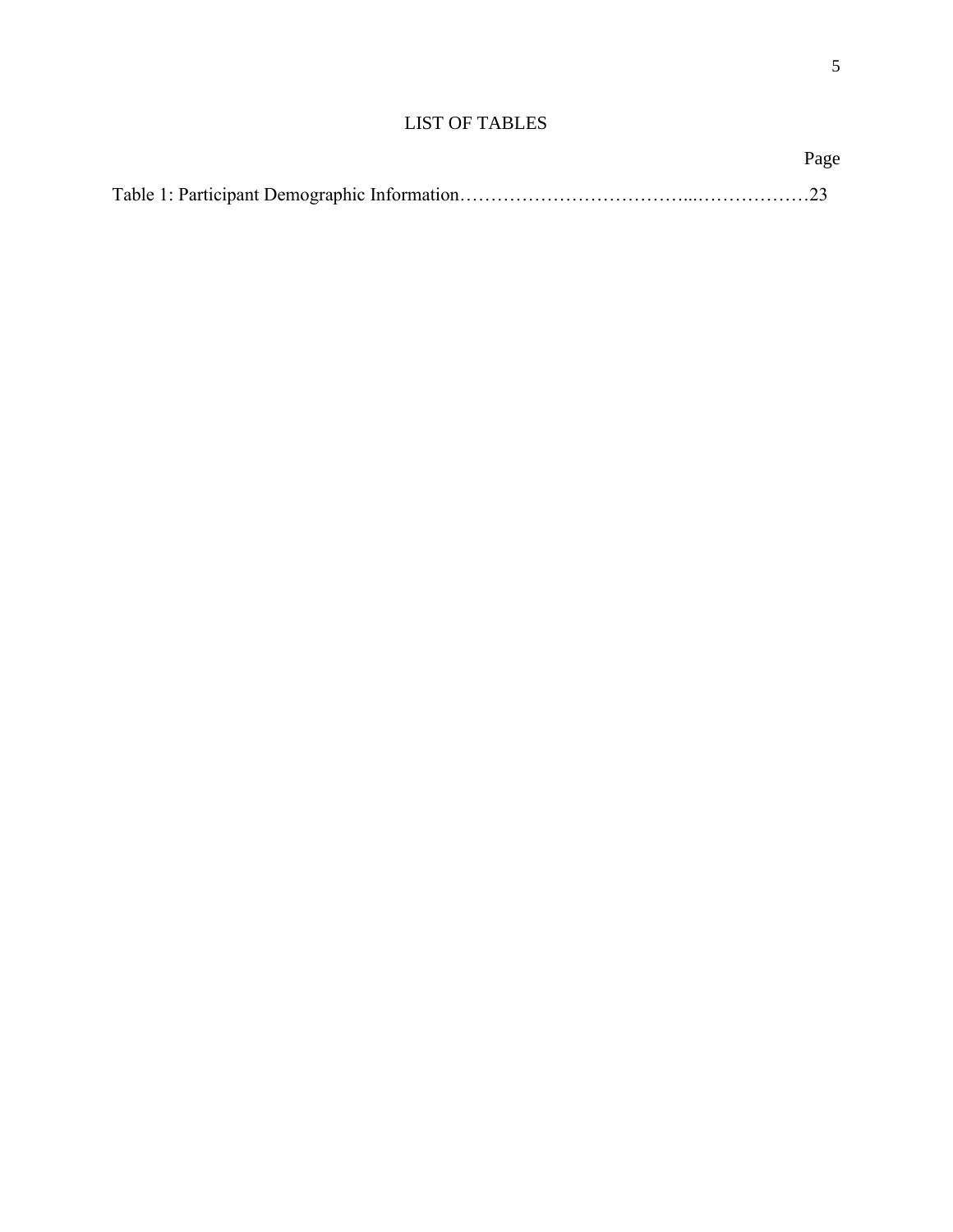#### CHAPTER 1

#### INTRODUCTION

Male athletes comprise of just over half (53%) of the overall National Collegiate Athletic Association (NCAA) Division I population (NCAA, 2018). Despite college sports having a positive impact on athletes' overall well-being including an increase in self-esteem, confidence, social support, and connectedness (Armstrong et al., 2015), Wahto et al. (2016) found that as many as one in four collegiate athletes "suffer from psychological distress at a level indicative of a need for psychological services" (p. 86). Previous research indicates that collegiate athletes are at risk for experiencing a myriad of mental health-related struggles at similar rates of nonathletes, despite being less likely to seek out professional help (Watson, 2005). Within the collegiate athlete population, Division I athletes are less comfortable seeking out mental health services than are Division II and III athletes (Moore, 2016), and male athletes are less likely to seek out help than female athletes (Barnard, 2016). However, research remains nonexistent regarding what specific strategies can help Division I male athletes more easily access professional psychological services.

#### **Male Athletes and Mental Health**

#### *Clinical Concerns*

Clinical mental health-related concerns including depression, anxiety, and eating disorders are among the most prevalent in college athletics (Beals & Manore, 2002; Weigand et al., 2013; Wolanin et al., 2016). Thus, the following will describe the impact that each has as it relates to the male collegiate athlete population in particular.

Collegiate athletes are at an increased risk for depression compared to the general student population due to the combination of physical and psychological pressures that they experience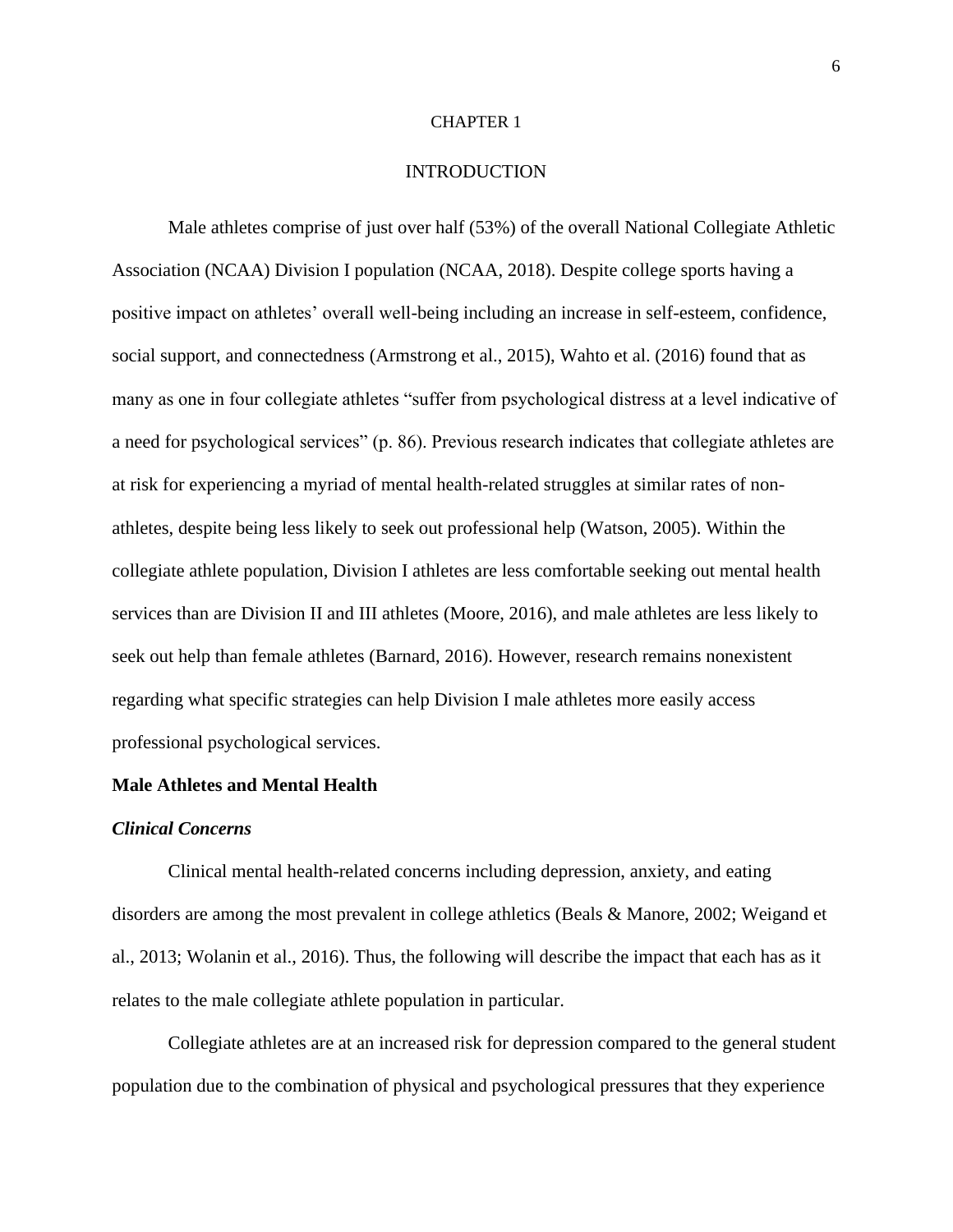(Mummary, 2005). Despite prior studies extensively examining the prevalence rates of depression in both male and female collegiate athletes combined, there remains a limited number of studies that have explored the frequency of depression in male collegiate athletes alone. In one such study, Proctor and Boan-Lenzo (2010) investigated the prevalence rates of depressive symptoms in 66 male intercollegiate athletes from a Division I institution and the researchers found that 15.6% of the athletes met the criteria for clinical depression. Davoren and Hwang (2014) reviewed data from eight National College Health Assessment surveys. In total, 19,733 collegiate athletes completed the surveys and results revealed that 21% of the male athlete respondents reported experiencing depressive symptoms within the past 12 months. While female athletes are more likely to suffer from depression (Yang et al., 2007), male athletes have a higher tendency to underreport symptoms (Lebrun et al., 2018) and are less likely to utilize support services (Barnard, 2016). Furthermore, Rao et al. (2015) found that male collegiate athletes are at higher risk for suicide than female athletes.

The American College of Sports Medicine (2021) found that approximately 25% of male collegiate athletes report having anxiety. Beyond this, little remains known regarding the frequency of clinical anxiety disorders experienced by male Division I collegiate athletes specifically. However, when taking into account both male and female athletes, previous research estimates that both groups experience anxiety anywhere between six percent in clinical diagnoses (Schaal et al., 2011) to nearly 15% in self-report measures (Du Preez et al., 2017). Furthermore, approximately 85% of certified athletic trainers report that they believe anxiety disorders are a significant concern within the collegiate athlete population (Goldman, 2014). In turn, anxiety disorders in athletes may be further exacerbated by sport-related factors, such as the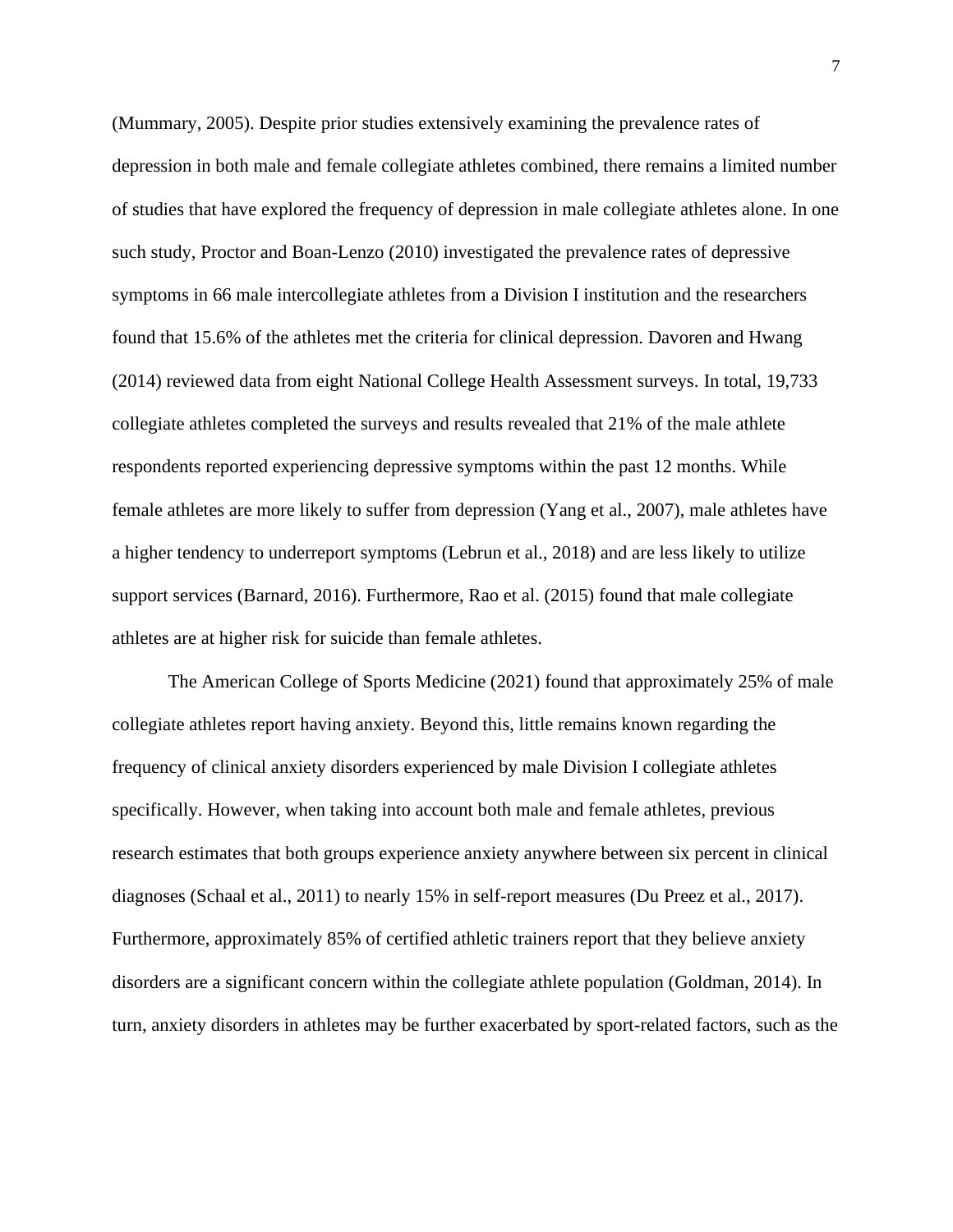pressure to perform well (Hodge & Smith, 2014) and the experience of an injury (Gouttebarge et al., 2016).

In addition to anxiety, eating disorders are a clinical mental health concern existent within the male athlete population. Despite male athletes experiencing overall lower prevalence rates of eating disorders than female athletes, Sundgot-Borgen and Torstveit (2004) found that eating disorders are more prevalent in the male athlete population (8%) when compared to the male non-athlete population  $(0.5\%)$ . Parallel to these findings, Joy et al.  $(2016)$  reports that male athletes are more likely to suffer from an eating disorder when compared to male non-athletes. Baum (2006) suggests that particular categories of sport may carry a higher risk for athletes in developing an eating disorder, including sports where athletes need to make a particular weight in order to compete (e.g., wrestling), sports that consider low body fat as advantageous for reaching optimal performance (e.g., cross country), and sports that consider aesthetics to be an important factor in the judging process (e.g., gymnastics). Congruent with these findings, Chatterton and Petrie (2013) examined 732 male collegiate athletes and found that those who participated in weight class sports (i.e., wrestling) were more likely to engage in disordered eating and weight control behaviors.

Based on previous research, it is evident that clinical mental health concerns that warrant the need for professional help exist within the male collegiate athlete population. While male athletes are less likely to experience such concerns when compared to female athletes, they are also less likely to seek out these mental health services (Barnard, 2016).

#### *Subclinical Concerns*

In addition to clinical mental health-related concerns, there are a number of subclinical concerns that collegiate athletes face that may require the utilization of support services,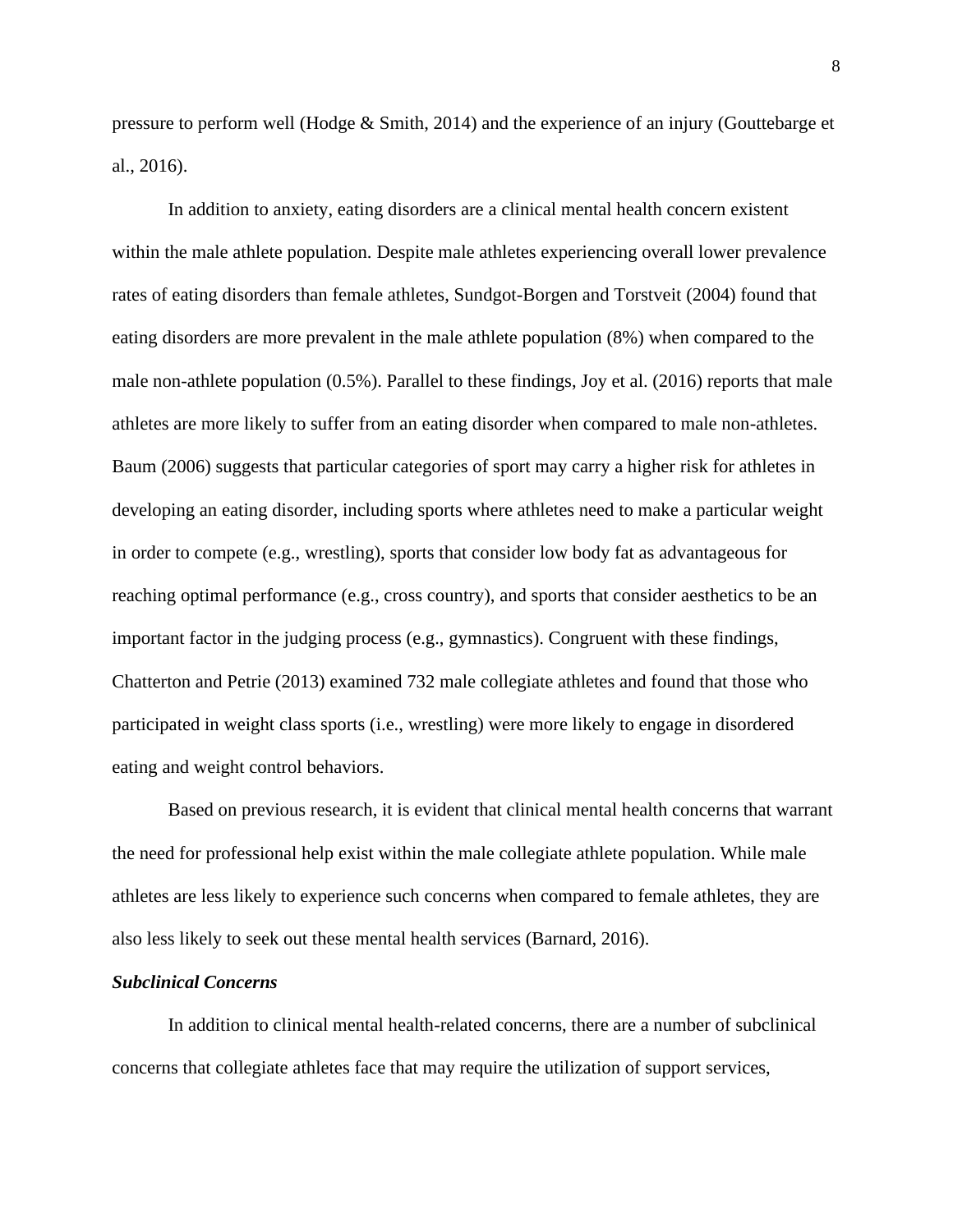including substance use and excessive stress stemming from academic pressures, athletic demands, and relationships with others.

Substance use is more prevalent in the collegiate athlete population when compared to the non-athlete population (Brisola-Santos et al., 2016; Ford, 2007; Yusko et al., 2008). Collegiate athletes may initially decide to engage in substance use behaviors for a number of reasons, including to help increase self-confidence, to fit in socially, and to produce feelings of pleasure (Baron, 2013; McDuff & Baron, 2005). Male athletes in particular are more likely than female athletes to engage in substance use behaviors such as binge drinking, marijuana consumption, and cocaine use (NCAA, 2018; Ntoumanis, et al., 2014). In some cases, athletes who engage in long-term substance use may inherit a dependency on it which may result in a diagnosable clinical concern (Baron, 2013; McDuff & Baron, 2005).

Fogaca et al. (2019) found that collegiate athletes experience several stressors that, if left unmanaged, may lead to further mental health concerns. These stressors include academic pressures (Humphrey et al., 2000; Hwang & Choi, 2016), athletic demands (Gulliver et al., 2012; Humphrey et al., 2000; Kimball & Freysinger, 2003), and relationships with others (Humphrey et al., 2000; Wilson & Pritchard, 2005). Academic-related pressures, such as having to maintain good grades to stay eligible to play in one's sport, are a commonly-reported stressor amongst collegiate athletes (Hwang  $& Choi, 2016$ ). More specifically, many athletes express feeling as though there is not enough time given to them to be able to balance both athletics and academics and perform their best in both (Humphrey et al., 2000). Collegiate athletes also report experiencing stress related to their sport. Humphrey et al. (2000) found that more than half of both male and female athletes in their study considered sport-related demands to be stressinducing, with the greatest stressor being the pressure that they feel to win and perform well in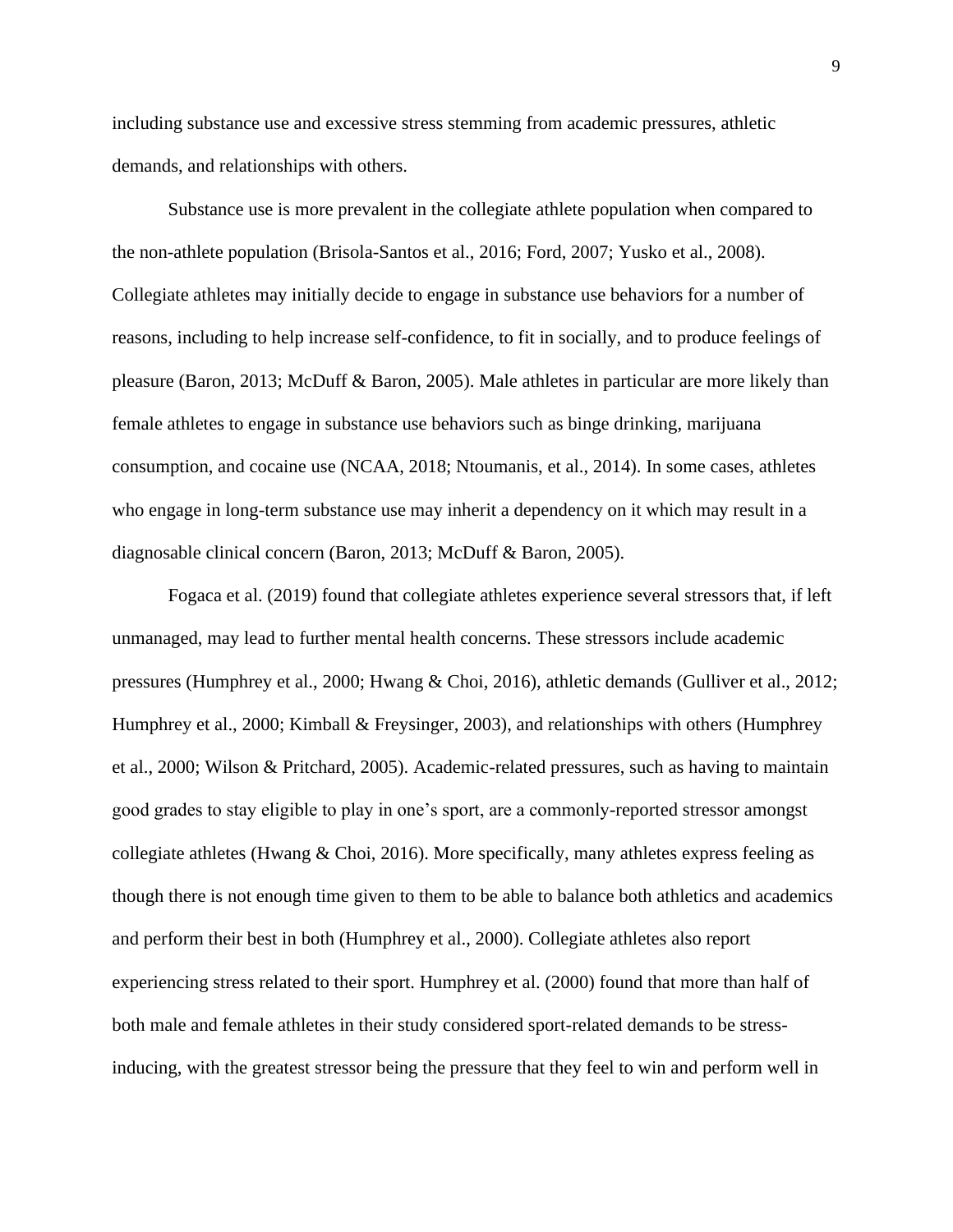their sport. Finally, collegiate athletes also experience stress regarding their inability to find time for social interactions with individuals outside of their sport, including friends and family (Watson & Kissinger, 2007). Despite having close relationships with coaches and teammates, previous research highlights the desire that Division I athletes have towards making friends and building relationships with individuals outside of their sport (Pacific 12 Conference, 2015).

#### **Male Athletes and Help-Seeking Behaviors**

With an increase in mental health awareness among athletes, support services are becoming more readily available for NCAA Division I athletes than ever before (Moore, 2016). Support staff members at the Division I level have expanded to include nutritionists, academic advisors, tutors, sport psychology professionals, clinical psychologists, and psychiatrists. Due to the growing number of support staff on athletic teams, some athletes may feel unsure of who to turn to for certain concerns. To exemplify this, one athlete in Gulliver et al.'s (2012) study reported that, "The psychologists here are sport psychologists, sometimes things that happen away from sport you're not sure whether you can go and see them about that, or is that an issue for a counselor" (p. 7). For those athletes that do decide to pursue mental health services, previous research has found a number of benefits including stress reduction, a decrease in feelings of burnout, an increase in self-regulation, and an improvement in overall well-being (Dubuc-Charbonneau & Durand-Bush, 2015). Despite all of the potential advantages that seeking out professional help can offer athletes, there remains a high number of those who are reluctant to do so (Watson, 2005). Moreover, Bird et al. (2018) found that collegiate athletes prefer to ask for help from a close family member or a sport-specific professional, such as an athletic trainer, instead of a mental health professional, such as a counselor. As López and Levy (2013) suggested, this may be due to athletes preferring to seek out help from individuals who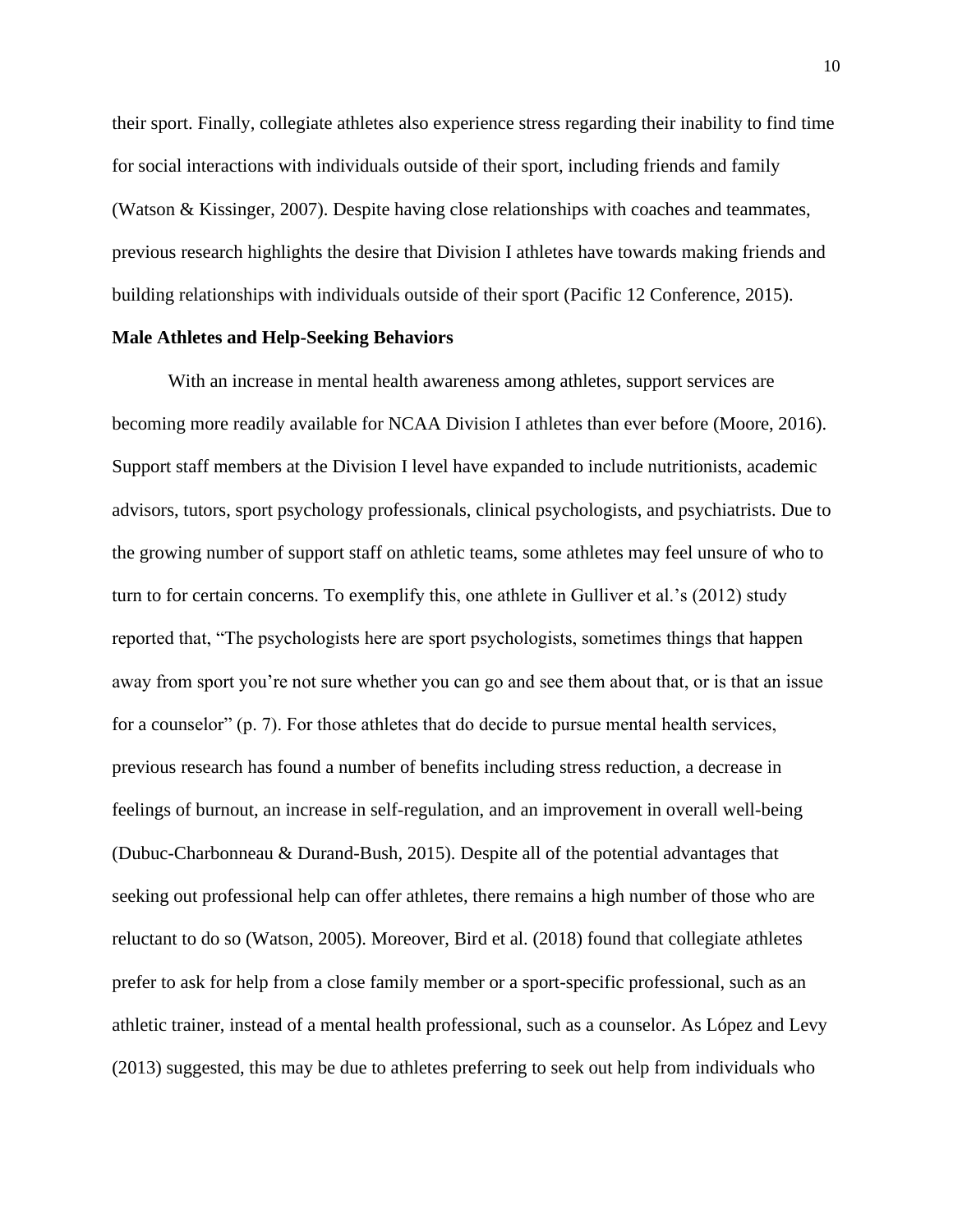have a greater familiarity with and understanding of their daily lives and struggles as a collegiate athlete. Furthermore, collegiate athletes face a variety of help-seeking barriers that may prevent them from accessing support services altogether.

#### *Barriers Toward Help-Seeking*

One of the most significant help-seeking barriers identified by athletes is that of stigma (Gulliver et al., 2012), including public stigma and self-stigma (Wahto et al., 2016). Martin et al. (1997) found that NCAA Division I male athletes were more likely than female athletes to predict that they would experience stigmatization for seeking help for mental health-related concerns. This is supported by Watson's (2006) findings that revealed that male athletes are more likely to experience higher levels of self-stigma, including maintaining more negative views toward professional psychological help-seeking.

Due to student-athletes' demanding schedules, research has found a lack of time to seek out professional services to be a subsequent help-seeking barrier. In a study conducted by López and Levy (2013), 165 NCAA Division I athletes completed a Barriers to Help-Seeking Checklist (Givens & Tija, 2002) in which they reported a lack of time to seek out support services as the most significant barrier. Furthermore, in 2016, the NCAA reported that an average Division I athlete is spending 34 hours per week on their sport in-season in addition to another 38.5 hours per week on academics. Thus, collegiate athletes have very little time and flexibility to seek out professional services, especially if those services are only offered during regular business hours (López & Levy, 2013; Watson, 2006).

Previous research also recognizes a lack of mental health literacy as a deterrent to helpseeking for collegiate athletes. More specifically, athletes may not have an accurate understanding of what symptoms are indicative of a clinical mental health concern, they may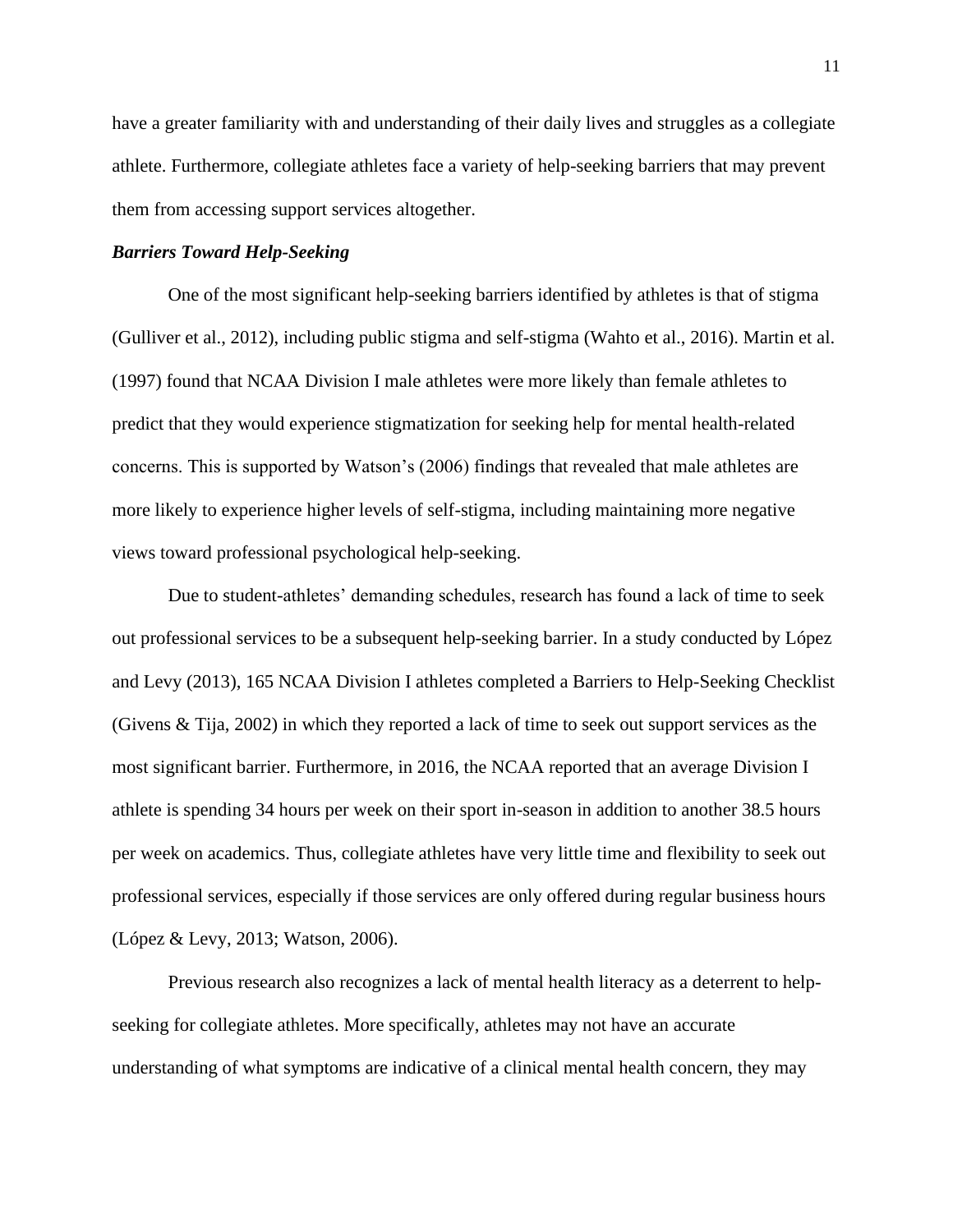possess little knowledge regarding what services are available to them on their campuses and how to access them, and they may not understand what a mental health consultation consists of (Gulliver et al., 2012). For example, LeViness et al. (2018) found that out of 950 Division I athletes, more than a quarter of them did not know where or how to access mental health services at their university.

Hughes and Coakley (1991) identified a term known as "the sport ethic" as an additional help-seeking barrier which describes society's expectations of what it means to be a "real athlete", including playing through pain and showing no signs of weakness. Similarly, Brown (2014) described a heavily influential "sports culture" that many athletes identify with which encompasses expectations of strength, stability, and mental toughness. Consequently, athletes who identify closely with the sport ethic may feel as though they are infringing upon the norms of their sport by asking for help and seeking out support services.

Finally, men's masculinity ideals are a significant barrier for male athletes in particular (Yousaf et al., 2015). Growing up, many young boys are socialized to believe that showing pain, either physical or emotional, is a sign of weakness in which they must bury and hide instead (Sabo, 1988). DeLenardo and Terrion (2014) found that football players carry out similar behaviors. For example, one athlete reported that he intentionally hid his concussion-like symptoms from the athletic trainers while another reported taking several painkillers just to be able to play (DeLenardo & Terrion, 2014). In general, Berger et al. (2013) found that men who adhere more to masculine norms and characteristics, such as stoicism and dominance, tend to have more negative perceptions toward professional psychological help-seeking.

#### **Professional Psychological Help**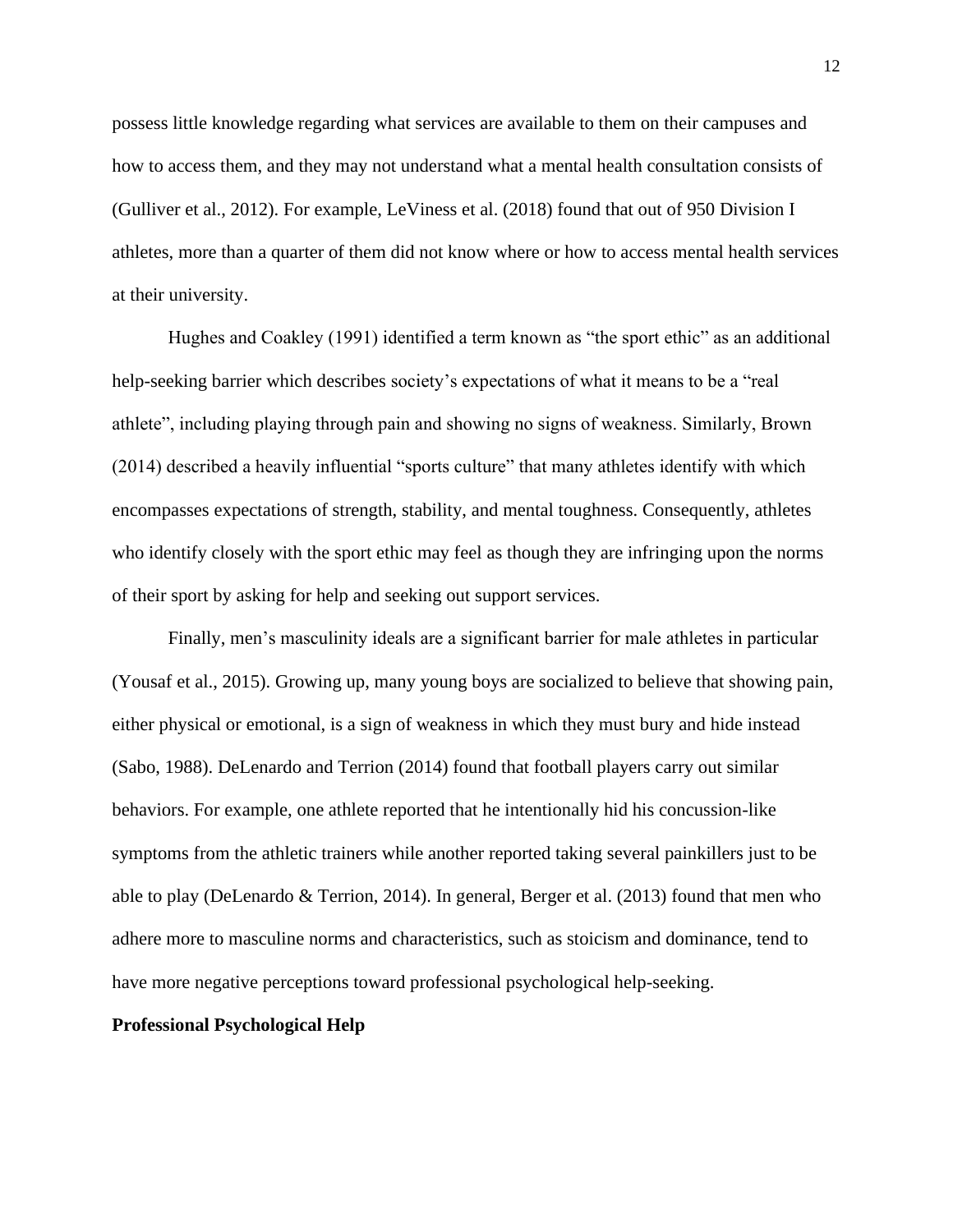Support services are becoming increasingly available for collegiate athletes thanks to recent legislation passed by the NCAA that requires all Division I Power 5 conference institutions to ensure athletes' access to mental health services (Hosick, 2019). While it remains unclear on the type and number of practitioners employed at the collegiate level, studies have begun to explore the preferences and implementation of such services in university settings. For example, Connole et al. (2014) examined 478 NCAA athletic administrators' preferred characteristics for sport psychology professionals at their university and found that nearly half (43.8%) of them preferred service options to include both performance enhancement and mental health. When examining the prevalence and utilization of sport psychology services in athletic departments, Voight and Callaghan (2001) found that more than half (51 out of 96) of Division I universities employed these professionals at their school to some degree (either part- or fulltime). Kornspan and Duve (2006) expanded on Voight and Callaghan's (2001) study by exploring sport psychology use in 286 NCAA Division I, II, and III university settings and found that nearly a quarter (24%) of the athletic departments indicated a utilization of support services, with most being in Division I university settings (Kornspan & Duve, 2006). In a separate study, Hayden et al. (2013) conducted a content analysis of 120 NCAA Division I universities' websites to determine how many of them used sport psychology services, either embedded in athletic departments or counseling centers. Their findings indicated that 39 schools provided such services to collegiate athletes, with a majority of them being in athletic departments (87.2%) when compared to counseling centers (5%).

#### **Purpose of the Study**

While previous research has begun to analyze mental health service utilization and availability for collegiate athletes from the vantage points of administrators (Cannole et al.,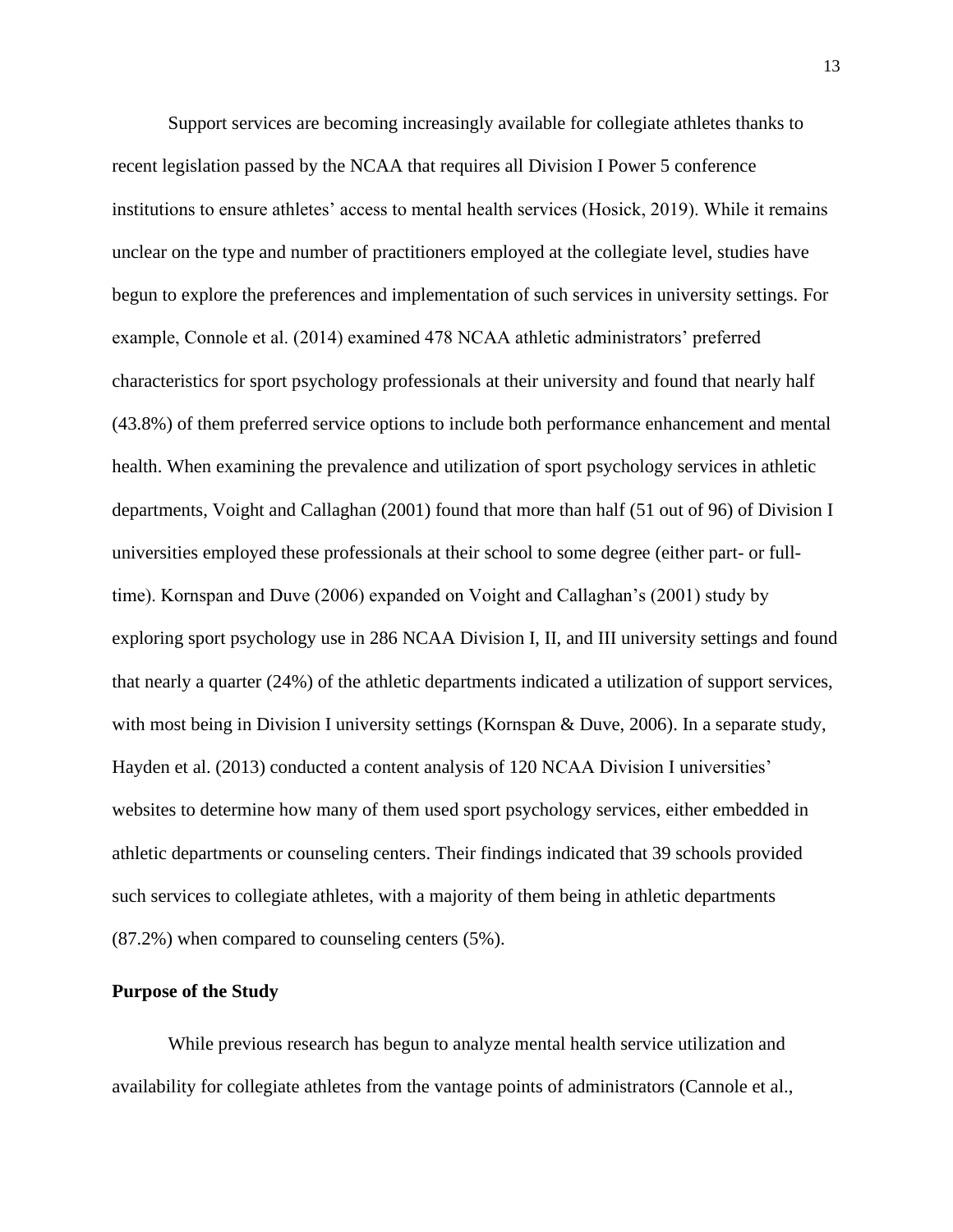2014), athletic departments (Kornspan & Duve, 2006; Voight & Callaghan, 2001), and university athletics and counseling center websites (Hayden et al., 2013), very few studies have explored these topics from a mental health and/or sport psychology practitioners' perspective. More specifically, only one study to date has explored practitioners' viewpoints and experiences working with collegiate athletes and their access to mental health services (Schlimmer & Chin, 2019). As Way (2021) suggests, the benefits of examining such perspectives "could be an untapped source of information regarding the mental health needs of student-athletes and the extent to which these needs are currently being met" (p. 2). Thus, the current study expands on previous research by examining the perspectives of those who work most closely with male athletes, the practitioners. Through exploring the experiences of these practitioners, one can better understand what strategies can be undertaken to increase accessibility and utilization of support services for male collegiate athletes. Accordingly, the following research questions were posed: (1) what are the experiences of licensed practitioners working with male Division I athletes suffering with mental health-related concerns, and (2) what steps can be taken to help male Division I athletes more easily access professional psychological help services? The information gathered from this study can be used to provide sport psychology professionals and university athletic departments with strategies to employ on their campuses to help male athletes more easily access support services.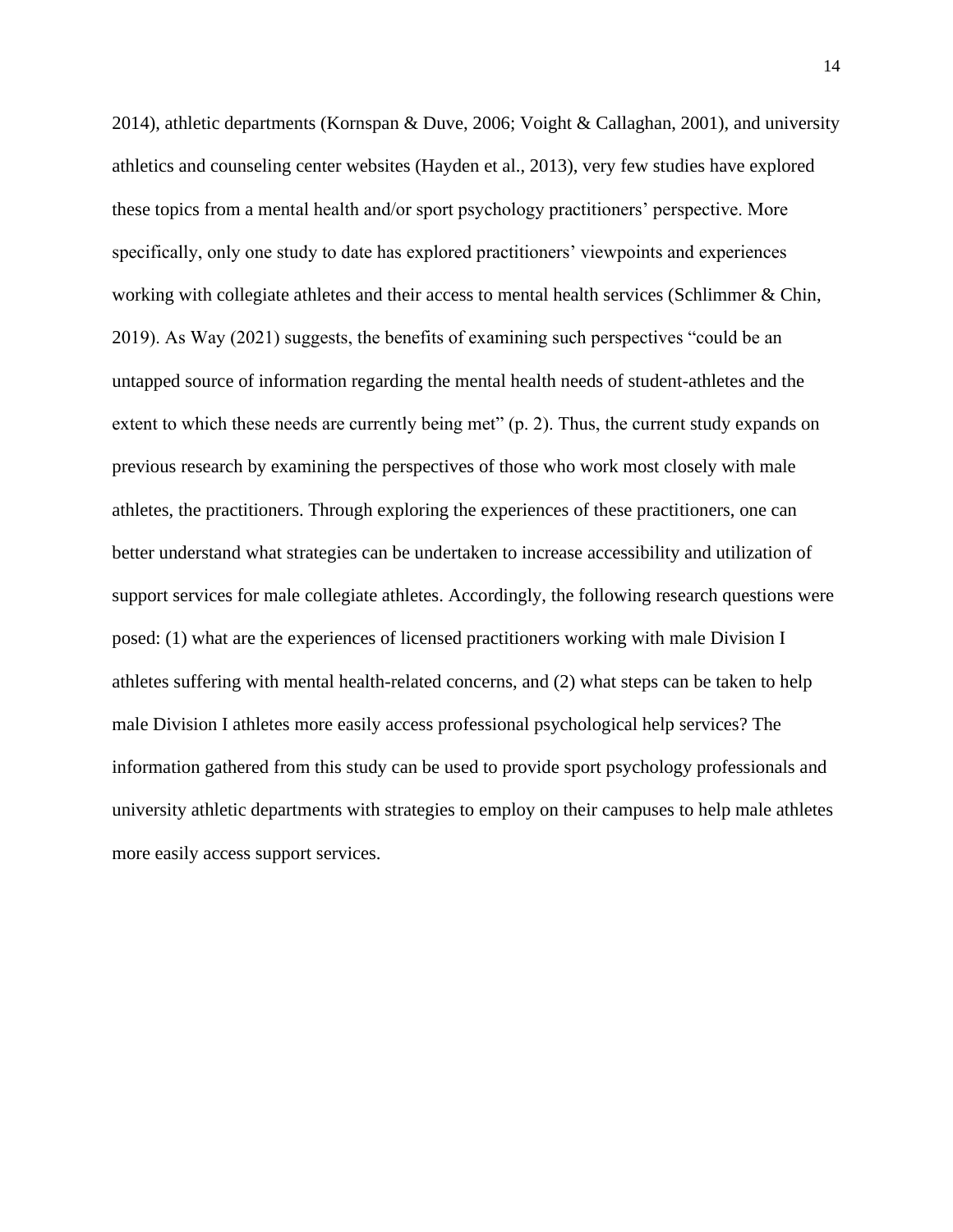#### CHAPTER 2

#### **METHODS**

#### **Study Design**

A generic qualitative approach was used to explore practitioners' experiences working with Division I male athletes and their perspectives on what strategies can be applied on university campuses to increase accessibility to mental health services for male athletes. As described by Percy et al. (2015), a qualitative study employing a generic approach is used when participants' subjective opinions, attitudes, beliefs, or experiences are being examined. Previous research has focused extensively on the prevalence rates of various mental health concerns that collegiate athletes commonly face and the barriers that prevent them from seeking out professional psychological help, yet there remains a lack of research that explores specifically how these barriers can be combatted, particularly for the Division I male athlete population. Thus, by using a generic qualitative method, we are able to gain a better understanding from practitioners' experiences into what steps can be taken to increase accessibility to support services for male collegiate athletes across the country.

#### **Participants**

Participants comprised of practitioners embedded in NCAA Division I university athletic departments and counseling centers. In order to be eligible for participation in this study, practitioners were required to meet each of the following criteria: (a) must maintain an active licensure in counseling (e.g., Licensed Professional Counselor) or psychology (e.g., Licensed Psychologist) in their state of employment, (b) must have a current certification status as a Certified Mental Performance Consultant (CMPC), (c) must have at least one year of direct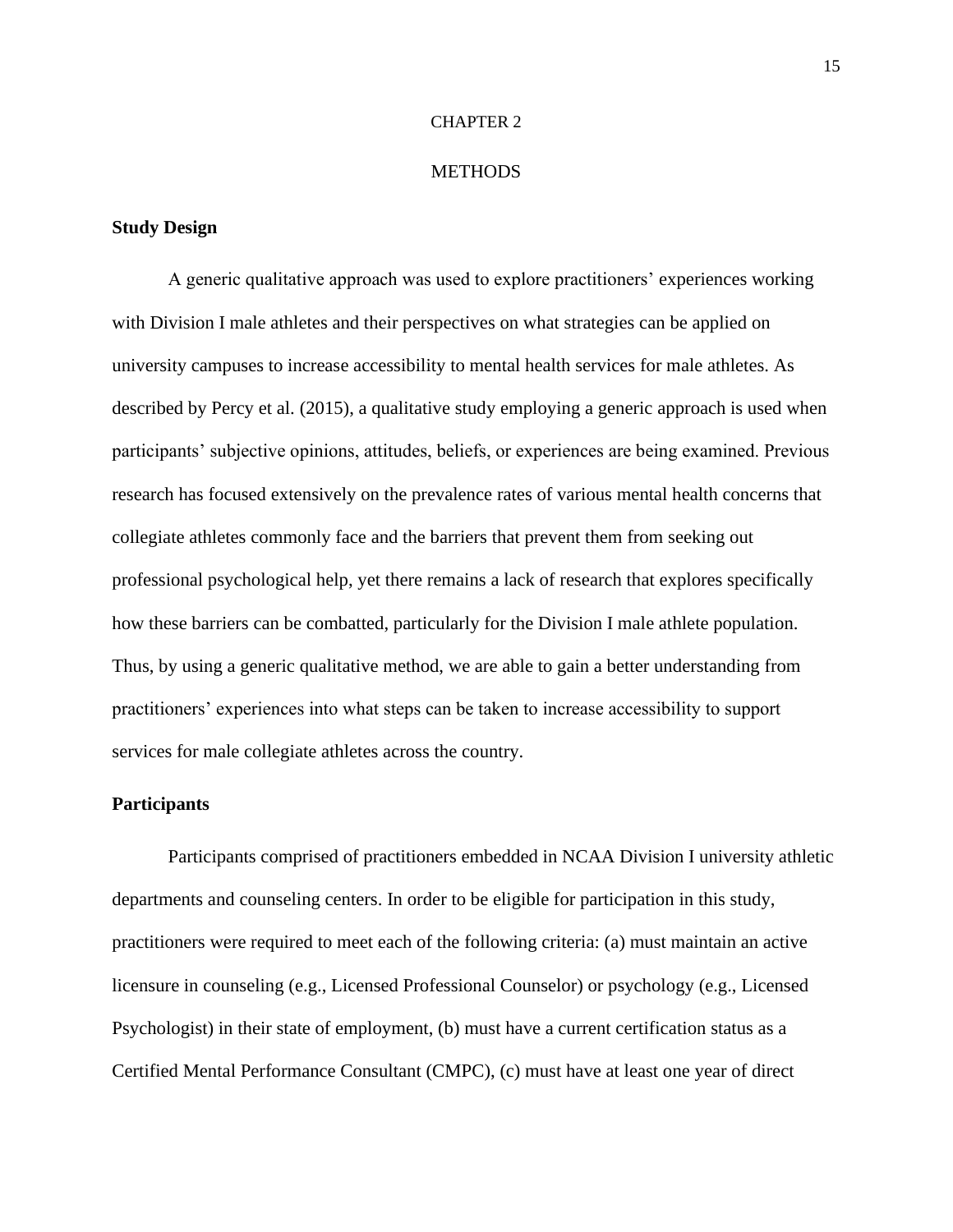experience working with NCAA Division I male athletes, and (d) must be currently employed at an NCAA Division I institution at the time of participation. Practitioners who did not meet all four criteria were ineligible to participate in the study. In total, 58 participants were recruited to take part in this study out of which 10 practitioners consented to participate for a 17% response rate. Participants included cisgender male  $(n = 6)$ , cisgender female  $(n = 3)$ , and one transgender male. The majority of participants identified as being White  $(n = 9)$  and one identified as being African American. All 10 practitioners held an active CMPC status and were licensed psychologists, counselors, social workers, or provisionally licensed psychologists. Practitioners' experience working directly with Division I male athletes ranged from two to 28 years ( $M = 9.1$ ) years). See Table 1 for a full breakdown of participant demographic information.

#### **Procedure**

Participant recruitment began following approval from the Institutional Review Board. Participants were recruited by using both convenience sampling and snowball sampling methods. Convenience, or opportunistic, sampling is defined as a "technique that uses an open period of recruitment that continues until a set number of subjects, events, or institutions are enrolled" (Luborsky & Rubinstein, 1995, pg. 98). One mode of recruitment was through the Association for Applied Sport Psychology's (AASP) website that lists all active CMPCs. The list of CMPCs were examined by the researcher to determine which individuals met the inclusion criteria for the study based on their listed credentials. Then, the researcher contacted each practitioner via email with a detailed summary of the researcher's background, the purpose of the study, the specific inclusion and exclusion criteria, and a brief summary on how the study would be conducted (see Appendix B for email script). In addition to the AASP website, the researcher also utilized a sport psychology LISTSERV to recruit participants. Participants were recruited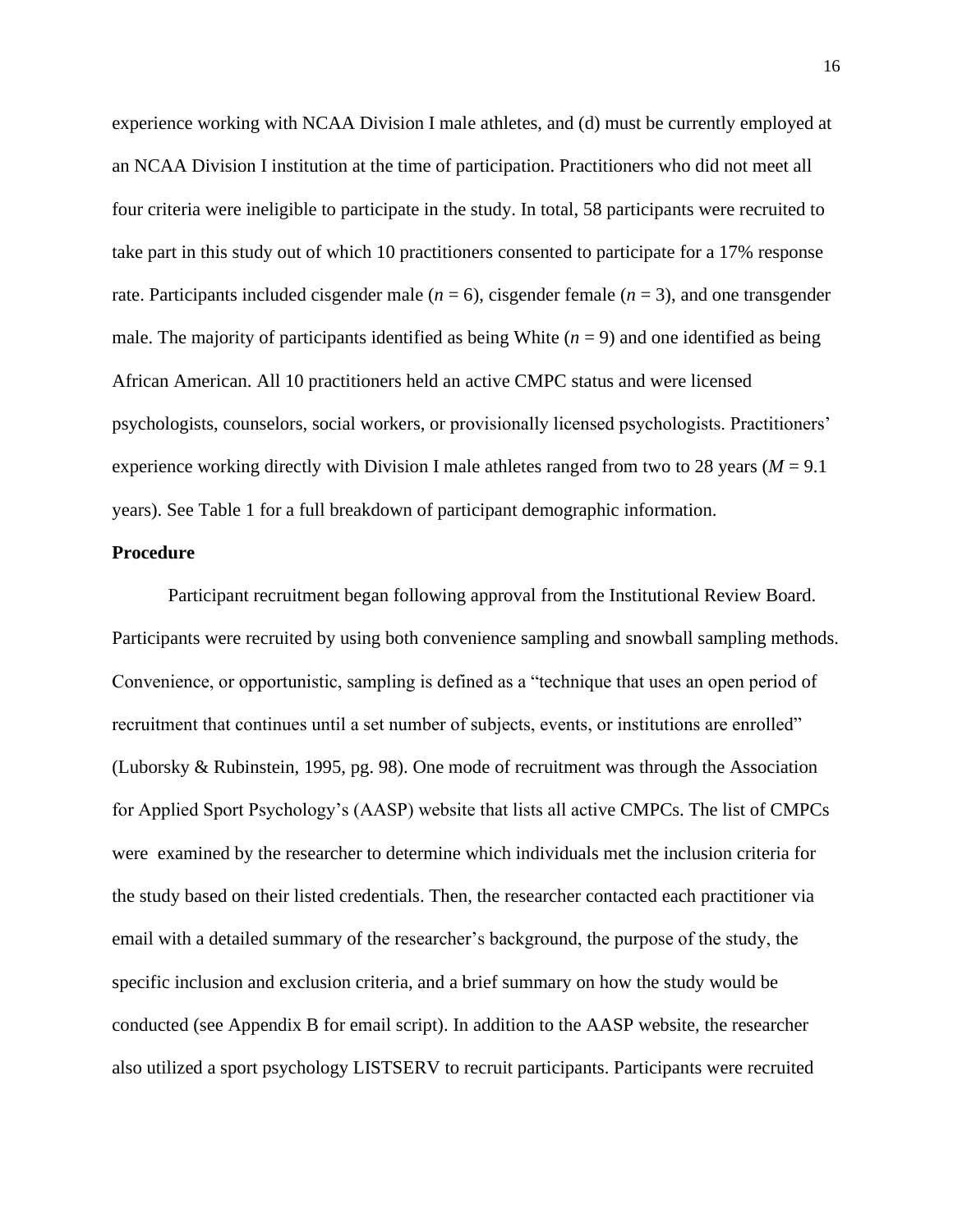via a post entailing a detailed summary of the researcher's background, the purpose of the study, the specific inclusion and exclusion criteria, and a brief summary on how the study will be conducted (see Appendix C for LISTSERV script). Practitioners who met the inclusion criteria and were interested in participating in the study were instructed to contact the researcher by phone or email. Then, they were emailed a Qualtrics link to a consent form to review and sign (see Appendix D for informed consent). Following completion of the informed consent, participants scheduled a Zoom interview with the researcher.

Interviews were conducted through Zoom and ranged from 24 minutes to 41 minutes in length for an average of 32 minutes. Archibald et al. (2019) found several advantages to collecting data via Zoom including rapport-building, convenience, and simplicity of using the platform. Participants in the study indicated a preference for Zoom compared to face-to-face meetings, over the telephone, or other video conferencing platforms such as Skype (Archibald et al., 2019). One potential limitation of Zoom includes a risk in confidentiality breaches by various external sources, including hackers. In order to reduce this risk, a password protection feature in Zoom was employed by the researcher to create an additional layer of protection and confidentiality for the participants (Gray et al., 2020). Interviews were both audio and screen recorded during the Zoom interview. The screen recorded interviews were kept in a passwordprotected folder by the researcher to further ensure the expectations of confidentiality were met. Following coding and data analysis, the researcher engaged in a member checking process by sending interpretations of the completed interview transcripts to the participants for review in which participants then communicated with the researcher on whether or not those interpretations were accurate.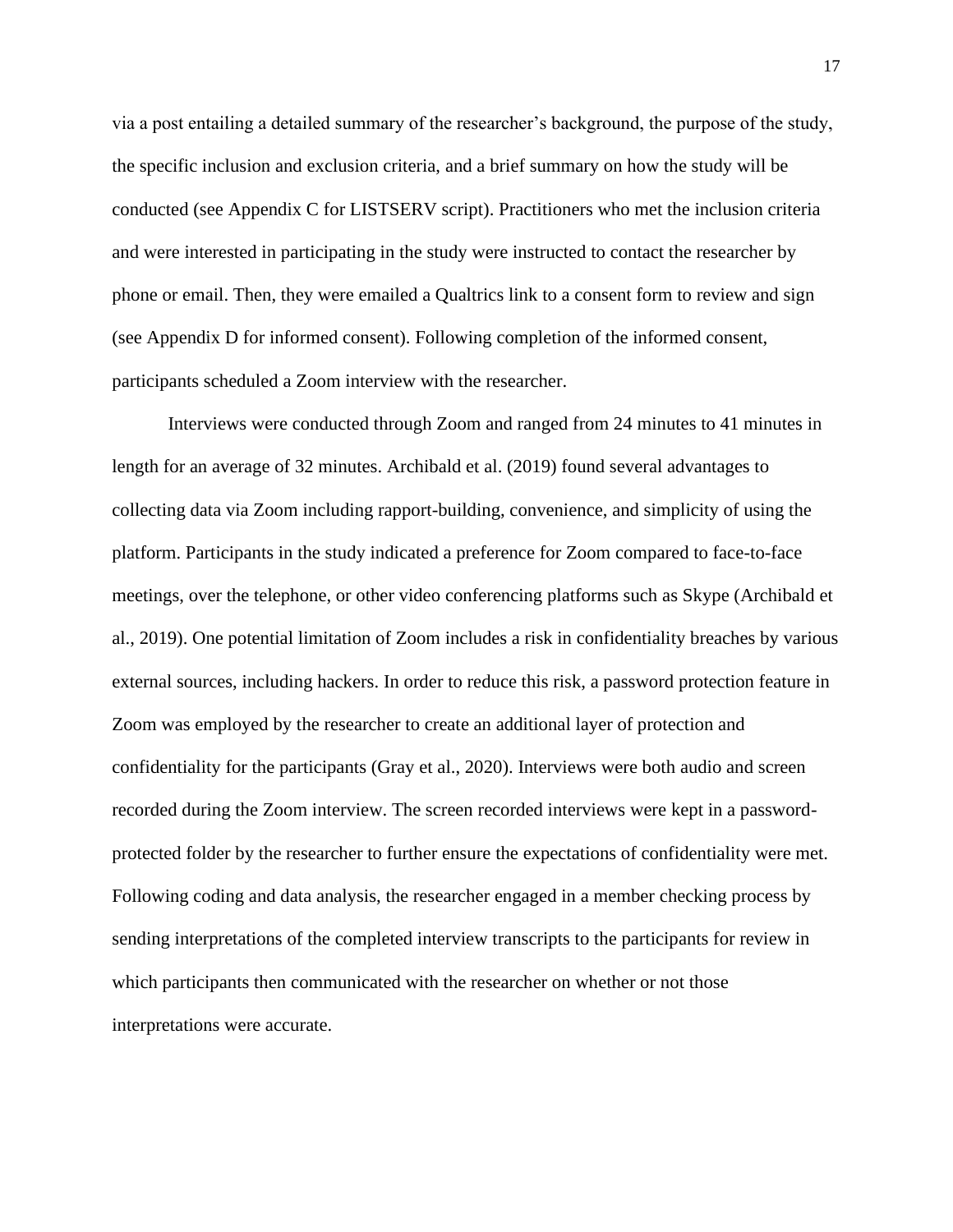Participant recruitment ended once data saturation was met. Elo et al. (2014) explained the purpose behind data saturation as, "there is no commonly accepted sample size for qualitative studies because optimal sample depends on the purpose of the study, research questions, and richness of the data" (p. 4). Thus, the study aimed for fulfilling data saturation rather than recruiting a predetermined number of participants. Grady (1998) describes data saturation as the point in which "new data tend to be redundant of data already collected" (p. 26). That is, when the researcher began to hear the same information repeated amongst participants, it was an indication that data saturation was met and the data analysis process could begin.

#### **Instrumentation**

#### *Semi-structured Interview Guide***.**

Data collection for the study was conducted in the form of semi-structured interviews. Semi-structured interviews integrate a combination of predefined questions and potential probing questions. As Peters and Halcomb (2015) explain, "[semi-structured interviews] can produce powerful data that provide insights into the participants' experiences, perceptions or opinions" (p. 6). Thus, interview guides were structured using the format of a semi-structured interview guide that consisted of both structured questions and follow-up questions (see Appendix E for interview guide). The interview guide was first piloted by two practitioners employed in university settings and who have prior experience working with male collegiate athletes. Examples of interview questions include, (a) how long have you been working with Division I male athletes for?, (b) what clinical and/or subclinical mental health-related concerns do male athletes generally come to you for?, (c) what help-seeking barriers do you perceive are the most prevalent for Division I male athletes? and (d) what specific steps are currently being taken at your university to help male athletes more easily obtain access to the services that you provide?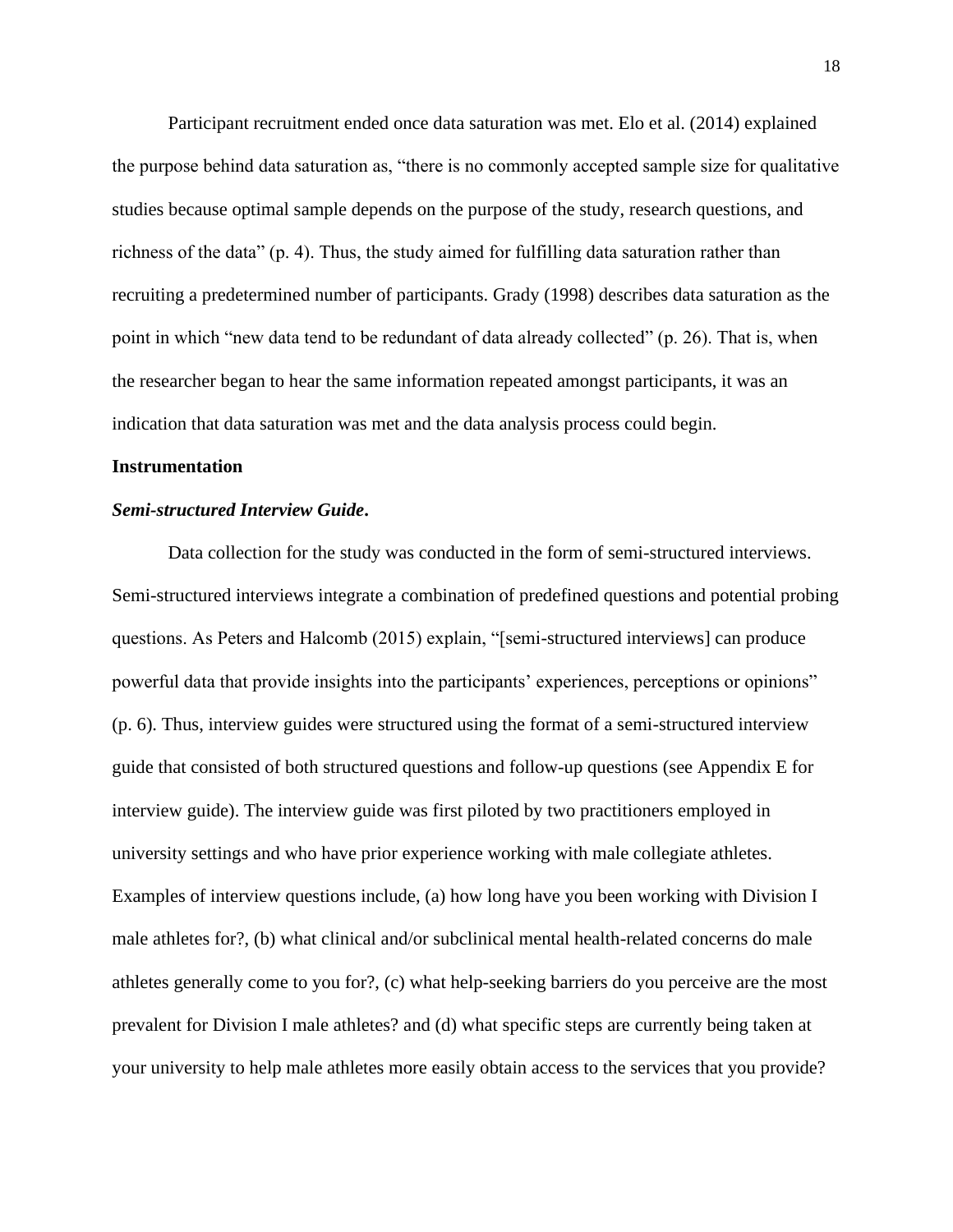#### *Researcher as an Instrument.*

Researchers who conduct semi-structured interviews are identified as the primary instrument which gives him or her the potential to influence the results of the data based on preexisting researcher biases (Pezella et al., 2012). As a former collegiate athlete and a current sport and exercise psychology graduate student, I acknowledge that I obtain various biases regarding the importance of access to mental health services for collegiate athletes. In addition, as a female conducting research centered on male collegiate athletes, I recognize that I hold biases towards male athlete help-seeking behaviors in general.

I have prior experience working with individual athletes who have sought me out for support regarding concerns within their sport and pertaining to their overall well-being. Furthermore, as a former collegiate athlete myself, I had a coach who consistently promoted the importance of sport psychology and mental health to our team. As a result of these experiences, I recognize that I place a high value on what I feel is the importance that every athlete has access to support services. In addition, I acknowledge that I initially decided to focus my research on male athletes because of a predetermined belief that male athletes have a more difficult time seeking out mental health support than do female athletes. These biases influence how I feel about the significance of male athletes being able to access support services. In order to address these biases, I have increased the trustworthiness of the data collection and analysis processes through the implementation of various methods which are outlined in the following sections.

#### **Data Analysis**

A general inductive approach method was used to analyze the data. Thomas (2006) describes the primary purpose of the inductive approach to "allow research findings to emerge from the frequent, dominant, or significant themes inherent in raw data, without the restraints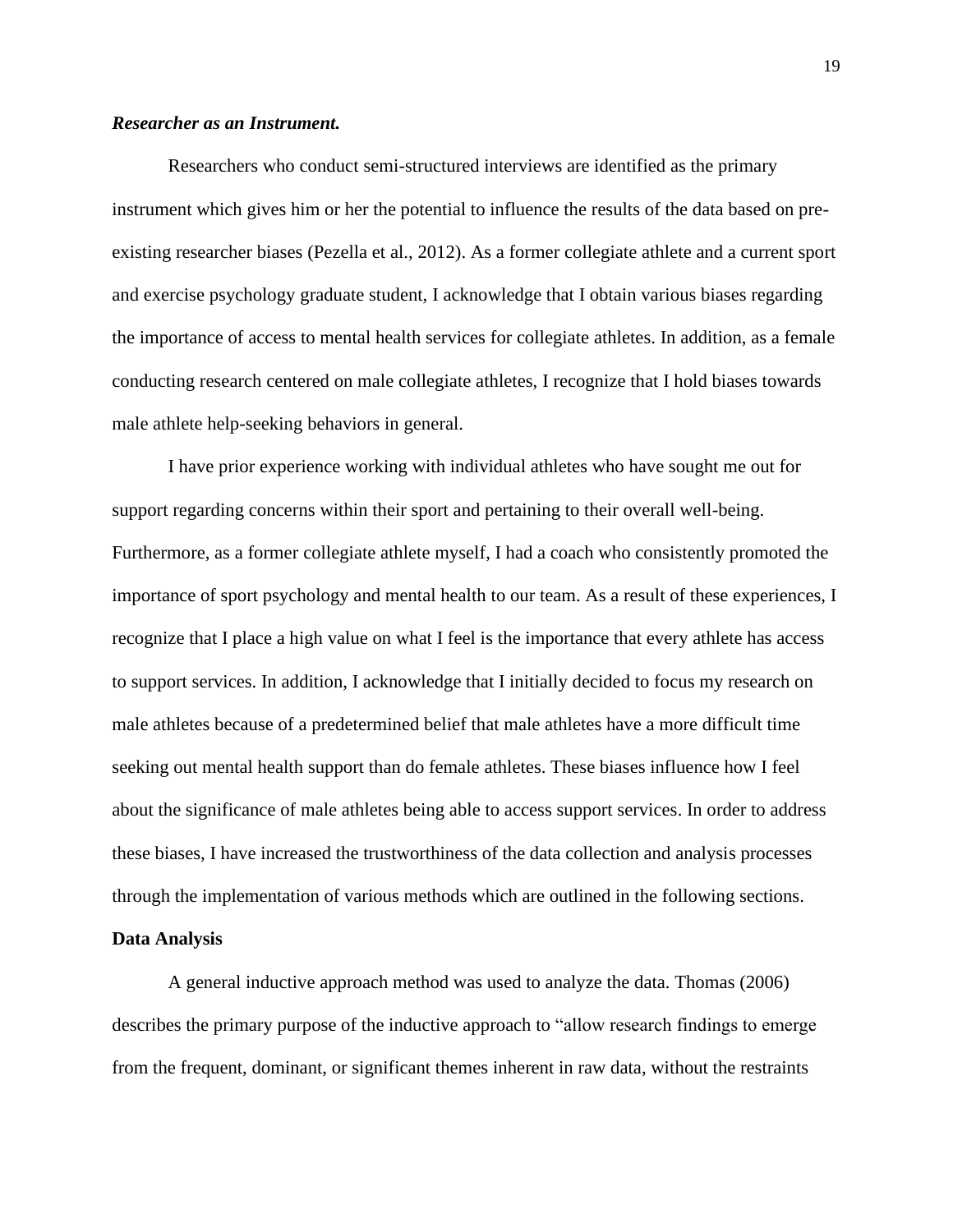imposed by structured methodologies" (p. 238). An inductive approach method allowed the researcher to dissect common and recurring codes and themes that arose from participant interviews. After data saturation was met, the process of inductive coding was used to analyze the results of the findings. DeCuir-Gunby et al. (2011) explains coding as an "integral part of the interview data analysis process" (p. 138). According to Thomas (2006), data-driven inductive coding begins with the researcher evaluating the transcriptions of each of the interviews in detail and until they are familiar with the content of the data. Thus, in order to ensure familiarity with the content, the researcher began the data analysis process by listening to audio recorded versions of the interviews as well as reading through the written transcriptions numerous times. Next, the researcher began to dissect various codes that emerged repeatedly within the data. Once codes were extracted from the data, they were then assigned to different themes based on phrases, sentences, or paragraphs that are interconnected (Miles & Huberman, 1994). The researcher then identified and labeled the emerging themes and subthemes that stemmed from the codes. According to DeCuir-Gunby et al. (2011), the final step in developing codes is determining reliability. Reliability was ensured by collaborating with other individuals, including holding in-depth conversations about rationales behind using codes in particular ways and exploring examples and non-examples of the codes.

#### **Trustworthiness**

Lincoln and Guba (1985) acknowledge the importance of trustworthiness in qualitative research as a method for ensuring credibility (i.e., confidence in the truth), transferability (i.e., the findings are applicable to other contexts), dependability (i.e., the findings are consistent and repeatable), and confirmability (i.e., a degree of neutrality). Various strategies were employed to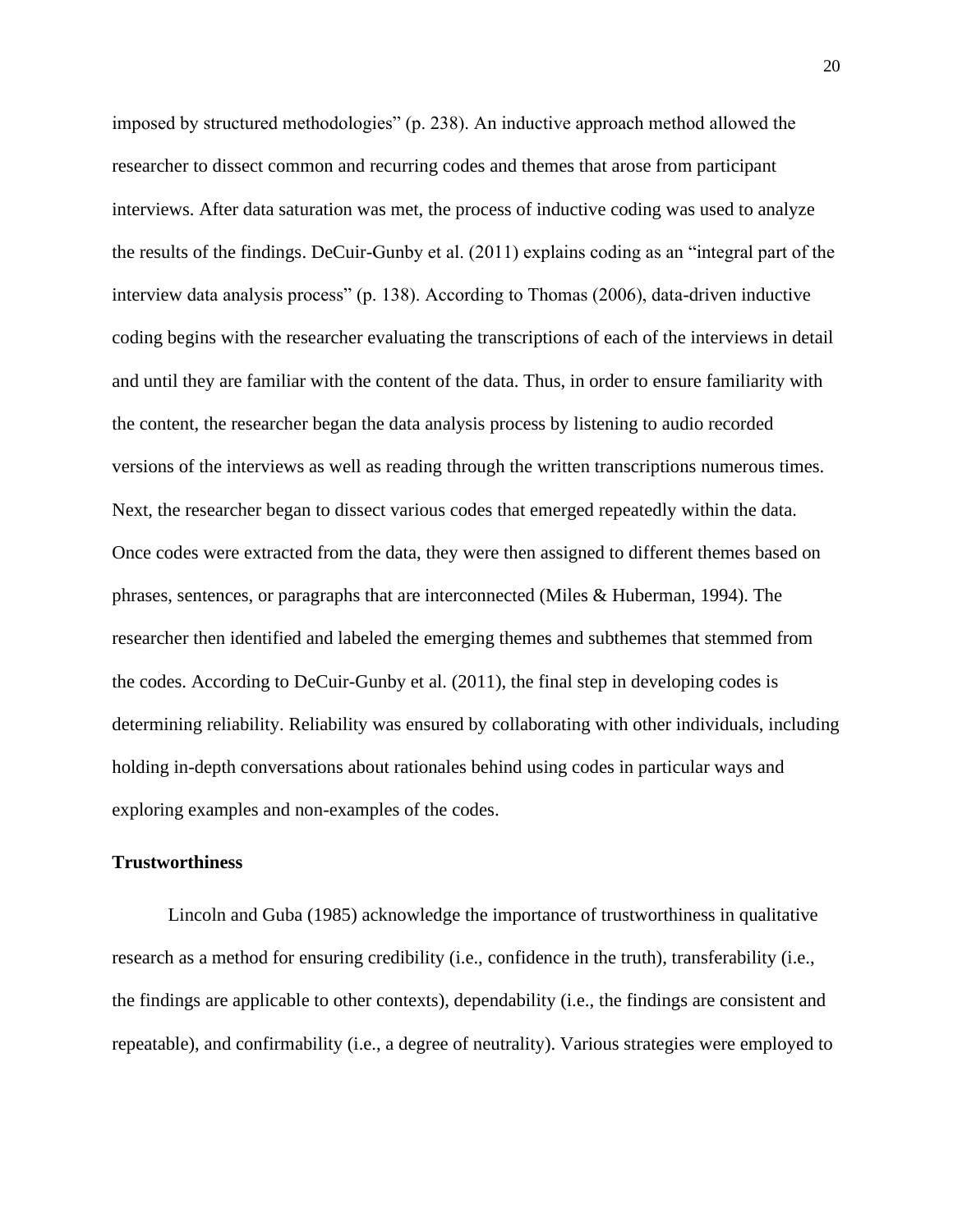ensure trustworthiness throughout the methodological and data analysis processes including pilot testing, member checking, and the utilization of a critical friend.

#### *Pilot Testing*

A pilot test occurs prior to the implementation of the actual study and it allows the researcher an opportunity to seek out any potential flaws, limitations, or other weaknesses that may exist within the interview design to ensure that the initial objectives of the study are being met (Kvale, 2007). According to Turner (2010), piloting participants who have similar interests as those that will participate in the study helps the researcher to refine and solidify research questions. Thus, the researcher conducted pilot interviews with two practitioners who are employed in university settings, have prior experience working with male athletes, and have their CMPC. Based on the feedback received from these pilot participants, the researcher adjusted some of the interview guide questions prior to recruitment of eligible participants. For example, the researcher reformatted the order of the questions by moving the demographics questions from the beginning of the interview to the end of the interview. In addition, the researcher added the structured question, "If resources were unlimited, what strategies do you think would be the most effective to implement on campuses to help male athletes more easily access the services that you provide?" The information gathered via the pilot tests was not used as a part of the data collection and analysis processes.

#### *Member Checking*

Although member checking is typically viewed as a technique for establishing and increasing the validity of a study (Amankwaa, 2006; Candela, 2019), it is also argued that this strategy is critical for instituting credibility into a study as well (Lincoln & Guba, 1985). Member checking is an approach that allows researchers the ability to ensure accuracy in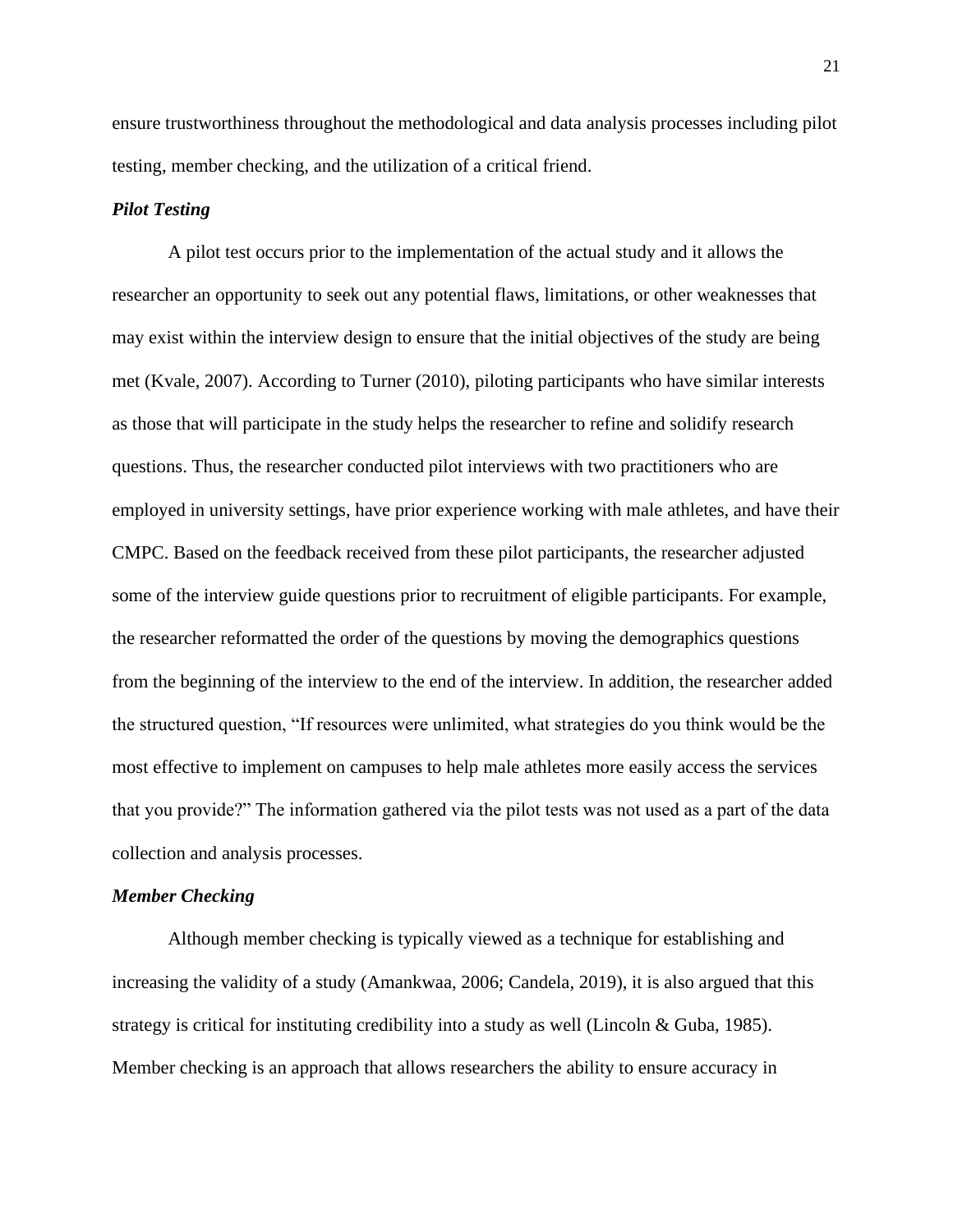understanding of the participant's words and shared experiences by giving the participants an opportunity to confirm or deny the interpretation of the responses and transcriptions. Thus, after the data were analyzed and the codes and themes were identified, the researcher sent the completed interview transcripts with her interpretations of the data back to the participants. Participants were asked to review the interpretations of the transcriptions. Five participants responded and acknowledged that they agreed with all of the researcher's interpretations. One participant responded and shared that he felt some codes fit better into a different theme. The researcher agreed and updated the codebook to match these interpretations.

#### *Critical Friend*

As defined by Costa and Kallic (1993), a critical friend "is a trusted person who asks provocative questions, provides data to be examined through another lens, and offers critique of a person's work as a friend" (p. 50). Using a critical friend is essential in reviewing the researcher's codes, challenging and questioning the researcher's biases, and bringing a different perspective to the study. The selected critical friend for this study has had previous qualitative research experience and is knowledgeable in the field of sport psychology. Furthermore, she did not have any direct involvement in the research process or data collection. The critical friend read through each of the interview transcripts and reviewed the current codes and themes that the researcher had identified. The researcher was challenged by the critical friend on the codes that were chosen to fall under particular themes and subthemes. Furthermore, the critical friend questioned why particular themes and subthemes were selected. As a result of this process, the researcher solidified the major themes and combined some of the subthemes together.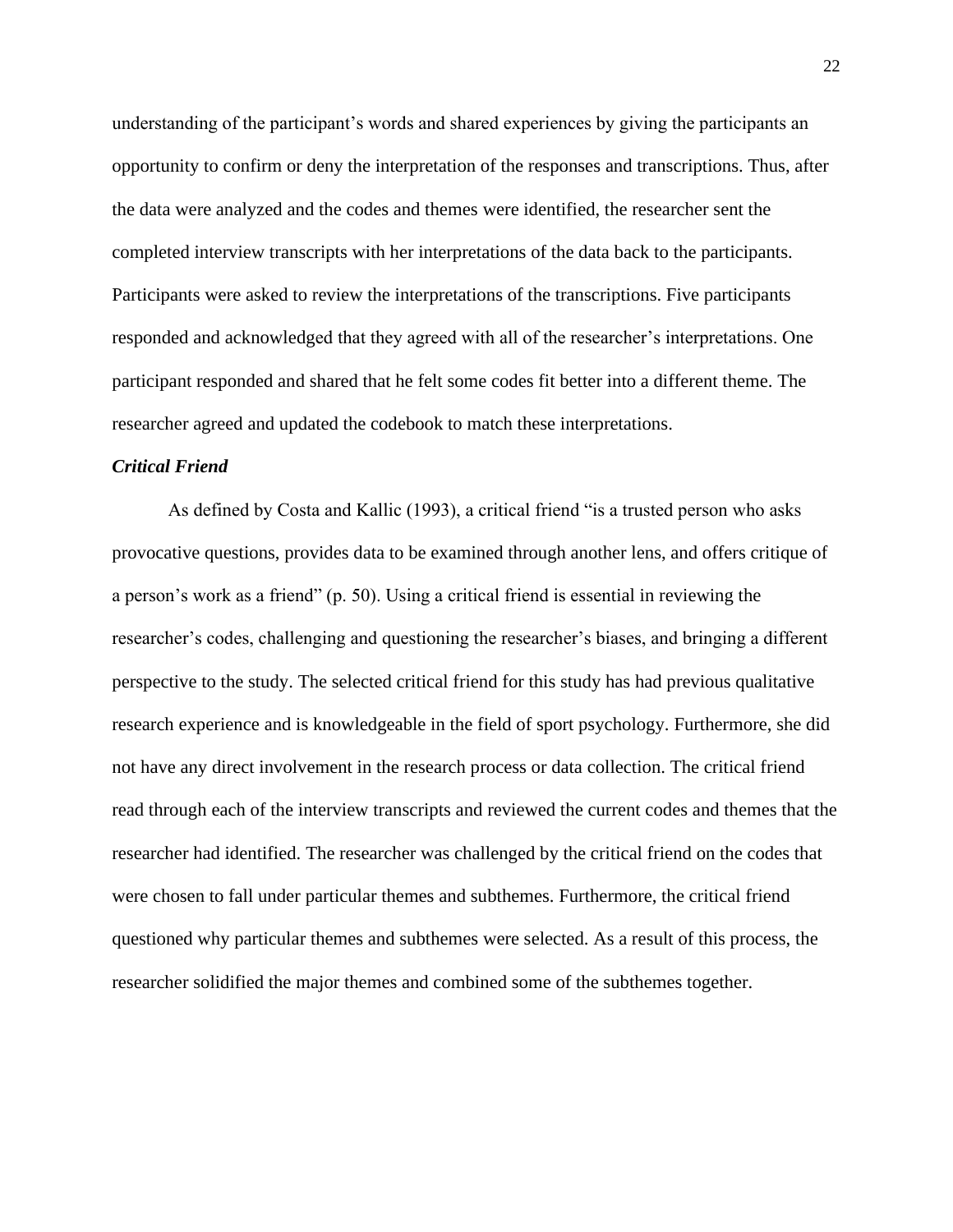## **Table 1**

| Practitioner | Gender      | Race             | <b>CMPC</b> | Counseling/Psychology Licensure        | Years Working with DI<br>Male Athletes |
|--------------|-------------|------------------|-------------|----------------------------------------|----------------------------------------|
| Tonya        | $Cis-F$     | White            | Yes         | Licensed Psychologist                  | 2                                      |
| Seth         | $C$ is-M    | White            | Yes         | Licensed Clinical Psychologist         | 8                                      |
| Taylor       | $Cis-F$     | White            | Yes         | Licensed Psychologist                  | 9                                      |
| Dean         | $Cis-F$     | White            | Yes         | Provisionally Licensed Psychologist    | 4                                      |
| Myles        | $C$ is- $M$ | White            | Yes         | Licensed Professional Counselor        | 6                                      |
| Jane         | $Cis-F$     | White            | Yes         | Licensed Clinical Social Worker        | 10                                     |
| Rory         | $C$ is- $M$ | White            | Yes         | Licensed Clinical Psychologist         | 14                                     |
| Oliver       | Trans-M     | White            | Yes         | Licensed Psychologist                  | 5                                      |
| Amir         | $C$ is- $M$ | African American | Yes         | <b>Licensed Professional Counselor</b> | 5                                      |
| Darren       | $C$ is- $M$ | White            | Yes         | Licensed Psychologist                  | 28                                     |

*Participant Demographic Information*

*Note*. Practitioner column represents pseudonyms. Cis=Cisgender, Trans=Transgender, F=Female, M=Male, CMPC=Certified Mental Performance Consultant, DI=NCAA Division I.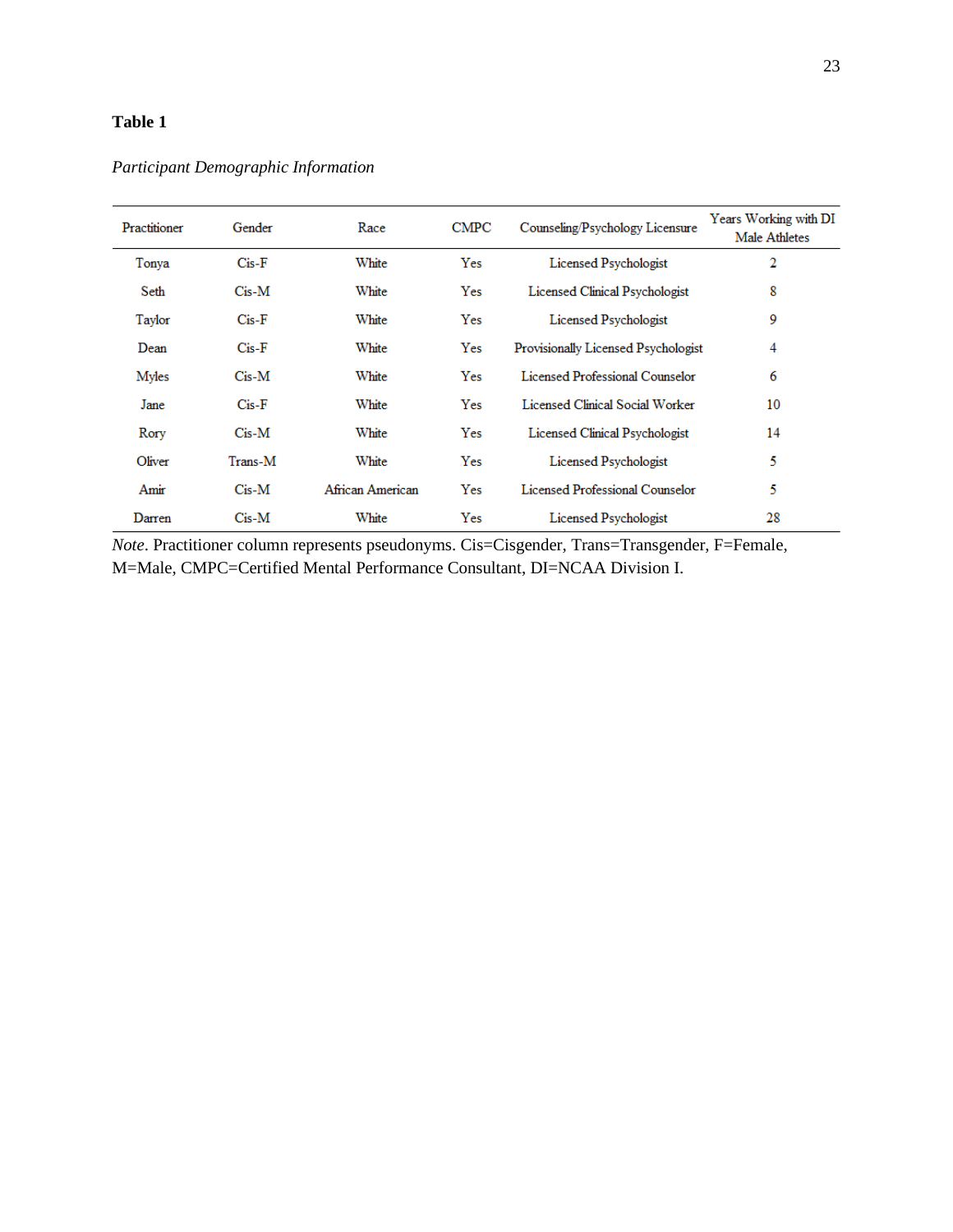#### CHAPTER 3

#### RESULTS

This section presents the major themes and subthemes that emerged and were identified throughout the data analysis process. The following research questions were posed: "what are the experiences of licensed practitioners working with male Division I athletes suffering with mental health-related concerns?" and "what steps can be taken to help male Division I athletes more easily access professional psychological help services?" Three major themes were identified: (a) presenting concerns, (b) influences to help-seeking, and (c) strategies to increase accessibility. Presenting concerns consists of two subthemes, mental health-related concerns and sport-related concerns. Influences to help-seeking consists of five subthemes, stigma, coach and sport environment, cultural factors, lack of time and flexibility, and source of referral. Strategies to increase accessibility consists of six subthemes, destigmatization, coach training, service awareness and education, practitioner diversity, relationship-building, and additional practitioners. The following will include definitions for each theme and subtheme, the total number of codes included, and the number of practitioners who are represented within each.

#### **Presenting Concerns**

Presenting concerns was defined as any initial symptom or set of symptoms that lead an athlete to seek out support services. This is the first major theme and consists of a total of 57 codes from all 10 participants. Two subthemes emerged, mental health-related concerns and sport-related concerns.

#### *Mental health-related concerns*

Mental health-related concerns were defined as a range of conditions from diagnosable psychiatric disorders, such as depression, anxiety, and suicidal ideation, to subclinical concerns,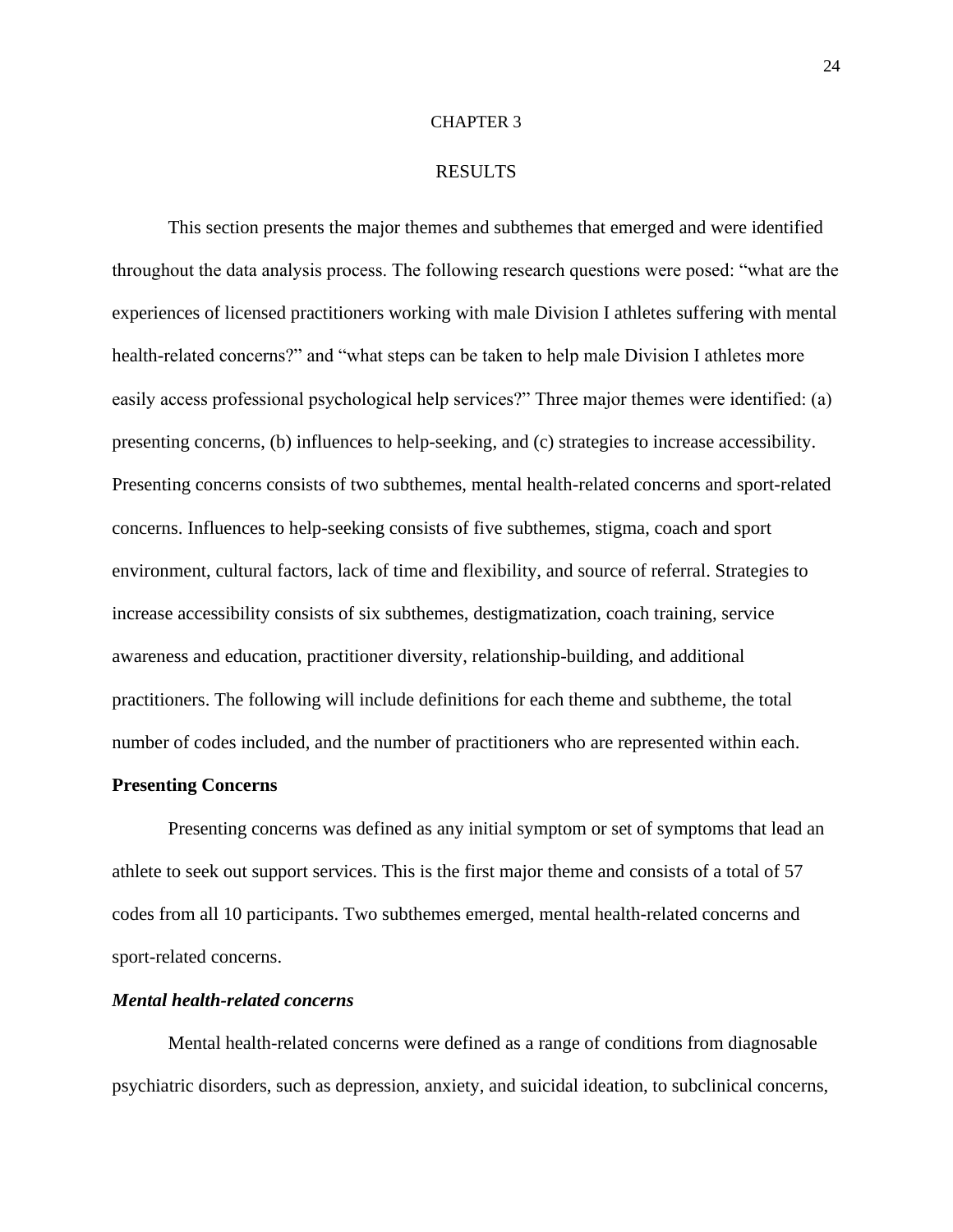including substance use, grief, trauma, and adjustment struggles. This subtheme includes a total of 41 codes from all 10 participants.

Participants mentioned depression being a common presenting concern that male athletes seek out help for. In his experiences working with male athletes, Myles explained that, "...we certainly see some, um, some, some cases of depression and, you know, minor depressive episodes and things like that." One practitioner reported a combination of both depression and suicidal ideation as being a presenting concern that he has seen in his recent work with male athletes. As Oliver mentioned, "If I'm thinking about this semester, the things that I've seen come up the most [for male athletes] has been depression, uh, with some of them, um, including suicidal ideation."

Participants reported that anxiety is an additional presenting concern that male athletes oftentimes seek out help for. Myles said that, "I'd say for males and females but particularly males, uh, anxiety is the one that I see the most of." Clinical anxiety may present itself in a number of different forms, as Rory explained: "...typically something like generalized anxiety disorder and there's been the occasional, like, specific sort of anxieties or, like, obsessive compulsive anxiety disorder or more of, like, social anxiety."

Participants also talked about how male athletes oftentimes turn to substance use as a coping mechanism to deal with other presenting concerns that may exist. For instance, Myles explained that, "[Male] athletes may need help, um, coping, uh, or find adaptive ways to cope with their anxiety, um, that doesn't involve, you know, marijuana or alcohol or any other kind of substance or things like that." Thus, while substance use is a prevalent presenting concern for male athletes, Darren shared their ongoing reluctance to and denial for needing help: "I do a lot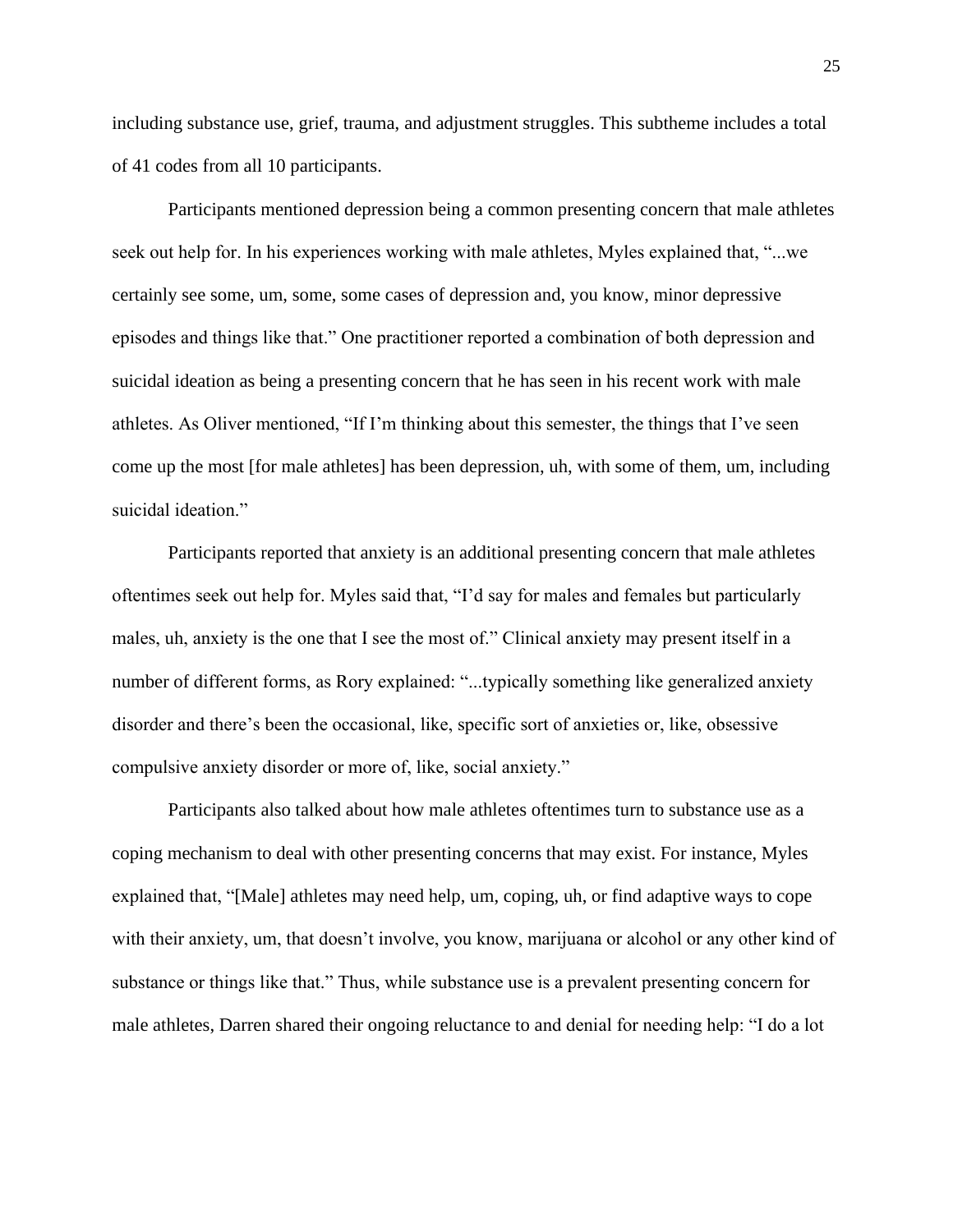of alcohol and drug stuff and none of those guys think they have a problem and none of them, you know, want to be there."

Grief and loss emerged as another commonly experienced mental health-related presenting concern in the male athlete population. Tonya shared that, "I've worked with some men who've come in after, like, with grief issues, like, after a loss of a family member or something that was hard to talk about anywhere else." In some cases, grief may also lead to trauma in athletes. As Amir explained, one of the most prevalent presenting concerns he sees in male athletes is "definitely trauma. And sometimes trauma can be, like, grief and loss." Although trauma is a recurring presenting concern, Seth shared how male athletes may not identify their struggles as such, "I'd say, um, I think trauma [is a presenting concern] as well although… I don't know if they [male athletes] would necessarily use… that term."

Finally, adjustment struggles presented as a subsequent example of a subclinical mental health-related concern experienced by male athletes. Jane explained how adjustment struggles can encompass a wide range of conflicts, "kind of adjustment to any major stressor. So like, like a break up with a significant other, um, a death in the family, um, could be transition to college, um, could be… some other type of relationship conflict." Similarly, Myles shared his experiences working with some male athletes who struggle to make the transition to college, "We have a lot of adjustment disorders particularly for student-athletes who are transitioning from high school to freshman, uh, or just in general."

#### *Sport-related concerns*

Sport-related concerns were defined as any conflict or issue that may arise specifically within the sport context and either directly or indirectly have an impact on an athlete's performance. This subtheme is comprised of 16 codes from eight participants. Examples of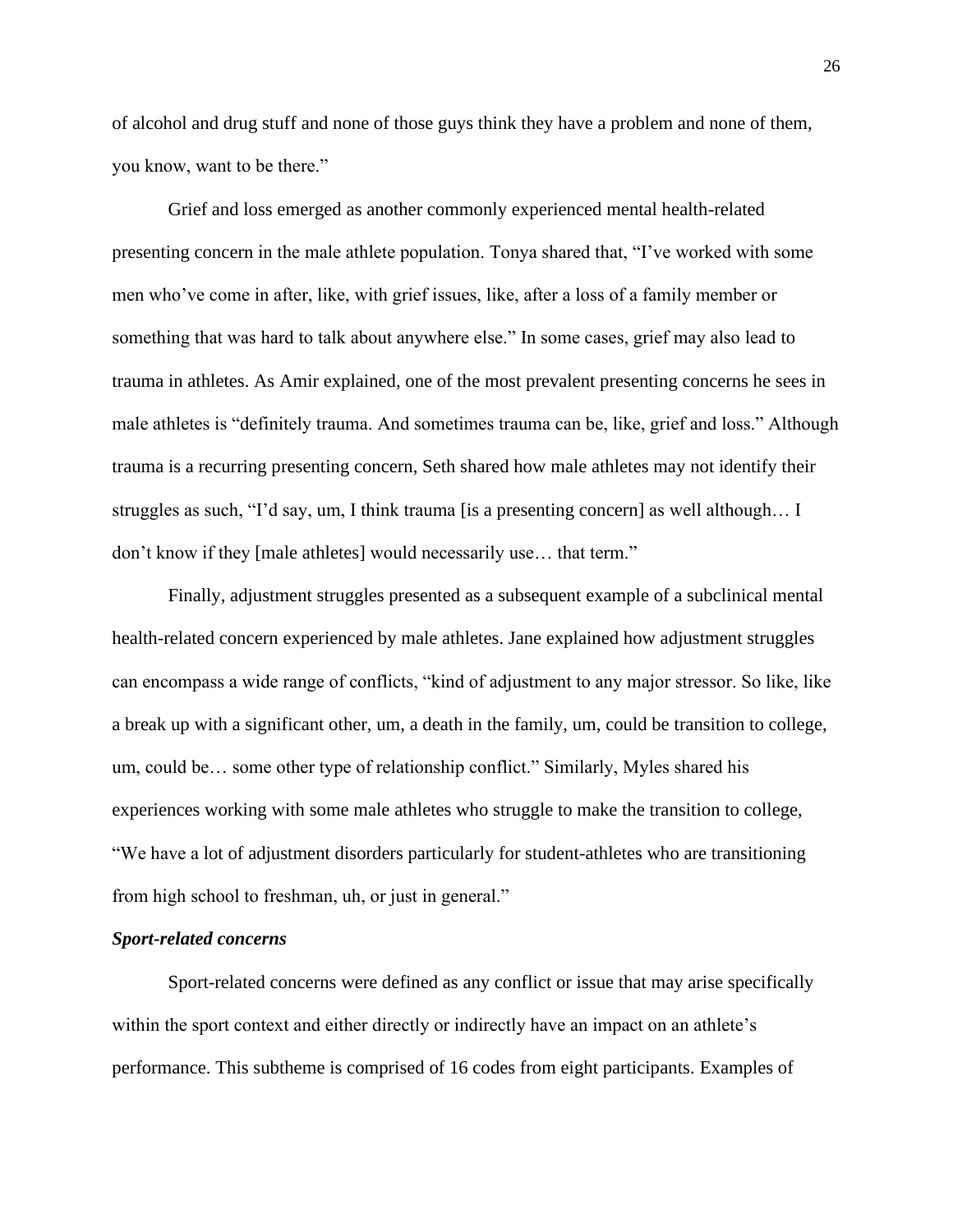sport-related concerns include relationship issues with coaches, anger and frustration in sport, performance anxiety, and position on the team.

According to participants, relationship issues with coaches is a common sport-related presenting concern that male athletes seek out help for. As Taylor stated:

"I see a lot of coaching issues. I see a lot of, um, male athletes that come in and they're struggling with their coach and they're struggling with how their coach presents to them and they're struggling with that kind of, like, internal dynamic of, like, "I feel like I'm doing really well but my coach is just telling me I'm terrible." Um, I see a lot of that."

In addition, male athletes oftentimes present with anger and frustration concerns within their sport. Tonya explained that male athletes struggle with "anger concerns, like, during competition or during practice or sort of, you know, at levels that are not, uh, to other people's liking maybe… or that feels sort of socially acceptable." Taylor elaborated on the struggles that some male athletes experience in trying to manage their anger, "I've seen quite a few [male athletes] come in with anger issues and them just not knowing how to navigate that and not knowing how to, um, how to manage their anger in a way that's productive."

Participants shared that performance anxiety is another sport-related concern that male athletes seek out help for. Taylor went into detail about her experiences working with the football team at her university, "...once our football players start getting in, I'll start seeing more of them for some of the sports performance stuff, um, and just for some of the anxiety pieces that come with playing." Myles also mentioned performance anxiety by sharing that male athletes seek out support for "...anxiety, like, "how do I… approach practice and not feel like my… head is on fire?" kind of thing."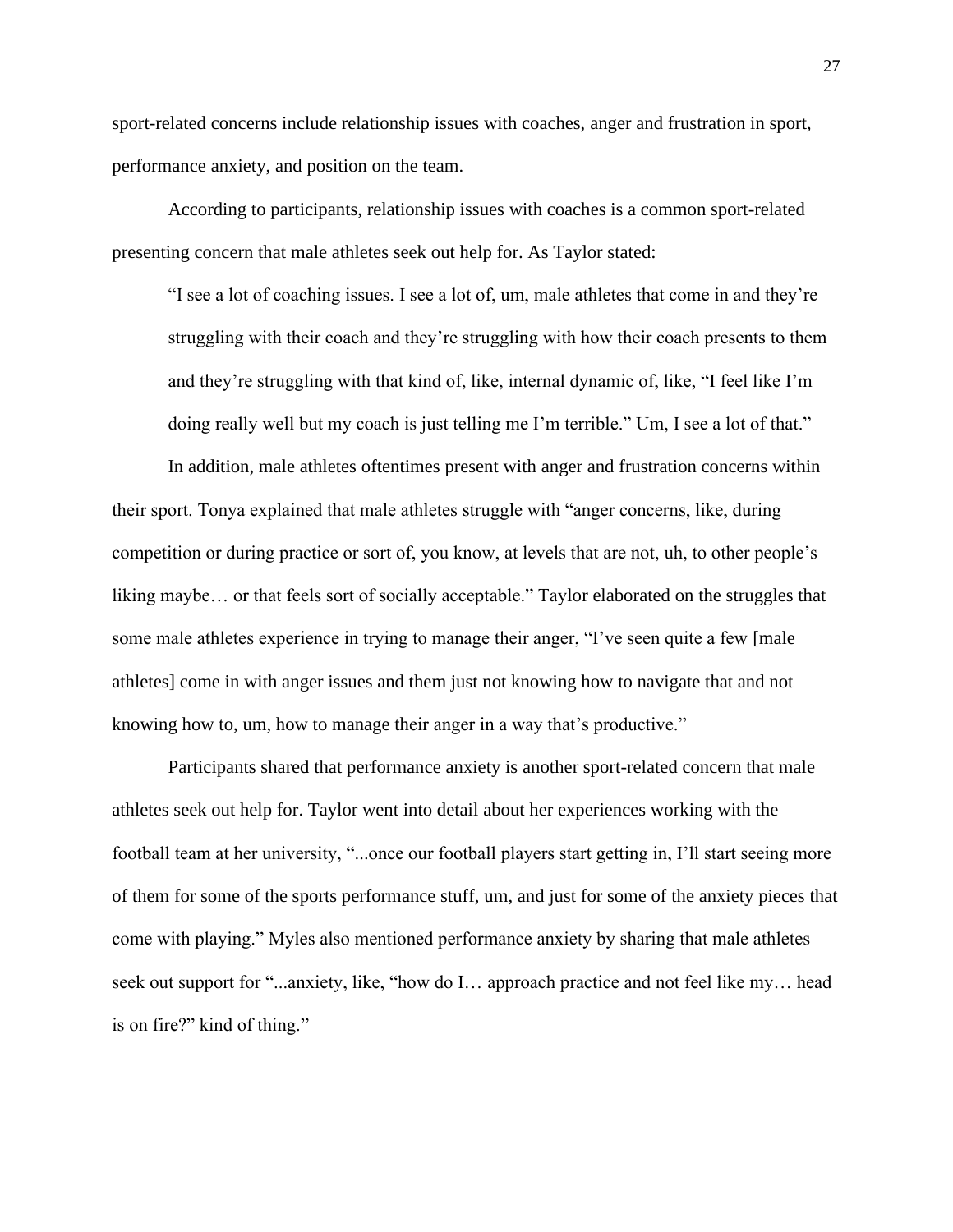Practitioners mentioned that male athletes also present with concerns relating to position on their team, specifically in regards to playing time. As Seth explained, it is not uncommon for an athlete to reach out to him when it is "...something along the lines of… "I just lost my starting spot." Um, something that threatens their athletic identity." Oliver shared a similar experience in that male athletes oftentimes come in for "sport performance and concerns about position on the team."

#### **Influences to Help-Seeking**

The second major theme that emerged is influences to help-seeking. This was defined as any facilitator or barrier that affects an athlete's decision on whether or not to seek out and use support services. There are a total of 100 codes representing all 10 practitioners. Five subthemes are identified, stigma, coach and sport environment, cultural factors, lack of time and accessibility, and source of referral.

#### *Stigma*

Stigma was defined as the negative attitudes and beliefs that society holds towards male athletes who choose to utilize support services for mental health-related struggles. This subtheme consists of a total of 21 codes from all 10 practitioners.

Participants explained how they believe perceived stigma has an influence on what decisions male athletes make in relation to help-seeking. For example, Dean mentioned that "...they [male athletes] don't want to be judged as weak… I feel like I do hear that, of they don't want to be perceived as weak or not able to handle their day-to-day life." Jane explained how she believes perceived stigma is often a result of the messages that male athletes receive in the media:

"I think… a lot of the messages that males get in the media from society about, you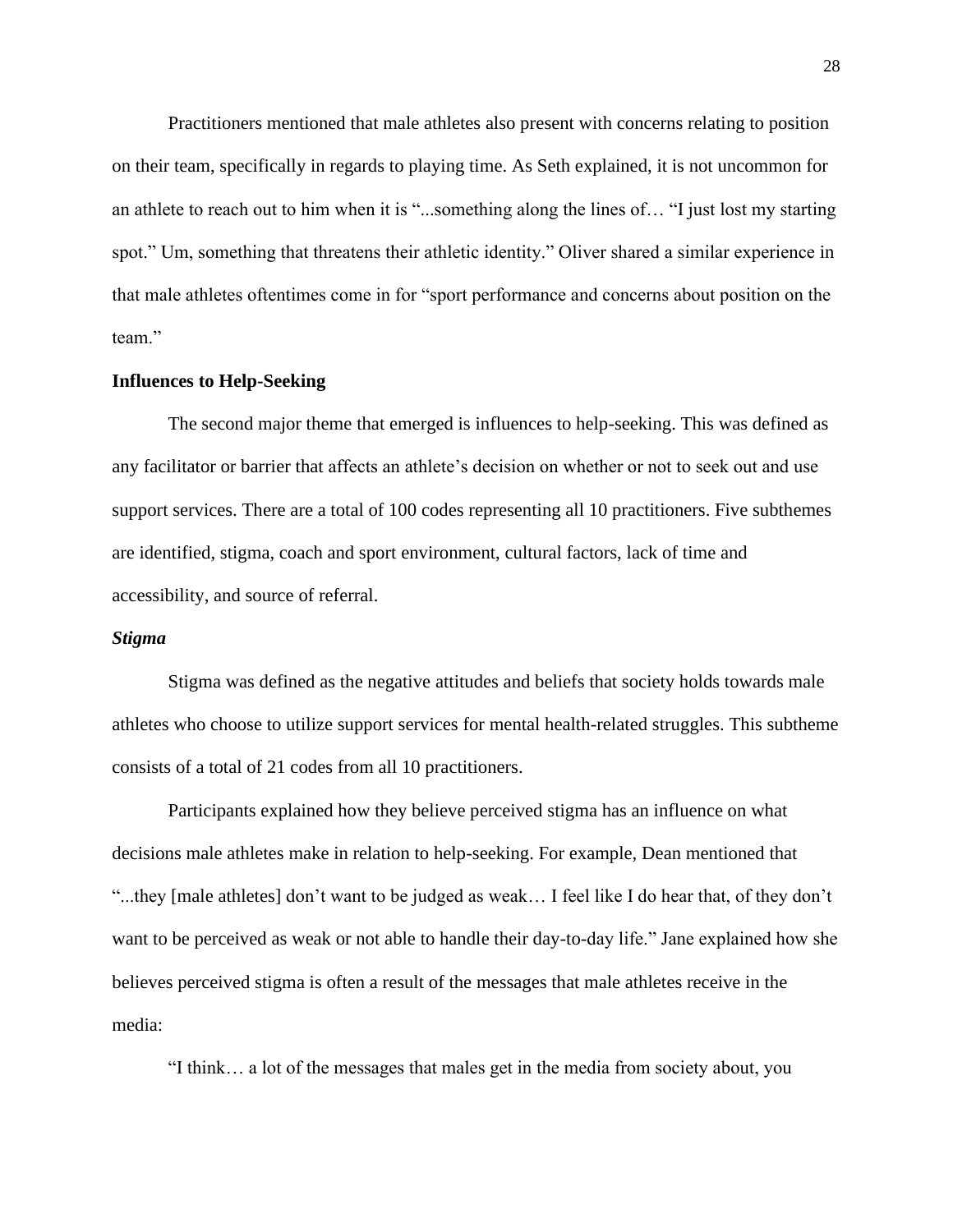know, asking for help being a weakness, um, that you should be able to do things on your own, that you gotta look like you have it all together for your teammates, you know, you don't want people to perceive you in a certain way."

In addition, the type of sport that a male athlete participates in may also affect their level of perceived stigma. As Oliver said:

"I think that… like, worrying about people seeing [male athletes] come in and use services, um, especially in more, like, normed masculine sports like football and basketball. I think it's, um, something that is still heavily stigmatized, um, to utilize services."

Another type of stigma that participants reported that they perceive male athletes experience is self-stigma. For example, Rory said, "I think stigma is the… largest [barrier] in terms of, um, you know, "what does it say about me if I seek help, um, for something related to me mentally or emotionally?"

Participants also pointed out that identifying as both a male and an athlete, rather than only one or the other, may provide even further stigma. As Tonya explained:

"Well, I think it's… two-fold. I think being a man and being an athlete, um, [they] are typically cultures that are more acceptable to kind of have it all together and not talk much about emotion or needing help."

She went on to elaborate how male athletes are oftentimes perceived as a privileged group in our society, thus making it difficult to target them specifically to increase their access to support services:

"...men are typically a privileged group and so though they're not seeking services in the same way, sometimes I think people have reactions to, um, targeting men… even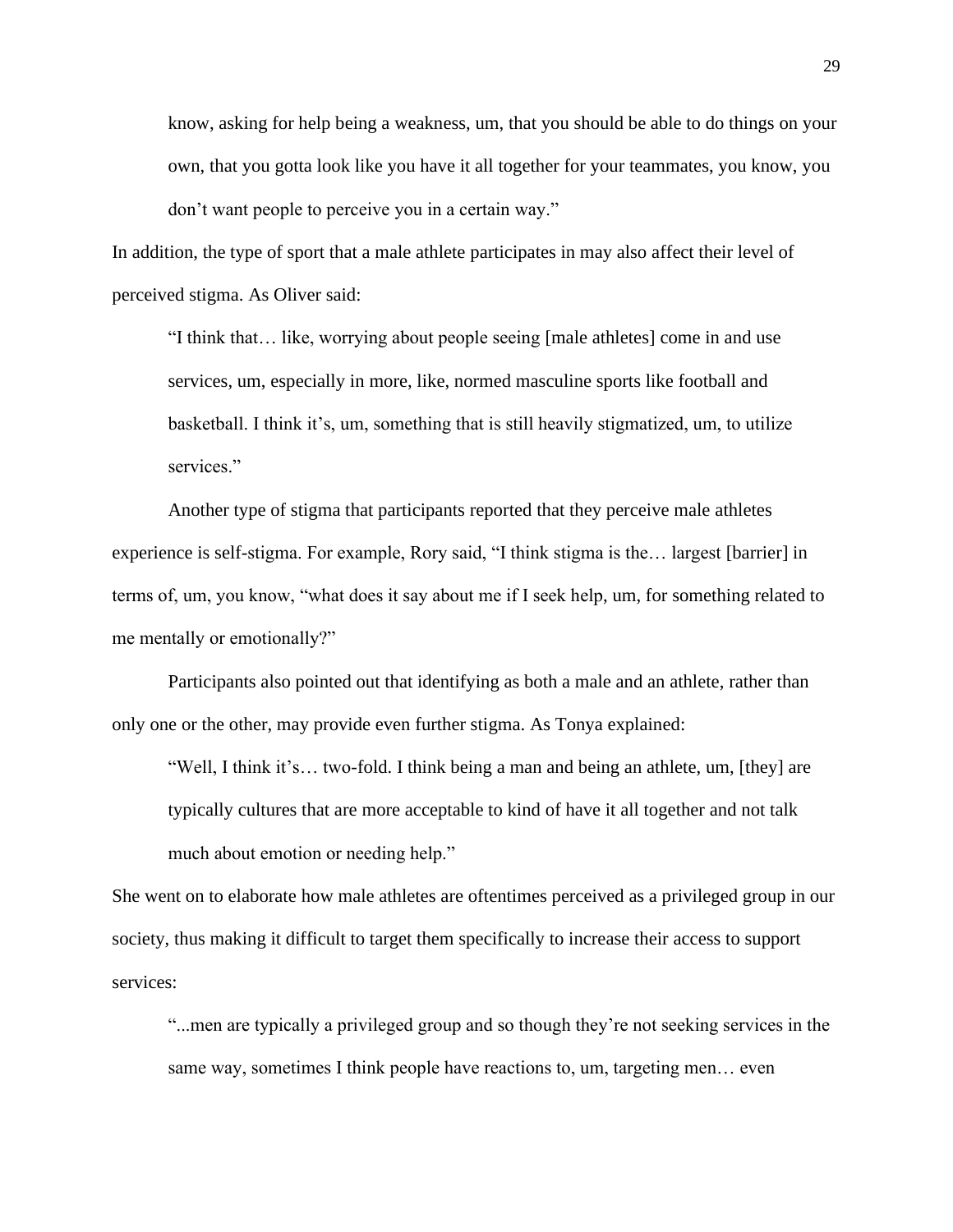athletes. I'm like, "hey, this is a high-risk group that are not help-seeking." But sort of this idea outside of athletics often is that [male] athletes have a lot of privilege and don't necessarily need some special thing or shouldn't get it or don't deserve it."

Practitioners also discussed male athletes' overall attitudes and behaviors toward helpseeking as a result of the stigma that is oftentimes experienced. For example, Darren said that:

"...despite all the publicity in the number of elite male athletes who have come forward with their own mental health struggles... there is still more stigma particularly attached with male athletes, you know, seeking out help. Um, it's just, you know, they try to deal with it on their own."

Myles mentioned a similar experience in which some of his male athlete-clients tried to deal with their struggles on their own until they reached a point where they had no other choice but to reach out for help:

"I hear a lot in sessions that, um, you know, "I've been meaning to reach out for months"... you know, [and] things are finally so bad that they do it and they almost don't care about the stigma associated with it."

#### *Coach and sport environment*

Coach and sport environment was defined as the surrounding conditions created by various stakeholders associated with a team, including coaches and teammates, that which affects a male athletes' attitudes and behaviors toward help-seeking. This subtheme includes a total of 17 codes from seven participants.

When it comes to using support services, Taylor explained how male athletes are oftentimes heavily influenced by what messages their coaches send them about engaging in such resources. She said, "male athletes in particular, too, I think if their coach doesn't believe in it,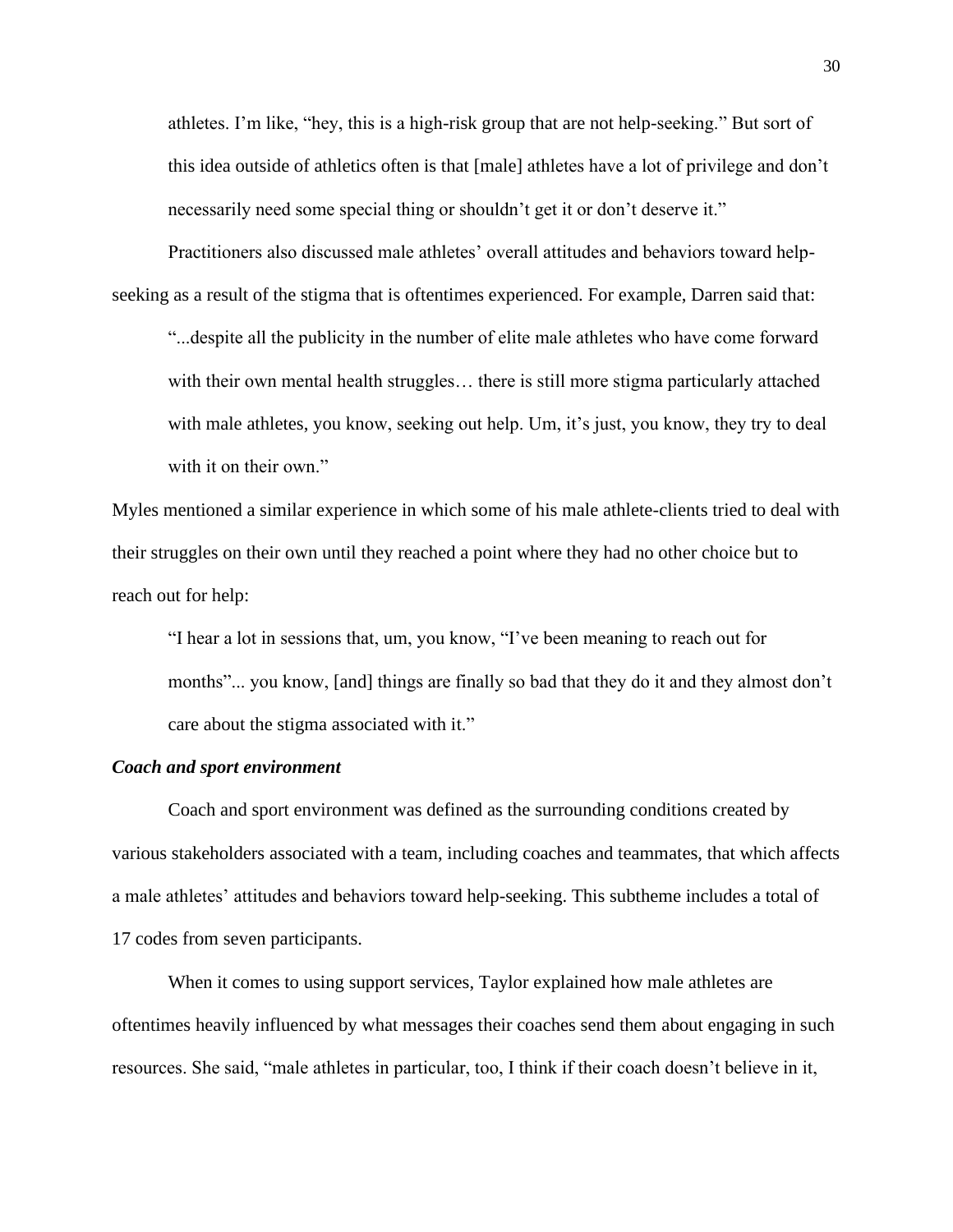they are less likely to step in and [seek help]." Similarly, Darren explained how, "they're coached up all the time to be mentally tough, um, and so… you still see them struggling with… "what does this look like as a male… if I'm going to see a psychologist?" Taylor gave a specific example of her experiences working with some of the coaches at her university and how the ways in which coaches speak to their male athletes can have an impact on how the athletes feel about asking for help:

"Luckily here, the two major sports being basketball and football, both of the coaches are really, really supportive of their athletes seeking help. Not necessarily in a way that I think is functional at times because sometimes it comes more across as, "you're… too messed up. I can't handle you. Go talk to somebody." Um, and so then [male athletes] feel that kind of internal, like, "well if I'm so screwed up, what am I doing?"

Participants also emphasized how different coaches may place a higher value on sport psychology services than other coaches. For example, Tonya said, "Some teams, like the, uh, the track team… the coach would have us come and just, like, with all the new athletes, "hey, just come and introduce yourselves and… say what the services are." Whereas in other cases, "some coaches aren't as interested in having us come out or talking to us and so I think that, um, that can be a barrier."

Myles mentioned how it is not just the environment that a coach creates that influences a male athlete's decision to seek out help, but he perceives it to be the sport environment as a whole:

"...come to find out that, you know, they play on a team that doesn't really normalize things like mental health, um, as well as… other sports. Um, usually kind of more 'macho, testosterone'-driven sports, um, are the ones that we see the most barriers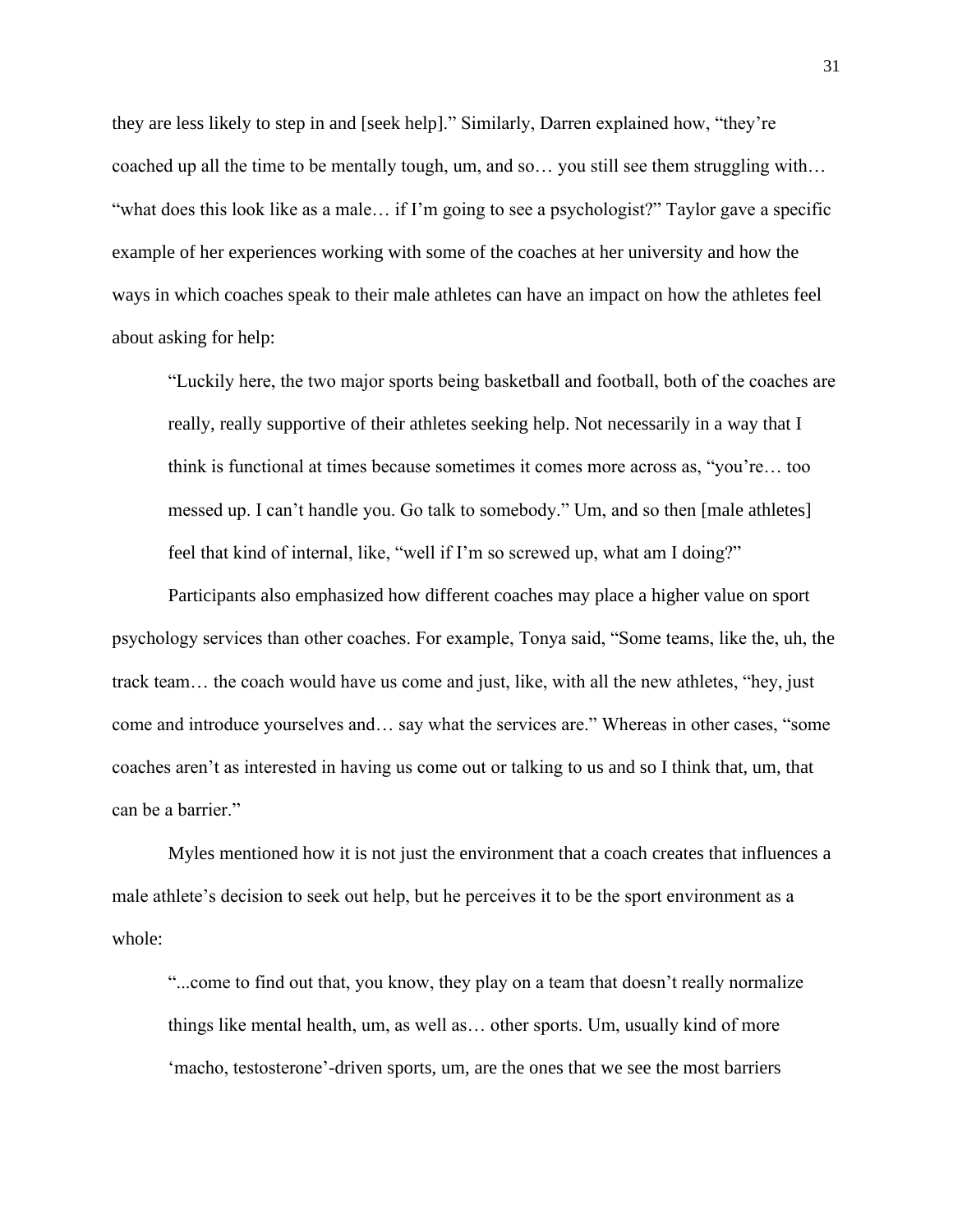associated with [help-seeking]."

## *Cultural factors*

Cultural factors were defined as various values, beliefs, and ideologies of a particular community or group that an athlete identifies with and that ultimately influences their helpseeking attitudes and behaviors. This subtheme includes 14 codes from eight practitioners.

Participants suggested that culture is an important factor that affects a male athletes' willingness to seek out help services. In particular, participants mentioned that some athletes may not know how to navigate asking for help because they were brought up in a culture that does not believe in talking about their struggles to strangers. As Amir explained:

"Culturally within the African American community or… other minority groups, like, they may not be willing and open to share, like, what's happening in their life because they may not have been trained to do that within their life so it's harder and "I'll just suffer in silence"... as opposed to, like, "go and talk about my business" because like, "we don't talk about our business with strangers."

Tonya shared a similar perspective in that she believes it is harder for some athletes to seek out help because of the expectations that are set within their culture about who they should confide in regarding their struggles:

"I think culture is gonna impact men differently but I think in terms of race or ethnicity there are a lot of athletes of color and a lot of people have shared sort of like, "well we don't talk about stuff outside of my family."

Consequently, Taylor mentioned how, "our male athletes of color just [do] not really know where is a safe space on campus to go talk to somebody."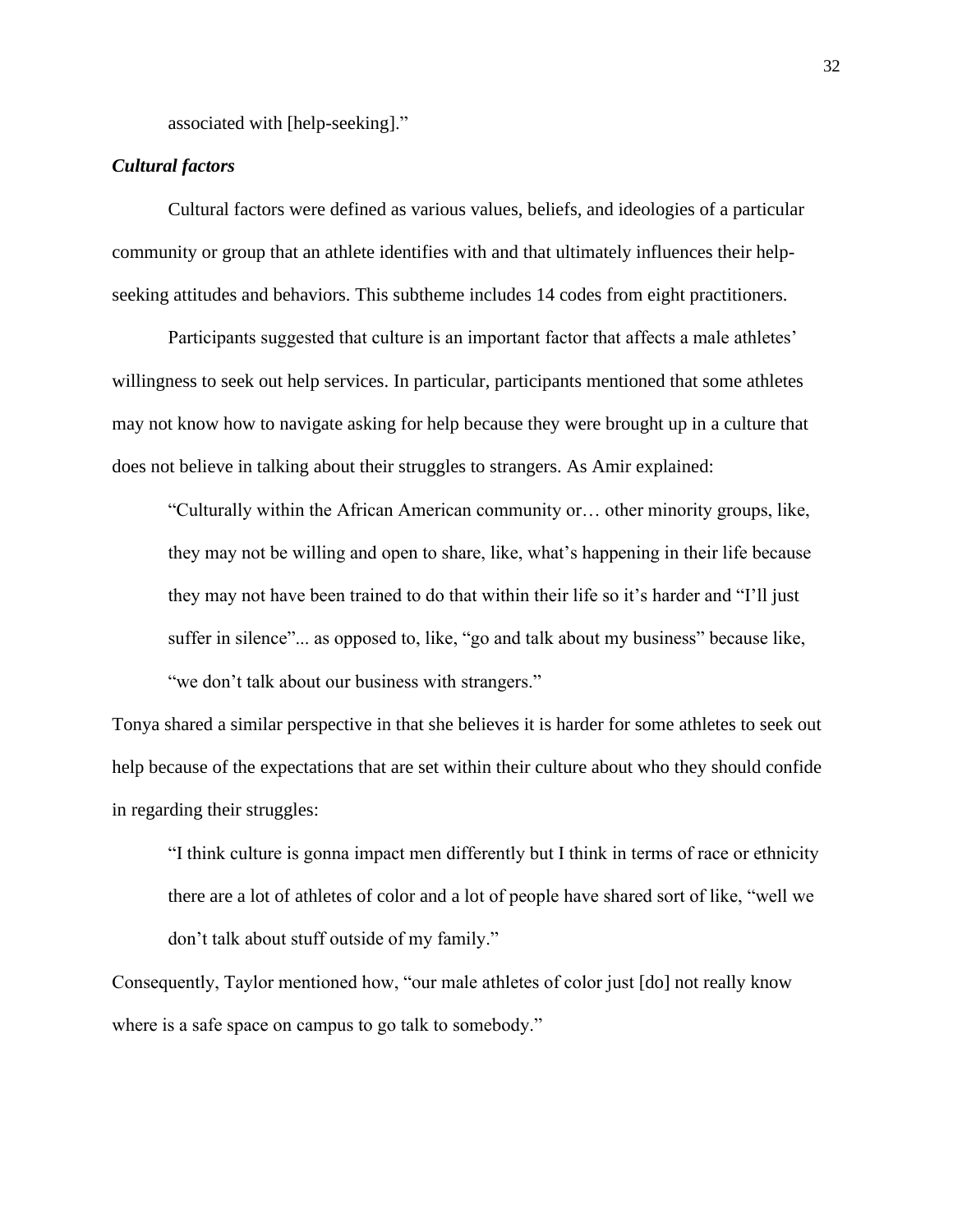Participants also mentioned that male athletes may not even realize that they are struggling with a mental health concern because their culture does not view mental health as something that is real. As Amir explained, "...they may not know that they need help." Dean shared that some athletes may have a background of "growing up in a family or a community where mental health isn't really viewed as quote-in-quote, "real"... and they've grown up in an environment where they've learned or been taught to just tough it out." Dean then continued by talking about some of his specific experiences working with male athletes:

"...I'll have some [male athletes] that… they'll very plainly say, you know, like, "my family... doesn't really believe in mental health, you know? They don't really think it's a thing, you know? Depression is just something you have to, you know, "get over it, you'll be fine."

Practitioners also discussed the lack of experience that some male athletes may have with help-seeking because they did not grow up in a place or a community that had access to mental health services. As Myles said:

"Some student-athletes may come from areas… where they don't have access to psychologists or counselors or… anything like that. So it's a very new thing and they're used to dealing with things on their own which means they just sort of assume that they can handle it, um, by themselves."

Darren expressed a similar perspective by explaining:

"...in particular with some of the higher profile sports where you've got a lot of, um, African American athletes coming from some pretty difficult backgrounds and the concept of, like… seeking out mental health, I mean, it's… a new experience for a lot of them."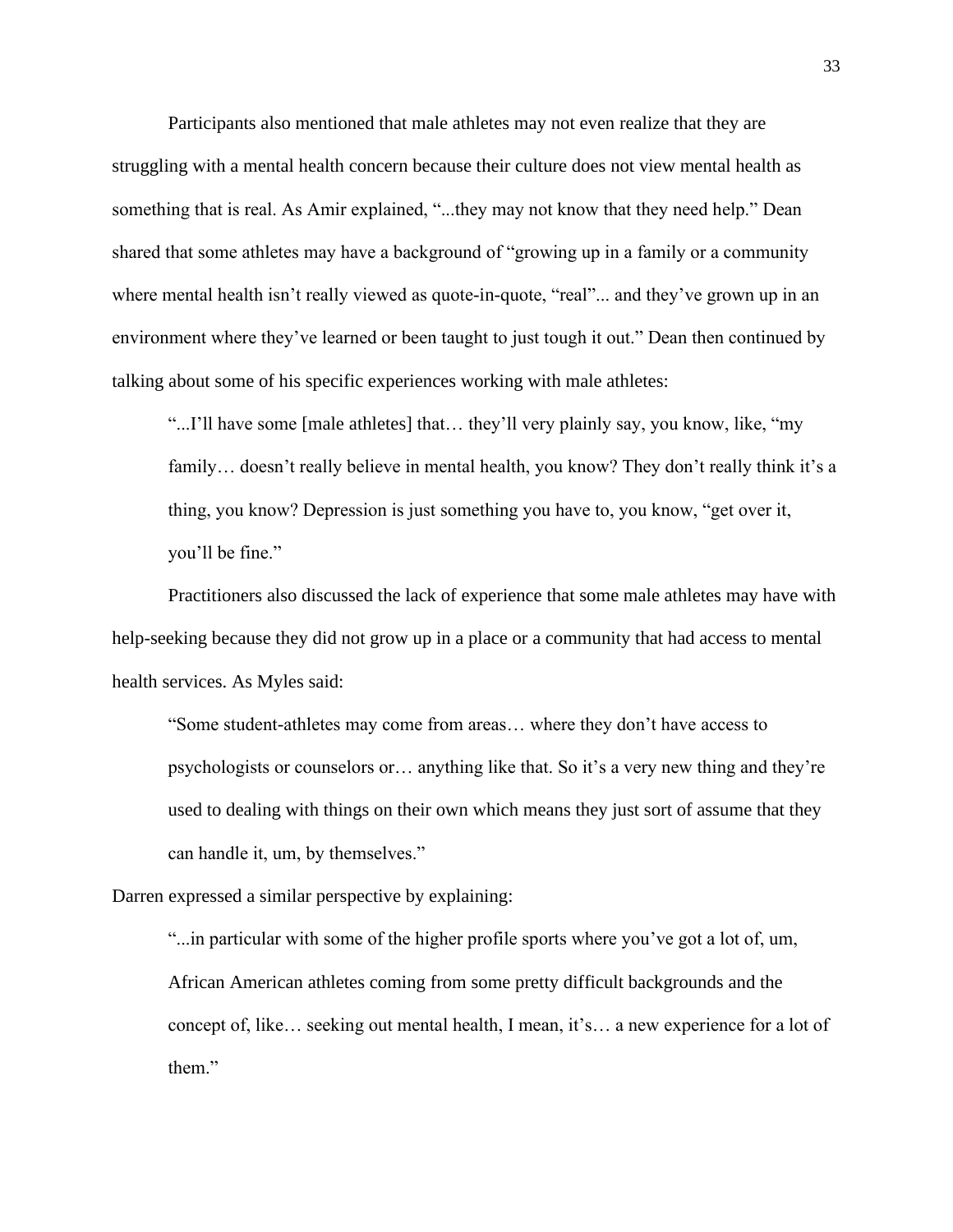## *Lack of time and flexibility*

Lack of time and flexibility refers to the experiences of both practitioners and athletes. It was defined as one's inability to engage in a particular action due to an insufficient amount of availability and adaptability. There are a total of 27 codes from seven practitioners related to this subtheme.

When examining an athlete's lack of time and flexibility to seek out and utilize support services, practitioners pointed out the struggles that many collegiate athletes face when trying to find a balance between their athletic, academic, and social lives. As Oliver explained:

"I think their schedules are so busy that in ways, even though they have these resources, I think they can feel so tapped out between, "I have tutoring and I have study hall hours and I have these meetings and then I have practice and then I have competition and travel and I'm also trying to be a college student and have fun" that I think that, in and of itself, can become a barrier."

In addition to their hectic schedules, collegiate athletes are also limited by support services only being offered for a set number of hours throughout the day. Seth shared that, "one thing that… can also come up as a barrier is, I work eight to five at my university and, like, that often interferes with class, practice, travel, games, so on and so forth." Oftentimes, collegiate athletes are consumed by their athletic and academic requirements throughout the day and do not have the time or flexibility to fit additional appointments into their schedules, as Amir explained: "I think, like, for some of our male athletes… if their practices run in the afternoon that means probably your class schedule is jam packed in the morning."

Furthermore, Amir talked about how male athletes in particular are less likely to prioritize help-seeking over athletic-related demands: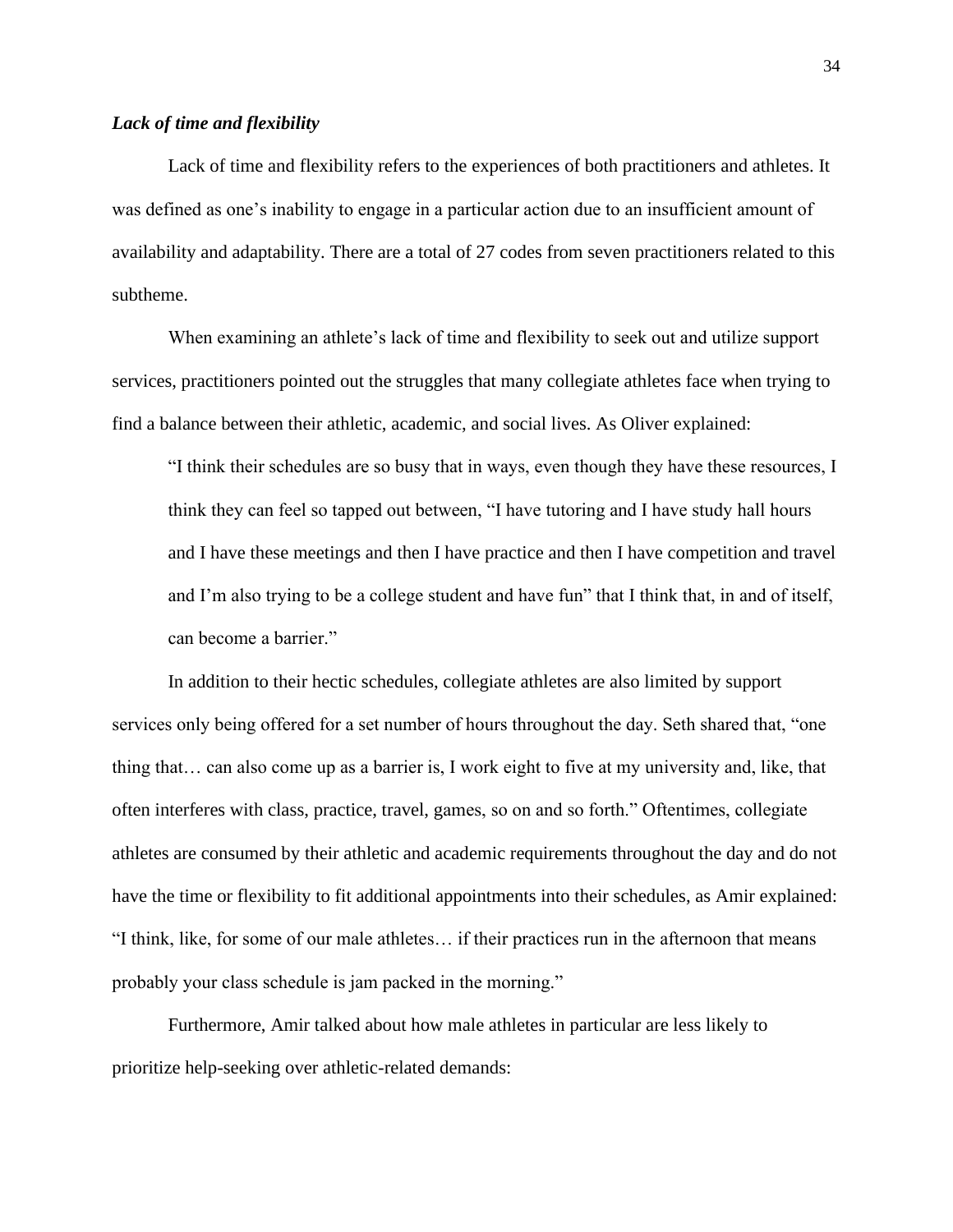"There's ever-evolving changes that happen where they may find that, at the last minute, "I get called into a meeting by my coach" and they're definitely gonna go meet with their coach before they meet with me. I've rarely seen, like, male athletes cancel an appointment with their coach to say they're meeting with me but I've seen it numerous times where like, "I had to miss the appointment today because I had to meet with my coach."

Participants also described what it means to have a lack of time and flexibility from a practitioner's perspective. Myles mentioned his inability to have enough hours to spend working with athletes because he is only employed part-time at his university as a practitioner, "I mean, at the end of the day you can only do with the time that you have and so if they're only buying 20 hours a week of my time… then I'm really only giving them 20 hours a week." Although employed full-time, Taylor described how she has "three intakes for student-athletes this week and I think one next week and it's just me." Amir shared how having a low number of practitioners on staff not only leads to less flexibility for scheduling appointments with individual athletes but it can limit other areas of outreach as well:

"...when you start to see 25 to 30 athletes a week, there's not time to go do those other outreaches, there's not time to do small group sessions, there's not time to do educational workshops and programming because time starts to become a thing."

When compared to other members of an athletic team's support staff, participants expressed how they feel understaffed. Myles makes this comparison at his university:

"We have a strength and conditioning staff of about 18 or 19 people, we have an athletic training staff and sports medicine staff of about 25 people, and we have a mental health staff of about, collective one person because I'm half-time… and then our psychiatrist is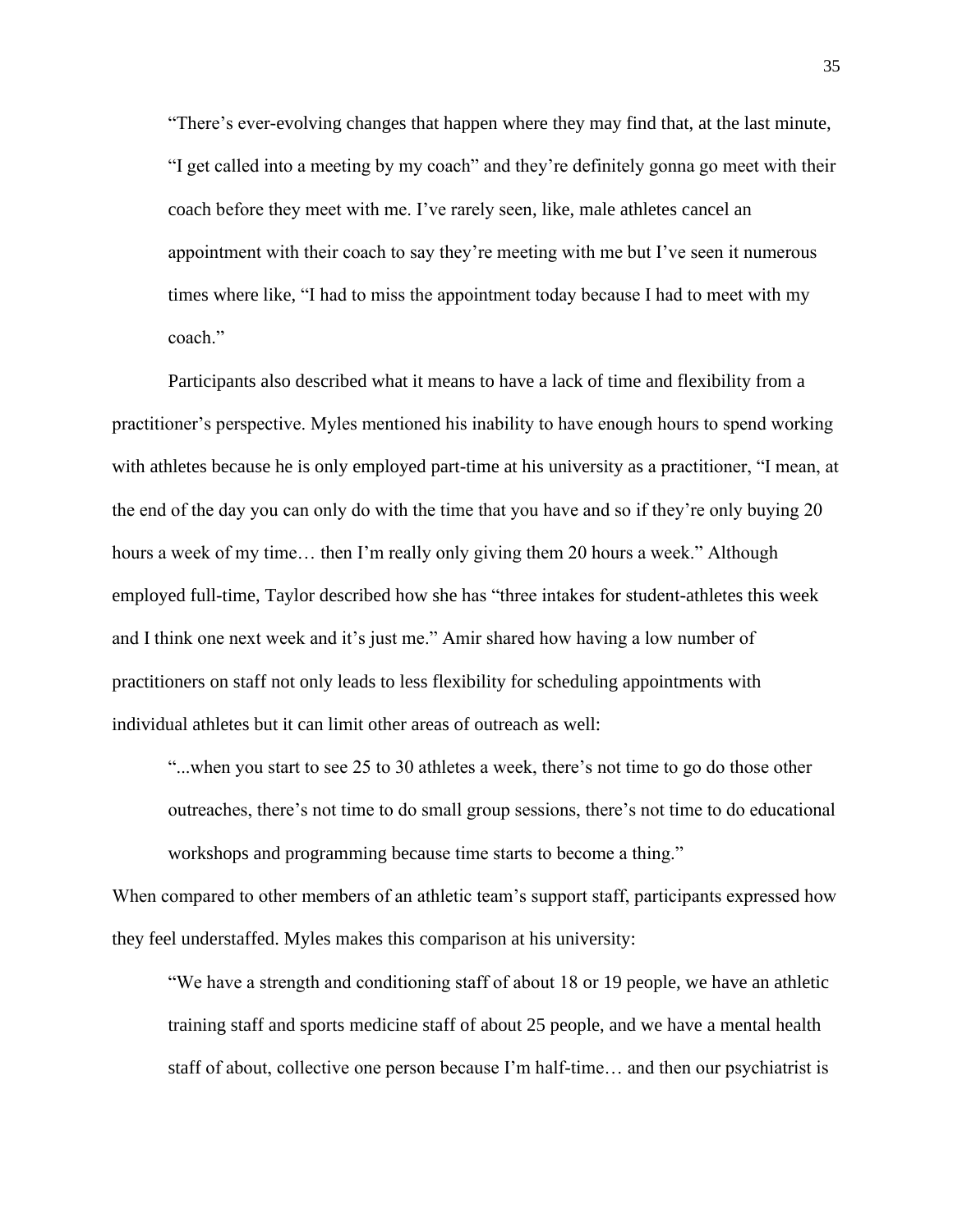50 percent as well. So together, we're one person."

As Darren explained, having "one practitioner at, like, a Division I Power Five school? That's almost an impossible job."

To further complicate things, Amir mentioned how, in his experiences, male athletes tend to oftentimes desire immediate access to services, "I feel like female athletes are more on the proactive side and, like, schedule things in advance… but usually the male athletes are like, "when are you available today? Can we meet tomorrow?" Tonya shared a similar perspective:

"It's like, if something's going on and one of the male students wants to come in and was referred it's, like, he wants to come in this afternoon or tomorrow morning and if we can't do that, a lot of times we lose the referral because… it's too much effort to try to fit into our schedule or then we have to schedule two weeks out and… the issue is not there in the same way."

Some participants also shared how not being entirely embedded in athletics creates even less time and flexibility to accommodate for athlete needs. Tonya explained the challenges of being in a split position between both athletics and the counseling center at her university:

"...when you're doing a really good job… and you're getting really well-known, then you're in individual meetings all day. We have three people on our sport psych staff, um, but we also have expectations within [the] counseling center so… all of our time isn't focused to athletics, so there's limits to that."

Taylor has both experiences of being fully embedded in athletics and being in a split position at a university, "I don't often… because of time and resources, have the availability to do what I did at, like, [university name] where I was in the athletic department. I could just go up to practice, stand on the sidelines, you know, see what's going on." Darren also mentioned how being fully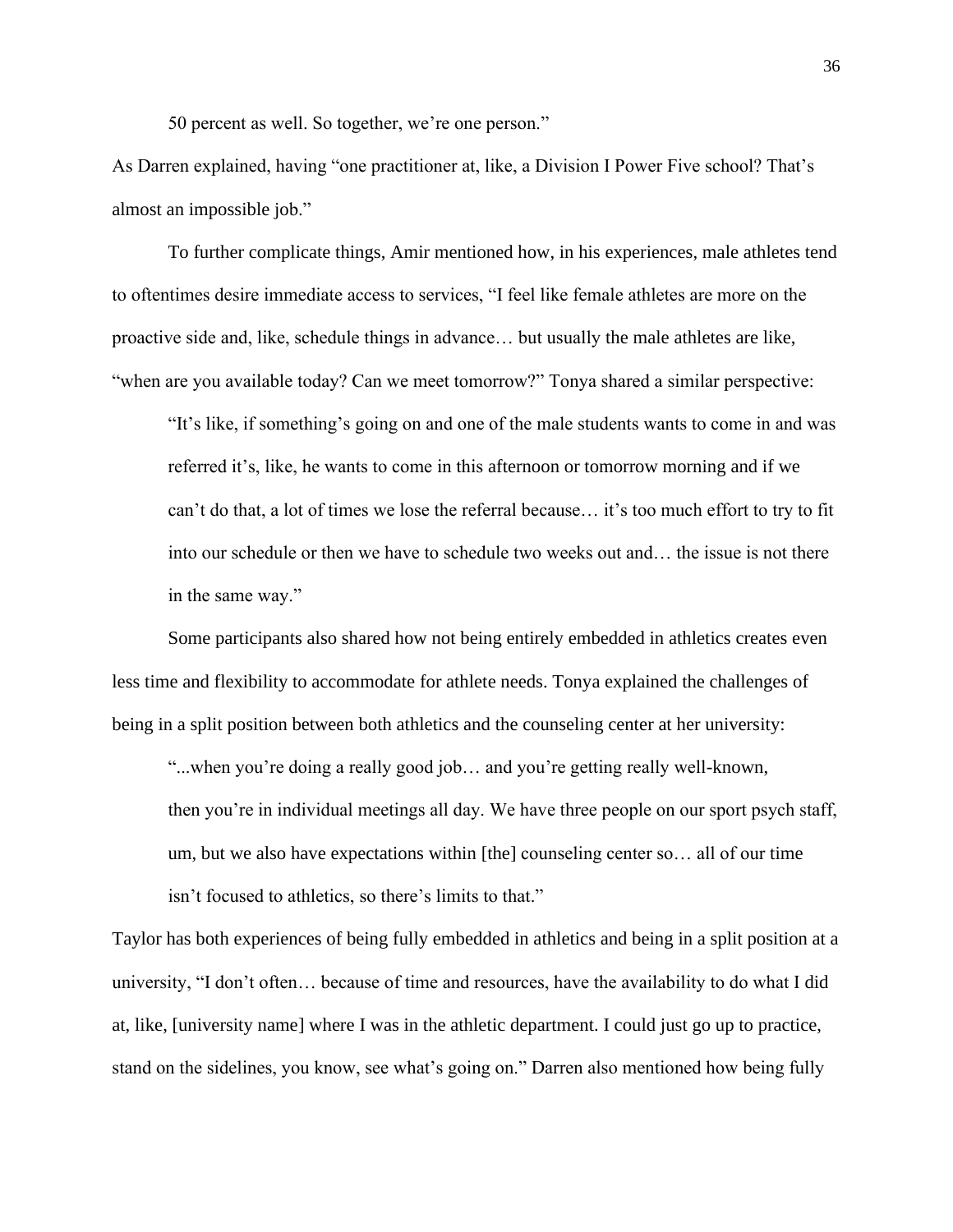embedded within athletics also increases an athlete's accessibility to services, "Um, you know, again, you know, we're here just for student-athletes so it's… much easier [for the athletes] to get in."

## *Source of referral*

This subtheme includes 21 codes from eight participants. Source of referral was defined as an individual or group of individuals who are responsible for guiding an athlete in the direction of support services. Examples of referral sources for male athletes are athletic trainers, strength and conditioning coaches, academic support staff, and team coaches.

Many practitioners mentioned the important role that athletic trainers play in being a key source of referral. Rory expressed that the vast majority of his male athletes are referred to him via the athletic training staff, "All but, like, I can think of one or two [male athletes] off the top of my head have been basically referred to me through the athletic trainers." Tonya also mentioned that "...more often they're referred from athletic trainers." Taylor shared a similar experience as well:

"I think the main source of referral that we have really for male athletes that are seeking support is that our training staff is really adept to stepping back and actually being like, "something's going on, we have a person, let's just make that connection." I would say 75 percent of the time it comes from one of the two head athletic trainers and it's a male athlete."

As Myles suggested, athletes may feel more comfortable confiding in athletic trainers about various struggles they are encountering both on and off the field, "obviously they're going to be more comfortable talking to athletic training because athletic training is truly integrated.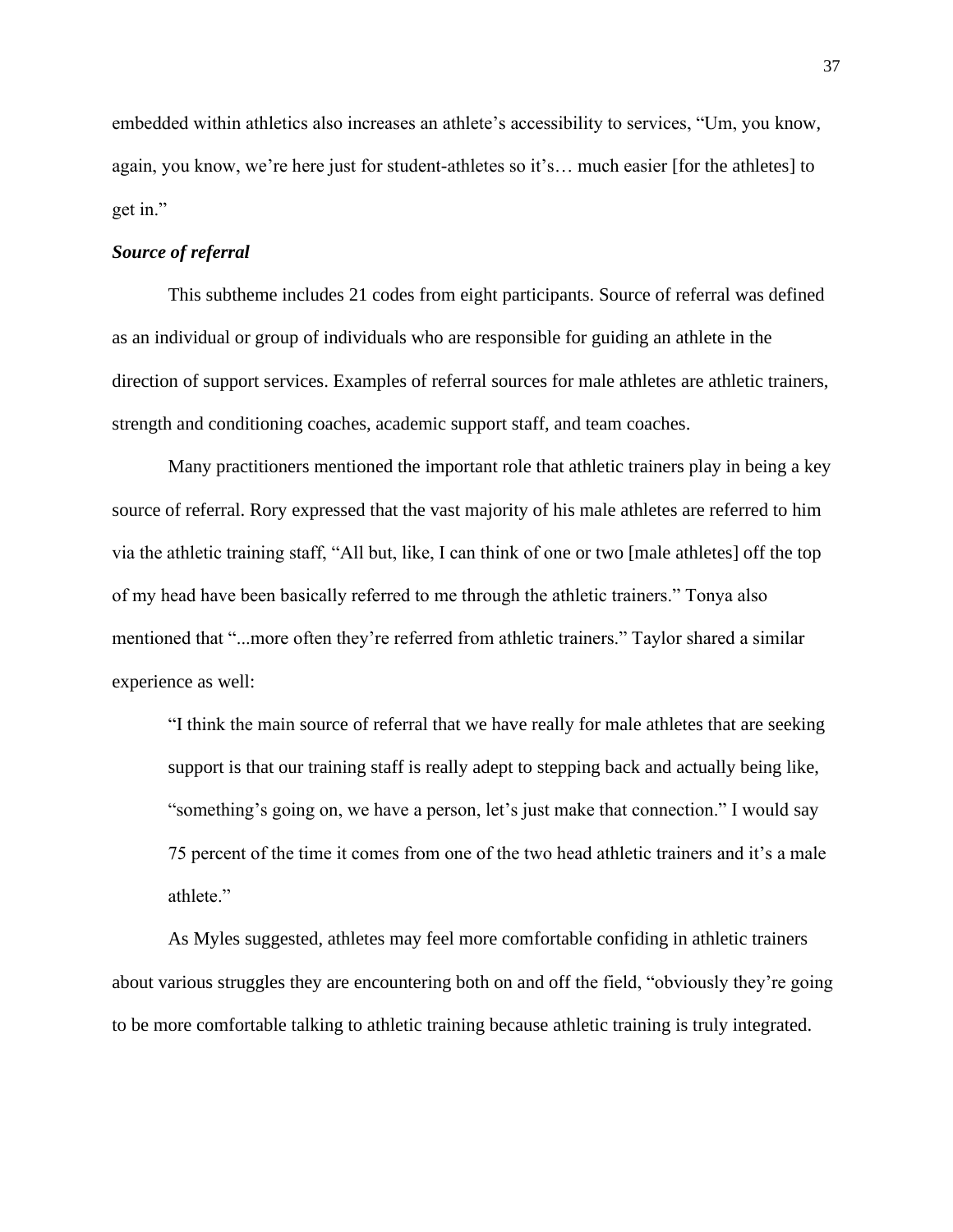They have, uh, at least one athletic trainer sports medicine professional per team on campus, uh, if not more."

Additional support staff, including the strength and conditioning team, have also been identified as essential referral sources for male athletes not only due to their ability to be integrated within the teams but because they also do not have any direct influence over the athlete's playing time. As Amir explained:

"Strength and conditioning coaches they're, like, a big part of this as well because they may see our athletes at like, six a.m. and really can tell, like, from the beginning of the day, like, "this person really hasn't slept" or "are not gaining weight", um, and like, things are just off… strength coaches have a different relationship with the athlete than their head coaches or position coaches or assistant coaches. Like sometimes, they may disclose more to them as opposed to, like... the person who controls their playing time."

Darren emphasized the importance of making the distinction between performance-based and mental health-related concerns when talking about what other factors may influence the source of referral:

"It's very rare to, particularly with male athletes, without some sort of prompting do they reach out to me specifically for mental health. So I'd make that distinction between, you know, performance, they're much more inclined to… reach out… as opposed to, you know, something has gone wrong or something has been identified as some sort of mental health issue."

More specifically, Darren explained how "...definitely with males, I get more… coach-suggested referrals… if the initial presenting issue is just performance." In general, Amir explained how referral sources for his male athletes have included a wide range of individuals: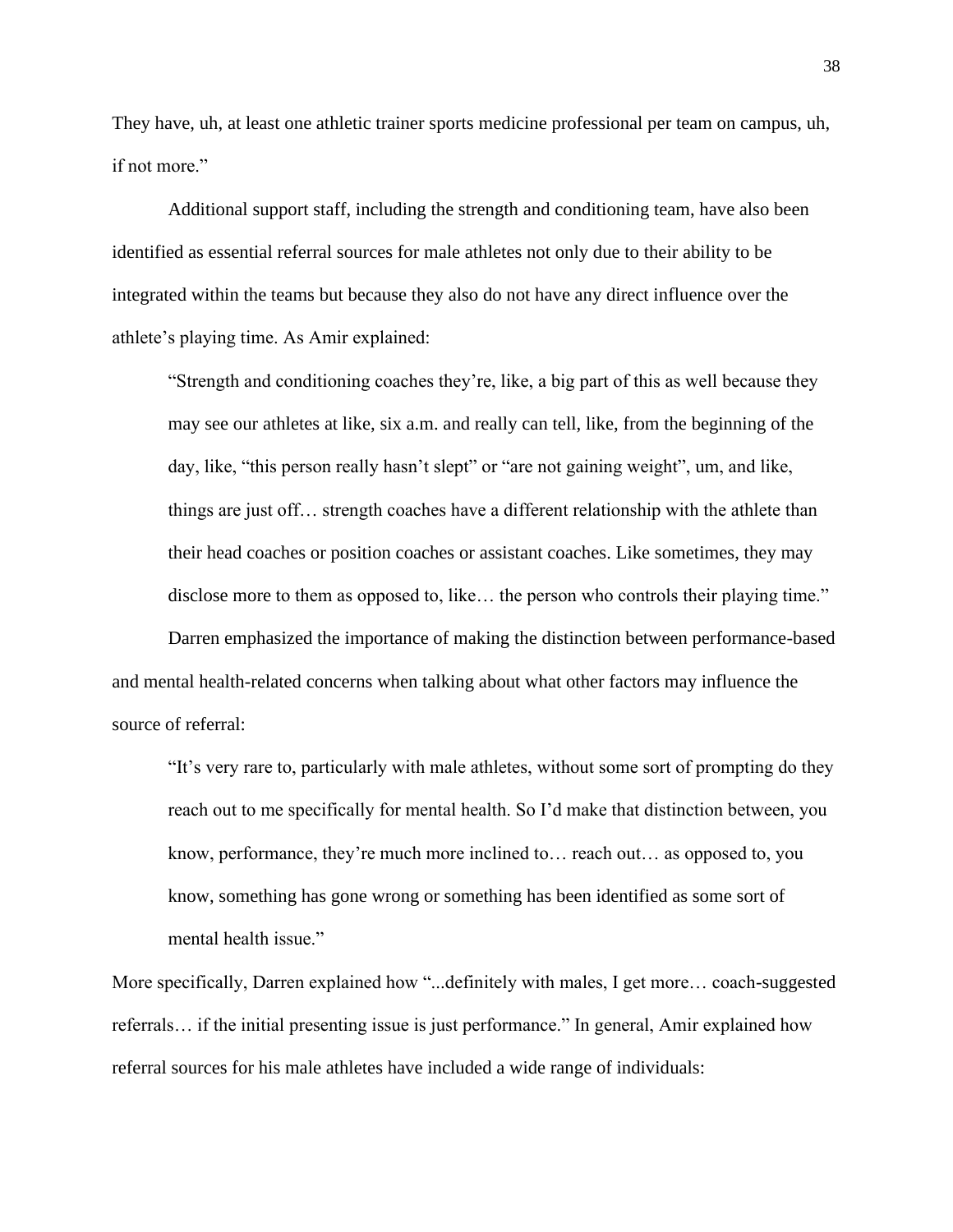"Could be a head coach, could be an assistant coach, could be an athletic trainer, can be a parent, um, a couple parents push their sons to me… sometimes academic support staff as well and like, their academic advisor or counselor, strength and conditioning coaches."

## **Strategies to Increase Accessibility**

The third major theme that has been identified is strategies to increase accessibility. It was defined as specific steps intended to improve a male athlete's ability to approach, reach, and utilize support services. This theme is comprised of 172 codes from all 10 participants.

## *Destigmatization*

Destigmatization was defined as the process of removing all negative associations from a particular thing or action, such as engaging in help-seeking. This subtheme consists of 63 codes from seven practitioners. Examples of destigmatization strategies include the utilization of guest speakers, increased practitioner visibility and integration, and the development of support groups.

Practitioners suggested the strategy of inviting guest speakers who have a powerful influence in the athletic community to their universities to talk to male athletes about the importance of mental health and help-seeking. For example, Jane shared:

"I think about being able to bring people with bigger names as speakers. So people that male athletes can relate to that can speak about their experiences and the importance of mental health and well-being and how valuable services can be."

Jane continued on and proposed talking to the athletes in both small and large group settings, "I do think it could be very impactful especially when you have a speaker speak to a large group but then also meet with smaller groups. So sort of take each team maybe separately and then have smaller conversations." Dean shared a similar thought and further suggested that guest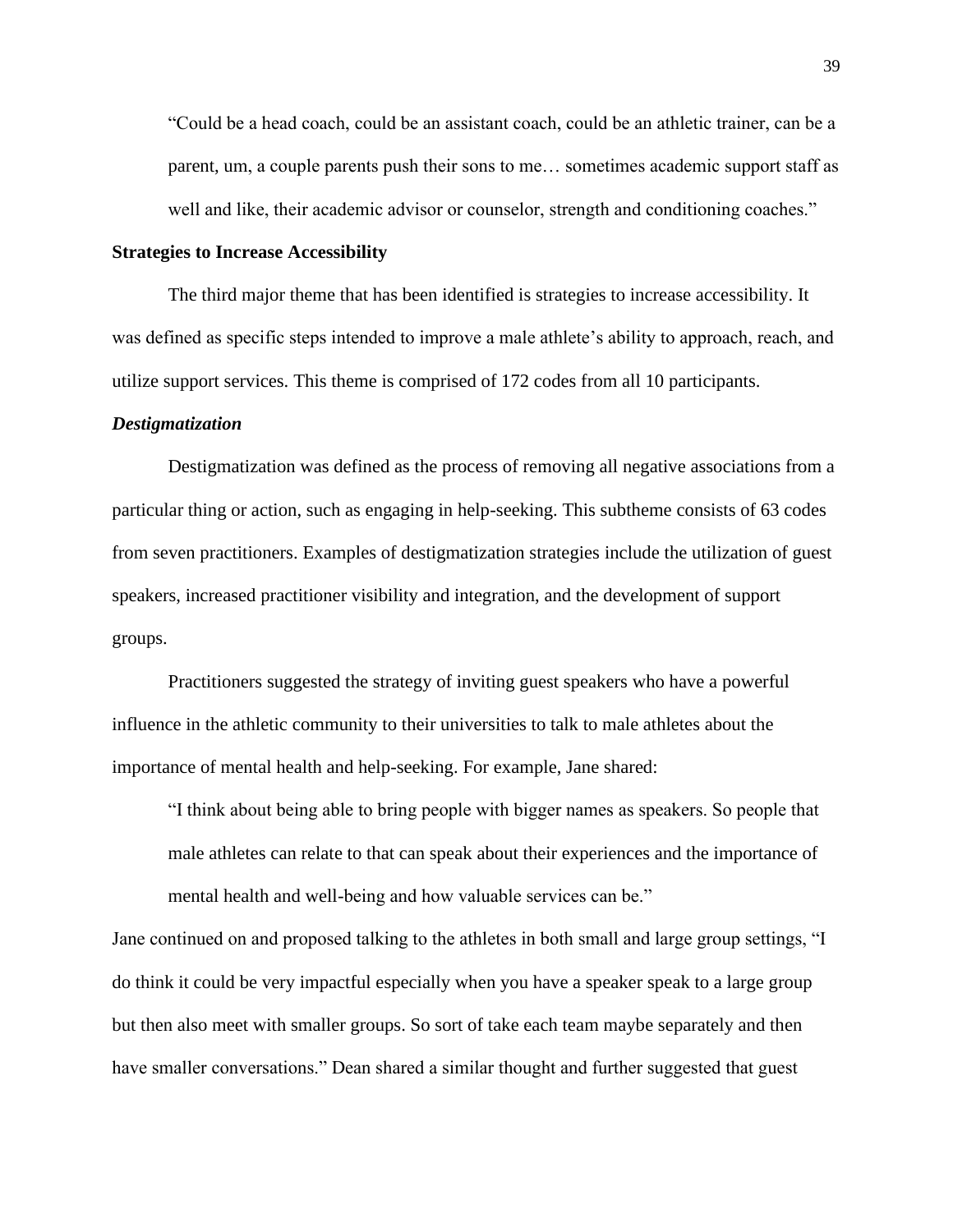speakers should not only be selected due to their influence and power within the athletic community, but also based on varying identities and backgrounds in order to attract the attention of minority athletes as well:

"...if we could create a speaker series where they could come and share their story and their experience with mental health and where we could include people who are a range of identities and backgrounds and sports and experiences so that it's not just, you know, all of this or all of that but there's some variety in helping give all of our athletes an opportunity to hear a message from somebody that they can relate to in a very specific way."

Additionally, practitioners suggested that destigmatization come in the form of normalization through increased practitioner visibility and integration within the teams. As Myles explained:

"I mean, there's no shame and no stigma with going to see a trainer if an area of your body hurts, um, and so, I've sort of taken that as, like, what if we could just become another, you know, person that's on the sidelines that an athlete feels comfortable coming up and saying, like, instead of, "hey, something hurts in my shoulder" like, "hey, something's not quite right here, um, I need a little help dealing with that."

Taylor also expressed a similar perspective in the importance of being fully integrated with the teams:

"I do think when… an athlete sees somebody there all the time, they're kind of there, they're part of the training, like, they're part of the team, I think it's more… easy for them to step in and go talk to them."

For example, Tonya illustrated what visibility and integration with a team may look like: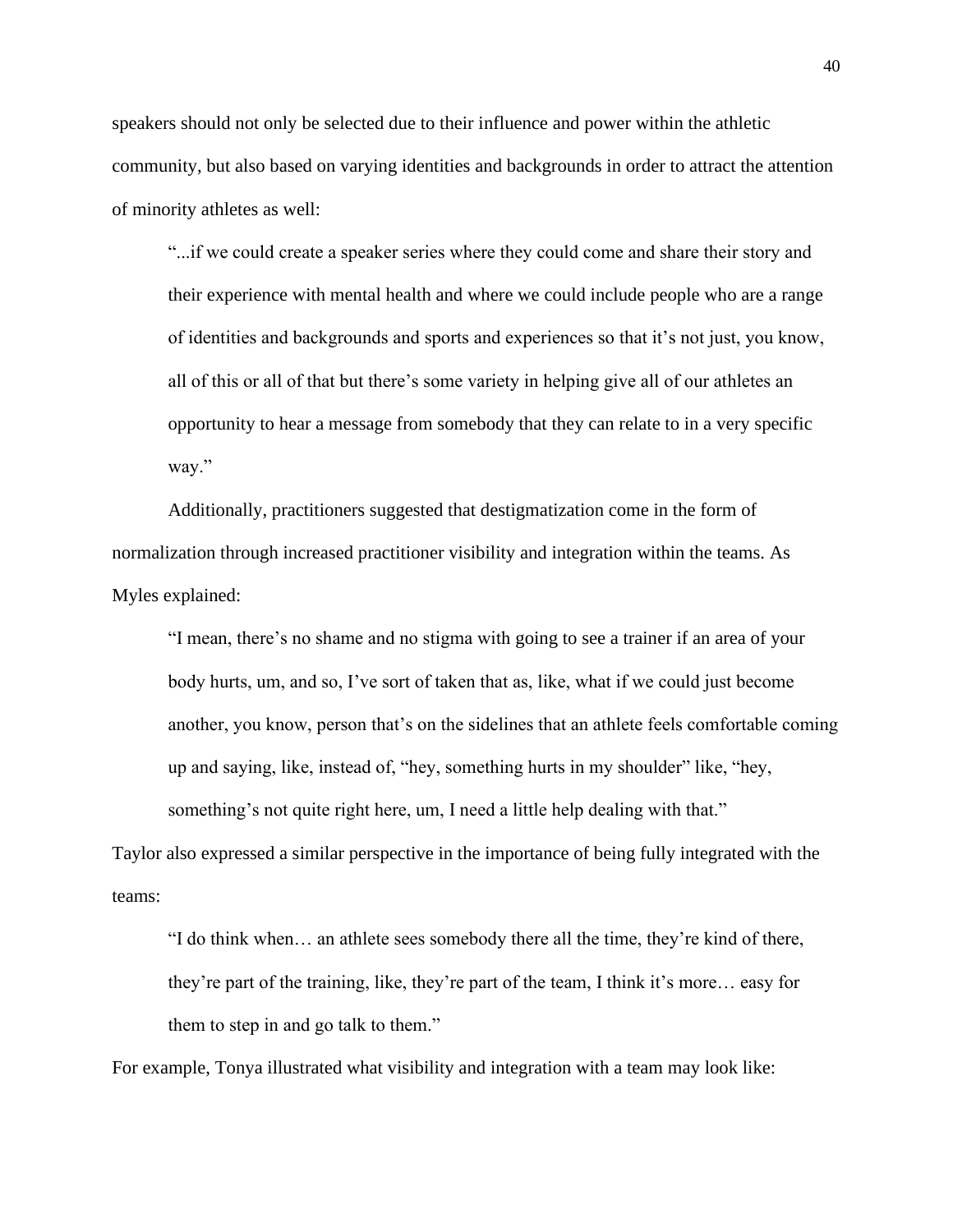"I think it's… showing up and being present at, um, team meetings… at games or practices… and be around so athletes can kind of see us and, um, see… that we're kind of normal people and that we might be okay to talk to."

Amir expressed that visibility and integration can come in a variety of ways and in a number of different settings, in addition to attending practices and games:

"I think that's a big thing of us just going to practice, being available. Um, going to games is another thing as well. Um, going to other team functions that they may have and just, even if you're there for five minutes… having a meal with, like, a group of athletes is a thing that I've done before. Uh, student-athlete advisory committee meetings, we go to those on occasion… go to the training room… like just passing through the training room, talk to athletes who may be injured or just getting treatment before practice."

Myles shared from his own experiences that being present in settings, such as the weight room, can provide more comfortability for athletes in opening up the conversation and normalizing behaviors such as using support services:

"And we've actually seen that, um, where… I've been in weight rooms, I'm standing at the door talking to the coach and I literally get a, you know, a junior athlete, you know… this, like, big, bruising dude who, like, yells across the room, like, "hey, Dr. [name], are we on for Thursday at nine?" and I'm just like, "Yes."

As Dean explained, "the more presence those individuals (the practitioners) have… the more normalized [help-seeking] becomes." Thus, in order to become more normalized within the culture of the team, Myles also talked about the importance of practitioners taking a proactive approach to involve themselves in the team rather than waiting for the teams and athletes to reach out to them: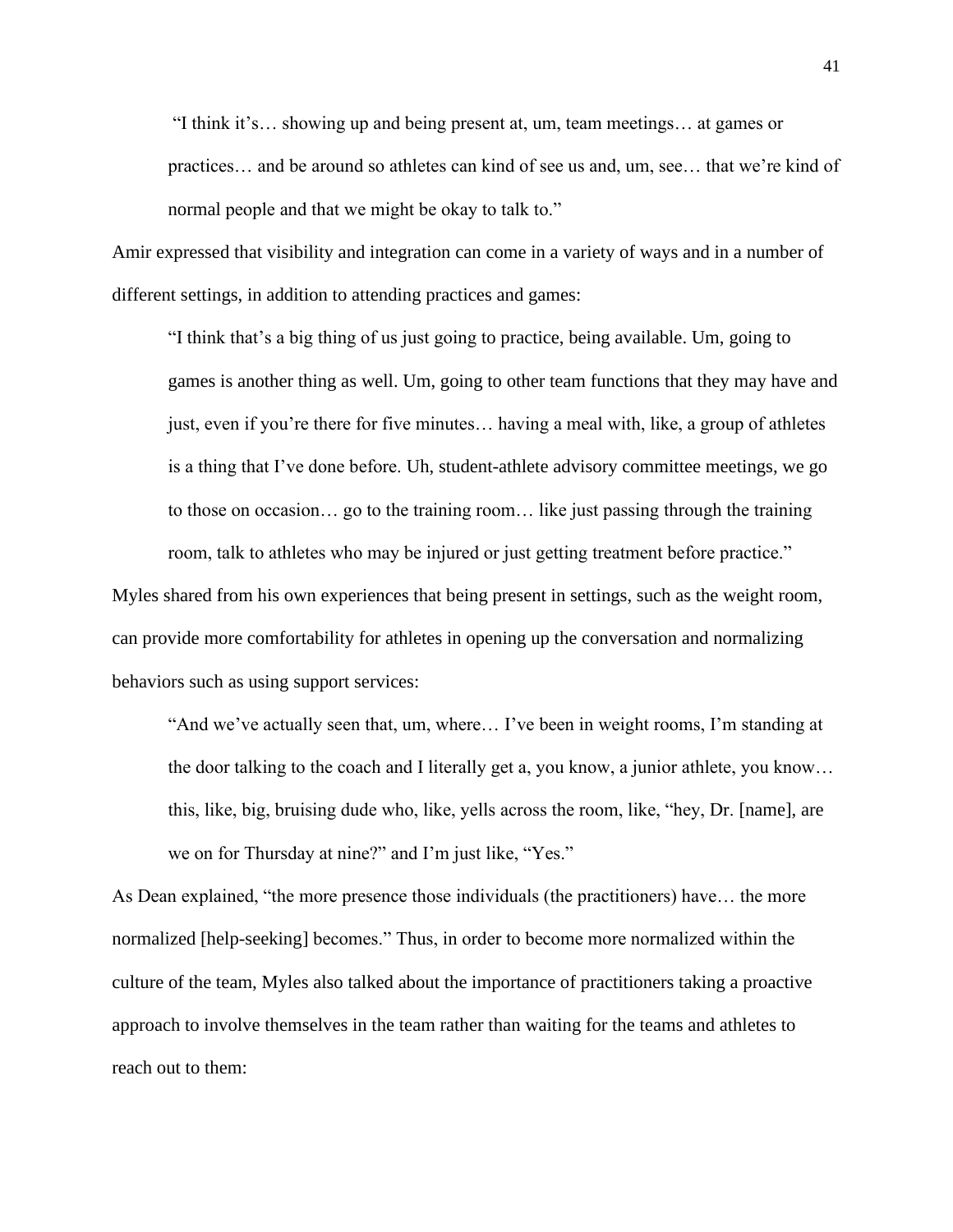"...it's not waiting for them to be referred to you. It's sort of going into their territory and making sure that, like, um, I become normalized within the culture of the team as opposed to, um, just something that some people need."

Similarly, Rory explained how practitioners should "find ways to go to the student-athletes and meet them where they are… as opposed to waiting for them to come to us."

Additionally, practitioners explained how destigmatization may occur through the development of various support groups and organizations. Seth reported that he has tried to coordinate a male athlete-specific support group in the past but that "it's been so hard to get attendance." Thus, instead of directly targeting the 'male' and 'athlete' identities, some practitioners, including Seth, suggested targeting additional identities that male athletes may be able to relate to:

"I think that it would be too reductive to only be thinking about the two identities that we're talking about: male-identified and then student-athlete-identified and thinking about kind of, if we are to expand access, thinking about other ways to get buy-in." For example, Dean explained how his university indirectly targets male athletes through the creation of a Black student-athlete organization:

"I do think that, you know, like most schools, the sports that generate the most revenue, being football and basketball, of course you look at the male population there as well as the fact that there is a pretty strong African American population. You know, that's one of the major benefits of something like the Black student-athlete organization that my colleague is really taking charge of."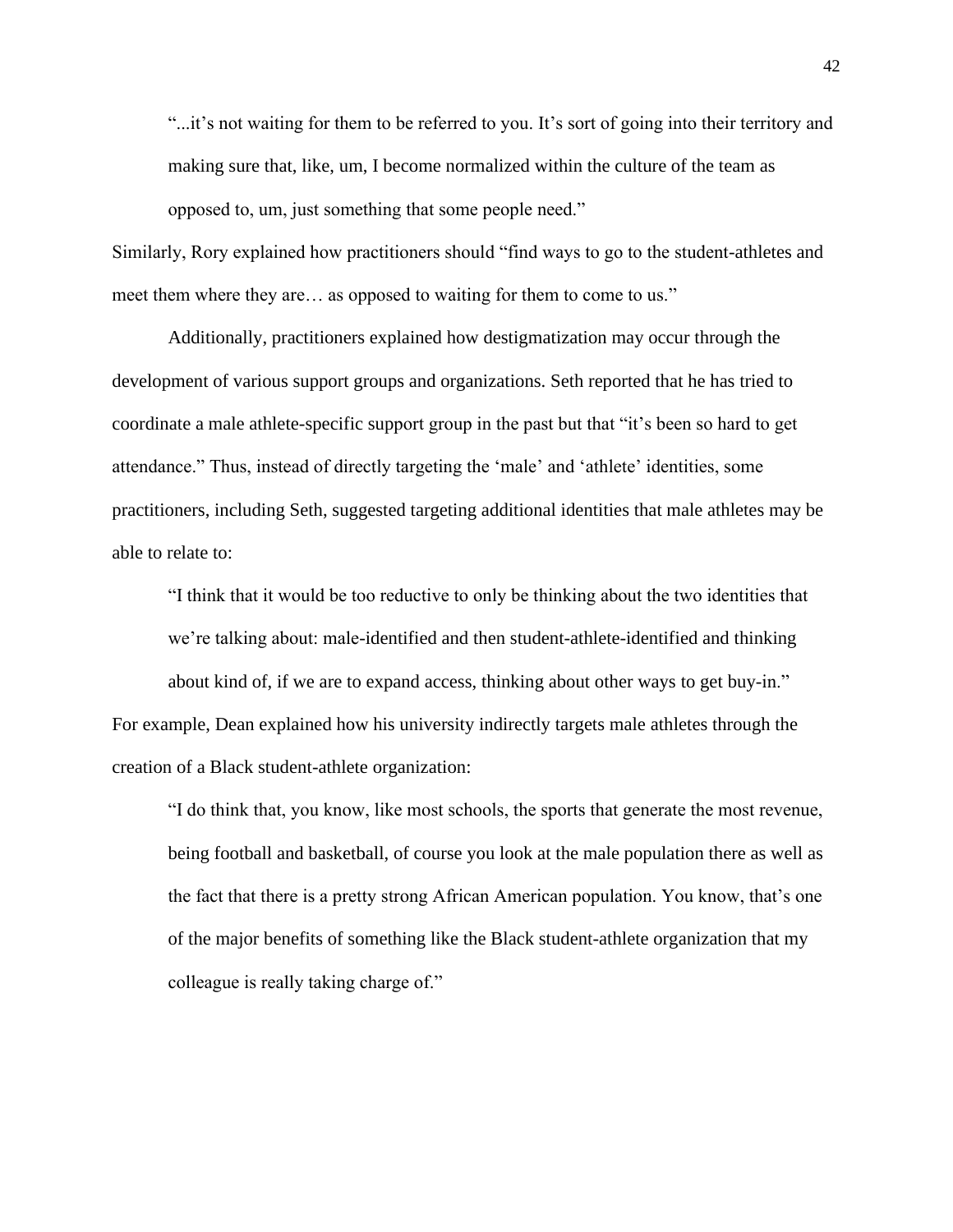Moreover, Rory mentioned how his university developed a student-athlete program that, although not male-specific, requires all of its athletes to attend various activities throughout the course of the year:

"...[it] is more like a student development program and within that program… there are activities that all of our student-athletes are required to attend and we typically have, uh, one mental health-related… activity each semester… that, um, student-athletes can attend so it's kind of reaching out to them in that way."

Oliver explained how at his university, a student-athlete group facilitated by the practitioners teaches the athletes specifically "what to be aware of if someone's struggling, how to refer them, um, sometimes… will include some debriefing of, like, "okay, what's going on, on teams? Are there any concerns?"

# *Coach training*

Coach training was defined as the act of targeting the coach population with the intention of educating and bringing awareness to topics related to athlete mental health and help-seeking. This subtheme has a total of 23 codes from six practitioners.

Coach training may come in a variety of ways. For example, Jane explained how she meets with individual coaches staffs at the beginning of each year:

"At the beginning of each year, um, I go around and have individual coach meetings. So I sit down with each coaching staff and we review sort of our mental health policy, we talk about, um, you know, how to refer, what to do in emergency and non-emergency situations, and then we… discuss anything specific to their team, um, that they might want some help with or have questions about."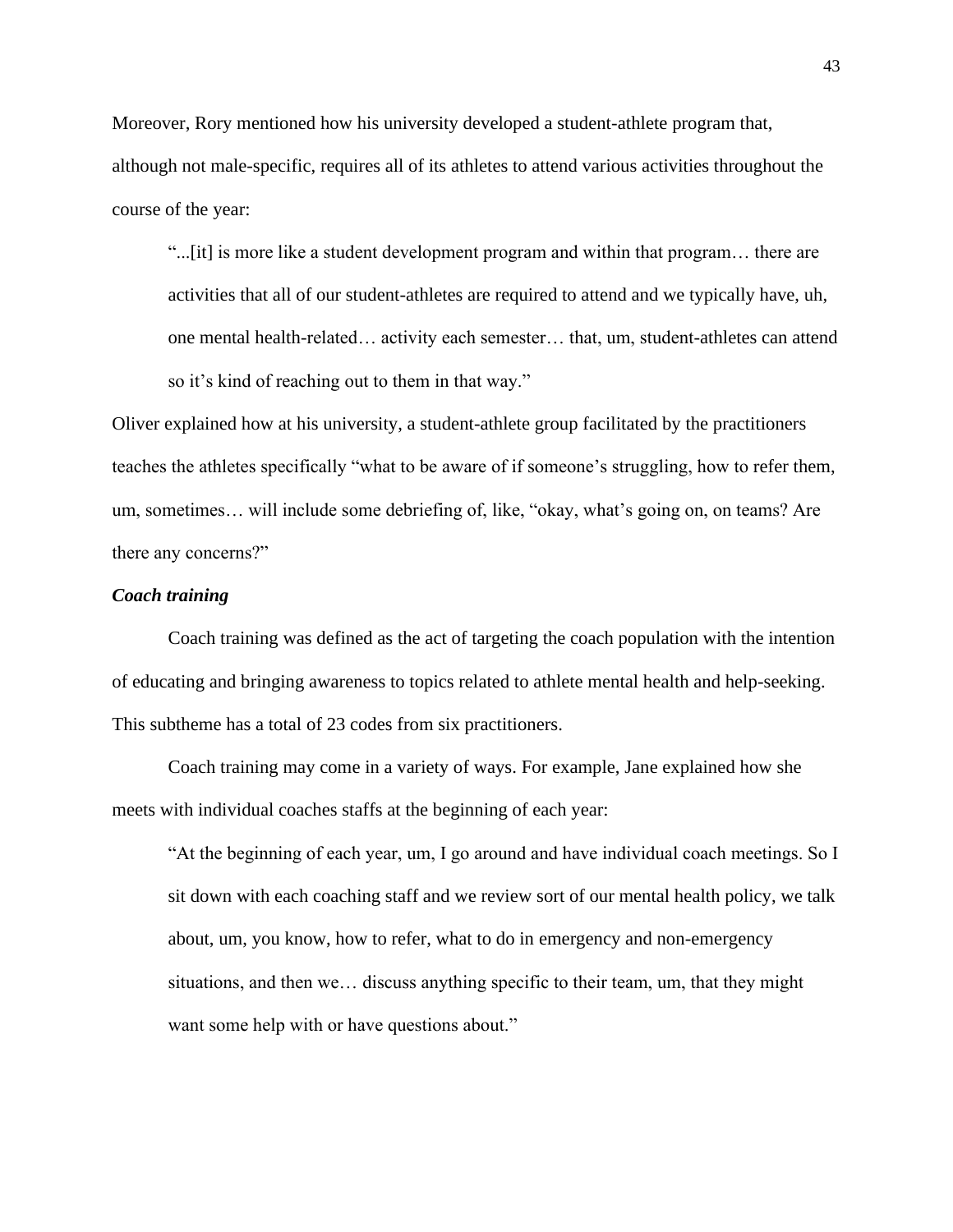Similarly, Seth talked about how his staff leads more interactive-based presentations that allow coaches to ask questions:

"We had a really good, um, presentation over the summer that all the coaches were required to go to talking about all of the presenting concerns… and so just this idea of, um, you know, even just allowing them to ask questions."

Oliver explained how coach training at his university comes in the form of mandatory mental health first aid and suicide prevention trainings:

"We actually will also be having two mandatory all-staff trainings that are going to be around mental health. Um, the first… that one's gonna be kind of, like, mental health first aid… so we're gonna talk with staff about signs and symptoms of depression, suicidal ideation, anxiety, substance use, and eating disorders and just kind of build their awareness of if they hear or see certain things… um, the other one that's gonna be mandatory is gonna be in… a clinic out here… and they're gonna be doing, like, a more in-depth dive specialty training for our staff and setting around suicide prevention."

Jane proposed the idea of a peer engagement training that allows coaches to come together and share ideas with each other on what strategies may work best:

"I think even things like getting several… coaches together and strategizing things that they could implement on their teams so there's sort of that peer engagement, um, rather

than just having a professional come and, like, talk to you about what you should do."

Regardless of the type of training, Oliver emphasized the importance of making them mandatory, "...ideally, we'd like people to just attend it because they recognize the value but sometimes you need to make it mandatory" while Amir asserted that coach presentations and trainings are kept concise, "Um, one of the things I found this year is I try to do presentations in 10 minutes or less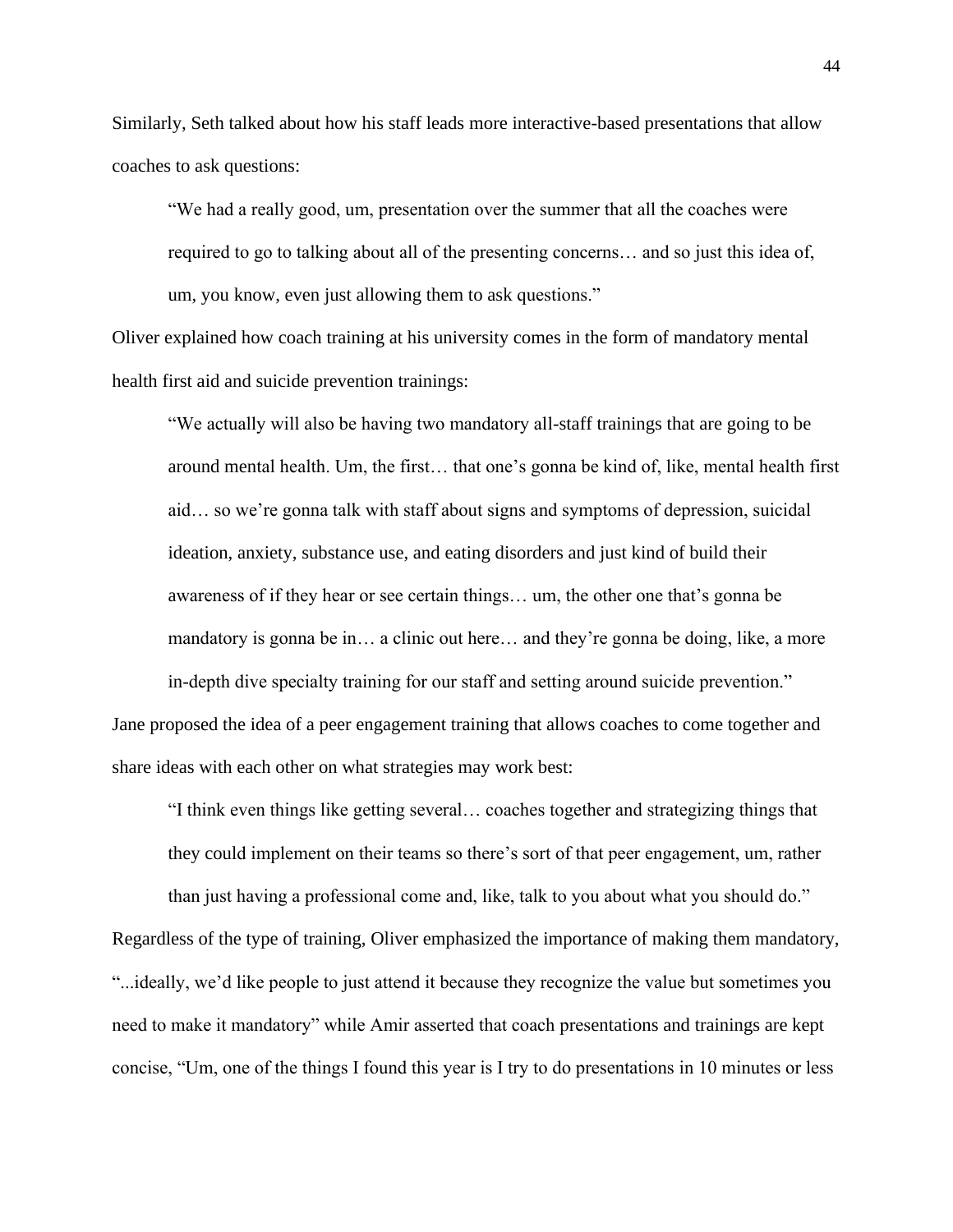for certain groups, specifically, like, coaches." Furthermore, Myles explains the significance of coaches who are aware of and invested in the services that he provides:

"I've found that with teams that coaches are really invested… and not just like, "yeah, great. You're a resource. I'll let my athletes know that you're available, here's how they can get in touch with you" and all that stuff but, um, but more like, you know, "you're gonna be a part of this. You're gonna… be here once every couple of weeks, they're gonna know who you are. If you'd show up for practice that'd be great. We'll invite you to travel with the team." You know, those kinds of things that I see a lot more athletes from that sport, uh, or from that team."

Similarly, Amir reported on the importance of making sure coaches are informed of the services that he provides, "Um, making sure coaches are informed of what you do and what you don't do and how you can be of assistance to their program definitely can, like, remove some barriers."

#### *Service awareness and education*

Service awareness and education was defined as the process of informing male athletes of the benefits of engaging in sport psychology services as well as how to go about using such services. This subtheme consists of 18 codes from eight practitioners. Service awareness and education may come in the form of presentations and mental health screenings.

Participants shared that speaking to the teams about the services that they provide and the benefits of engaging in those services may help male athletes in accessing help. For example, Seth talked about how a male athlete has reached out to him because of an introductory presentation he did with their team: "I think I got a client because I was talking about, like, some introduction to… sport psych and… sometimes you just get someone that, like, wants to come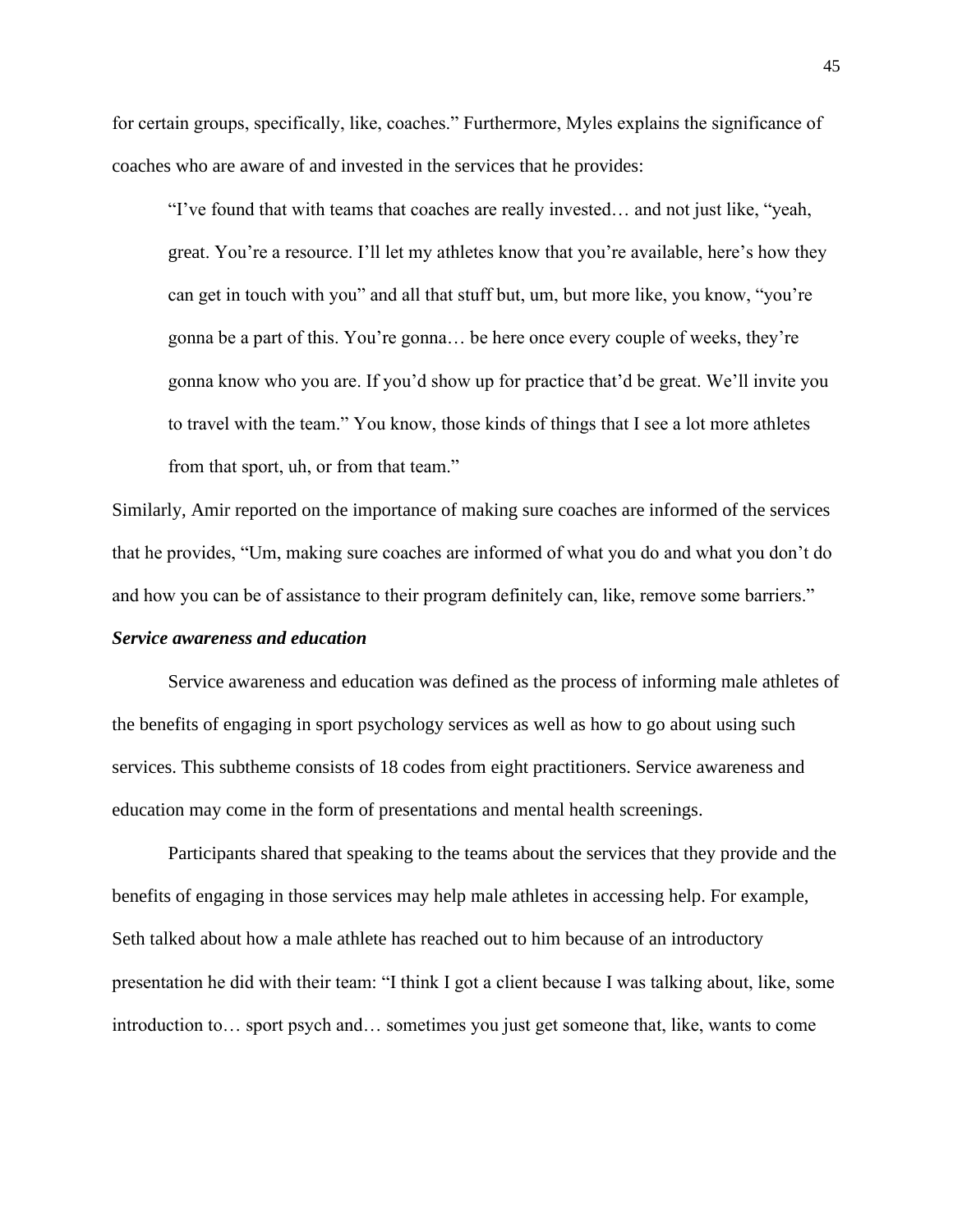in." Dean mentioned how his staff introduces themselves to each team at the beginning of the year with brief presentations:

"...it was very simple…but we were pretty intentional about… during the beginning of the year meetings that all of our teams had, we were present at those meetings… and made an introduction. Included, you know, contact information and made sure that the athletes knew how they could get in touch with us."

Darren suggested that presentations should be set up in a way that "you're kind of telling a story so they can get, you know, they can get an image of… how athletes, um, utilize us." More specifically, he mentioned that:

"Um, you know, we'll talk… about the services that are available… and with some student-athletes how they… have been utilized in the past, how they might be able to access them. Um, you know, kind of a reminder, "this may be something you might need as only a freshman in your adjustment or transition or maybe this is something you might need, you know, later on in your career because of an injury or… a broken coaching relationship or, you know, whatever the case may be."

Tonya shared how presentations may be more interactive to get the athletes and teams more engaged:

"Some teams will have us come and do, like, an ice breaker and, like, actually run some sort of activity, um, and then debrief and talk about our services… so with some teams, it's kind of a catchy, um, introduction to an activity."

Mental health screenings are another strategy that participants mentioned could help raise awareness and educate male athletes about the services that they provide. As Myles explained:

"We do mental health screenings, um, where I sit down individually with every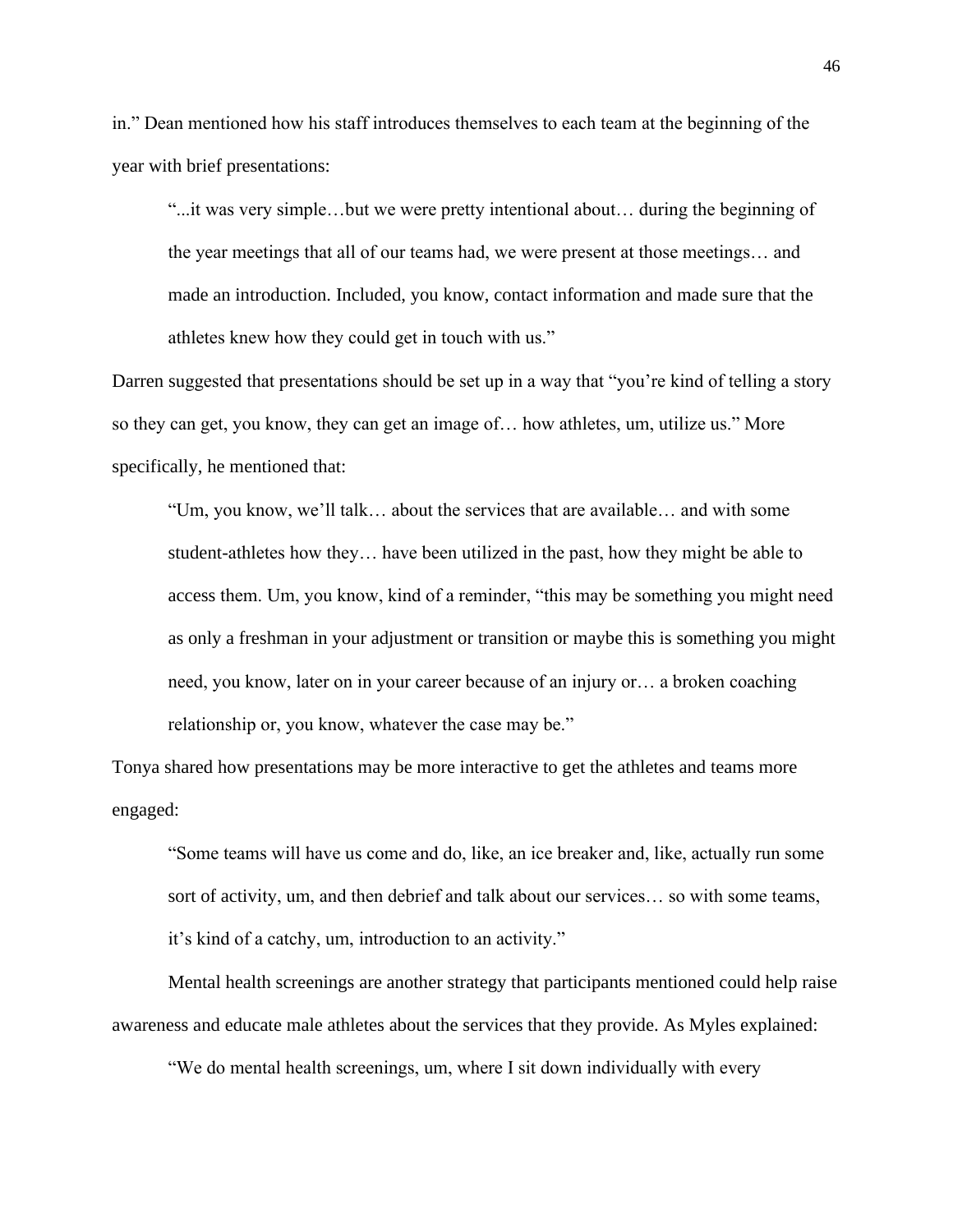student-athlete… it gives [athletes] the opportunity to kind of meet face-to-face and in a kind of non-threatening environment and it kind of just raises awareness, um, that "a" we have people here to help and "b" if something comes up in the screening tool… sometimes people end up, you know, scheduling sessions as a result of those."

Oliver explained how his staff implements a similar mental health screening process each year:

"... [it is] an opportunity for us to, at the beginning of the season, get face-to-face with all the athletes, tell them about our services… that's an opportunity for them to meet us, get a feel for us and that's where we're doing kind of a quick educational piece of… here's the value of coming in."

Similarly, Darren shared how his staff tries to normalize their services to the athletes during their mental health screenings by telling them that, "[we are] part of the support team just like strength and conditioning and nutritionists and athletic trainers, you know, we're another one of those folks." In addition to speaking to each individual athlete, Amir talked about another approach that his staff takes with the mental health screening tool:

"There was also a question that we added, uh, "Do you want a member from the counseling and sport psychology staff to reach out?" People that would select "yes", we reached out and scheduled an appointment."

Additionally, Seth mentioned that his staff sets up an information table during the athletes' physicals that allows them to become familiar with who the practitioners on staff are and what they look like:

"We're planning on being part of the physicals and so, like… they're gonna stop by the [Counseling and Psychological Services] table. We actually, um, have a postcard with all of our professional headshots on it so… the fact that we're there, we're giving a postcard,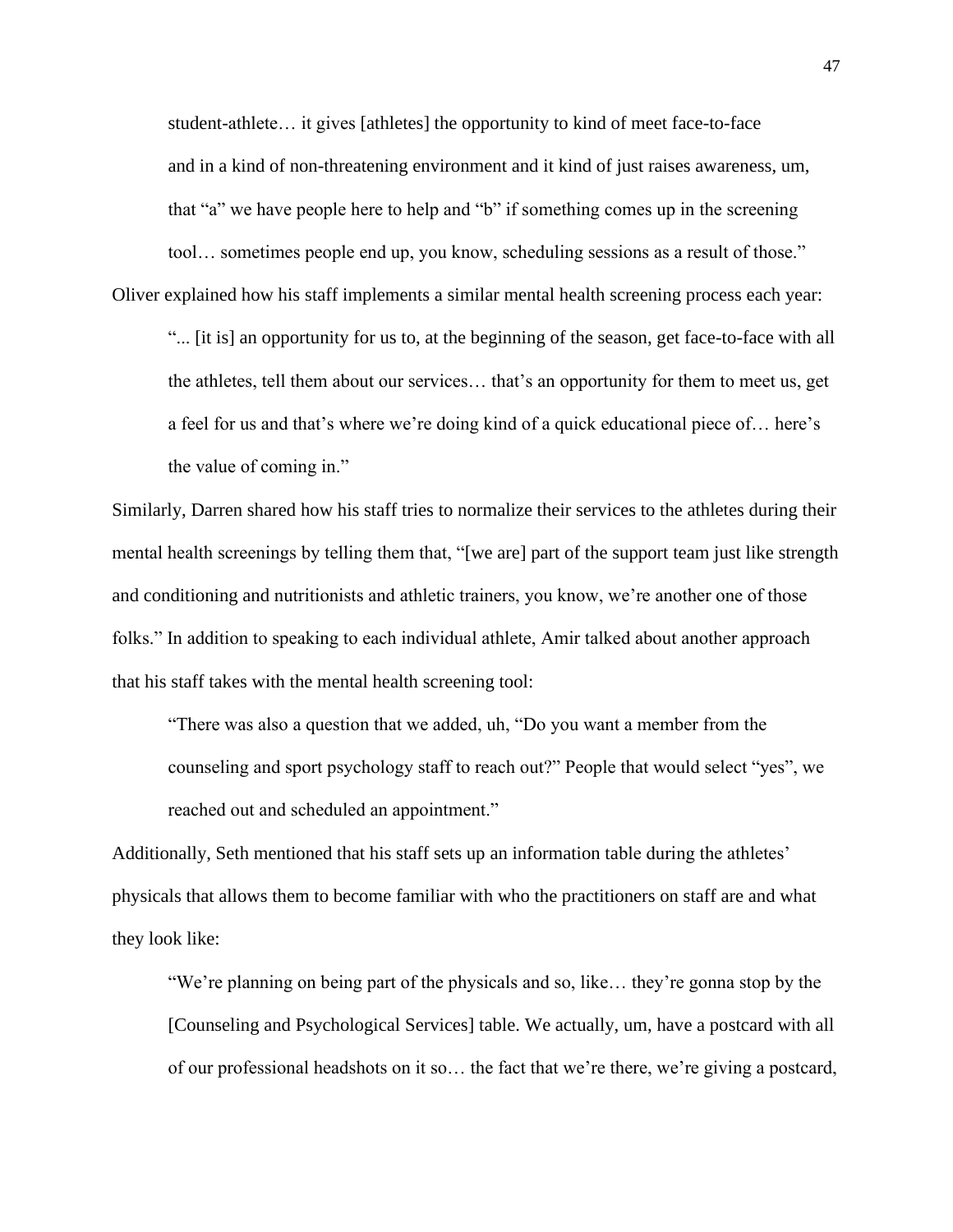they know what we look like, um, they know that we're around and available."

## *Practitioner diversity*

Practitioner diversity was defined as a range of varying characteristics that practitioners may identify with including gender, race, and sexual orientation. This subtheme has a total of 12 codes from seven practitioners.

Participants suggested that the gender of the practitioner may make a difference in a male athletes' decision to seek out support services. For example, Tonya mentioned that:

"I think trying to hire, um, and match [male athletes] with male trainees, though… not required… sometimes men feel more comfortable… seeing a male who might "get it" in some ways. Though also, I've heard a lot of men say the opposite of it's easier to talk to a woman."

Taylor shared a similar perspective and described the importance of staffing both female and male practitioners:

"Um, there is some dynamic that comes with the fact that I am female. Um, and so for some male athletes I think that's great and for other male athletes I think that's a put-off, uh, which is also why the other person that works in the athletic department with me is male… so if they don't want to work with a female they have that option."

In addition, practitioners discussed the importance of incorporating diversity into their staff in terms of race. For example, Taylor explained that, "I can understand how maybe a male, even a White male or a male of another race or ethnicity might, you know… want… a provider of color." Amir also discussed the limitations that providing only practitioner of a single race can have on a male athletes' accessibility to support services: "...Black males may not be as inclined to, like, talk with a White male provider so if that's… the provider for them, it may not happen."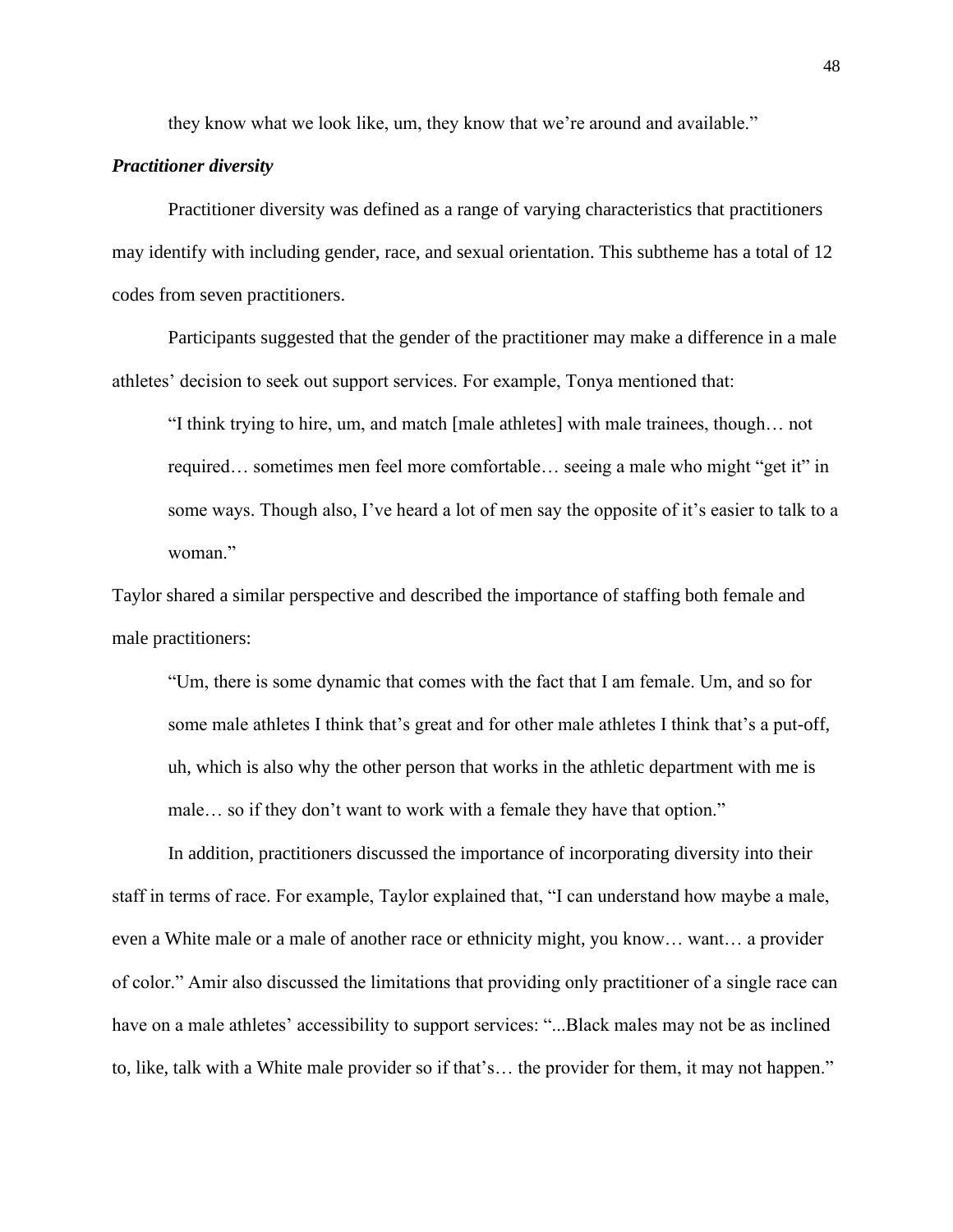Darren explained how some athletes may initially feel more comfortable reaching out to a practitioner who looks like him:

"I think… providing, um, as much diversity in your staff as possible, um, can be really helpful because, at least initially, if I see somebody who looks like me, I'm more likely to, at least at the start, you're more comfortable maybe talking to that person… at least initially, I think that makes a difference."

Practitioner diversity in terms of sexual orientation was also suggested by one participant. As Darren explained, "...it would be cool to have a legitimately out, um, lesbian or gay, um, psychologist or counselor on the staff."

# *Relationship-building*

Relationship-building was defined as the process of actively developing connections with key members of a team including coaches, athletes, and other support staff members. This subtheme consists of a total number of 32 codes from eight participants.

When referring to additional action steps that may increase male athlete's accessibility to support services, participants talked about the importance of building strong relationships with coaches in particular. Tonya shared how her and her staff are consistently "trying to, uh, connect with the coaches throughout the year." As Myles also explained:

"...a lot of effort has been placed in… really building that trust and relationship with coaches. Because when you think about it, yes, you want to building trust and… positive relationships… with the athletes… but the athletes tend to graduate and move on… as opposed to coaches [who] are relatively stable."

More specifically, Myles mentioned how he maintains strong relationships with coaches throughout the course of the year, including the offseason: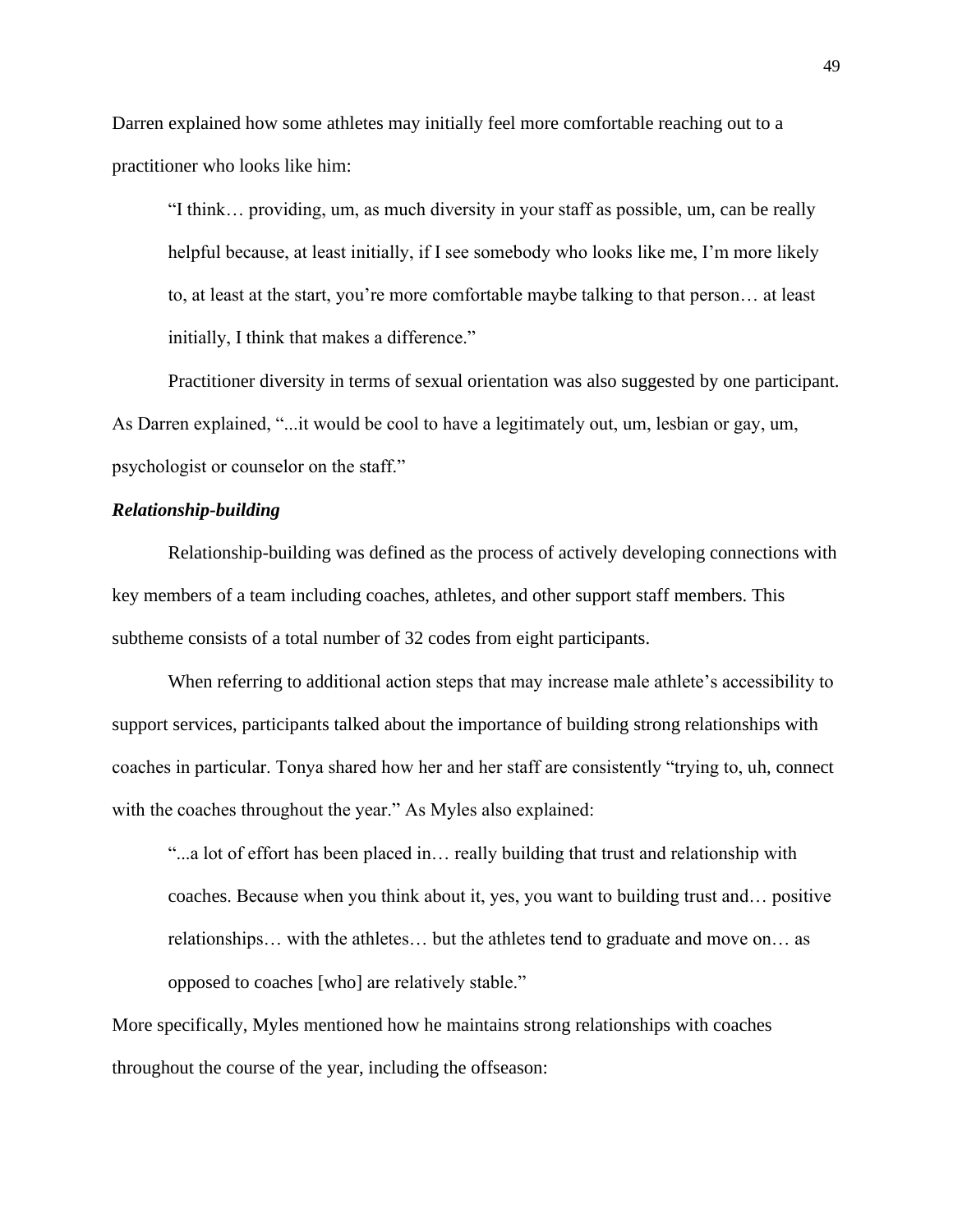"Every couple weeks I might pop my head in the coach's office or ask them out for coffee or "let's just kind of chat about things." And now, the offseason's really key for doing that because their obligations to travel are a little bit less intense… so I sort of take that approach with relationship-building."

Seth talked about how it is also important to build relationships with the athletes themselves as most of his male athlete-clients come from the rapport built from the work he does with teams as a whole:

"I would say that most of the male-identified athletes that I've worked with are on account of rapport built from mental skills training. So a majority of the male-identified clients I've worked with have been because I've worked with their team and there's already trust there of, like, "I know who this person is."

Similarly, Rory shared his experiences with building close relationships with teams and individual athletes and how that has directly impacted the number of athletes that end up reaching out to him for help: "The programs and teams that I'm able to spend more time around and be around and develop relationships with… those athletes, I tend to see more of." Rory also talked about specifically what this type of relationship building with athletes and teams may look like:

"...so whether that's like our men's basketball program, for example… is, um, getting in front of them, developing relationships individually with them, meeting with them individually, meeting with them as a team… trying to establish more of that name and face recognition so that if an issue were to arise then that barrier of not knowing who this person is, is hopefully addressed a little bit better."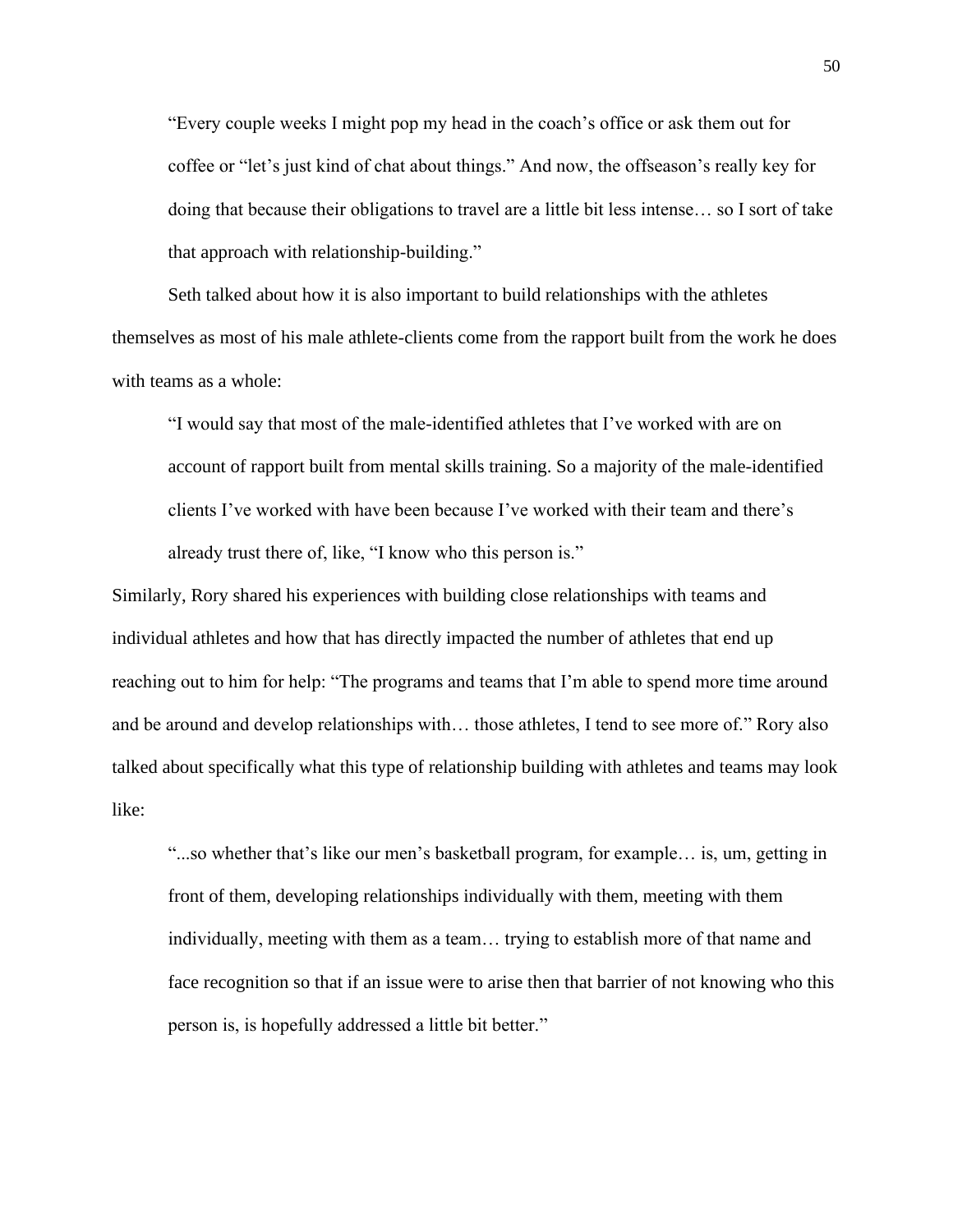Amir mentioned how building relationships with athletes may also come in the form of casual conversations:

"I go to practices… and I do that for the reason of, I'm taking sport psychology mental health, like, out of the office and like, going to the athlete and meeting the athlete and say like, "hey, athlete, how are you? I'm in your space… this is your environment… and I'm just here to be in your environment and just observe" and I think it allows for casual conversation to build a relationship so then… the athlete can say, like, "hey, I got some questions."

Moreover, Amir emphasized the rationale behind building relationships with athletes in settings that they feel more comfortable in, such as at practice:

"...it's just a lot easier and that's where (in a sport setting) they're more comfortable as opposed to, "I gotta go to this dude's office and I've, like, never seen him before? One, where is his office and, like, what is it like? And who is this person?" If they (athletes) already know me ahead of time, it's easier for them to ask me for help or ask for assistance."

Participants also discussed the importance of taking the approach to building strong relationships with other support staff members, such as athletic trainers. Tonya explained the benefits of her working relationship with the athletic training staff at her university:

"We have a really good, um, working relationship with the athletic training staff and they tend to have really good relationships with the athletes since they are paired with a team and so they're around and can see what's going on and then they have a pretty good trusting relationship with them so I think it's been a really helpful "in" of, like, "hey, why don't you go try sport psych?"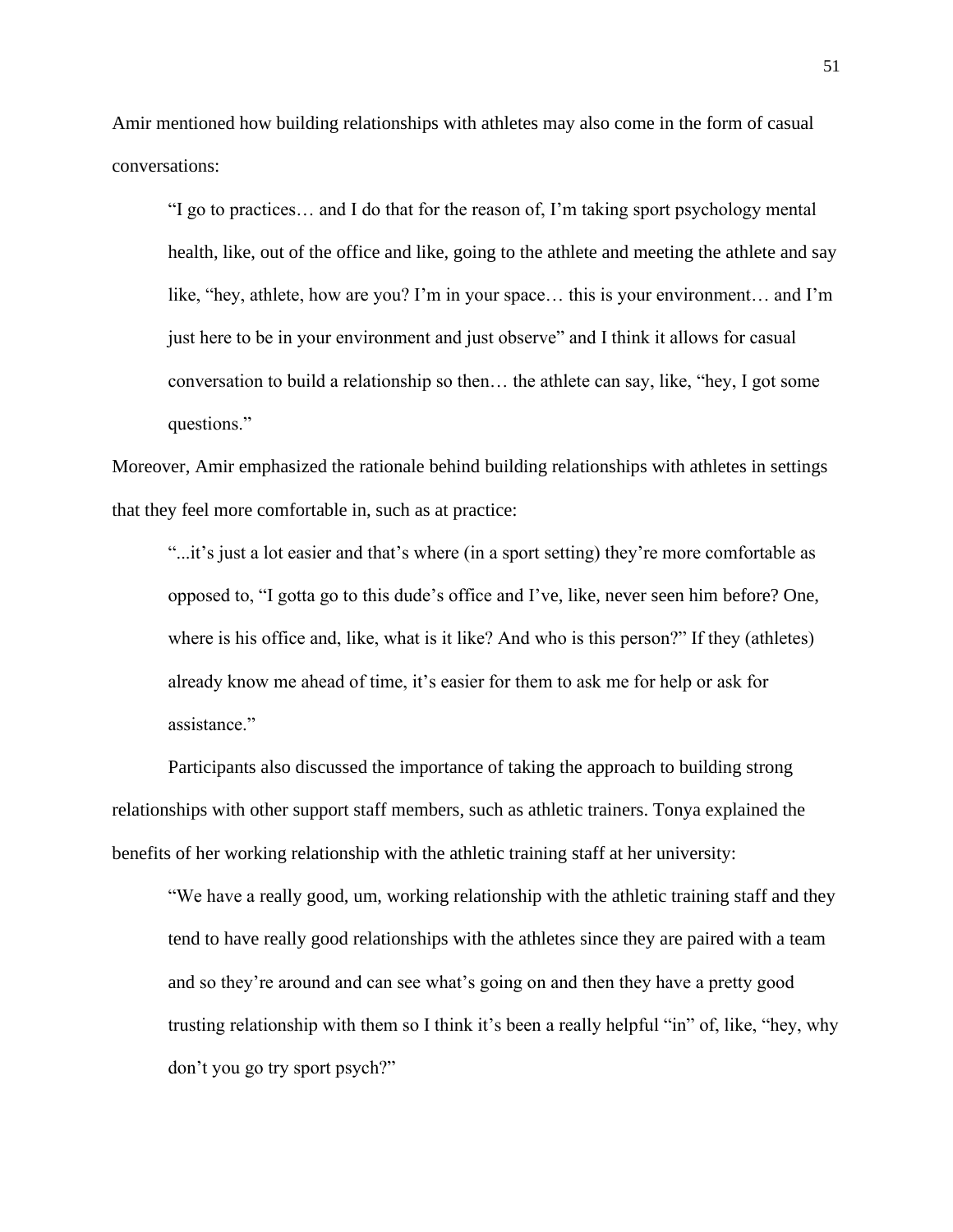Oliver further explained the importance of his relationship with the athletic training staff:

"I mean, it's probably the biggest reason why athletic trainers tend to be the ones that athletes will share what's going on with them first because they're around them more… and that is why we… talk to our athletic trainers and make sure they're well-versed in consulting with us and referring folks to use because they tend to hear it first." In addition to athletic trainers, Taylor has found that working closely with a team's academic

support staff, such as tutors and academic advisors, to be beneficial as well:

"I have found here and then in other athletics environments getting involved with… the academics, like, coaching team really helped because they're seeing… the athletes as often as their coaches are and they actually get more information often from their athletes."

Darren and his staff have worked to build close relationships with a variety of support staff members in general and he talked about the importance of maintaining those relationships:

"We're also, um, interacting with, you know, a lot of athletic trainers and… we have pretty good relationships with most of the coaching staffs so even if… the student-athlete forgets that we exist, um, you know, administrators, coaches, trainers… they all know so they're going to… remind student-athletes if something comes up."

## *Additional practitioners*

Additional practitioners is defined as the need or desire to include supplementary sport psychology professionals to what is currently present and available at the university. This subtheme has 23 codes from all 10 practitioners.

Practitioners expressed the need to hire more sport psychologists in order to effectively increase access to help services for male athletes. Myles shares how "as simple as it is, it really is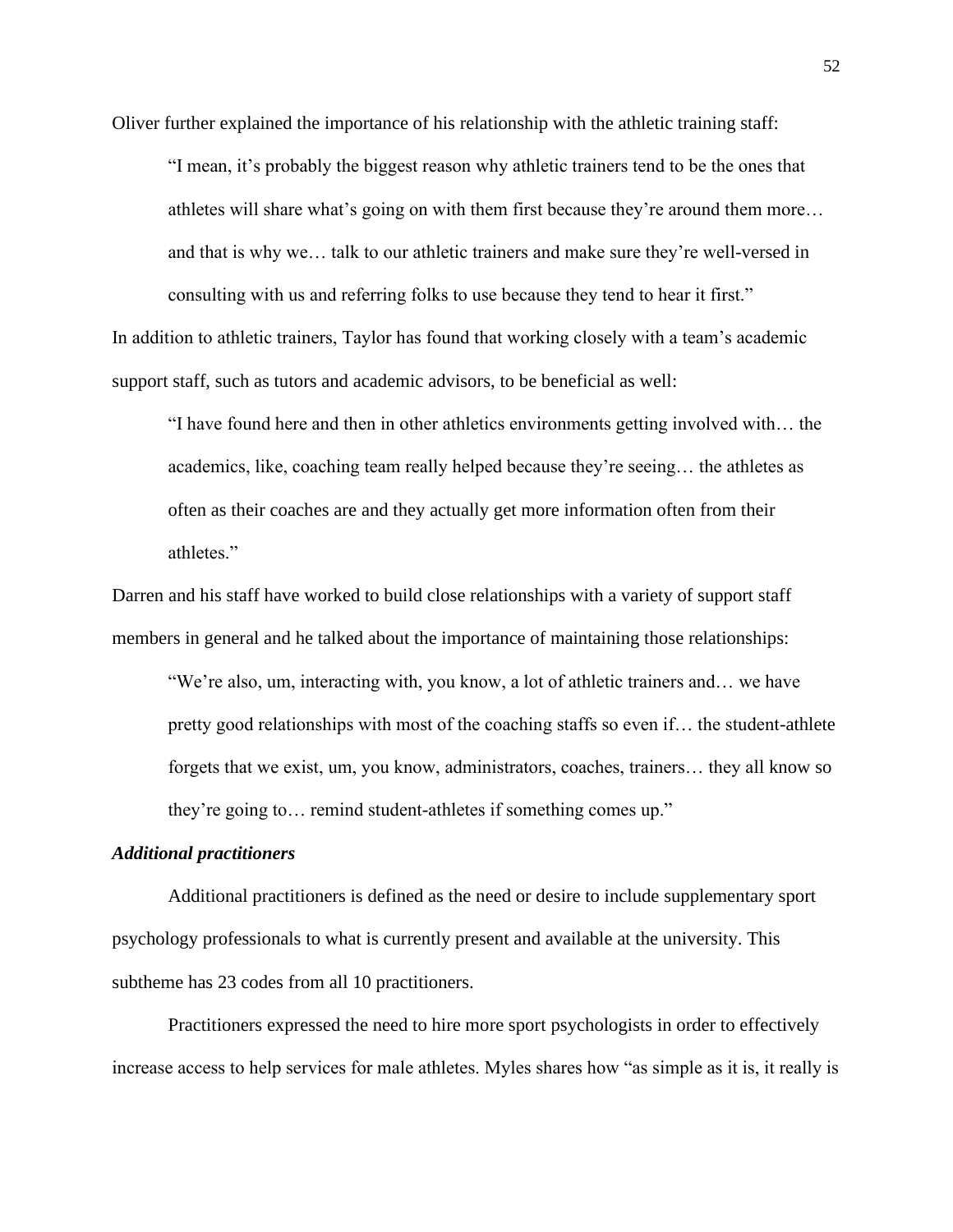a simple solution, um, which is to invest in people who are doing the work and then trust them to do a good job."

As far as the specific number of additional practitioners goes, participants varied in their responses. Some participants, such as Jane, supported the idea of having one practitioner assigned to each team: "if we had… a (sport psychology) staff member assigned to each team to kind of be there and build more rapport and connections." Seth shared a similar thought in that if their university could afford it, "every team would have their own dedicated sport psych, like, clinician." Other participants, like Rory, do not necessarily think every team needs their own sport psychologist but that even two more full-time practitioners on staff would be helpful:

"...more full-time staff. I mean, um, we have… 450 student-athletes… if we had, I think, two other full-time staff, um, I think that would be… the best strategy because then that would basically, um, provide more opportunity for, um, athletes, in particular our male athletes, um, to develop some type of relationship with a sport psychology consultant of some kind."

Participants, like Darren, suggested that the number of sport psychologists on staff at a university is different and that each should be calculated on an individual basis:

"So you need to… assess, okay, yeah, how many… full-time people do you need, um, in addition of figuring out what that number looks like at your institution."

Myles proposed the idea of developing a sport psychology-specific department with various practitioners and specializations: "you can develop the department and have, you know, a director and people do different things and I think that's the right way to go." More specifically, Myles gave examples:

"Um, you know, Stanford does it really well. Michigan does it really well where they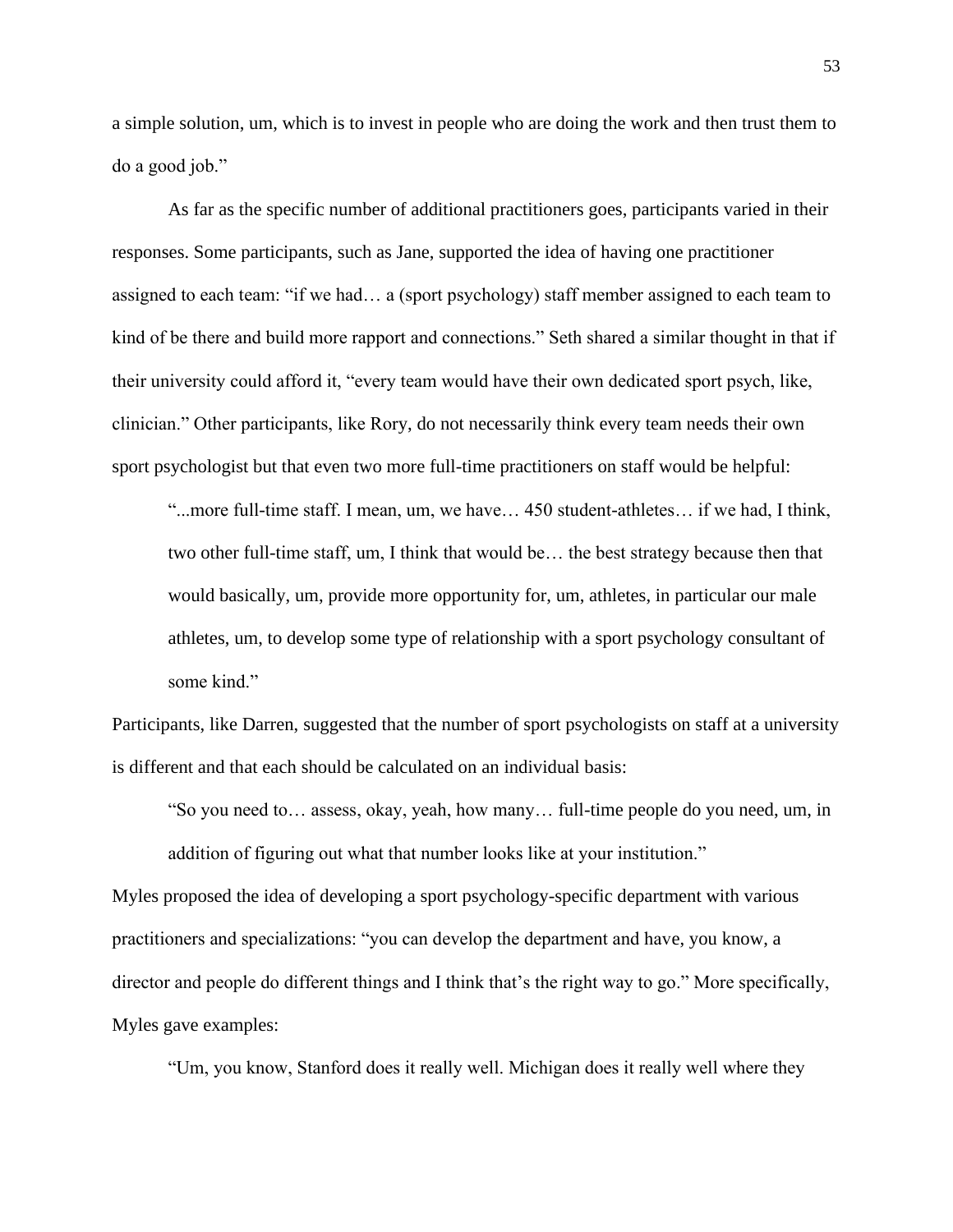essentially have a fleet… they have social workers, they have individuals who specialize in things like eating disorders or racial trauma or, um, you know, a number of different things, uh, so all of that doesn't fall on one or two people."

Jane suggested that if hiring specialized professionals is not financially feasible, that universities should consider "having a pool of money… to pay for treatment that need specialized services so, you know, if there's a specialty area that a counselor can't provide, you know, are there funds available to support that?"

The benefits of having additional practitioners may include being able to more effectively build relationships with teams, as Oliver pointed out: "I do very much believe that if there was more… personnel then you would be better able to more consistently relationship build." Amir explained how more practitioners on staff would not only increase relationship building with teams, but it would allow practitioners to engage in more outreach activities in general:

"...it allows for more relationship building because I'll be able to do more outreach, maybe, like, small group things. I can get to practice, other clinicians can get to practices that I can't get to… you can really divvy up tasks, you know, like what people are doing."

Regardless of the specific number of additional practitioners universities need, Myles reiterated the importance of having enough resources in the form of practitioners:

"...this is always a bell that I'm ringing, uh, within our athletic department is, put your money where your mouth is and actually walk the walk… if we're saying, like, "we value mental health" then value mental health, um, invest in mental health. Invest in resources so that… something doesn't happen because of a lack of resources… you need people. You need boots on the ground. You need people doing the work."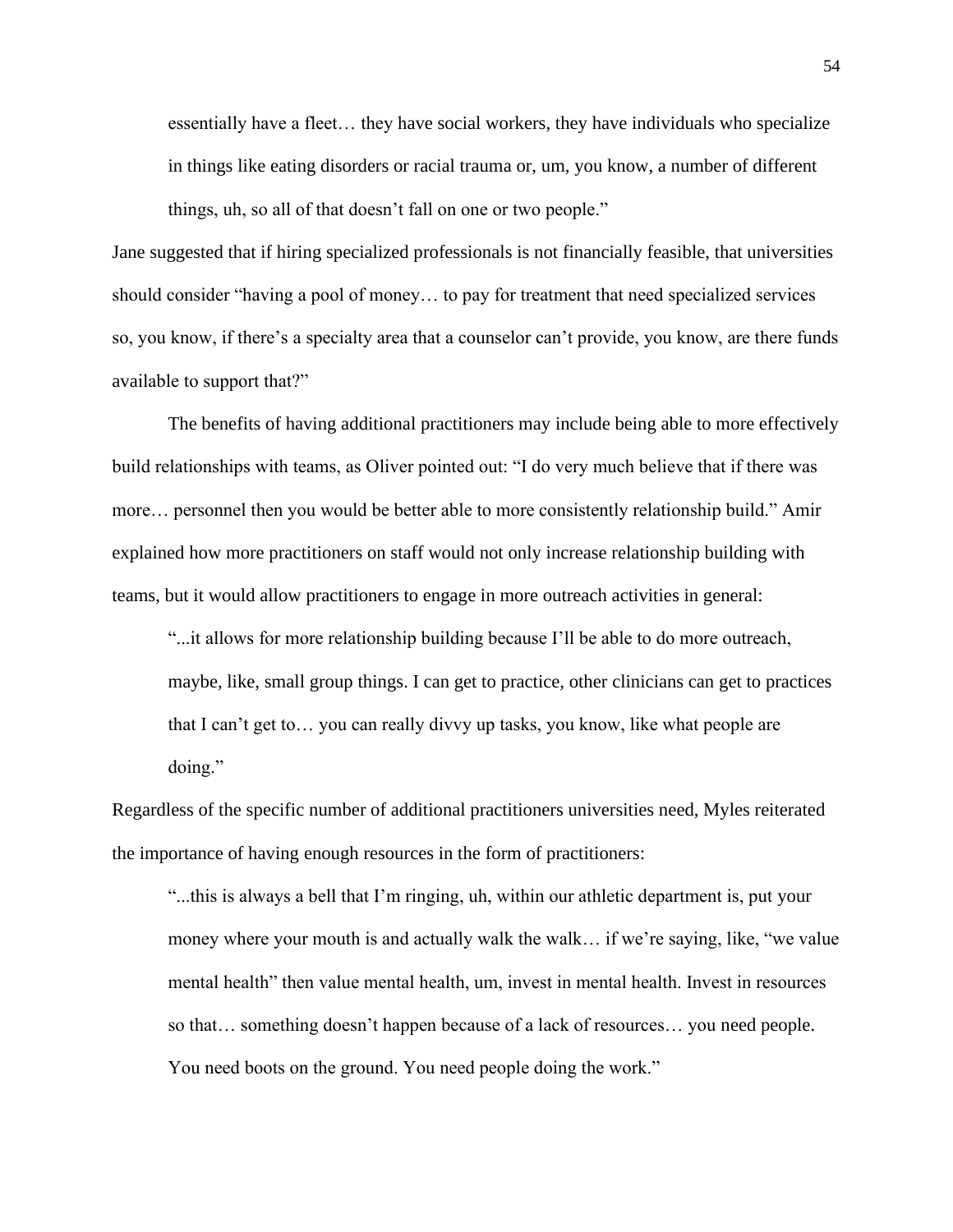#### CHAPTER 4

#### DISCUSSION

The purpose of the current study was to examine practitioners' experiences working with Division I male athletes as well as understand their perceptions into what strategies are most effective in making professional psychological help services more easily accessible to them. This section presents the major findings into what presenting concerns male athletes most commonly seek out support for, practitioners' perspectives regarding the help-seeking influences that most significantly affect a male athletes' willingness to seek out help, and what strategies university athletic departments should begin implementing at their institution to increase male athlete accessibility to support services. Limitations and recommendations for future research are also discussed.

#### **Key Findings**

The researcher identified two different categories of concerns that practitioners reported male collegiate athletes most commonly present with: (a) mental health-related concerns and, (b) sport-related concerns. Examples of the most prevalent mental health-related concerns reported by participants include depression, anxiety, substance use, grief and loss, trauma, and suicidal ideation. These findings are similar to previous research that revealed male athletes suffer from a wide range of both clinical and subclinical mental health concerns (Brisola-Santos et al., 2016; Du Preez et al., 2017; Schaal et al., 2011; Wolanin et al., 2016). Despite the presence of several different mental health-related concerns, practitioners reported that male athletes are more likely to pursue support services for sport-specific concerns. Parallel to these results, Gulliver et al. (2012) previously found that athletes are "more comfortable with seeing psychologists for performance-related issues" (p.5). Participants detailed that sport-related concerns may include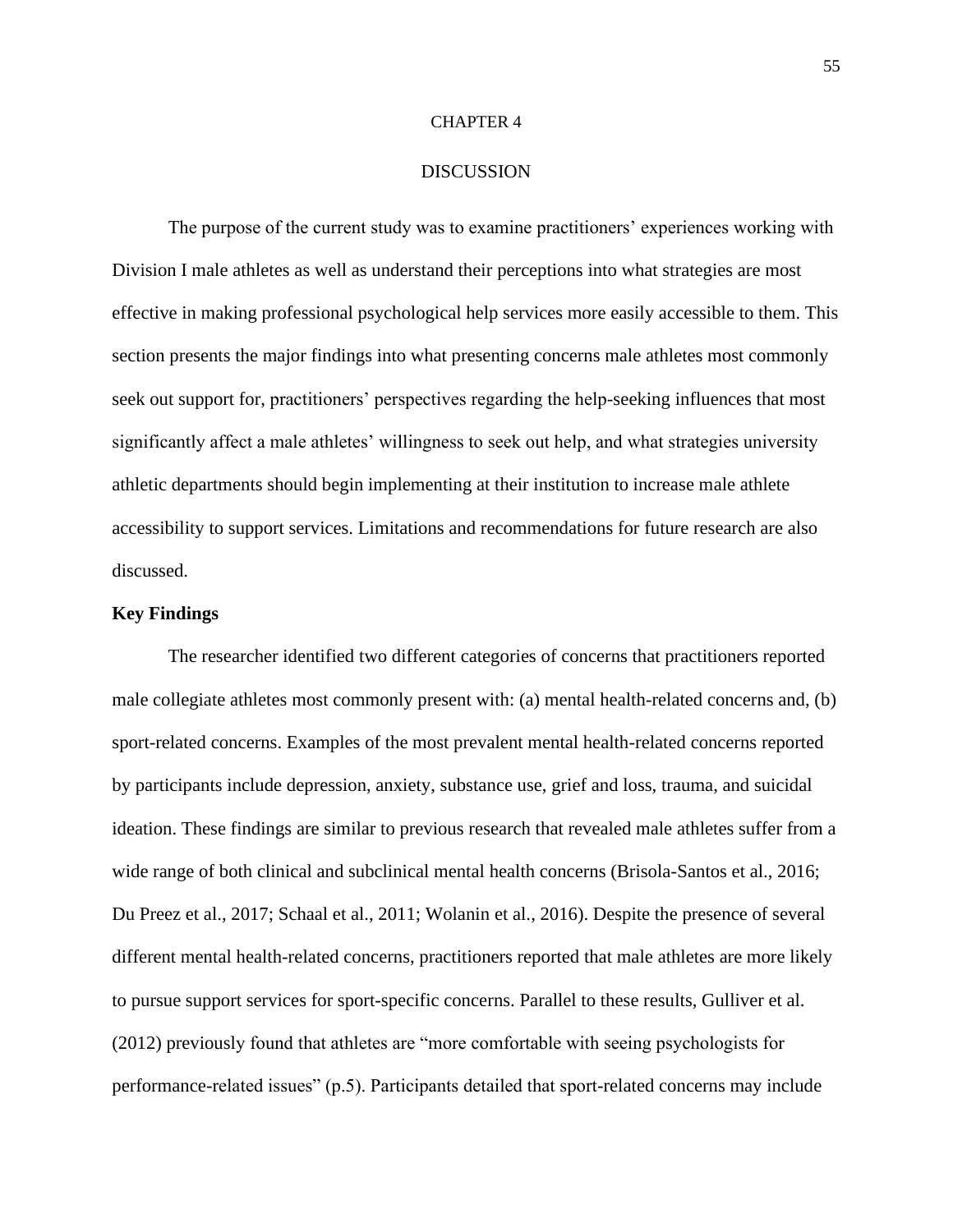anger and frustration, performance anxiety, coping with an injury, adjustment struggles, position on the team, or interpersonal problems, such as with a coach or a teammate.

Practitioners described several different factors that influence a male athlete's willingness to seek out support services as well as what strategies can be implemented to address them. To begin, participants identified stigma as being the most significant influence to male athlete helpseeking with all 10 participants describing how they perceived it to be an ongoing barrier. In particular, perceived stigma appears to be the type of stigma that has the greatest affect on male athletes, such as the fear of being perceived as weak by coaches and teammates. This relates to the findings of López and Levy (2013) in which collegiate athletes reported one of the most significant help-seeking barriers are their concerns with how coaches, teammates, and athletic staff members would perceive them if they were to ask for help. Perceived stigma may extend beyond coaches and teammates and come in the form of societal pressures and expectations put on the athletes. For example, one practitioner explained how male collegiate athletes in particular are oftentimes equated to being a highly privileged subset of individuals that society deems as not necessarily needing or deserving support services. Thus, male athletes may be less likely to take advantage of support services due to the fear of not only being scrutinized by their own coaches and teammates, but by the media and society as well. Another form of stigma that practitioners perceived to affect male athletes' help-seeking behaviors is self-stigma, such as questioning one's own worth and capabilities due to experiencing a mental health-related struggle. This finding aligns with Vogel et al.'s (2007) results that revealed men may internalize stereotypes (i.e., self-stigma) related to having a mental health struggle more fully than women.

In order to address the aforementioned stigma that continues to influence male athletes' access to support services, practitioners proposed various destigmatization and normalization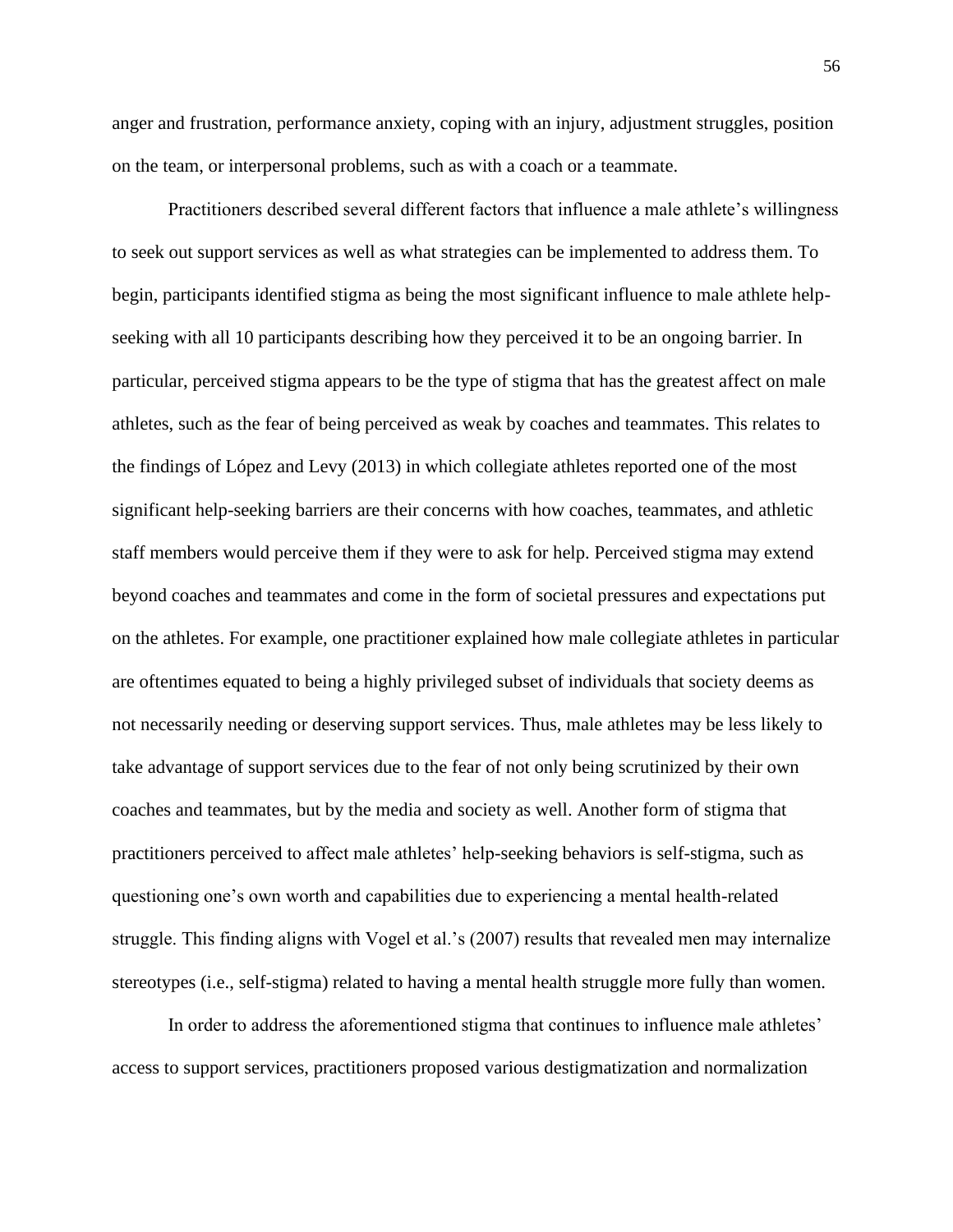strategies. For example, two practitioners mentioned bringing high profile athletes to campus to talk directly to the athletes about their own experiences with mental health and the importance of seeking out help. As participants suggested, male athletes in particular may benefit from hearing a highly influential male figure in the athletic community speak to them, such as a professional athlete. Male collegiate athletes in DeLenardo and Terrion's (2014) study shared similar thoughts regarding the value of having a speaker come talk to them. More specifically, the athletes reported that they prefer to hear from someone who plays at the professional level, has had success in their sport despite experiencing mental health-related concerns, and aligns with the values of traditional masculinity, such as being physically strong and tough (DeLenardo & Terrion, 2014).

Practitioners also suggested destigmatization by normalizing their roles within a team through increased visibility and integration. Similar to other support staff members, such as athletic trainers, participants described how practitioners should work to be consistently present at various team functions including practices, competitions, and team meetings. Beyond that, engaging directly with individual athletes may help to build rapport and trust between the practitioner and athlete. For example, participants shared how practitioners should make it a priority to introduce themselves to as many individual athletes as they can, conduct consistent check-ins and follow-ups with athletes, and be open to engaging in casual conversations with athletes when appropriate. Similar findings were present in Fifer et al.'s (2008) article in which one sport psychology consultant emphasized the importance of earning the trust of the athletes by first building a relationship with them (Fifer et al., 2008). Two practitioners also emphasized the importance of taking a proactive approach to increase their visibility and integration within a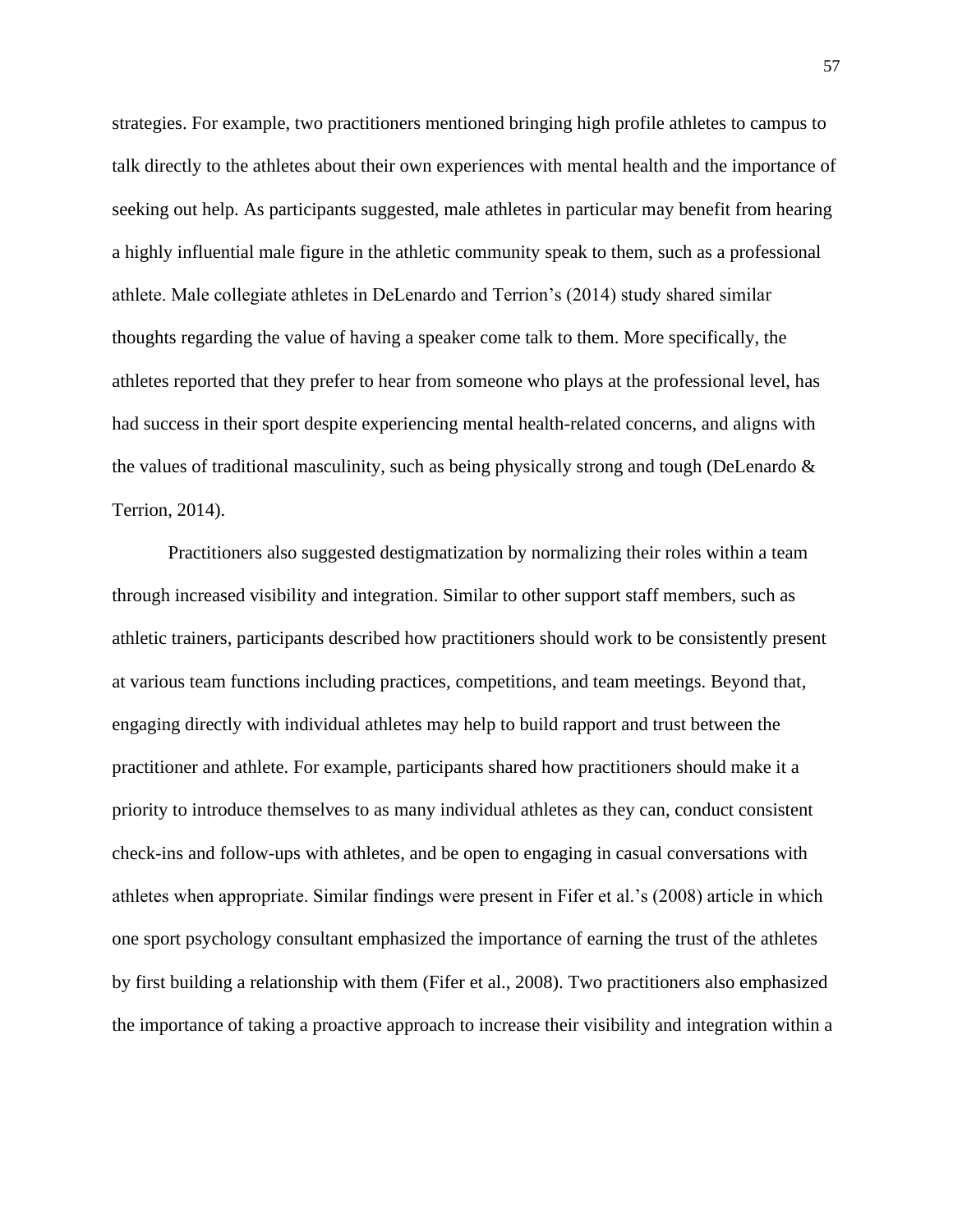team. That is, instead of waiting for teams and individual athletes to come to the practitioner, the practitioner should actively work to become integrated within the teams.

Finally, practitioners also discussed the development of athlete-specific support groups to promote destigmatization by helping male athletes in particular to become more comfortable with being vulnerable in a supportive environment. It is important to note that one practitioner mentioned the struggle he experienced when trying to start a male athlete-specific support group at his university in that it was "so hard to get attendance." Practitioners expressed that they may need to find alternative ways to indirectly target male athletes to join various support groups. For example, one practitioner shared that, due to the prominent presence of African American athletes at his university that compete in men's sports, such as football, his staff has developed a Black student-athlete organization that may see more male athletes join.

In addition to stigma, practitioners reported that they believe male athletes are oftentimes heavily influenced by the environment that their coach creates. For example, one participant described how male athletes who play on a team that has a coach who does not believe in the value of engaging in support services are less likely to use such services when they need them. For other coaches, their lack of knowledge and experience in using such services may be a significant help-seeking barrier for male athletes. More specifically, male athletes may not be informed or otherwise made aware that support services are even available on their campuses because of the unfamiliarity that their coach has in using those services. Furthermore, coaches with less background, knowledge, and experience working with practitioners may be more hesitant in integrating them within their teams.

In addition to the coaches, participants also noted the influence that a sport's environment may have on a male athlete's help-seeking behaviors. In particular, one practitioner expressed his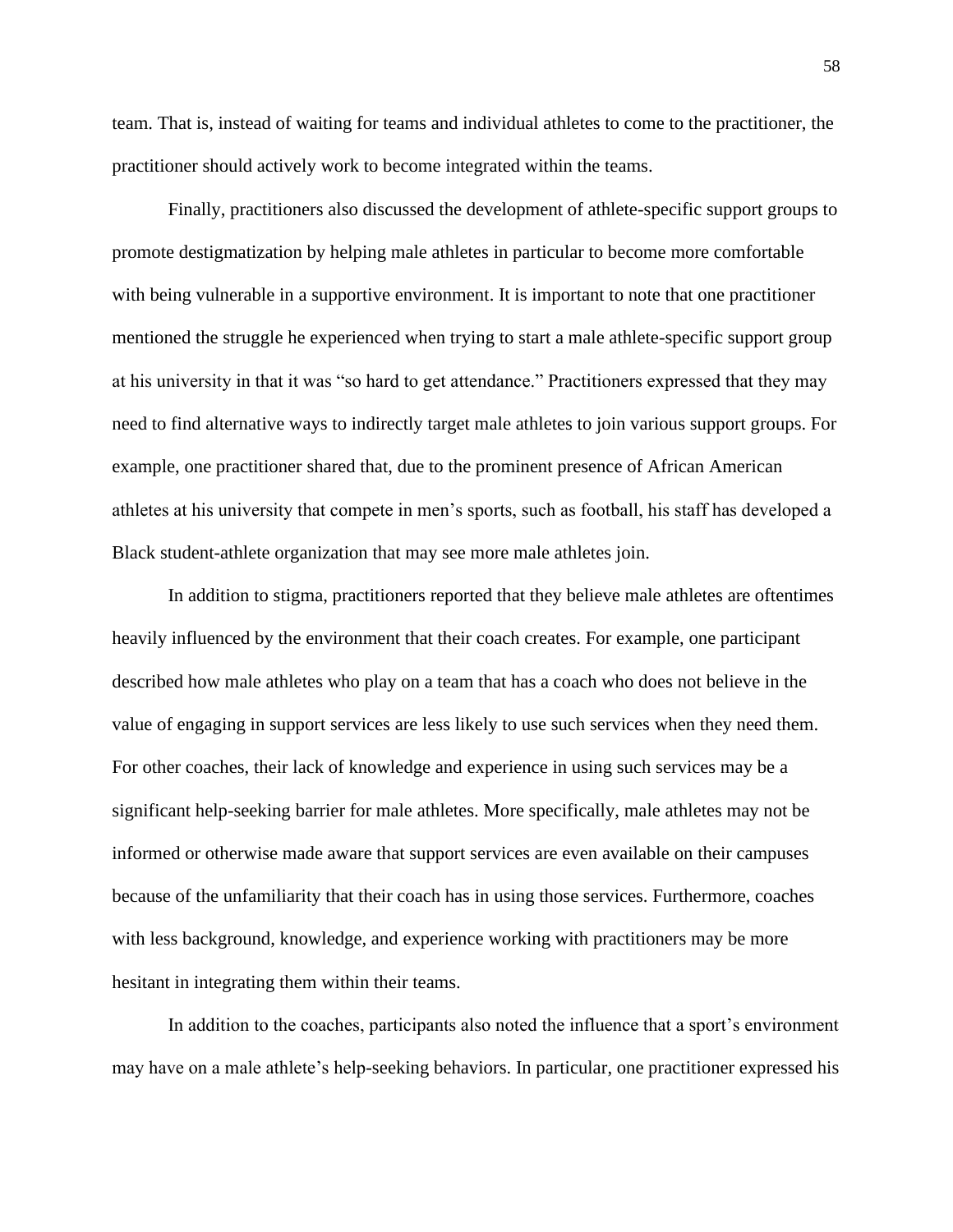belief that male athletes who participate in sports that are rooted in traditional masculine norms, such as football and basketball, are oftentimes influenced by the culture that that sport creates. DeLenardo and Terrion's (2014) qualitative study found that collegiate football players' helpseeking attitudes are affected by the pressure that male athletes feel to conform to masculine norms. These pressures may come in the form of various messages such as "suck it up" and behaviors such as refusing to show any sign of perceived weakness, including asking for help (DeLenardo & Terrion, 2014). Consequently, male athletes who participate in highly masculinized sports may be even less likely to seek help than those involved in other sports.

While research remains limited regarding the influence coaches have on their athletes' help-seeking behaviors, previous research does suggest that coaches uphold a position that has the power to promote mental health help-seeking to their athletes (Bapat et al., 2009). Thus, practitioners suggested intentional and active efforts be made in targeting coaches to train and educate them on athlete mental health and the support services that are available on campus for those who are might benefit or be interested in such services. Three practitioners discussed how their university athletic departments have already begun to incorporate coach and staff trainings. Such trainings may come in a variety of forms. For example, one practitioner reported how coach training at her university comes by way of individual coach meetings at the beginning of each year wherein she gives several educational presentations to each coaching staff. As she described, her presentations include a review of the university mental health policy, steps on how to refer an athlete who may be struggling, and how coaches can handle both emergency and nonemergency situations. As this practitioner reported, one of the benefits of speaking to individual coaching staffs rather than all of the sport coaches simultaneously includes giving the coaches an opportunity to ask the practitioner specific questions about their team, making it more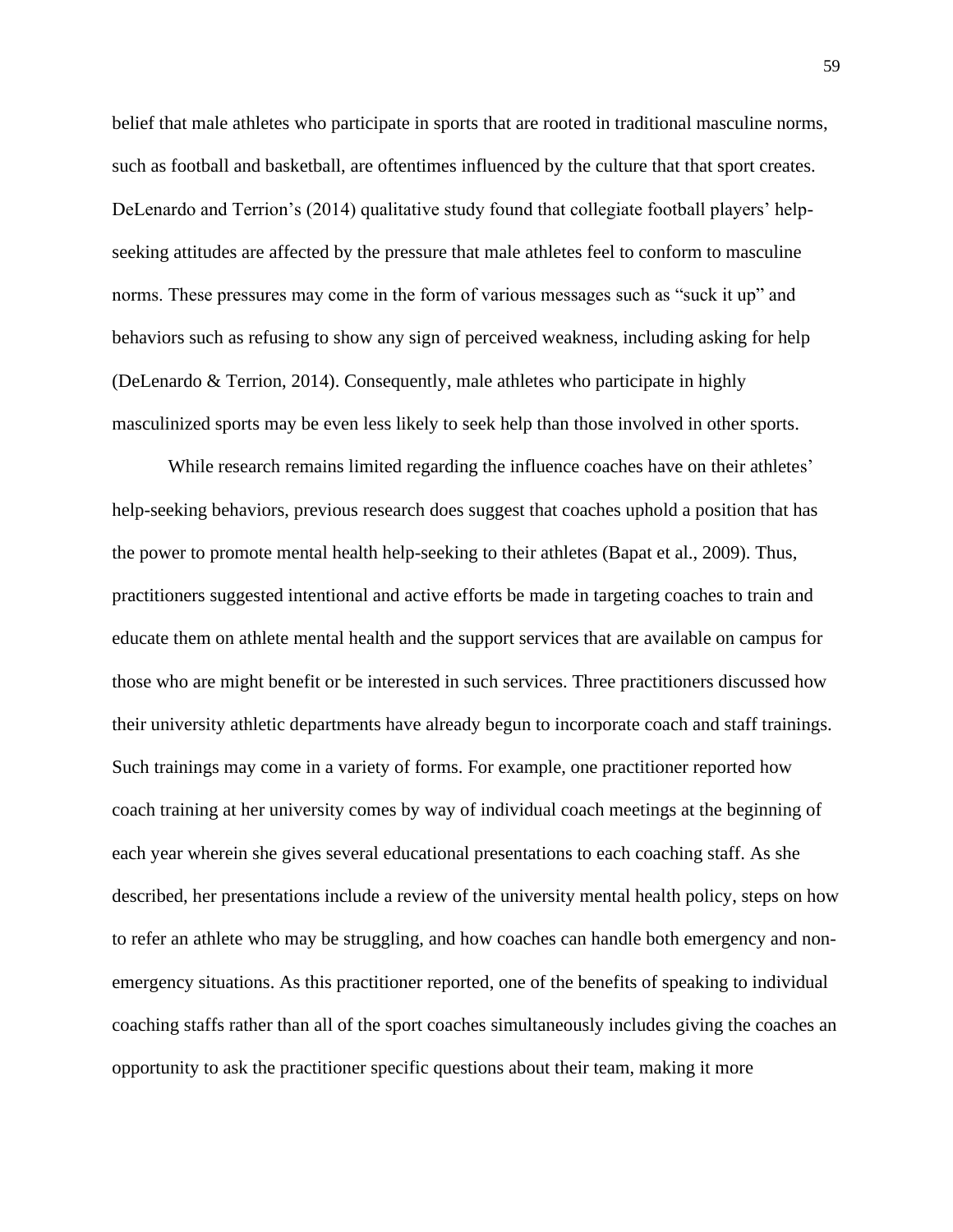individualized. Another participant reported how his university has begun to implement two mandatory mental health-related and suicide prevention trainings for all staff members, including coaches. Through this, coaches are educated on the specific signs and symptoms of various mental health concerns including depression, anxiety, substance use, eating disorders, and suicidal ideation. This practitioner also emphasized the importance of making such trainings mandatory. Reich et al. (2021) recommended similar strategies to educate coaches via the implementation of a variety of psychoeducational workshops, seminars, and trainings that center on athlete-specific stressors, risk factors, signs and symptoms, coping strategies, treatment options, and referral sources that are available.

It is also important to consider how cultural factors may influence a male athletes' willingness to seek out support services. Participants shared their experiences working with male athletes of varying racial and ethnic backgrounds and social classes as well as examples of what cross-cultural help-seeking barriers typically exist for them. These cultural factors closely align with the four categories originally outlined by Leong and Kalibatseva (2011), cognitive, affective, value orientation, and physical or structural. According to Snowden (2001), cognitive barriers embody the belief that mental health struggles can be treated and overcome through willpower, heroic stoicism, or avoidance rather than by the utilization of external support services, such as a licensed practitioner. One participant described an experience in which one of his male clients shared to him how his family does not believe in mental health and therefore, he has been taught to "just tough it out" and "get over it." Thus, male athletes may feel that once they arrive to college, they are capable of handling their struggles on their own. As described by Leong and Kalibatseva (2011), affective barriers include the mistrust that members of ethnic or minority groups may maintain toward the mental health system in general. For example, one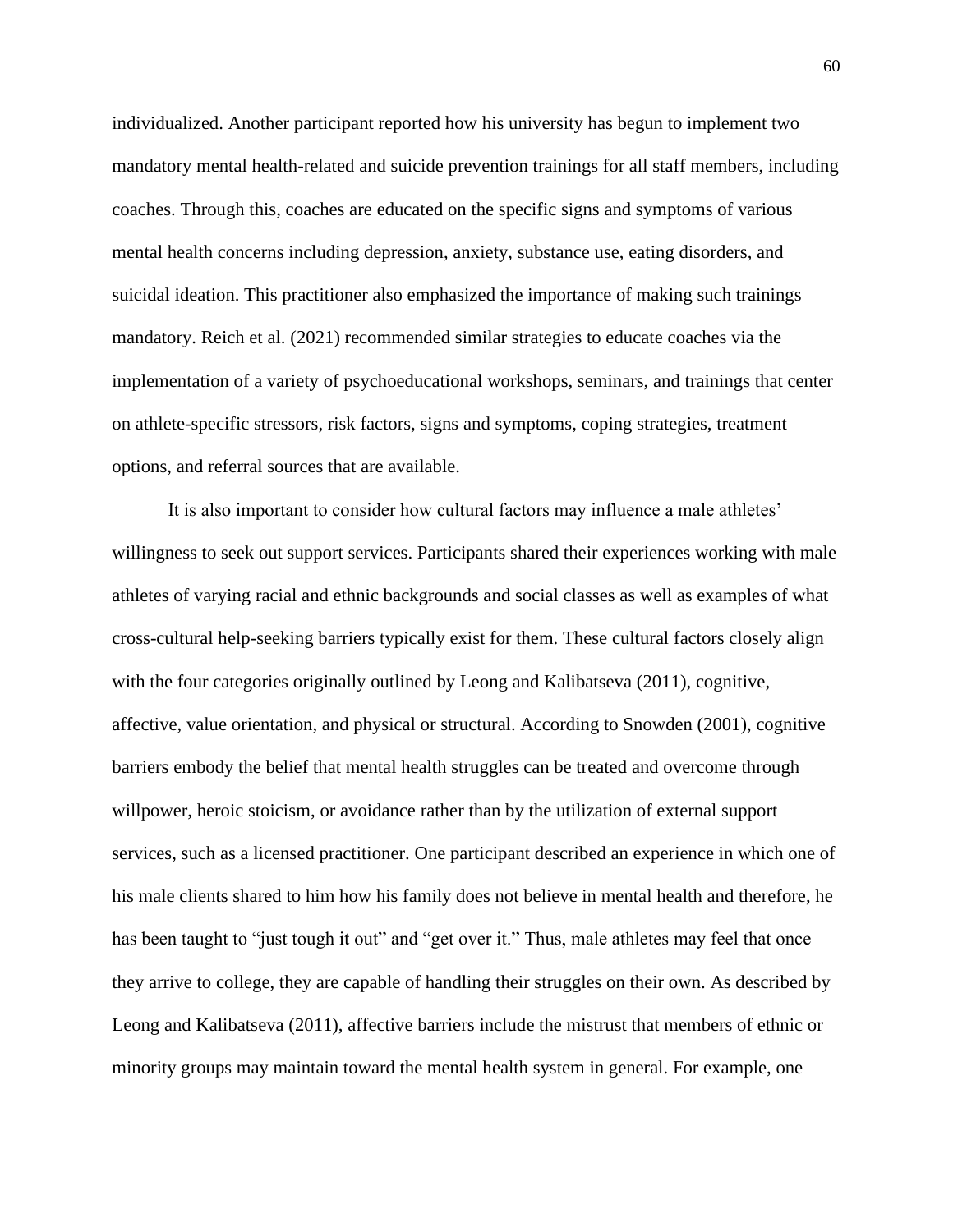participant in the current study mentioned how African American male athletes are coming to her university from other states and may feel uncertain of where a safe space on campus is to go and talk to somebody. This relates to Wrisberg and Martin's (1994) findings that when, compared to White athletes, African American athletes were more likely to feel unsure of the services offered by a sport psychologist in addition to feeling more hesitant in seeking out help from one. Cultural values also shape one's communication styles and preferences (Leong & Kalibatseva, 2011). Thus, value orientation barriers encompass the belief that in many collectivist-based cultures, one is discouraged from disclosing personal struggles to anyone outside of their trusted cultural group, especially strangers (Leong  $& Lau, 2001$ ). Two participants discussed how they believe that some male athletes may feel hesitant in speaking to an unfamiliar individual because they were raised in a culture that abstains from doing so. Consequently, they may decide to avoid help-seeking altogether. As Leong and Kalibatseva (2011) further described, the final crosscultural barrier are physical and structural barriers, which may be more closely related to social class than to culture. Racial and ethnic minorities may be more likely to encounter structural barriers, such as a lack of access to and knowledge about available support services (Leong & Kalibatseva, 2011). More specifically, one participant in the current study explained how some male athletes have reported that they come from areas that do not have access to helping professionals, such as counselors or psychologists. Therefore, without prior exposure to and experience with engaging in support services, male athletes may not be aware of how to go about using these resources although they are readily available to them.

In order to address the aforementioned cultural factors that were discussed, practitioners proposed different strategies to implement on campuses, including practitioner diversity and athlete service awareness and education. In relation to practitioner diversity, participants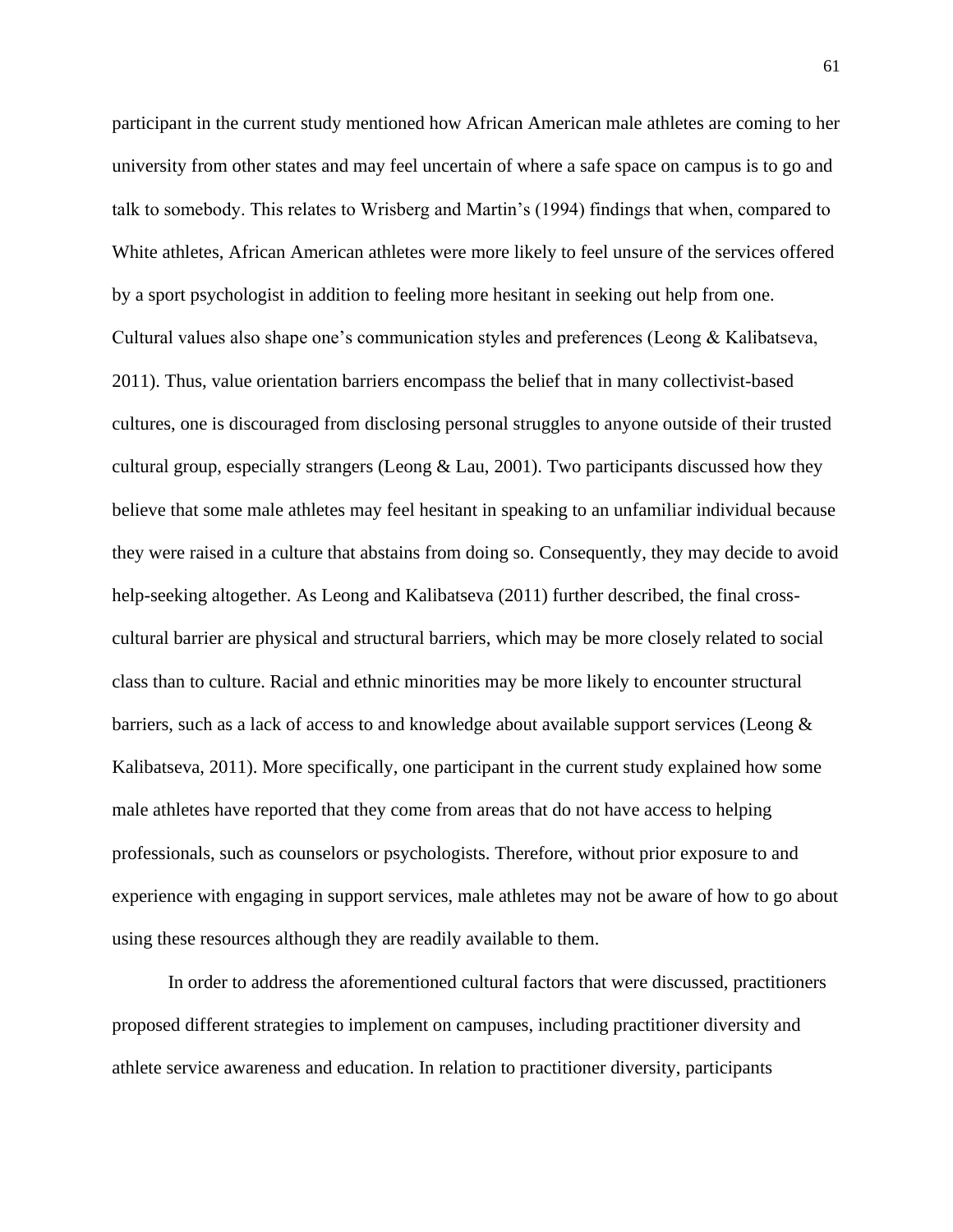mentioned how universities should take into consideration employing a diverse range of practitioners specifically in terms of gender identity, racial identity, and sexual orientation. Three practitioners reported the influence that a practitioner's gender may have on a male athlete's willingness to seek out and use support services. In particular, one practitioner shared how male athletes may feel more comfortable speaking to a male provider because he may "get it" but she has also heard male athletes tell her that it is easier for them to talk to female providers. Another practitioner reported that he believes male athletes are more comfortable speaking to a female practitioner. Congruent with DeLenardo and Terrion's (2014) findings, one male athlete reported that he "would have to talk to a female when it came to actually receiving help" (p. 51). In general, little research has examined whether or not male athletes strongly prefer a particular provider in terms of gender. Thus, as one practitioner proposed, universities should consider employing both male and female providers to allow the athletes the option on who they feel most comfortable reaching out to. It is also important to acknowledge practitioner diversity in terms of race. As one participant pointed out, he believes that some male athletes are more likely to seek out help if there are providers of color on staff. This may be especially true for racial and ethnic minority athletes. As another practitioner explained, male athletes may initially feel more comfortable reaching out for help from someone who looks like them. Wade and Bernstein (1991) examined the existence of racial preferences in counselors for clients of color and found that African American clients were less likely to return for a second visit with a White counselor than with an African American counselor, suggesting a preference for a same race counselor. Thus, in addition to gender, universities should also consider incorporating racial diversity within their support staff as well. Finally, one practitioner proposed that universities should consider employing an openly gay or lesbian practitioner. However, research remains nonexistent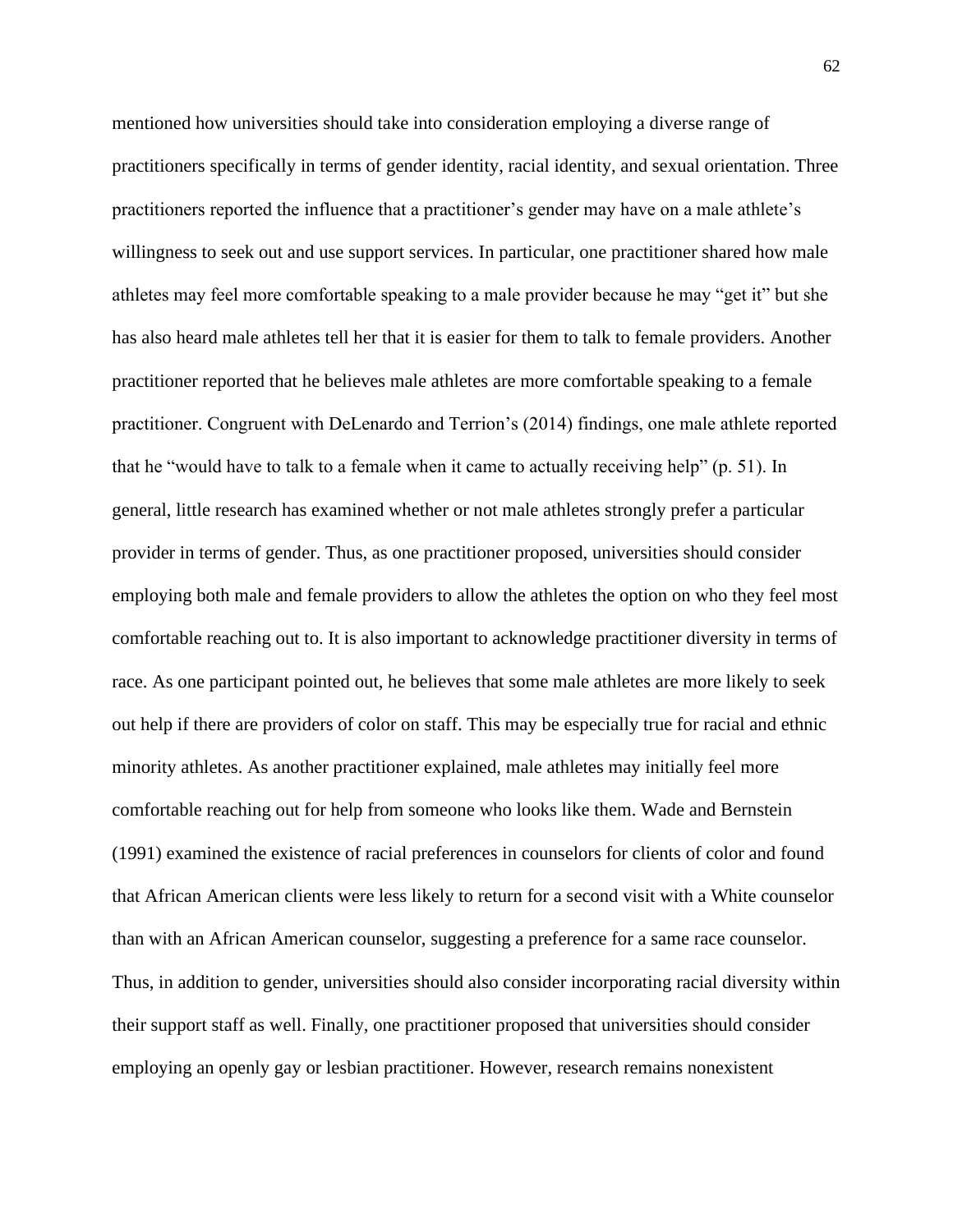regarding the influences that LGBTQ+ practitioners have on athletes' help-seeking attitudes or behavior.

In order to further address additional cultural factors that may influence a male athletes' accessibility to support services, such as a lack of access to and experience with using such services, practitioners suggested various service awareness and education strategies that target the athletes. For example, one practitioner described how she introduces herself to some of the teams on campus by engaging them in some sort of catchy activity at the beginning of the year so they remember who she is. Another practitioner mentioned how he engages in service awareness and education through introductory presentations that inform the athletes on what types of services he provides, the benefits of using such services, and how the athletes can contact him if they need support. While such awareness can come in the form of educational presentations and team activities, some practitioners suggested a more personal approach with athletes. For instance, three practitioners reported how they have begun to incorporate service awareness and education into each athlete's mental health screening at the beginning of the year. More specifically, one participant shared how all freshmen and transfer athletes at his university are required to complete a mental health screening in which he takes the opportunity to meet with each athlete, introduce himself as well as the services that he and his staff provides, and offer ways in which the athlete can contact him. A different practitioner reported how his staff has added a question to their mental health screening on whether or not the athlete would like a member from the counseling or sport psychology staff to reach out to them and set up an appointment. Practitioners explained the benefits of engaging in service awareness and education during mental health screenings as allowing the athletes to discuss sensitive topics and ask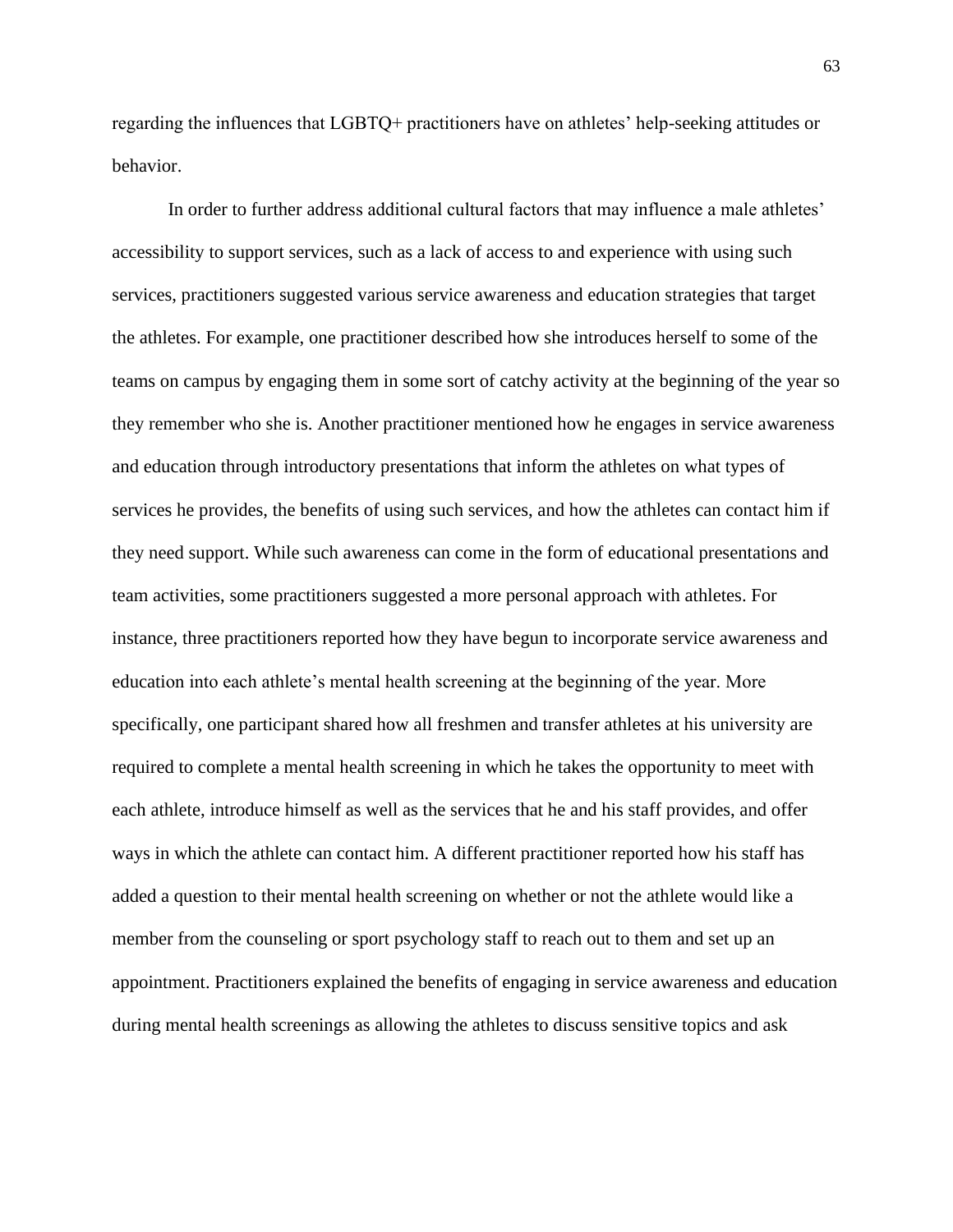questions in a safe environment, introducing them to the services that are available, and building an immediate connection with each of the athletes.

Consistent with previous research, a lack of time and flexibility are additional helpseeking barriers for male collegiate athletes. Participants reported this barrier being shared amongst both athletes and practitioners. For athletes, their schedules are flooded with sportrelated demands, academic-related responsibilities, and the desire to pursue a normal college life, including participating in social events, joining clubs, and spending time with friends and family. The expectations and responsibilities that collegiate athletes are required to juggle on a daily basis make it a challenge for them to find the time to seek out support services. Furthermore, as one practitioner noted, most university support centers only operate for a set number of hours each week, such as an eight-to-five schedule. Thus, although support services may be available for athletes, some may not obtain the time or flexibility to take advantage of them. López and Levy (2013) shared similar findings in that athletes identified a lack of time to seek services as the most significant barrier to help-seeking. It is also important to take into consideration that practitioners also struggle with finding the time and flexibility in their schedules to accommodate for the needs of every individual athlete. More specifically, participants detailed the challenge of trying to find a balance between several responsibilities including conducting team sessions, participating in staff meetings, developing educational workshops and programming, attending multiple team practices and games throughout the week, as well conducting intakes with new clients and scheduling appointments with returning clients. When compared to the number of other support staff members that each team has, such as athletic trainers and strength and conditioning coaches, participants feel grossly understaffed at their universities with some sharing that they are the only practitioner on staff at their institution. Furthermore, two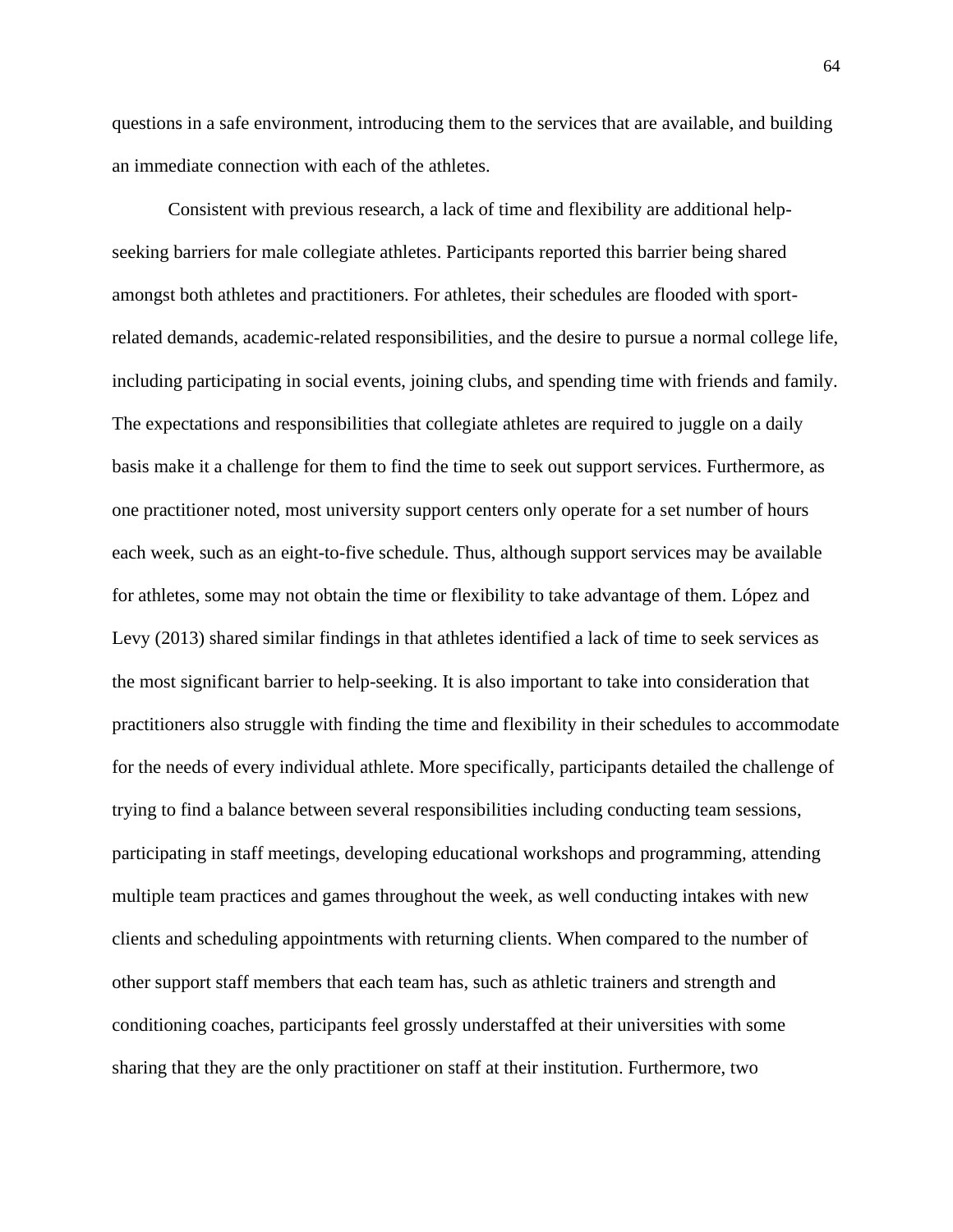participants reported how their positions are split between the counseling center and the athletic department, making it an impossible feat for them to focus their work solely on athletes. When it comes to working with male athletes, two practitioners discussed the demand that they have for immediate service availability. That is, when compared to female athletes, male athletes are more likely to expect to receive services the day that they request them and, while some practitioners are able to accommodate for these demands, many are not. As a result, practitioners may risk losing the referral altogether.

All 10 participants emphasized the need for additional practitioners on staff in order to address the concerns that participants have toward not having sufficient time or flexibility. Although participants agree that more staff members are required, it appears that the actual number of practitioners that are needed remains up for debate. For instance, one practitioner suggested a ratio of one clinician to every 50 athletes on campus while a different practitioner proposed each team should have their own designated practitioner. Meanwhile, another participant proposed that instead of targeting a specific number of staff members, universities should work to develop a department comprised of a combination of professionals, including sport psychologists, social workers, and specialized counselors. To date, little remains known about the ideal number of support staff members that should be employed to maximize collegiate athletes' accessibility to support services. However, as one participant explains, increasing the number of staff members may allow practitioners more time to engage in other strategies to increase accessibility for male athletes, such as the ability to be more present at team events.

An additional influence to help-seeking for male athletes is the source of referral. Oftentimes, male athletes do not seek out support services on their own. Instead, they are encouraged to do so and are referred by others to pursue using such services. More specifically,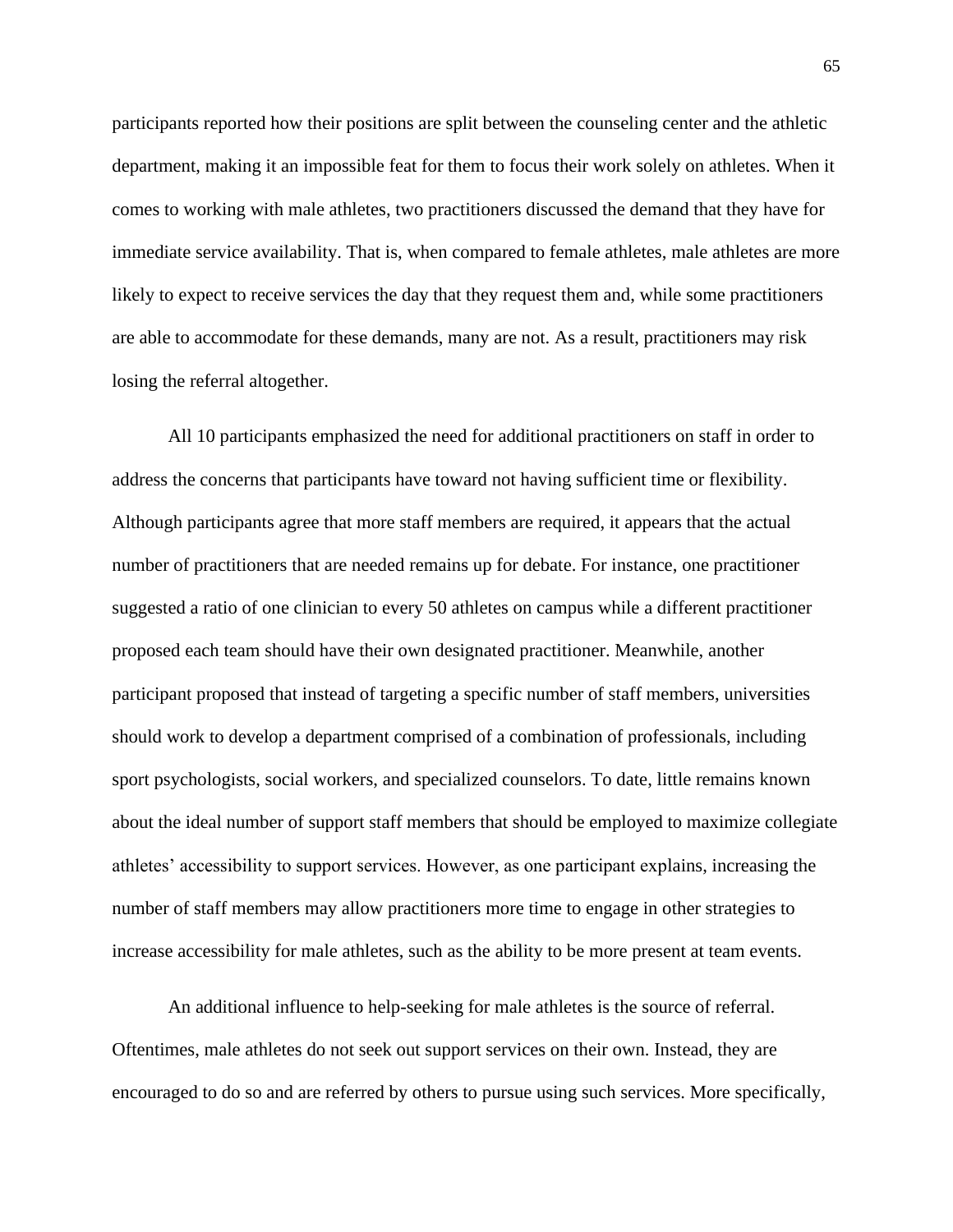eight out of 10 participants reported that the biggest sources of referral for male athletes are either coaches or athletic trainers. This finding is similar to Daltry et al.'s (2021) which revealed that male athletes' most common sources of referral are coaches (40%) and athletic trainers (18%). It appears as though the individuals who have the most interaction with male athletes are the ones male athletes feel most comfortable confiding in when they are struggling, thus leading to a referral.

An additional strategy to increase male athletes' access to support services is through the building of relationships with all members of a team including the athletes, coaches, and other support staff members. To illustrate the importance of building relationships with male athletes, one participant noted how most of the male athlete-clients he works with are on account of rapport he has built with them through working with their teams. More specifically, he reports how he prioritizes introducing himself to the team so they are aware of who he is and what he looks like. Congruent with this, another participant emphasizes the importance of facial recognition. Male athletes who are cognizant of what the practitioner on staff looks like may be more likely to reach out to them. Thus, one participant explained how his staff hands out postcards to athletes with their name, face, and contact information on them so they are able "to put a name with a face." In addition to athletes, it is also important for practitioners to build and maintain relationships with coaches. As one practitioner explained, because collegiate athletes eventually graduate and depart from the team, coaches at the college level tend to be more stable. Thus, targeting coaches for rapport-building efforts may be key. Moreover, one practitioner stated how maintaining relationships with coaches is a year-round effort in which practitioners should work to consistently keep in touch with coaches, both in and out of season. Finally, building relationships with other support staff members of a team, including athletic trainers,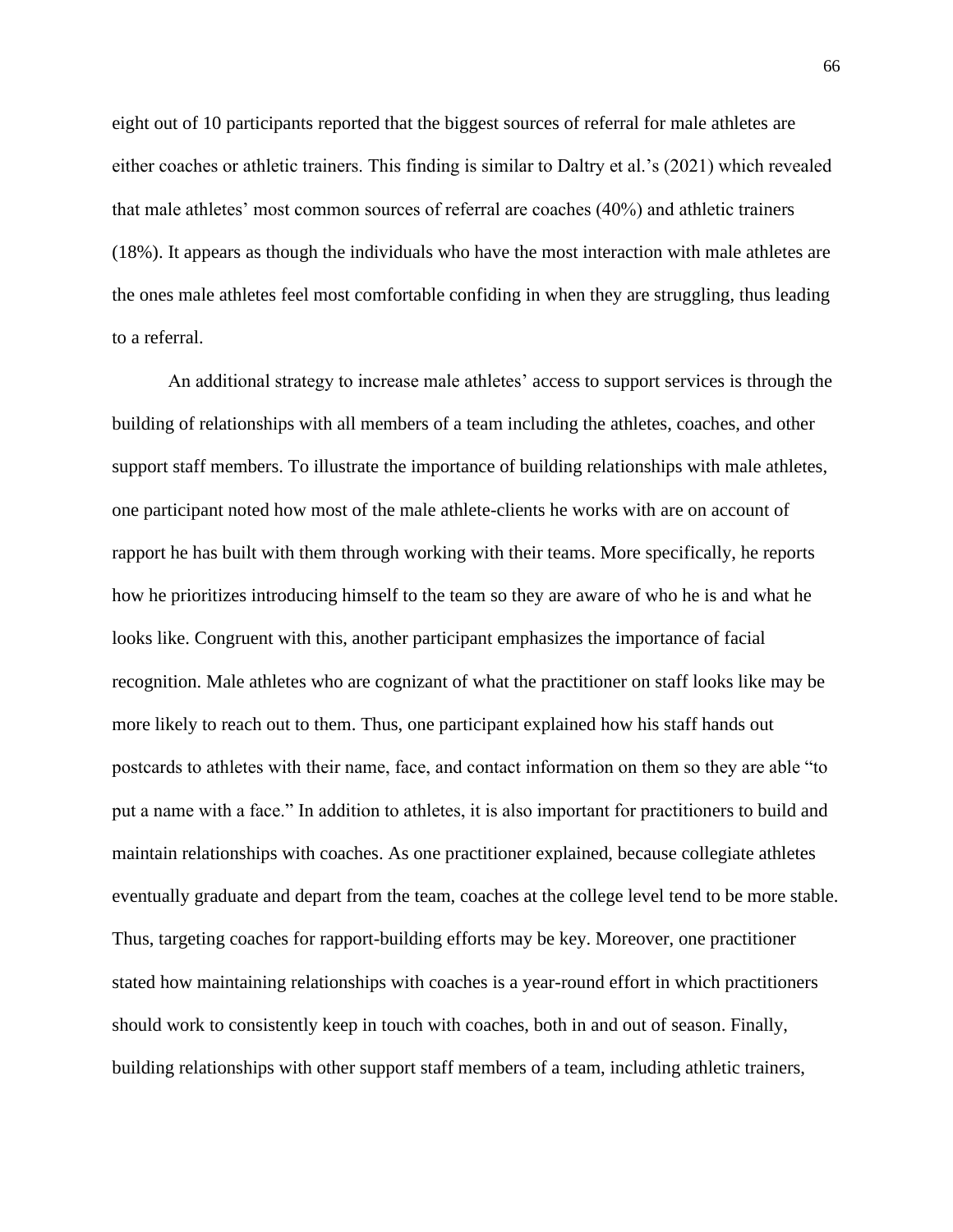academic advisors, and strength and conditioning coaches, is imperative for practitioners. As one practitioner shares, a close relationship with trainers and administrators means that even if an athlete forgets that the practitioner exists, the athletes will still be guided in their direction by other members of the team through a referral.

# **Practical Implications**

The results of this study provide several implications for university athletic departments and practitioners to increase accessibility to support services for male athletes. To date, this is the first study that has qualitatively examined NCAA Division I practitioners' experiences working with male collegiate athletes and has expanded on previous research by exploring what strategies can be implemented in university settings to help male athletes more easily access support services. A number of different strategies have been proposed by practitioners to increase male athletes' accessibility to support services. These strategies include destigmatization, coach training, practitioner diversity, additional practitioners, relationship-building, and service awareness and education. In order to begin to implement these strategies into university settings, practitioners and university athletic departments alike need to be willing to invest both time and resources. Thus, practical implications for practitioners are discussed first, followed by those for university athletic departments.

In order to maximize male collegiate athletes' accessibility to support services, practitioners should focus their work on integrating themselves into the teams and building relationships with athletes, coaches, and other support staff members. It is important for practitioners to take a proactive approach. Based on the findings of this study, it is clear that male athletes are more likely to seek out support services through the referral of a coach or an athletic trainer. Thus, in the case that a practitioner is limited by time and flexibility and is not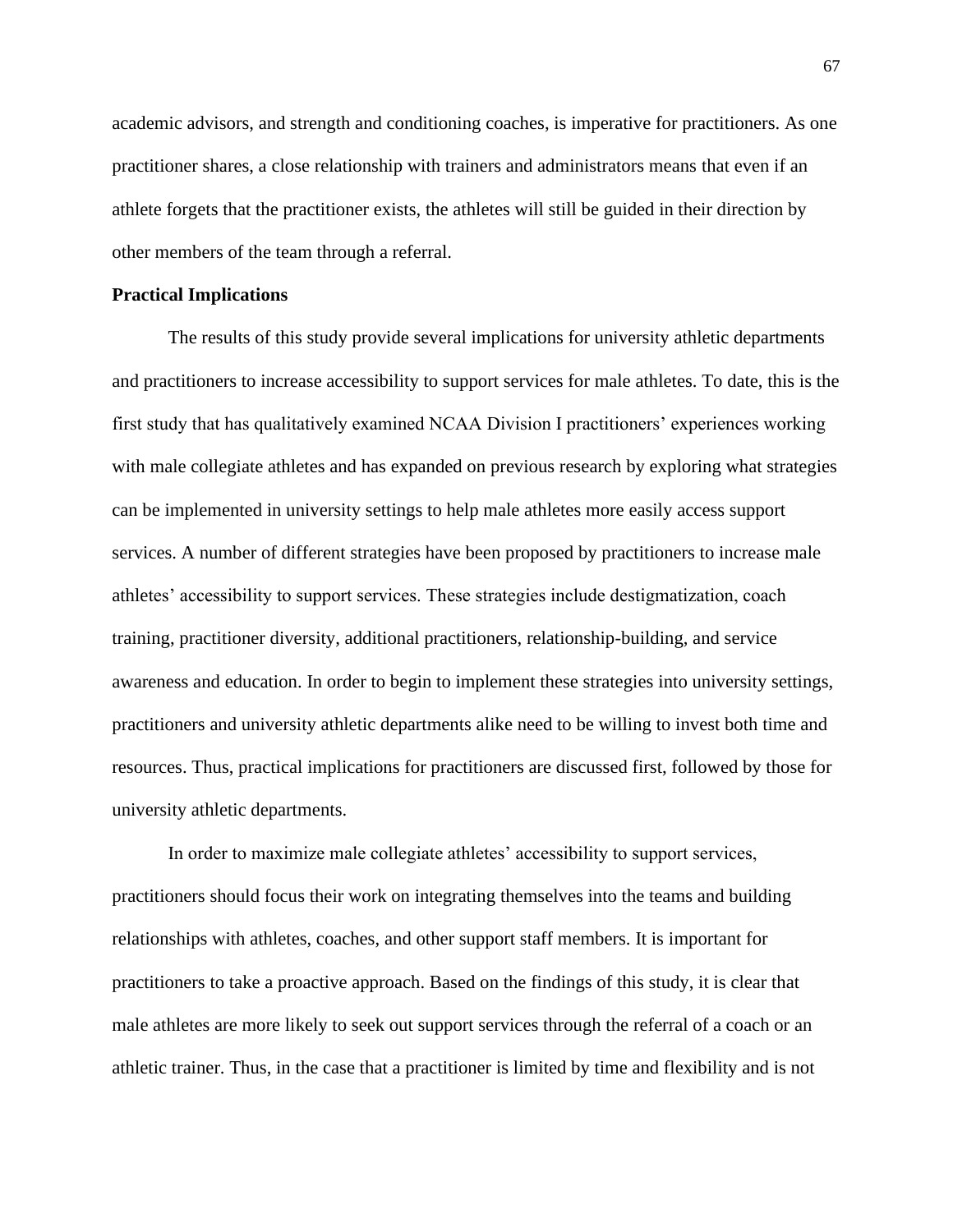able to be fully integrated with a certain team, their relationship with the coach and other staff members will prove to be critical in ensuring that the athletes are aware of who the practitioner is and how they can reach out to them if they need to. Practitioners also need to prioritize educating athletes on the services that are provided for them. While Division I athletes have access to such services, many of them are not aware of when to use them, how to use them, or who to reach out to when they need to use them. Thus, consistent awareness and education for athletes is imperative.

University athletic departments must make it a priority to invest in employing enough practitioners. Due to the lack of research that exists in recognizing how many practitioners is ideal to have on staff, universities may be required to configure this number on an individual basis predicated on financial capabilities and the number of athletes at the institution. University athletic departments should also attempt to incorporate practitioner diversity at their institution when possible, including gender, race, and sexual orientation. Furthermore, mandatory coach trainings should be implemented with the intention of providing coaching staffs with the tools needed to recognize the signs and symptoms of mental health-related concerns, how to make a referral, and what to do in a crisis situation. Finally, athletic departments may also consider destigmatization strategies, including inviting athlete guest speakers to campus to talk directly to individual teams.

#### **Limitations**

The current study did not go without limitations. For one, the participant sample lacked diversity as a majority of the practitioners were White (*n*= 9) and male (*n=* 7). Another potential limitation to the study is recall bias. That is, practitioners were asked some questions that required them to reflect on their previous experiences working with male athletes, some of which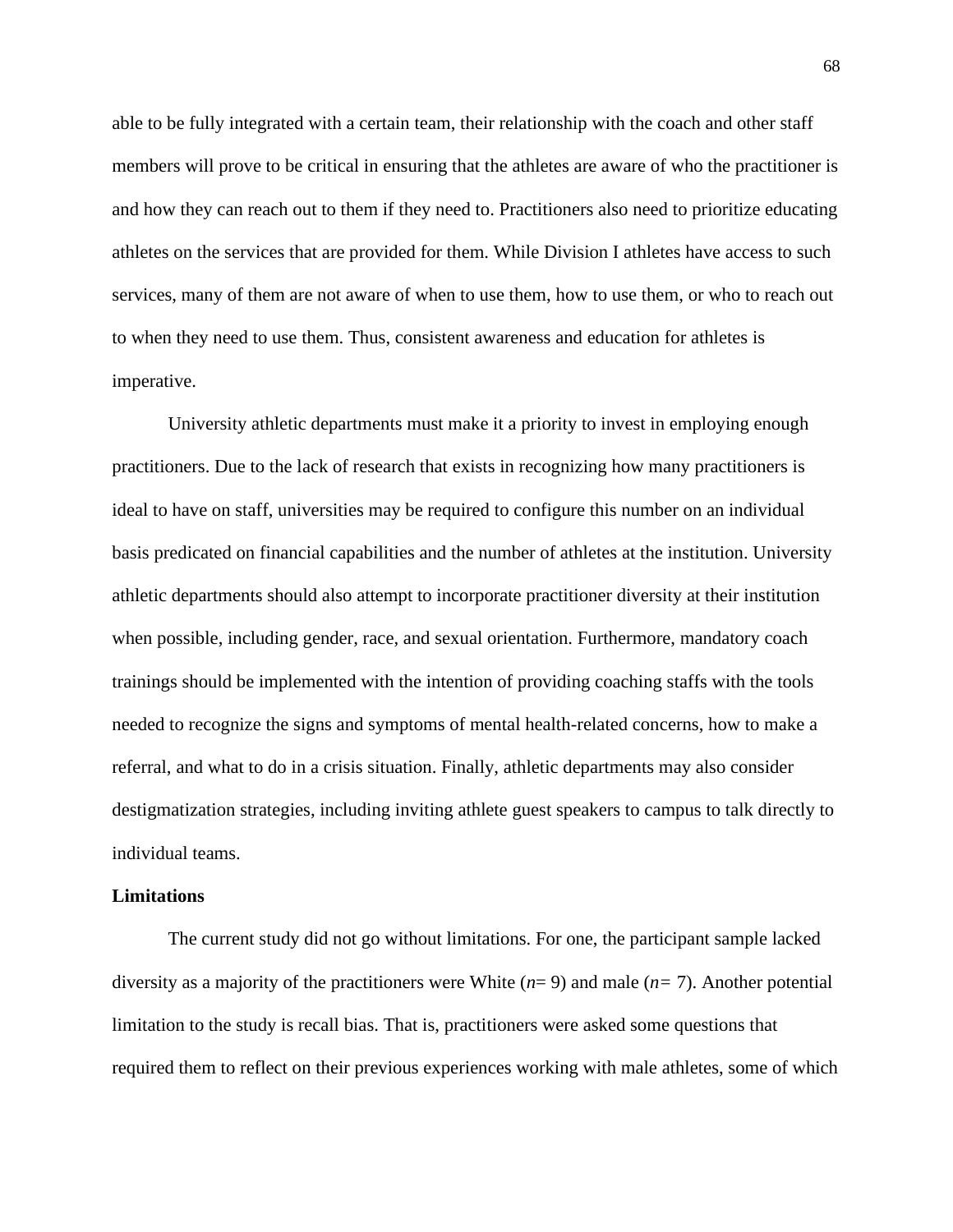dated back for several years. Therefore, some participants may have had a hard time accurately reporting some of these experiences. Practitioners' responses may also be influenced by the biases that they possess based on their personal experiences. A final limitation to note is that although several of the strategies that have been proposed by practitioners are ones that they have already implemented at their universities, most of them have yet to be studied for effectiveness in increasing accessibility for the male collegiate athlete population specifically.

## **Future Directions**

To date, minimal research has examined practitioner's experiences working with male athletes and what strategies can be implemented to increase their accessibility to support services. Despite some of the practitioners in this study having experience carrying out the strategies they proposed to help increase male athlete accessibility to support services, these strategies have yet to be examined through research. Thus, future research can aim to explore the effectiveness of each. Furthermore, as this study targeted practitioners working with male athletes, future research should aim to target the male athletes themselves to better understand what barriers they have experienced in attempting to seek out help as well as their perspectives on what strategies would best help them to more easily access support services.

#### **Conclusion**

The present study examined the experiences of NCAA Division I sport psychologists working with male athletes. Through this, practitioners reported on what concerns male athletes struggle with, what factors most significantly influence their willingness to engage in helpseeking, and what strategies can be undertaken to increase their accessibility to support services. Participants discussed a number of mental health- and sport-related concerns that male collegiate athletes face that which warrant the need for professional help. However, several barriers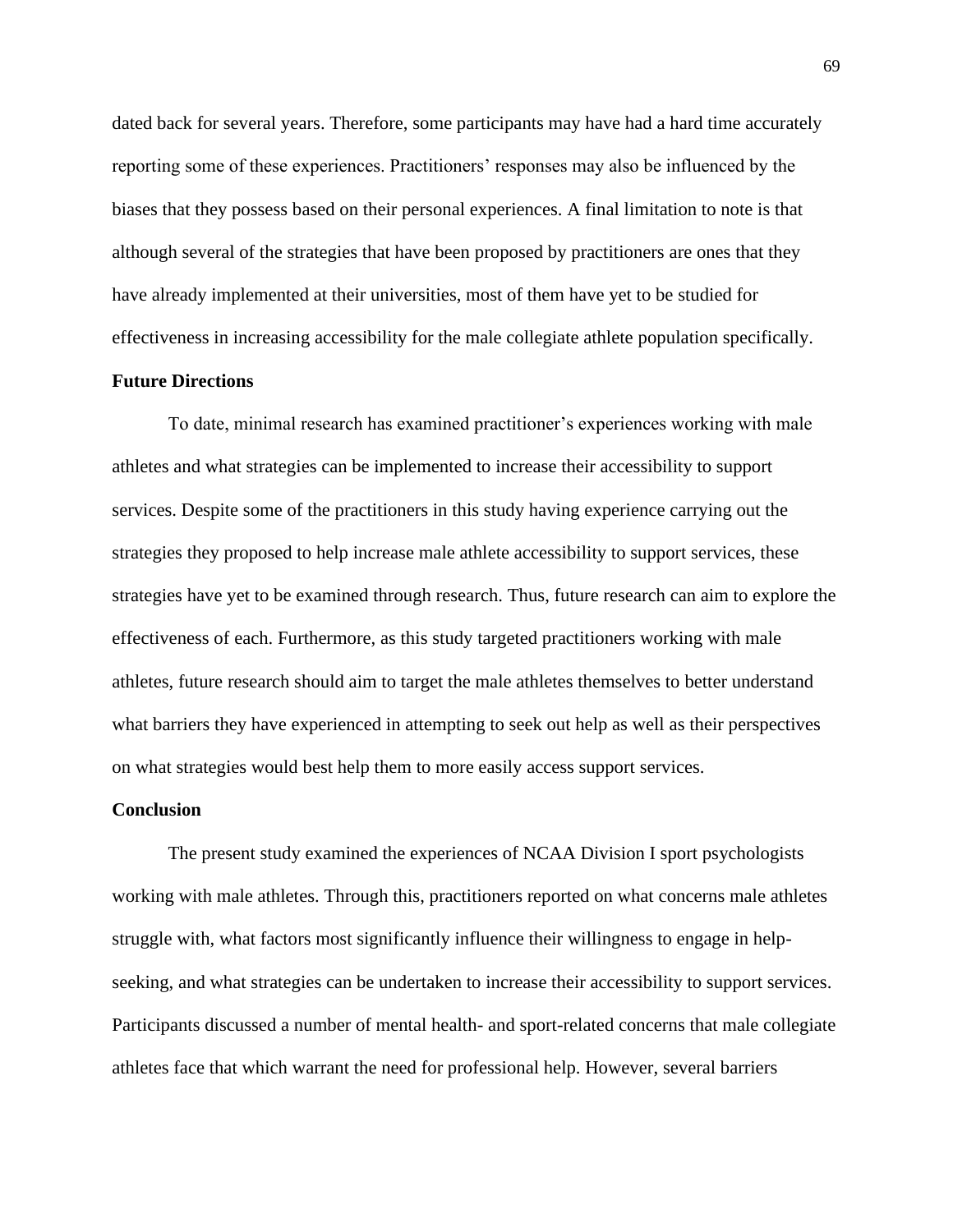continue to plague the male athlete population and prevent them from seeking out help. More specifically, practitioners mentioned stigma as being the most significant help-seeking influence in addition to coach and sport environment, cultural factors, lack of time and flexibility, and the source of referral. In order to combat existing help-seeking barriers and increase support service accessibility for male collegiate athletes, practitioners proposed several different strategies.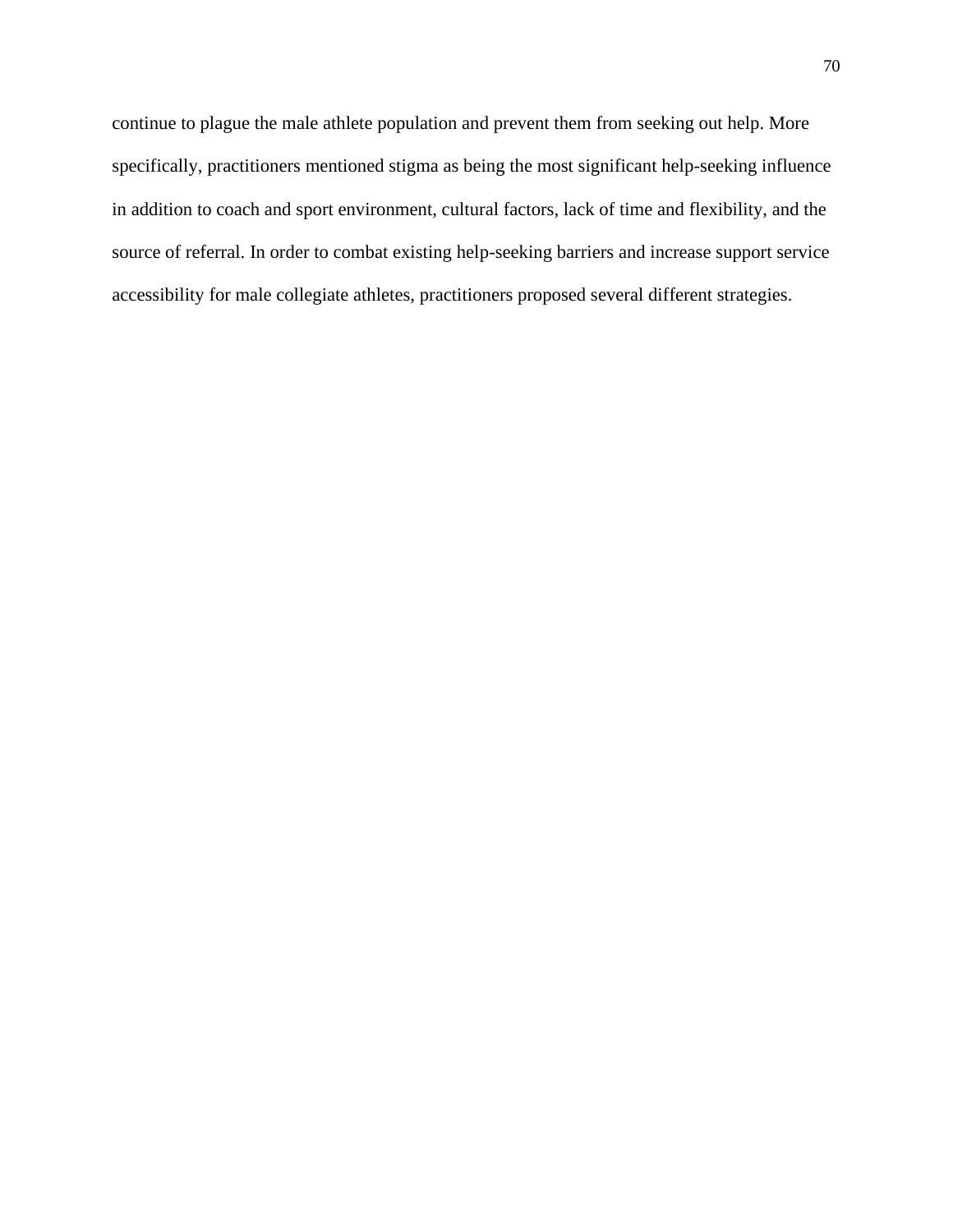- Abdullah, T. & Brown, T. L. (2011). Mental illness stigma and ethnocultural beliefs, values, and norms: An integrative review. *Clinical Psychology Review, 31*(6), 934-938. https://doi.org/10.1016/j.cpr.2011.05.003
- Adams, C., Coffee, P., & Lavallee, D. (2015). Athletes' perceptions about the availability of support during within-career transitions. *Sport and Exercise Psychology Review, 11*(2), 37-48.
- Addis, M. (2011). *Invisible men: Men's inner lives and the consequences of silence.* Macmillan.
- Amankwaa, L. (2016). Creating protocols for trustworthiness in qualitative research. *Journal of Cultural Diversity, 23*(3), 121-127.
- American College of Sports Medicine. (2021, August 9). The American College of Sports Medicine statement on mental health challenges for athletes. https://www.acsm.org/new-detail/2021/08/09/the-american-college-of-sports-medicine-

statement-on-mental-health-challenges-for-athletes

- American Psychiatric Association. (2013). *Diagnostic and statistical manual of mental disorders (DSM-5).* Washington, D. C.: American Psychiatric Publishing.
- Andersen, M. B. & Williams, J. M. (1988). A model of stress and athletic injury: Prediction and prevention. *Journal of Sport and Exercise Psychology, 10*, 294-306. https://doi.org/10/1123/jsep/10.3.294
- Appaneal, R. N., Levine, B. R., Perna, F. M., & Roh, J. L. (2009). Measuring post injury depression among male and female competitive athletes. *Journal of Sport and Exercise Psychology, 31*(10), 60-76. https://doi.org/10.1123/jsep.31.1.60

Archibald, M. M., Ambagtsheer, R. C., Casey, M. G., & Lawless, M. (2019). Using Zoom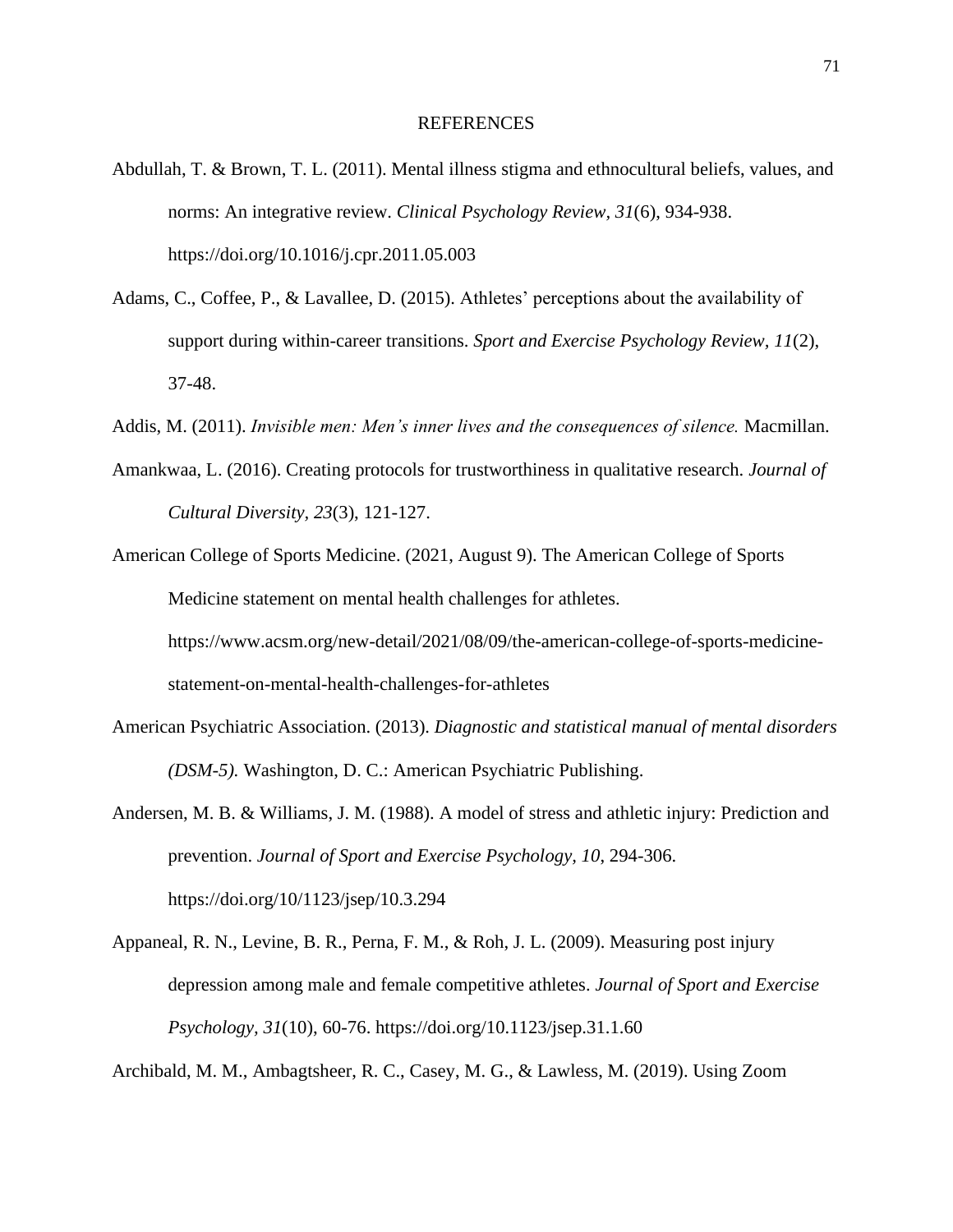videoconferencing for qualitative data collection: Perceptions and experiences of researchers and participants. *International Journal of Qualitative Methods, 18*, 1-8. https://doi.org/10.1177/1609406919874596

- Ardern, C. L., Taylor, N. F., Feller, J. A., & Webster, K. E. (2012). Return-to-sport outcomes at 2 to 7 years after anterior cruciate ligament reconstruction surgery. *American Journal of Sports Medicine, 40*, 41-48. https://doi.org/10.1177/0363546511422999
- Armstrong, S. N., Burcin, M. M., Bjerke, W., & Oomen-Early, J. (2015). Depression in student-athletes: A systematic review of the literature. *Athletic Insight, 7*(2), 177-193.
- Bapat, S., Jorm, A. F., Lawrence, K. (2009). Evaluation of a mental health literacy training program for junior sporting clubs. *Australasian Psychiatry, 17*(6), 475-479. https://doi.org/10.1080/10398560902964586
- Barnard, J. D. (2016). Student-athletes' perceptions of mental illness and attitudes toward help-seeking. *Journal of College Student Psychotherapy, 30*(3), 161-175. https://doi.org/10.1080/87568225.2016.1177421
- Baron, D. A., Reardon, C. L., & Baron, S. H. (Eds.). (2013). *Clinical sports psychiatry: An international perspective*.
- Baum, A. (2006). Eating disorders in the male athlete. *Sports Medicine, 36*, 1-6. https://doi.org/10.2165/00007256-200636010-00001
- Beals, K. A. & Manore, M. M. (2002). Disorders of the female athlete triad among collegiate athletes. *International Journal of Sport, Nutrition, and Exercise Metabolism, 12,*  281-293. https://doi.org/10.1123/ijsnem.12.3.281
- Beck, A. T., Ward, C. H., Mendelson, M., Mock, J., & Erbaugh, J. (1961). An inventory for measuring depression. *Archives of General Psychiatry, 4,* 561-571.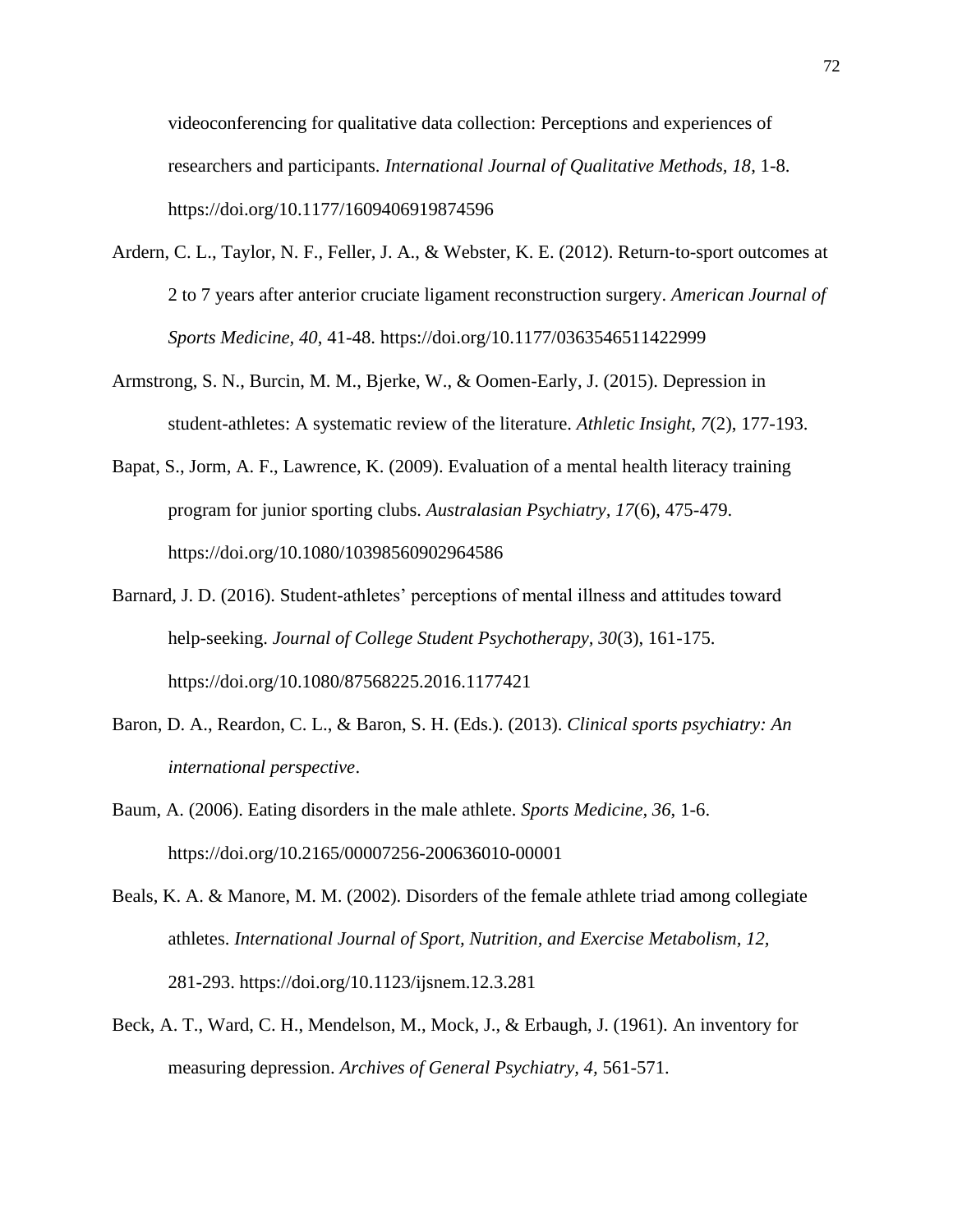https://doi.org/10.1001/archpsyc.1961.01710120031004

Benson, E. (2003). The many faces of perfectionism. Monitor on Psychology, *34*(10), 18.

- Berger, J. L., Addis, M. E., Green, J. D., Mackowiak, C., & Goldberg, V. (2013). Men's reactions to mental health labels, forms of help-seeking, and sources of help-seeking advice. *Psychology of Men and Masculinities, 14*(4), 433-443. https://doi.org/10.1037/a0030175
- Bird, M. D., Chow, G. M., Meir, G., & Freeman, J. (2018). Student-athlete and student non-athletes' stigma and attitudes toward seeking online and face-to-face counseling. *Journal of Clinical Sport Psychology, 12*(3), 347-364. https://doi.org/10.1123/jcsp.2017-0010
- Bishop, G. (2018, June 26). A college QB's suicide. A family's search for answers. *Sports Illustrated, 129*(1), 26-34.

https://www.si.com/college/2018/06/26/tyler-hilinski-suicide-washington-state-qb-cte

Brenner, J. & Swanik, K. (2007). High-risk drinking characteristics in collegiate athletes. *Journal of American College Health, 56*(3), 267-272.

https://doi.org/10.3200/JACH.56.3.267-272

- Brewer, B. W. & Cornelius, A. E. (2001). Norms and factorial invariance of the Athletic Identity Measurement Scale (AIMS). *Academic Athletic Journal, 15*, 103-113. https://doi.org/10.1080/1612197X.2012.705518
- Brewer, B. W., Cornelius, A. E., Sklar, J. H., Van Raalte, J. L., Tennen, H., Armeli, S., Corsetti, J. R., & Brickner, J. C. (2007). Pain and negative mood during rehabilitation after anterior cruciate ligament reconstruction: A daily process analysis. *Scandinavian Journal of Medicine and Science in Sports, 17*, 520-529.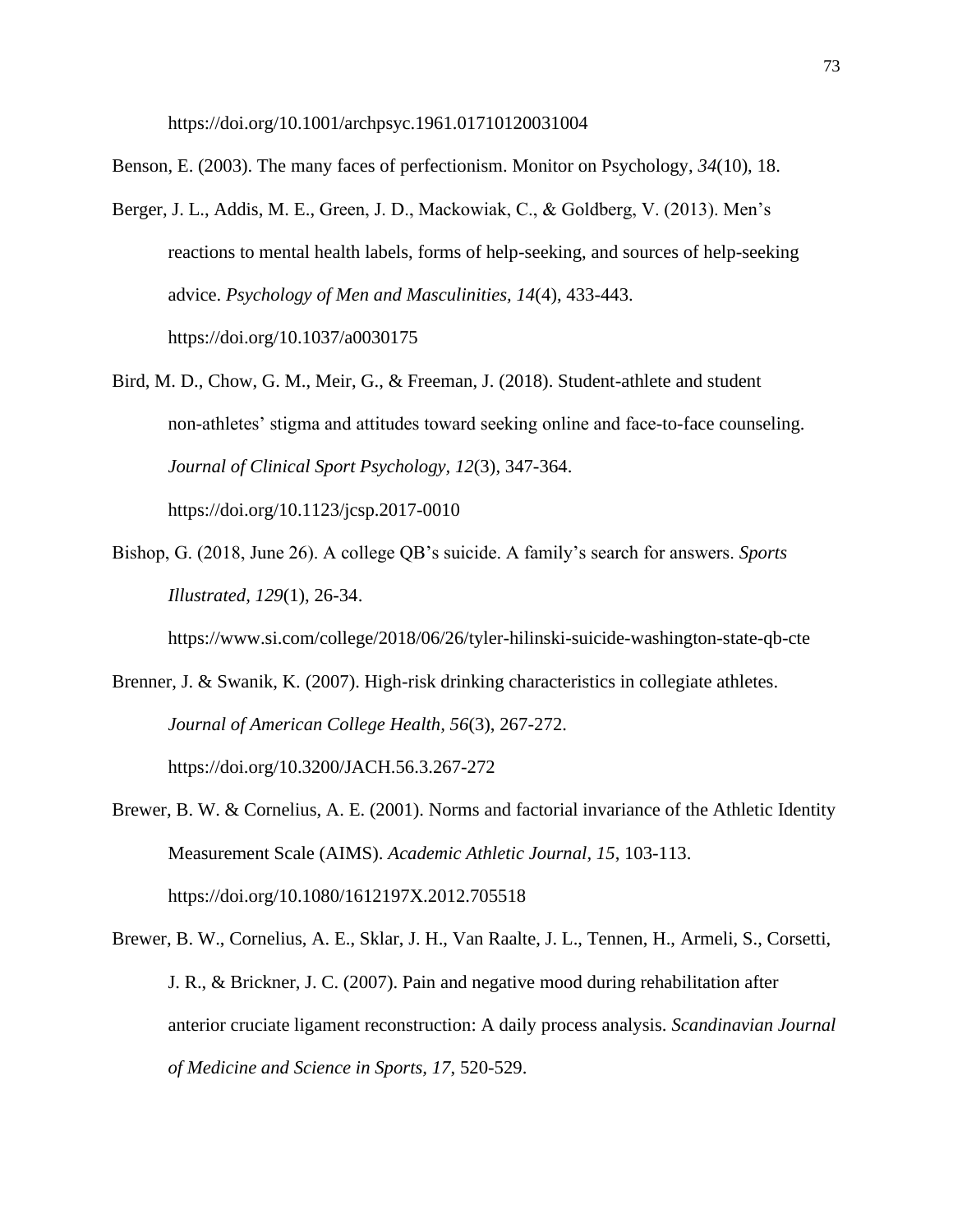https://doi.org/10.1111.j.1600-0838.2006.00601.x

- Brewer, B. W., Cornelius, A. E., Van Raalte, J. L., Petitpas, A. J., Sklar, J. H., Pohlman, M. H., Krushell, R. J., & Ditmar, T. D. (2003). Age-related differences in predictors of adherence to rehabilitation after anterior cruciate ligament reconstruction. *Journal of Athletic Training, 38*, 158-162.
- Brewer, B. W., Van Raalte, J. L., Cornelius, A. E., Petitpas, A. J., Sklar, J. H., Pohlman, M. H., Krushell, R. J., & Ditmar, T. D. (2000). Psychological factors, rehabilitation adherence, and rehabilitation outcome after anterior cruciate ligament reconstruction. *Rehabilitation Psychology, 45,* 20. https://doi.org/10.1037/0090-5550.45.1.20
- Brisola-Santos, M. B., Gallinaro, J. G., Gil, F., Sampaio-Junior, B., Marin, M. C. D., de Andrade, A. G., Richter, K. P., Glick, I. D., Baltieri, D. A., & Castaldelli-Maia, J. M. (2016). Prevalence and correlates of cannabis use among athletes: A systematic review. *The American Journal on Addictions, 25*(7), 518-528. https://doi.org/10.1111/ajad.12425
- Brower, K. J., Eliopoulos, G. A., Blow, F. C. Catlin, D. H., & Beresford, T. P. (1990). Evidence for physical and psychological dependence on anabolic androgenic steroids in eight weight lifters. *The American Journal of Psychiatry, 147*(4), 510-512. https://doi.org/10.1176/ajp.147.4.510
- Brown, G. (2014). *Mind, body, and sport: Understanding and supporting student-athlete mental wellness.* National Collegiate Athletic Association.
- Buysse, D., Reynolds III, C. F., Monk, T. H., Berman, S. R., & Kupfer, D. J. (1989). The Pittsburgh sleep quality index: A new instrument for psychiatric practice and research. *Psychiatry Research, 28*(2), 193-213. https://doi.org/10.1016/0165-1781(89)90047-4

Candela, A. (2019). Exploring the function of member checking. *The Qualitative Report, 24*(3),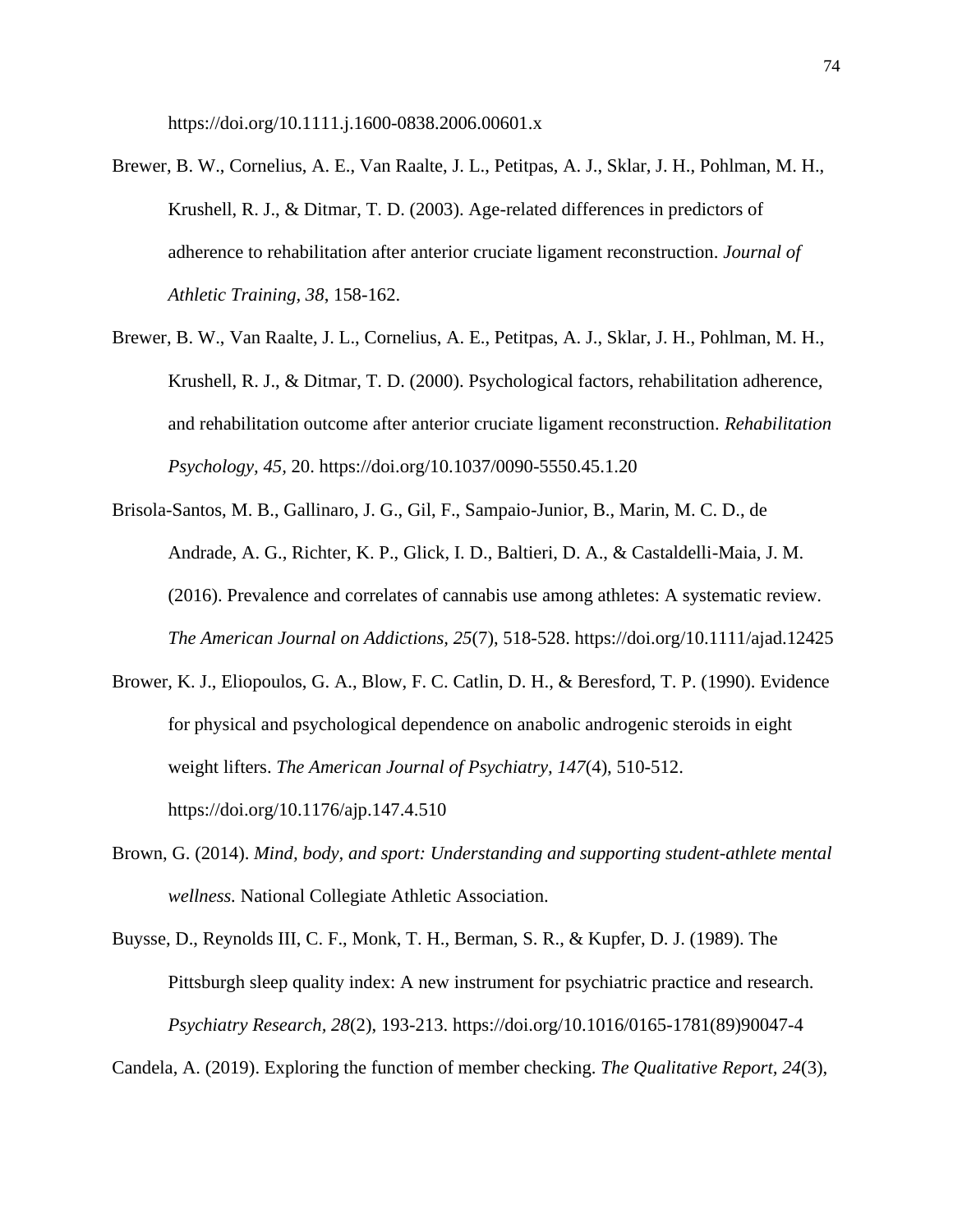619-628. https://doi.org/10.46743/2160-3715/2019.3726

- Champion, V. & Skinner, C. S. (2008). The Health Belief Model. In: Glanz, K., Rimer, B., Viswanath, K., eds. Health behavior and health education. 4. San Francisco, CA: Jossey-Bass.
- Chang, C., Putukian, M., Aerni, G., Diamond, A., Hong, G., Ingram, Y., Reardon, C. L., & Wolanin, A. (2020). Mental health issues and psychological factors in athletes: Detection, management, effect on performance and prevention: American Medical Society for Sports Medicine position statement-- Executive summary. *British Journal of Sports Medicine, 54*, 216-220. https://doi.org/10.1136/bjsports-2019-101583
- Chatterton, J. M. & Petrie, T. A. (2013). Prevalence of disordered eating and pathogenic weight control behaviors among male collegiate athletes. *The Journal of Treatment and Prevention, 21*(4), 328-341. https://doi.org/10.1080/10640266.2013.797822
- Choi, P. Y. L., Parrott, A. C., Cowan, & Cowen, D. (1990). High-dose anabolic steroids in strength athletes: Effects upon hostility and aggression. *Human Psychopharmacology: Clinical and Experimental, 5*(4), 349-356. https://doi.org/10.1002/hup.470050407
- Coakley, J. (2004). *Sports in society: Issues and controversies* (8th ed.). New York, NY: McGraw-Hill.
- Cohen, S., Kamarck, T., & Mermelstein, R. (1983). A global measure of perceived stress. *Journal of Health and Social Behavior, 24*, 385-396. https://doi.org/10.2307/2136404
- Comeaux, E. (2010). Mentoring as an intervention strategy. *Journal for the Study of Sports and Athletes in Education, 4*(3), 257-275. https://doi.org/10.1179/ssa.2010.4.3.257
- Comeaux, E. & Harrison, C. K. (2011). A conceptual model of academic success for student-athletes. *Educational Researcher, 40*(5), 235-245.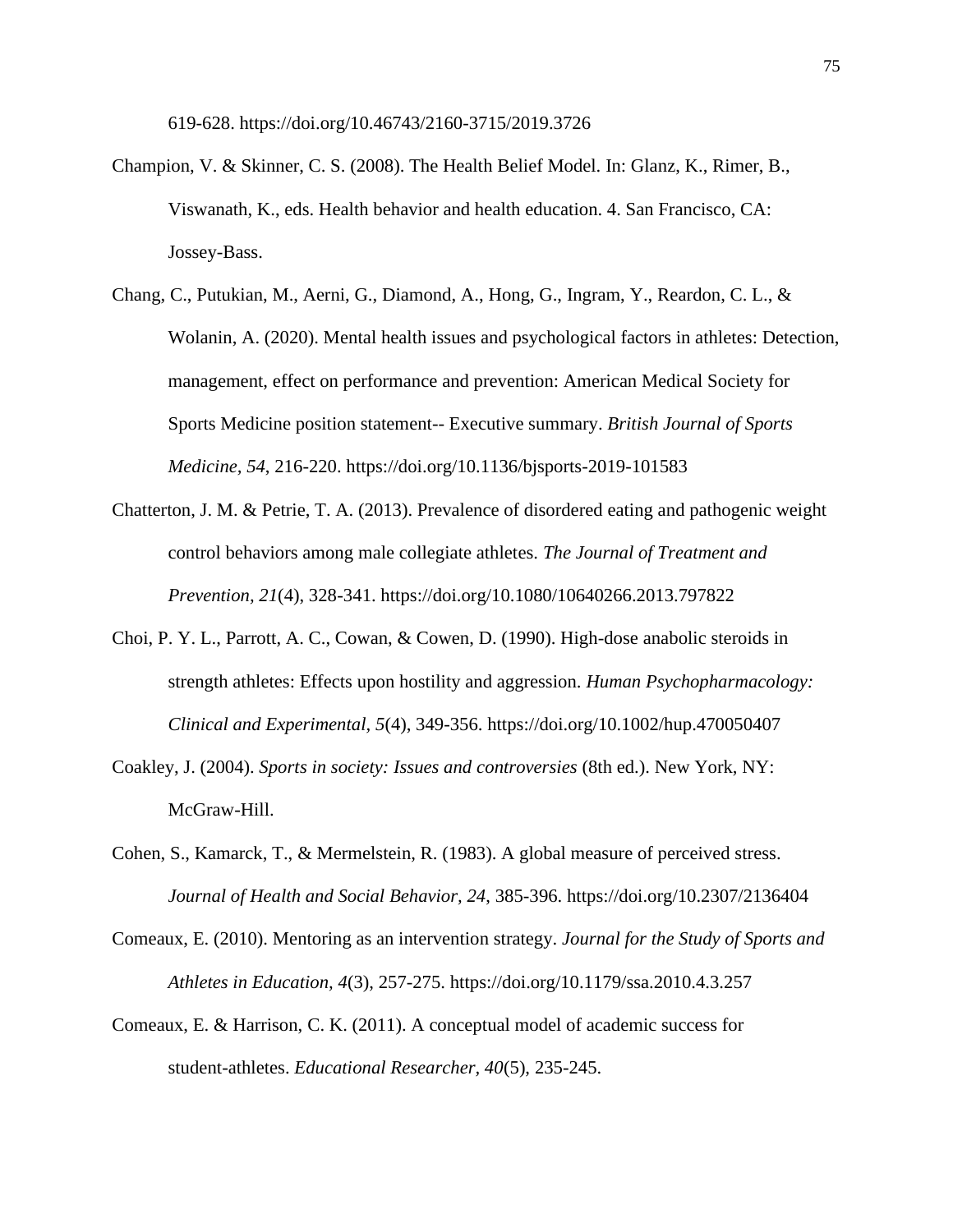https://doi.org/10.3102/0013189X11415260

- Comeaux, E., Speer, L., Taustine, M., & Harrison, C. K. (2011). Purposeful engagement of first-year division I student-athletes. *Journal of the First-Year Experience and Students in Transition, 23*(1), 35-52.
- Corrigan, P. W. & Wassel, A. (2008). Understanding and influencing the stigma of mental illness. *Journal of Psychosocial Nursing and Mental Health Services, 46*(1), 42-48. https://doi.org/10.3928/02793695-20080101-04
- Corrigan, P. W. & Watson, A. C. (2002). Understanding the impact of stigma on people with mental illness. *World Psychiatry, 1*(1), 16-20.
- Costa, A. L. & Kallic, B. (1993). Through the lens of a critical friend. *Educational Leadership, 51*(2), 49-51.
- Cox, C. E., Foltz, B. D., & Ross-Stewart, L. (2017). Investigating the prevalence and risk factors of depression symptoms among NCAA Division I collegiate athletes. *Journal of Sports Sciences, 5*, 14-28. https://doi.org/17265/2332-7839/2017.01.002
- Cuijpers, P. & Smit, F. (2008). Subclinical depression: A clinically relevant condition? *Tijdschrift Voor Psychiatrie, 50*(8), 519-528.
- Daltry, R. M., Mehr, K. E., & Keenan, L. (2021). Student-athletes and counseling services: Recommendations for identifying and developing referral sources. *Journal of College Student Psychotherapy,* 1-12. https://doi.org/10.1080/87568225.2021.1957338
- Davoren, A. K. & Hwang, S. (2014). Depression and anxiety prevalence in student-athletes. In G. T. Brown (Ed.), *Mind, body, and sport: Understanding and supporting student-athlete mental wellness*, 38-39. Indianapolis, IN: NCAA.

DeCuir-Gunby, J. T., Marshall, P. L., & Mcculloch, A. W. (2011). Developing and using a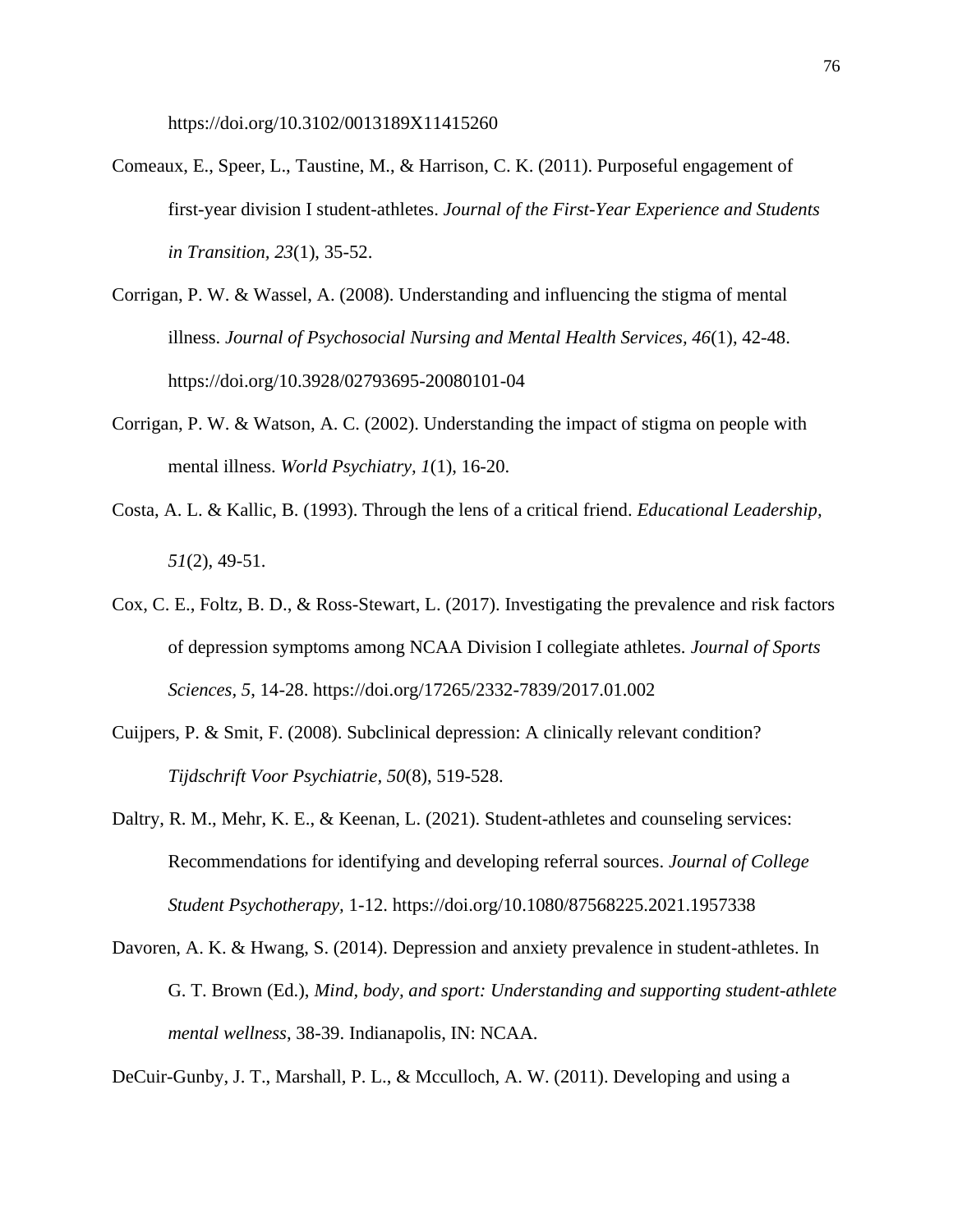codebook for the analysis of interview data: An example from a professional development research project. *Field Methods, 23*(2), 136-155. https://doi.org/1177/1525822X10388468

- DeLenardo, S. & Terrion, J. L. (2014). Suck it up: Opinions and attitudes about mental illness stigma and help-seeking behaviour of male varsity football players. *Canadian Journal of Community Mental Health, 33*(3), 43-56. https://doi.org/10.7870/cjcmh-2014-023
- Diener, E., Emmons, R. A., Larsen, R. J., & Griffin, S. (1985). The Satisfaction with Life Scale. *Journal of Personality Assessment, 49*(1), 71-75. https://doi.org/10.1207/s15327752jpa4901\_13
- Domenech, J., Sanchis-Alfonso, V., López, L., & Espejo, B. (2013). Influence of kinesiophobia and catastrophizing on pain and disability in anterior knee pain patients. *Knee Surgery Sports Traumatology Arthroscopy, 21*, 1562-1568.

https://doi.org/10.1007/s00167-012-2238-5

- Druckman, J. N., Gilli, M., Klar, S., & Robison, J. (2015). Measuring drug and alcohol use among college student-athletes. *Social Science Quarterly, 96*(2), 369-380.
- Dubuc-Charbonneau, N. & Durand-Bush, N. (2015). Moving to action: The effects of a self-regulation intervention on the stress, burnout, well-being and self-regulation capacity levels of university student-athletes. *Journal of Clinical Sport Psychology, 9*, 173-192.
- Dunkley, D. M., Zuroff, D. C., & Blankstein, K. R. (2003). Self-critical perfectionism and daily affect: Dispositional and situational influences on stress and coping. *Journal of Personality and Social Psychology, 84*, 234-252. https://doi.org/10.1037/0022-3514.84.1.234

Du Preez, E. J., Graham, K. S., Gan, T. Y., Moses, B., Ball, C., & Kuah, D. E. (2017).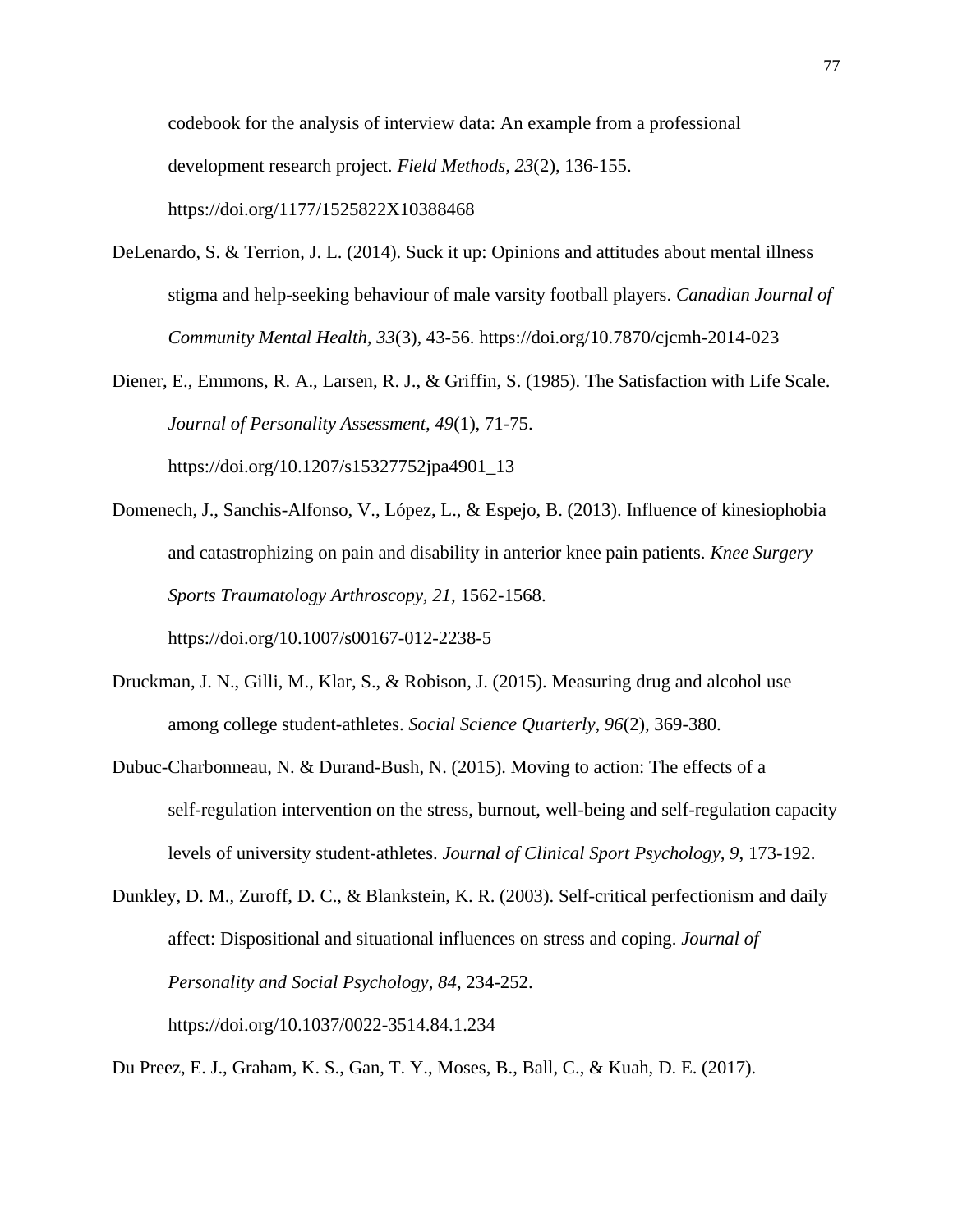Depression, anxiety, and alcohol use in elite rugby league players over a competitive season. *Clinical Journal of Sport Medicine, 27*(6), 530-535. https://doi.org/10.1097/JSM.0000000000000411

- Eitzen, D. S. (2009). *Fair and foul: Beyond the myths and paradoxes of sport.* New York: Rowman & Littlefield.
- Elashoff, J. D., Jacknow, A. D., Shain, S. G., & Braunstein, G. D. (1991). Effects of anabolic-androgenic steroids on muscular strength. *Annals of Internal Medicine, 115,* 387-393. https://doi.org/10.7326/0003-4819-115-5-387
- Elman, J. (2020). *The tragic death of Washington State QB Tyler Hilinski shook college football.*  Sportscasting. https://www/sportscasting/com/the-tragic-death-of-washington-state-qb-tyler-hilinskishook-college-football/
- Elo, S., Kääriäinen, M., Kanste, O., Pӧlkki, T., Utriainen, K., & Kyngäs, H. (2014). Qualitative content analysis: A focus on trustworthiness. *SAGE Open, 4*(1), 1-10. https://doi.org/10.1177/2158244014522633
- Endler, N. S. & Parker, J. D. A. (1999). CISS: *Coping Inventory for Stressful Situations manual* (2nd ed.). Toronto: Multi-Health Systems.
- Evans, L. & Hardy, L. (1995). Sport injury and grief responses: A review. *Journal of Sport and Exercise Psychology, 17*, 227-245.
- Fifer, A., Henschen, K., Gould, D., & Ravizza, K. (2008). What works when working with athletes. *The Sport Psychologist, 22*, 356-377. https://doi.org/10.1123/tsp.22.3.356
- Fischer, E. H. & Turner, J. L. (1970). Orientations to seeking professional help: Development and research utility of an attitude scale. *Journal of Consulting and Clinical Psychology,*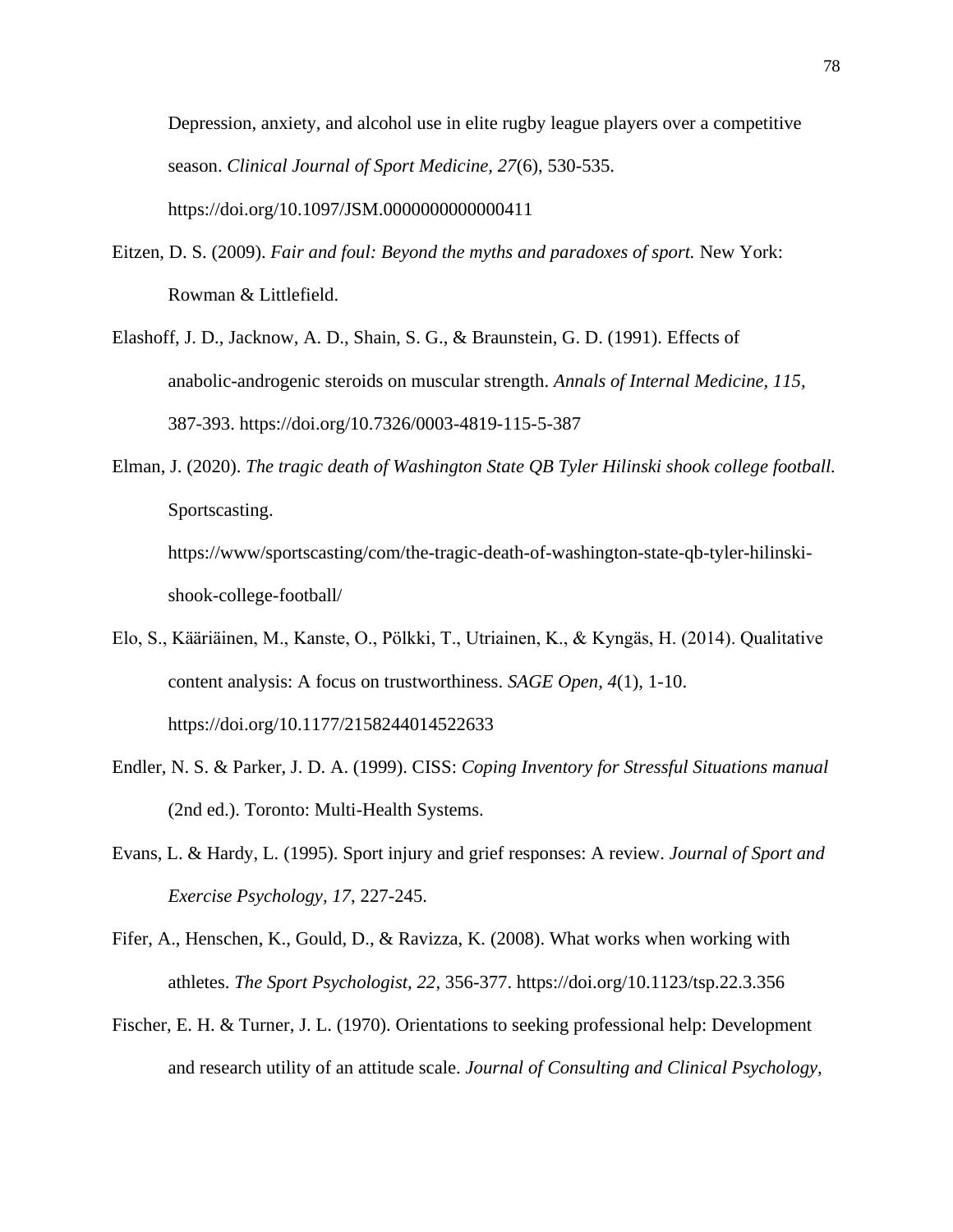*35,* 79-90. https://doi.org/10.1037/h0029636

- Fogaca, J. L. (2019). Combining mental health and performance interventions: Coping and social support for student-athletes. *Journal of Applied Sport Psychology,* 1-16. https://doi.org/10.1080/10413200.2019.1648326
- Ford, J. A. (2007). Substance use among college athletes: A comparison based on sport/team affiliation. *Journal of American College Health, 55*(6), 367-373. https://doi.org/10.3200/JACH.55.6.367-373
- Ford, J. L., Ildefonso, K., Jones, M. L., & Arvinen-Barrow, M. (2017). Sport-related anxiety: Current insights. *Journal of Sports Medicine, 8,* 205-212. https://doi/org/10.2147/OAJSM.S125845
- Forsman, L. & Johnson, M. (1996). Dimensionality and validity of two scales measuring different aspects of self-esteem. *Scandinavian Journal of Psychology, 37*, 1-15. https://doi.org/10.1111/j.1467-9450.1996.tb00635.x
- Francis, N. C. (1992). *Collegiate soccer players' perceptions of sport psychology, sport psychologists, and sport psychology services*. Unpublished master's thesis, University of North Carolina, Greensboro.
- Frost, R. O., Heimberg, R. G., Holt, C. S., Mattia, J. I., & Neubauer, A. L. (1993). A comparison of two measures of perfectionism. *Personality and Individual Differences, 14*, 119-126. https:/doi.org/10.1016/0191-8869(93)90181-2
- Frost, R. O. & Henderson, K. J. (1991). Perfectionism and reactions to athletic competition. *Journal of Sport and Exercise Psychology, 13*, 323-335. https://doi/org/10.1123/jsep.13.4.323

Frost, R. O., Marten, P., Lahart, C., & Rosenblate, R. (1990). The dimensions of perfectionism.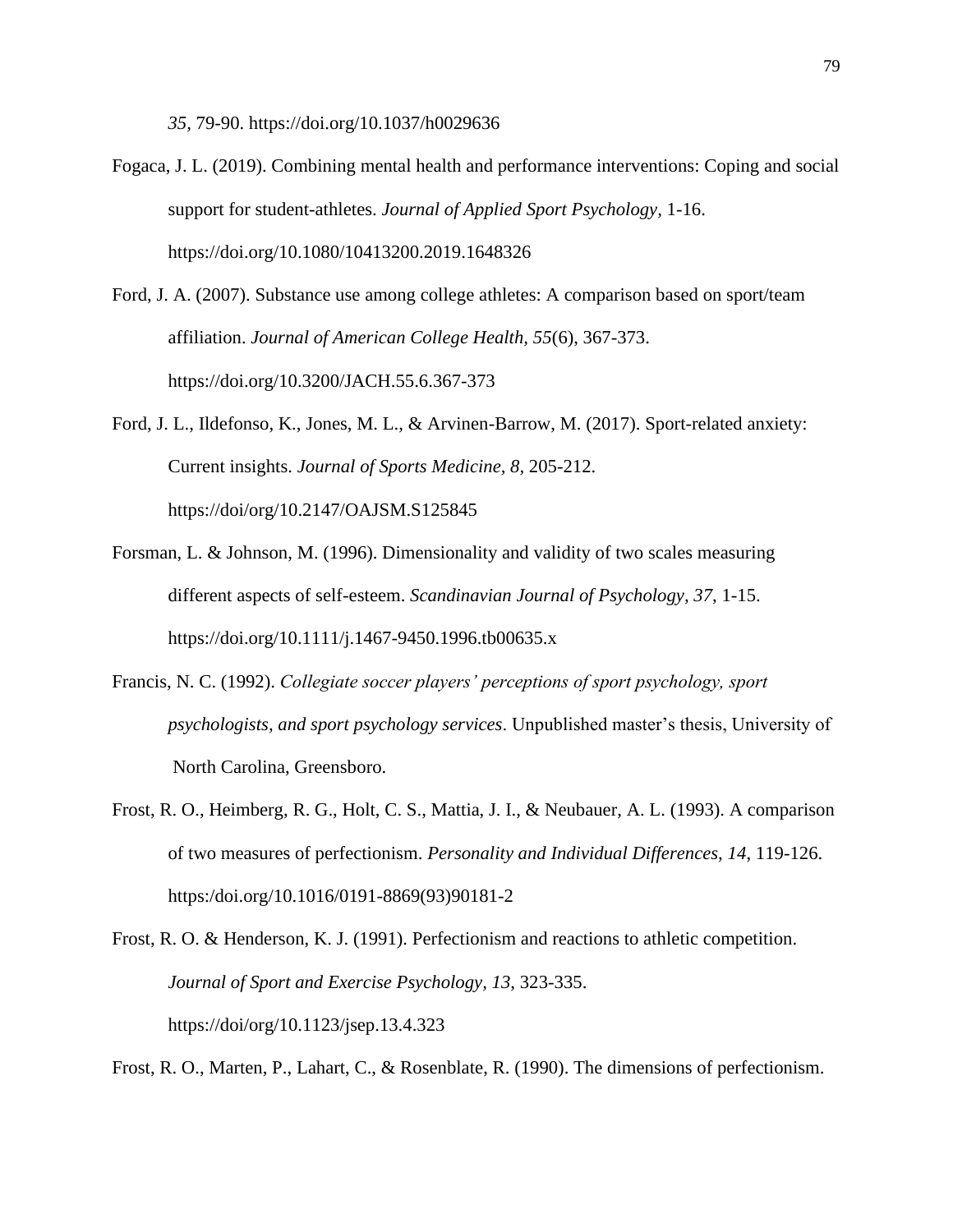*Cognitive Therapy and Research, 14*, 449-468. https://doi.org/10.1007/BF01172967

- Furukawa, T. A., Kawakami, N., Saitoh, M., Ono, Y., Nakane, Y., Nakamura, Y., Tachimori, H., Iwata, N., Uda, H., Nakane, H., Watanabe, M., Naganuma, Y., Hata, Y., Kobayashi, M., Miyake, Y., Takeshima, T., & Kikkawa, T. (2008). The performance of the Japanese version of the K6 and K10 in the World Mental Health Survey Japan. *International Journal of Methods in Psychiatric Research, 17*(3), 152-158. https://doi.org/10.1002/mpr.257
- Galli, N., Petrie, T. A., Greenleaf, C., Reel, J. J., & Carter, J. E. (2014). Personality and psychological correlates of eating disorder symptoms among male collegiate athletes. *Eating Behaviors, 15*(4), 615-618. https://doi.org/10.1016/j.eatbeh.2014.08.007
- Garner, D. M., Olmsted, M. P., Bohr, Y., & Garfinkel, P. E. (1982). The eating attitudes test: Psychometric features and clinical correlates. *Psychological Medicine, 12*(4), 871-878. https://doi.org/10.1017/s0033291700049163
- Gayles, J. G. & Hu, S. (2009). The influence of student engagement and sport participation on college outcomes among division I student athletes. *The Journal of Higher Education, 80*(3), 315-333. https://doi.org/10.1353/jhe.0.0051
- Galambos, S. A., Terry, P. C., Moyle, G. M., Locke, S. A., & Lane, A. M., (2005). Psychological predictors of injury among elite athletes. *British Journal of Sports Medicine, 39,* 351-354. https://doi.org/10.1136/bjsm.2005.018440
- Gibbons, C. (2015). Stress, eustress and the National Student Survey. *Psychology Teaching Review*, 21(2), 86-92.
- Gill, D. L. & Deeter, T. E. (1988). Development of the Sport Orientation Questionnaire. *Research Quarterly for Exercise and Sport, 59*(3), 191-202.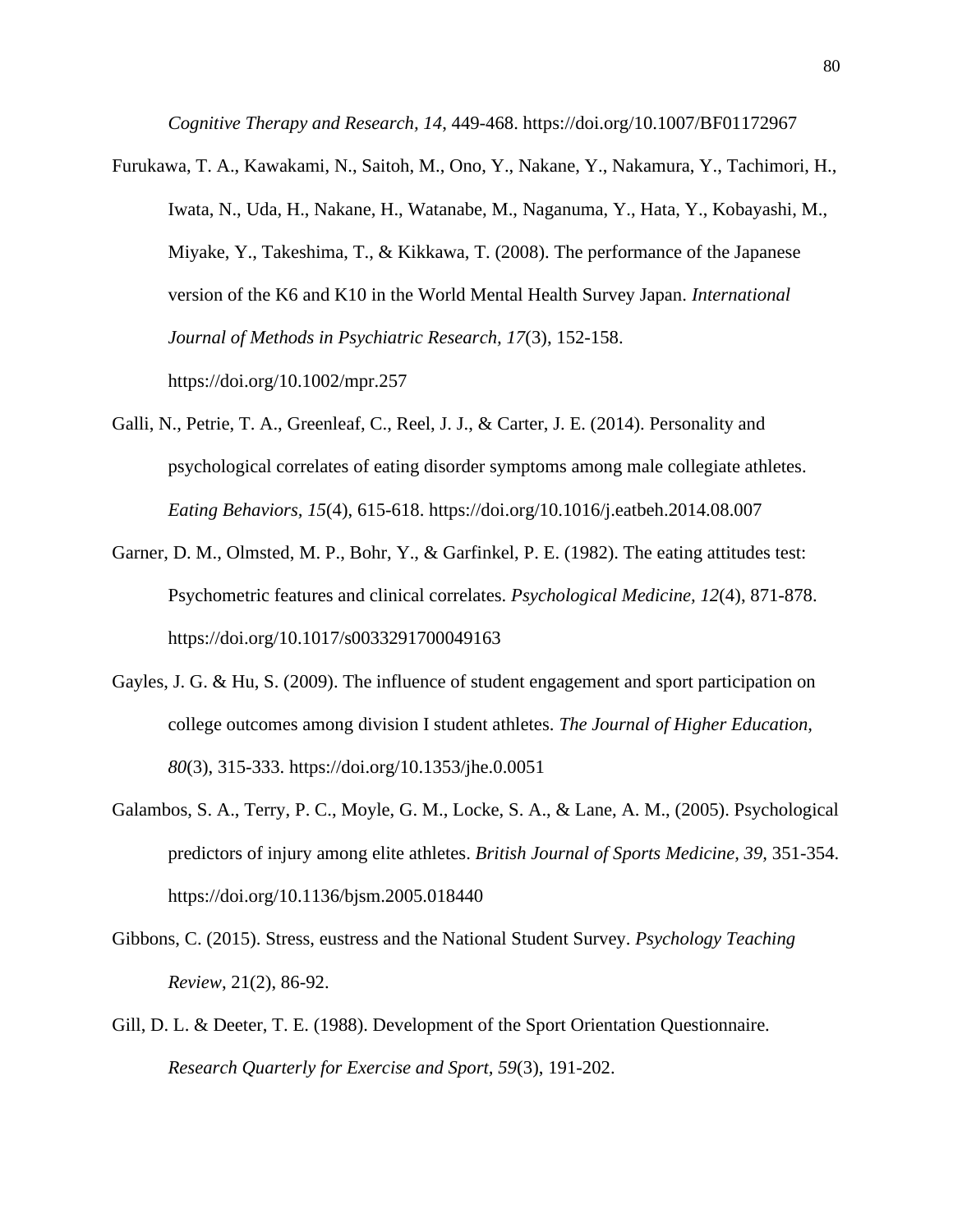https://doi.org/10.1080/02701367.1988.10605504

- Givens, J. L. & Tija, J. (2002). Depressed medical students' use of mental health services and barriers to use. *Academic Medicine, 77*, 918-921. https://doi.org/10.1097/00001888-2002090000-00024
- Goldman, S. (2014). Anxiety disorders. *Mind, Body, and Sport: Understanding and Supporting Student-Athlete Mental Wellness*. NCAA. 29-31.
- Gould, D., Hodge, K., Peterson, K., & Petlichkoff, L. (1987). Psychological foundations of coaching: Similarities and differences among intercollegiate wrestling coaches. *The Sport Psychologist, 1*, 293-308. https://doi.org/10.1123/tsp.1.4.293
- Gould, D., Murphy, S., Tammen, V., & May, J. (1991). An evaluation of the U.S. Olympic sport psychology consultant effectiveness. *The Sport Psychologist, 5*, 111-127. https://doi.org/10.1123/tsp.5.2.111
- Gouttebarge, V., Aoki, H., Ekstrand, J., Verhagen, E., & Kerkhoffs, G. (2016). Are severe musculoskeletal injuries associated with symptoms of common mental disorders among male European professional footballers? *Knee Surgery, Sports Traumatology, Arthroscopy: Official Journal of the ESSKA, 24*(12), 3934-3942. https://doi.org/10.1007/s00167-015-3729-y
- Grady, M. P. (1998). Qualitative and action research: A practitioner handbook. Bloomington, IN: Phi Delta Kappa Educational Foundation.
- Gray, L. M., Wong-Wylie, G., Rempel, G. R., & Cook, K. (2020). Expanding qualitative research interviewing strategies: Zoom video communications. *The Qualitative Report, 25*(5), 1292-1301. https://doi.org/10.1177/1609406919874596

Gross, K. D., Rubin, L. M., & Weese, A. P. (2020). College athletes and suicide prevention: A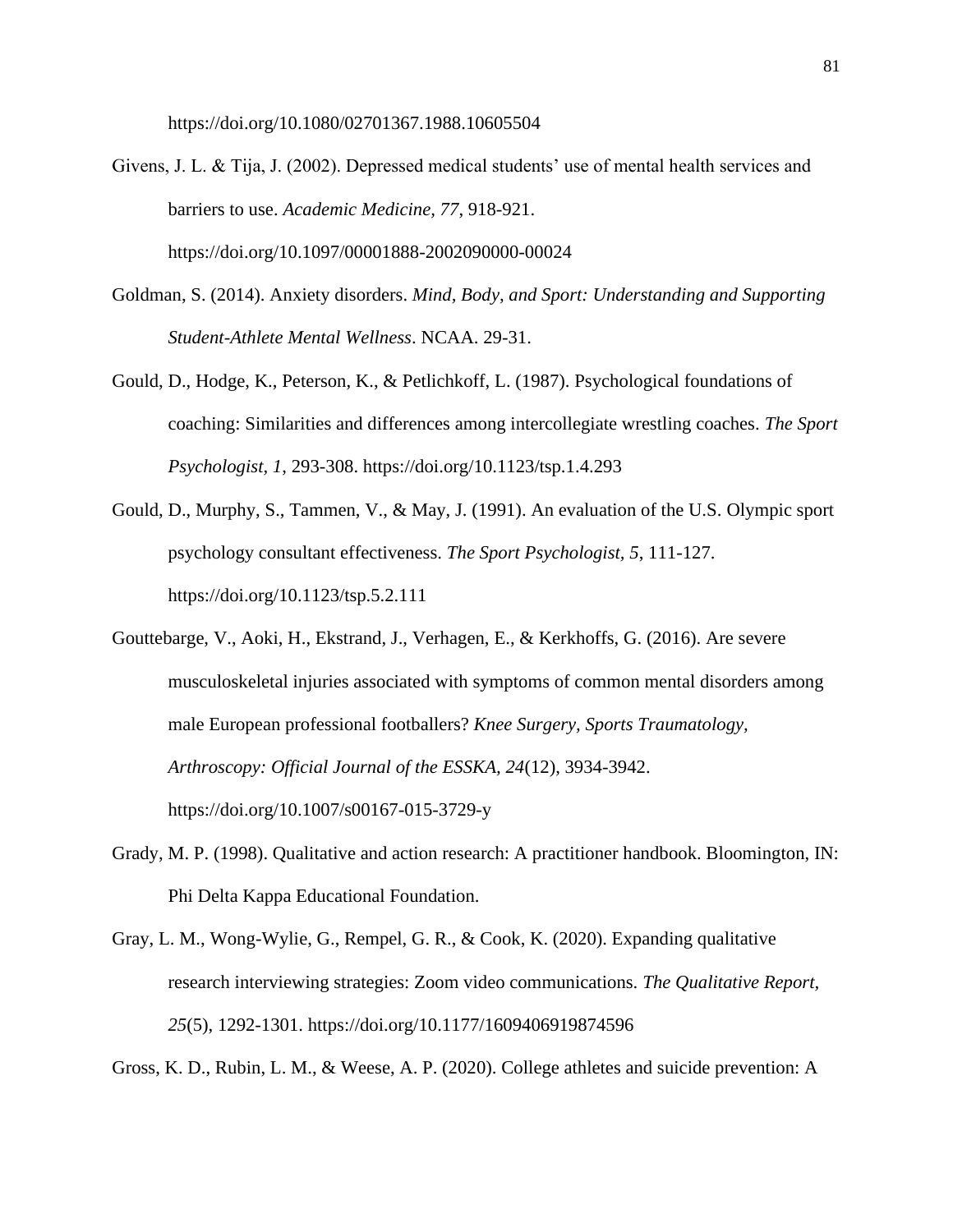collaborative autoethnography. *Journal of Issues in Intercollegiate Athletics,* 82-97.

- Gulliver, A., Griffiths, K. M., & Christensen, H. (2012). Barriers and facilitators to mental health help-seeking for young elite athletes: A qualitative study. *BMC Psychiatry, 12*, 157-170. https://doi.org/10.1186/1471/244X-12-157
- Gulliver, A., Griffiths, K. M., Mackinnon, A., Batterham, P. J., Stanimirovic, R. (2015). The mental health of Australian elite athletes. *Journal of Science and Medicine in Sport, 18*(3), 255-261. https://doi.org/10.1016/j.jsams.2014.04.006
- Guthrie, S. (1991). Prevalence of eating disorders among intercollegiate athletes: Contributing factors and preventative measures. In D. Black (Ed.), *Eating disorders among athletes, American alliance for health, physical education, recreation and dance*, 43-67. Reston, VA.
- Halvari, H. & Gjesme, T. (1995). Trait and state anxiety before and after competitive performance. *Perceptual and Motor Skills, 81,* 1059-1074. https://doi.org/10.2466/pms.1995.81.3f.1059
- Hartgens, F. & Kuipers, H. (2004). Effects of androgenic-anabolic steroids in athletes. *Sports Medicine, 34*(8), 513-554. https://doi.org/10.2165.00007256-200434080-00003
- Hatteberg, S. (2020). "There's no way I can do all of this": The perceived impacts of stress exposure on the academic development of collegiate athletes. *Journal of Issues in Intercollegiate Athletics,* 7-28.
- Hayden, E. W., Kornspan, A. S., Bruback, Z. T., Parent, M. C., & Rodgers, M. (2013). The existence of sport psychology services among NCAA Division I FBS university athletic departments and counseling centers. *The Sport Psychologist, 27*, 296-304. https://doi.org/10.1123/tsp.27.3.296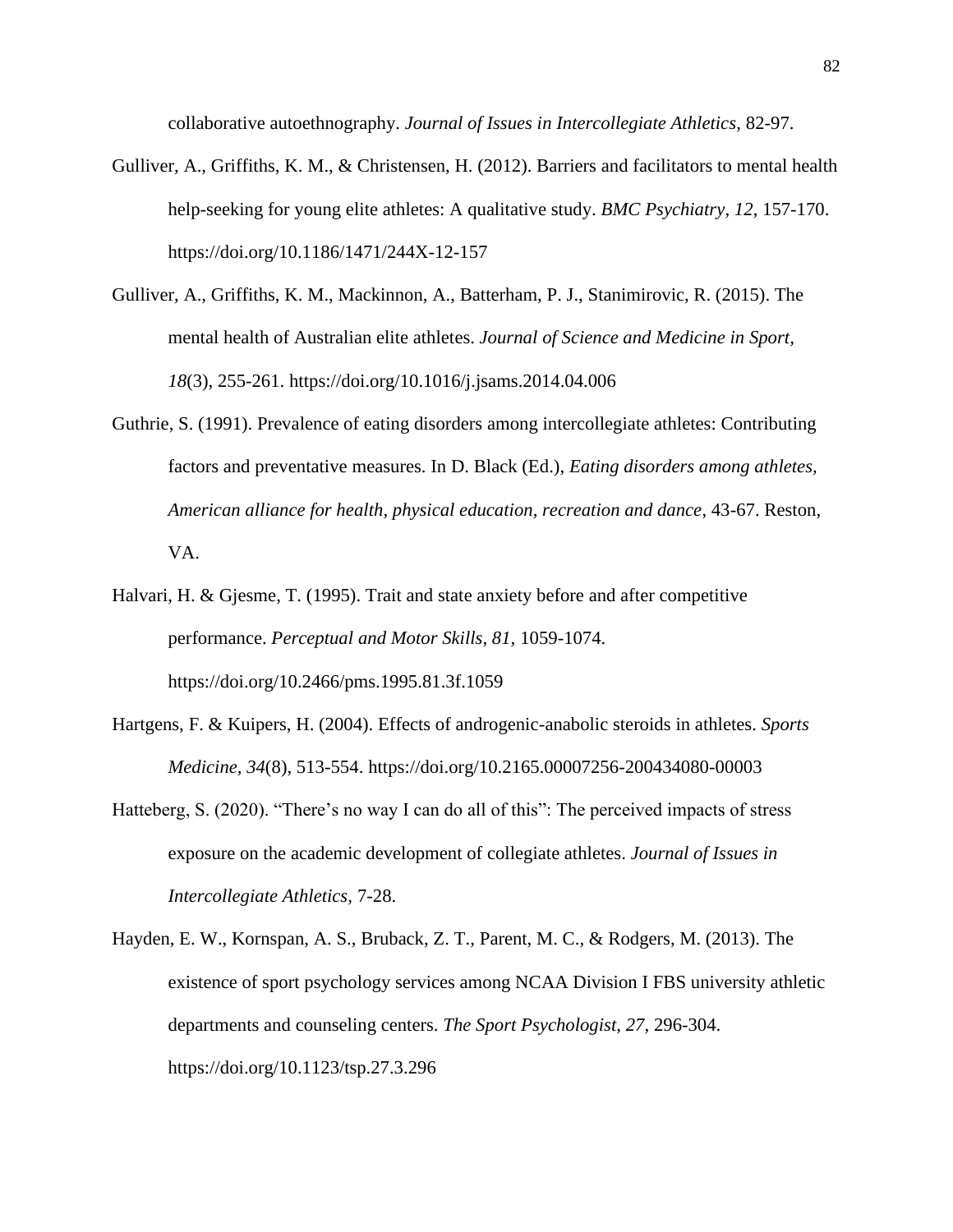Hilliard, R. C., Redmond, L. A., & Watson II, J. C. (2019). Differences in stigma and attitudes toward counseling between college student-athletes and nonathletes. *Journal of College Student Psychotherapy, 33*(4), 332-339.

https://doi.org/10.1080/87568225.2018.1504639

- Hodge, K. & Smith, W. Public expectation, pressure, and avoiding the choke: A case study from elite sport. *The Sport Psychologist, 28*(4), 375-389. https://doi.org/10.1123/tsp.2014-0005
- Hosick, M. B. (2019, January 24). *Access to mental health services guaranteed by autonomy conferences*. NCAA. https://www.ncaa.org/about/resources/media-center/news/access-mental-health-servicesguaranteed-autonomy-conferences
- Hughes, R. & Coakley, J. (1991). Positive deviance among athletes: The implications of overconformity to the sport ethic. *Sociology of Sport Journal, 8*(4), 307-325. https://doi.org/10.1123/ssj.8.4.307
- Humphrey, J. H., Yow, D. A., & Bowden, W. W. (2000). Stress among college athletes. In *Stress in college athletics: Causes, consequences, coping* (pp. 35-47). Haworth Half-Court Press.
- Hwang, S. & Choi, Y. (2016). Data mining in the exploration of stressors among NCAA student athletes. *Psychological Reports, 119*(3), 787-803. https://doi.org/10.1177/0033294116674776
- Ivarsson, A., Johnson, U., Andersen, M. B., Tranaeus, U., Stenling, A., & Lindwall, M. (2017). Psychosocial factors and sport injuries: Meta-analyses for prediction and prevention. *Sports Medicine, 47,* 353-365. https://doi.org/10.1007/s40279-016-0578-x

Jorm, A. F., Korten, A. E., Jacomb, P. A., Christensen, H., Rodgers, B., & Pollitt, P. (1997).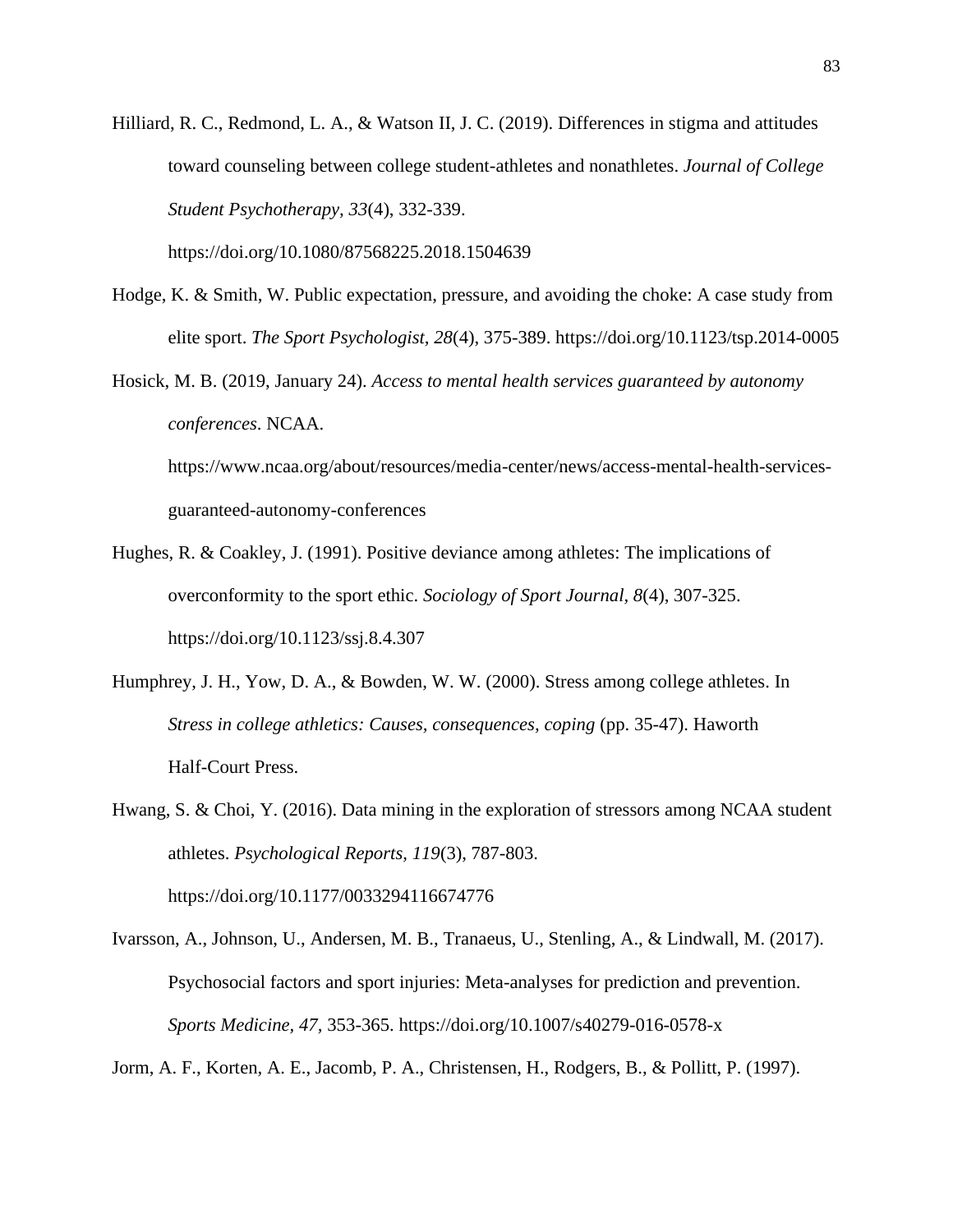Mental health literacy: A survey of the public's ability to recognise mental disorders and their beliefs about the effectiveness of treatment. *The Medical Journal of Australia, 166*(4), 182-186. https://doi.org/10.5694/j.1326-5377.1997.tb140071.x

- Joy, E., Kussman, A., & Nattiv, A. (2016). 2016 update on eating disorders in athletes: A comprehensive narrative review with a focus on clinical assessment and management. *British Journal of Sports Medicine, 50*, 154-162. https://doi.org/10.1136/bjsports-2015-095735
- Jung, H., von Sternberg, K., & Davis, K. (2016). Expanding a measure of mental health literacy: Development and validation of a multicomponent mental health literacy measure. *Psychiatry Research, 243*, 278-286. https://doi.org/10.1016/j.psychres.2016.06.034
- Junge, A. & Feddermann-Demont, N. (2016). Prevalence of depression and anxiety in top-level male and female football players. *BMJ Open Sport & Exercise Medicine, 2*(1). https://doi.org/10.1136/bmjsem-2015-000087
- Junge, A. & Prinz, B. (2019). Depression and anxiety symptoms in 17 teams of female football players including 10 German first league teams. *British Journal of Sports Medicine, 53*, 471-477. https://doi.org/10.1136/bjsports-2017-098033
- Kaplan, H. I. & Sadock, B. J. (1998). *Synopsis of psychiatry: Behavioral sciences/Clinical psychiatry.* Baltimore: Williams & Wilkins.
- Kerr, Z. Y., DeFreese, J. D., & Marshall, S. W. (2014). Current physical and mental health of former collegiate athletes. *Orthopaedic Journal of Sports Medicine, 2*(8)*.*  https://doi.org/10.1177/2325967114544107
- Kimball, A. & Freysinger, V. J. (2003). Leisure, stress, and coping: The sport participation of collegiate student-athletes. *Leisure Sciences, 25*, 115-141.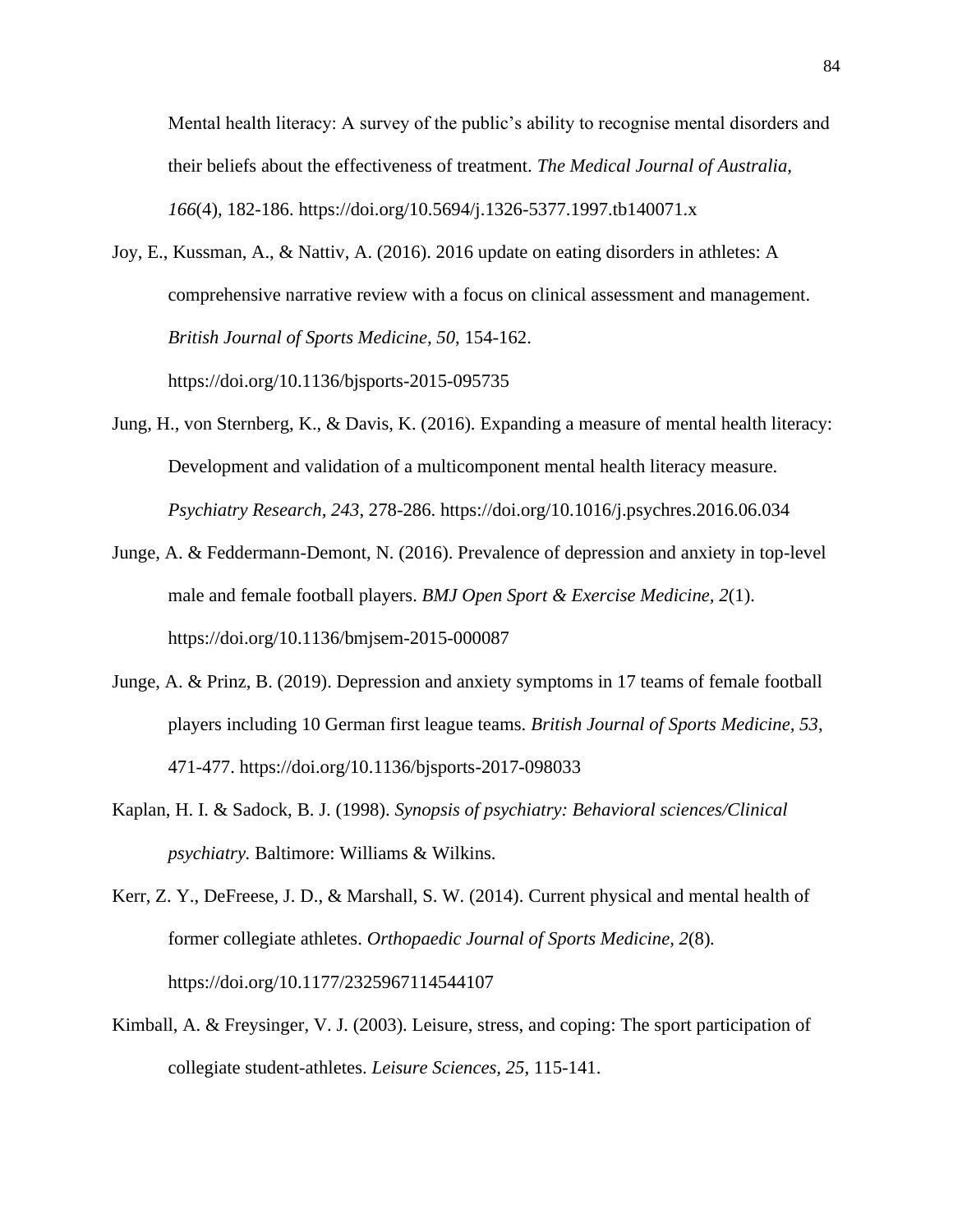https://doi.org/10.1080/01490400306569

- Kohn, P. M., Lafreniere, K., & Gurevich, M. (1990). The inventory of college student's recent life experiences: A decontaminated hassles scale for a special population. *Journal of Behavioral Medicine, 13*, 619-630. https://doi.org/10.1007/BF00844738
- Koivula, N., Hassmén, P., & Fallby, J. (2002). Self-esteem and perfectionism in elite athletes: Effects on competitive anxiety and self-confidence. *Personality and Individual Differences, 32*(5), 865-875. https://doi.org/10.1016/S0191-8869(01)00092-7
- Kouri, E. M., Lukas, S. E., Pope Jr., H. G., & Oliva, P. S. (1995). Increased aggressive responding in male volunteers following the administration of gradually increasing doses of testosterone cypionate. *Drug and Alcohol Dependence, 40*(1), 73-79. https://doi.org/10.1016/0376-8716(95)01192-7
- Krentz, E. M. & Warschburger, P. (2011). Sports-related correlates of disordered eating in aesthetic sports. *Psychology of Sport and Exercise, 12,* 375-382. https://doi.org/10.1016/j.psychsport.2011.03.004

Kübler-Ross (1969). *On death and dying.* New York, NY: Macmillan.

- Kroshus, E. (2014). Risk factors in the sport environment. In G.T. Brown (Ed.) *Mind, body and sport: Understanding and supporting student-athlete mental wellness,* 73-75. Indianapolis, IN: NCAA.
- Kuh, G. D., (2008). High-impact educational practices: What they are, who has access to them, and why they matter. *Association of American Colleges and Universities, 14*(3), 28-29.

Kvale, S. (2007). *Doing Interviews*. Sage Publications, London.

Lazarus, R. S. & Folkman, S. (1984). *Stress, appraisal, and coping*. New York, NY: Springer.

Lebrun, F., MacNamara, A., Rodgers, S., & Collins, D. (2018). Learning from elite athletes'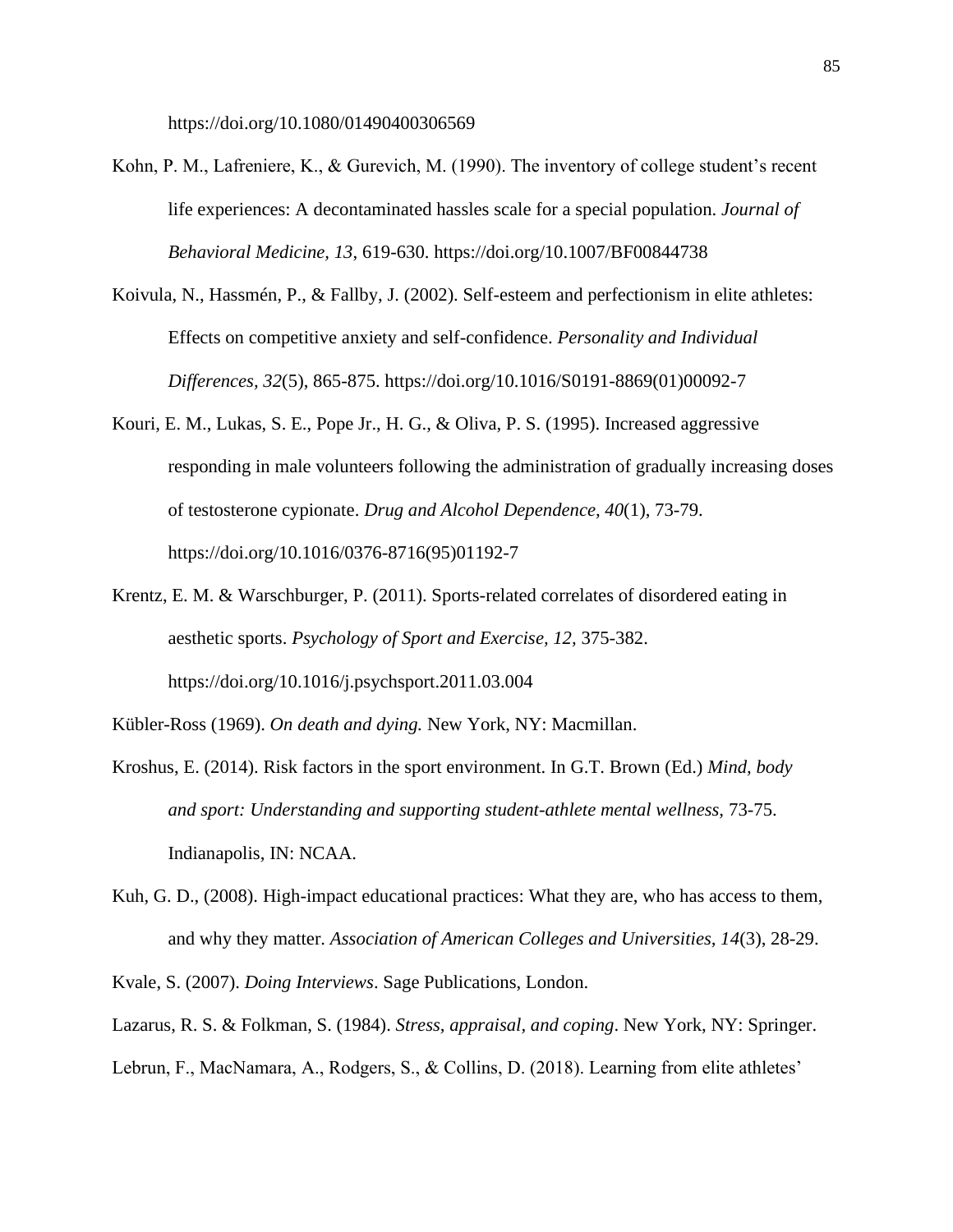experience of depression. *Frontiers in Psychology, 9*(1), 1-11. https://doi.org/10.3389/fpsyg.2018.02062

Leddy, M. H., Lambert, M. J., & Ogles, B. M. (1994). Psychological consequences of athletic injury among high-level competitors. *Research Quarterly for Exercise and Sport, 65*(4), 347-354. https://doi.org/10.1080/02701367.1994.10607639

LeFevre, M., Kolt, G., & Matheny, J. (2006). Eustress, distress, and their interpretation in primary and secondary occupation stress management interventions: Which way first? *Journal of Managerial Psychology, 21*(6), 547-565. https://doi.org/10.1108/02683940610684391

- Leichliter, J. S., Meilman, P. W., Presley, C. A., & Cashin, J. R. (1998). Alcohol use and related consequences among students with varying levels of involvement in college athletics. *Journal of American College Health, 46*(6), 257-262. https://doi.org/10.1080/07448489809596001
- Leong, F. & Kalibatseva, Z. (2011). Cross-cultural barriers to mental health services in the United States. *Cerebrum: The Dana Forum on Brain Science,* 5.
- Leong, F. & Lau, A. (2001). Barriers to providing effective mental health services to Asian Americans. *Mental Health Services Research, 3,* 201-214. https://doi.org/10.1023/a:1013177014788
- LeViness, P., Bershad, C., Gorman, K., Braun, L., & Murray, T. (2018). *The Association for University and College Counseling Center Directors annual survey*. Retrieved from https://www.aucccd.org/assets/documents/Survey/2018%20AUCCCD%20Survey-Public-une%2012-FINAL.pdf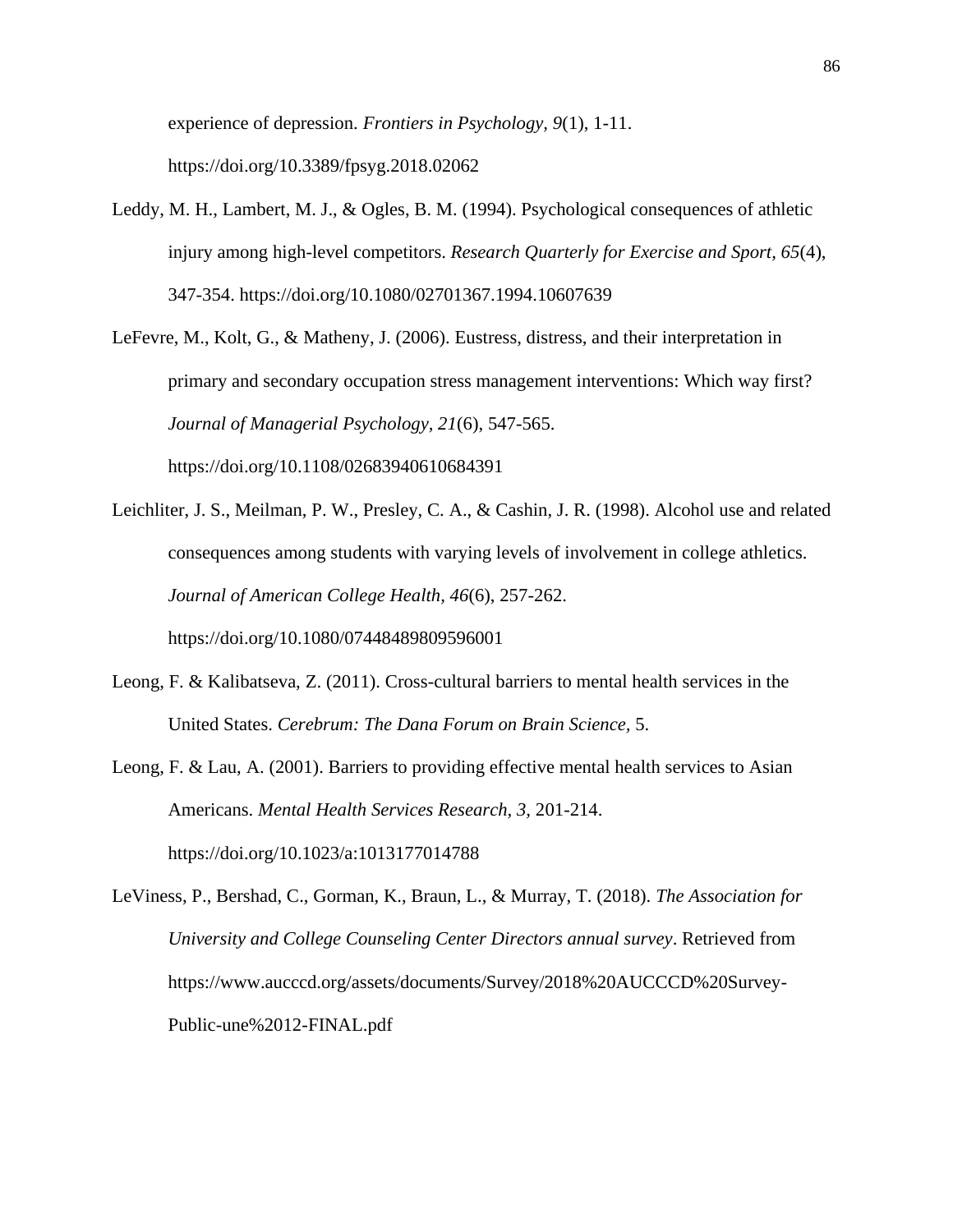- Levy, A., Polman, R., & Clough, P. (2008). Adherence to sport injury rehabilitation programs: An integrated psycho-social approach. *Scandinavian Journal of Medicine and Science in Sports, 18*, 798-809. https://doi.org/10.1111/j.1600-0838/2007.00704.x
- Li, H., Moreland, J. J., Peek-Asa, C., & Yang, J. (2017). Preseason anxiety and depressive symptoms and prospective injury risk in collegiate athletes. *The American Journal of Sports Medicine, 45*(9), 2148-2155. https://doi.org/10.1177/0363546517702847
- Lincoln, Y. S. & Guba, E. G. (1985). *Naturalistic Inquiry*. Newbury Park, CA: Sage Publications.
- Lopes Dos Santos, M., Uftring, M., Stahl, C. A., Lockie, R. G., Alvar, B., Mann, J. B., & Dawes, J. J. (2020). Stress in academic and athletic performance in collegiate athletes: A narrative review of sources and monitoring strategies. *Frontiers in Sports and Active Living, 2*, 1-10. https://doi.org/10.3389/fspor.2020.00042
- López, R. L. & Levy, J. J. (2013). Student athletes' perceived barriers to and preferences for seeking counseling. *Journal of College Counseling, 16*(1), 19-31. https://doi.org/10.1002/j.2161-1882.2013.00024.x
- Luborsky, M. R. & Rubinstein, R. L. (1995). Sampling in qualitative research: Rationale, issues, and methods. *Research on Aging, 17*(1), 89-113.

https://doi.org/10.1177/0164027595171005

- Malcolm, N. L. (2006). "Shaking it off" and "toughing it out": Socialization to pain and injury in girls' softball. *Journal of Contemporary Ethnography, 35*(5), 495-525. https://doi.org/10.1177/0891241605283571
- Malinauskas, R. (2010). The associations among social support, stress, and life satisfaction perceived by injured college athletes. *Social Behavior and Personality: An International*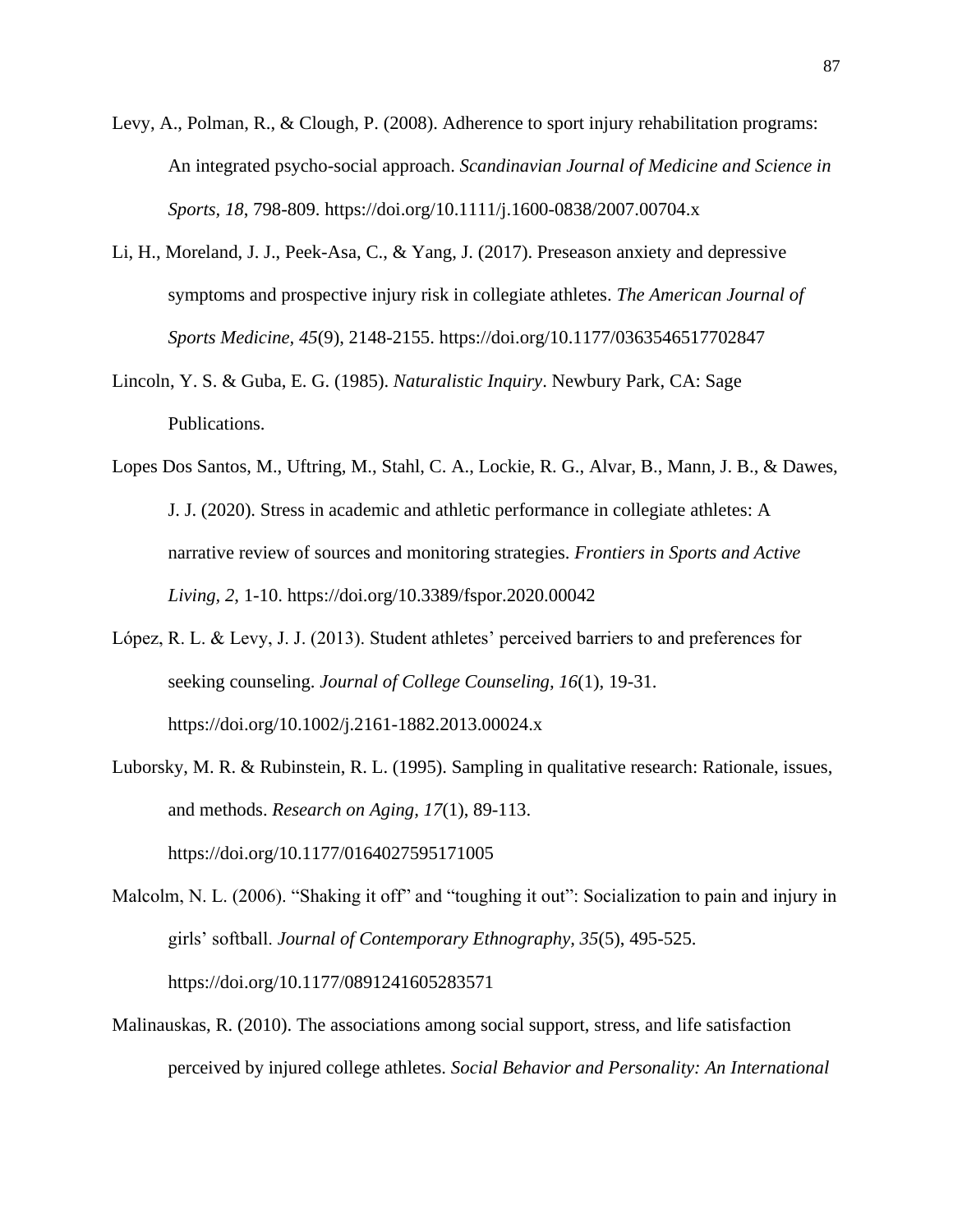*Journal, 38*(6), 741-752. https://doi.org/10.2224/sbp.2010.38.6.741

Maniar, S., Chamberlain, R., & Moore, N. (2005). Suicide risk is real for student-athletes. https://www.ncaa.org/sites/default/files/suicide.pdf

Martens, R. (1977). *Sport Competition Anxiety Test*. Champaign, IL: Human Kinetics.

- Martens, R., Vealey, R., & Burton, D. (1990). Competitive anxiety in sport. Champaign, IL: Human Kinetics.
- Martin, S. B., Wrisberg, C. A., Beitel, P. A., & Lounsbury, J. (1997). NCAA Division I athletes' attitudes toward seeking sport psychology consultation: The development of an objective instrument. *The Sport Psychologist, 11*, 201-218. https://doi.org/10.1123/tsp.11.2.201
- Matthews, M. (2018). *Michael Phelps opens up about his struggles with depression and thoughts of suicide.* Men's Health.

https://www.menshealth.com/health/a24268441/michael-phelps-depression/

- McDuff, D. R. & Baron, D. (2005). Substance use in athletics: A sports psychiatry perspective. *Clinics in Sports Medicine, 24*, 885-897. https://doi.org/10.1016/j.csm.2005.06.004
- Merz, Z. C., Perry, J. E., Brauer, A. H., Montgomery, T. L., Shulze, J., & Ross, M. J. (2020). The cost of mental illness: The public's derogation of athletes with psychological distress. *Stigma and Health, 5*(4), 442-450. https://doi.org/10.1037/sah0000213
- Miles, M.B. & Huberman, A. M. (1994). *Qualitative data analysis: An expanded sourcebook* (2nd ed.). Sage Publications, Inc.
- Monma, T., Ando, A., Asanuma, T., Yoshitake, Y., Yoshida, G., Miyazawa, T., Ebine, N., Takeda, S., Omi, N., Satoh, M., Tokuyama, K., & Takeda, F. (2018). Sleep disorder risk factors among student athletes. *Sleep Medicine, 44*, 76-81. https://doi.org/10.1016/j.sleep.2017.11.1130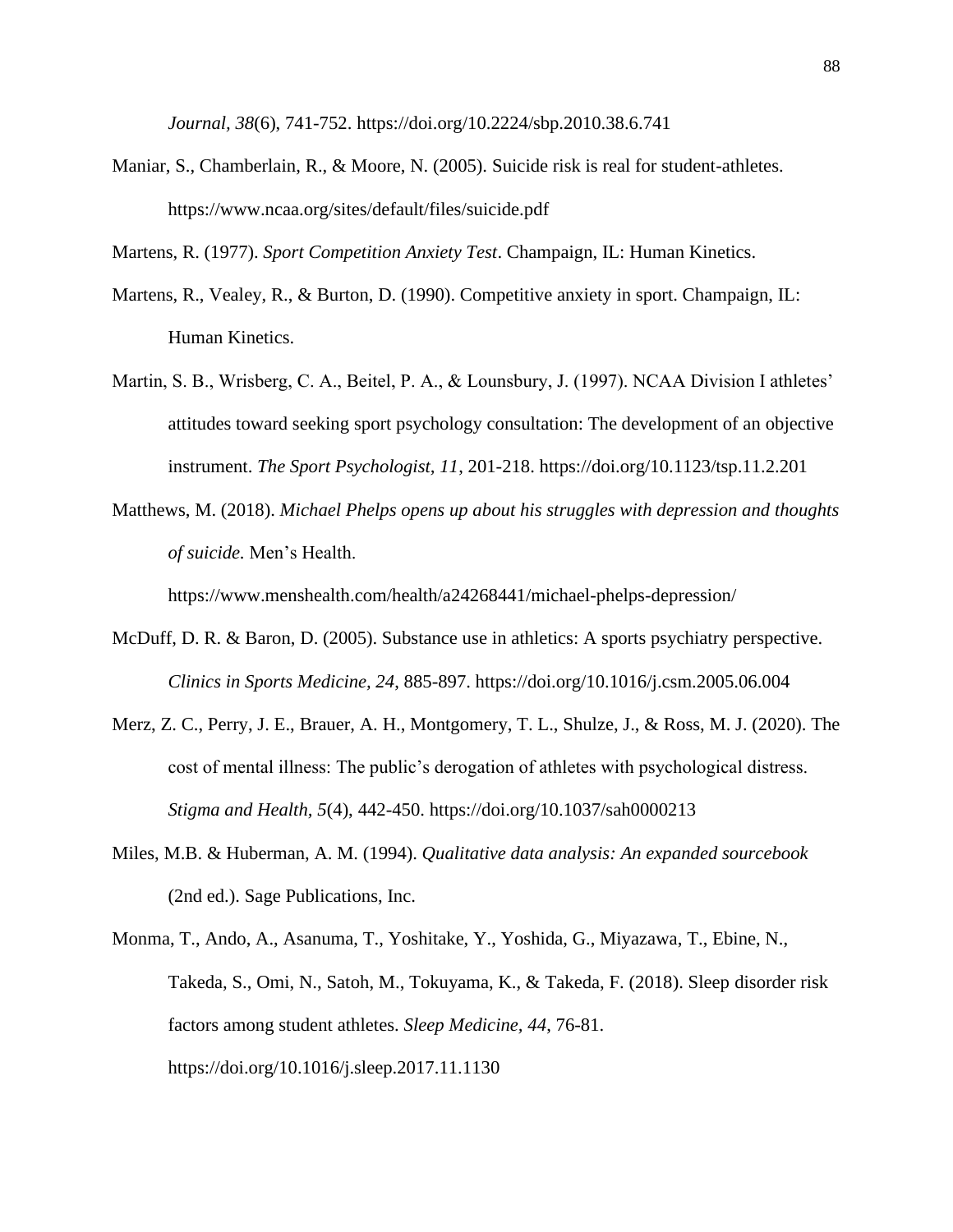- Montero, H. A. (2018, December 5). Depression in men: The cycle of toxic masculinity. https://www.psycom.net/depression-in-men/depression-in-men-toxic-masculinity/
- Moore, M. (2016). Do psychosocial services make the starting lineup? Providing services to student-athletes. *Journal of Amateur Sport, 2*(2), 50-74. https://doi.org/10.17161/jas.v0i0.5046
- Moss, H., Panazak, G., & Tarter, R. (1992). Personality, mood, psychiatric symptoms among anabolic steroid users. *American Journal of Addiction, 1*, 315-324. https://doi.org/10.1111/j.1521-0391.1992.tb00357.x
- Mummery, K. (2005). Essay: Depression in sport. *The Lancet, https://www.thelancet.com/journals/lancet/article/PIIS0140-6736(05)67840- 3/fulltext#articleInformation*
- National Collegiate Athletic Association. (2016). *NCAA GOALS study of the student-athlete experience: Initial summary of findings.*

https://www.ncaa.org/sites/default/files/GOALS\_2015\_summary\_jan2016\_final\_201606 2pdf

National Collegiate Athletic Association. (2018). *NCAA national study on substance use habits of college student-athletes.*

https://www.ncaa.org/sites/default/files/2017RES\_Substance\_Use\_Executive\_Summary\_

FINAL\_20180611.pdf

National Collegiate Athletic Association (2018). *Number of NCAA college athletes reaches all-time high.*

https://www.ncaa.org/news/2018/10/10/number-of-ncaa-college-athletes-reaches-alltime-high.aspx#:~:text=Male%20student%2Dathletes%20make%20up,with%20the%20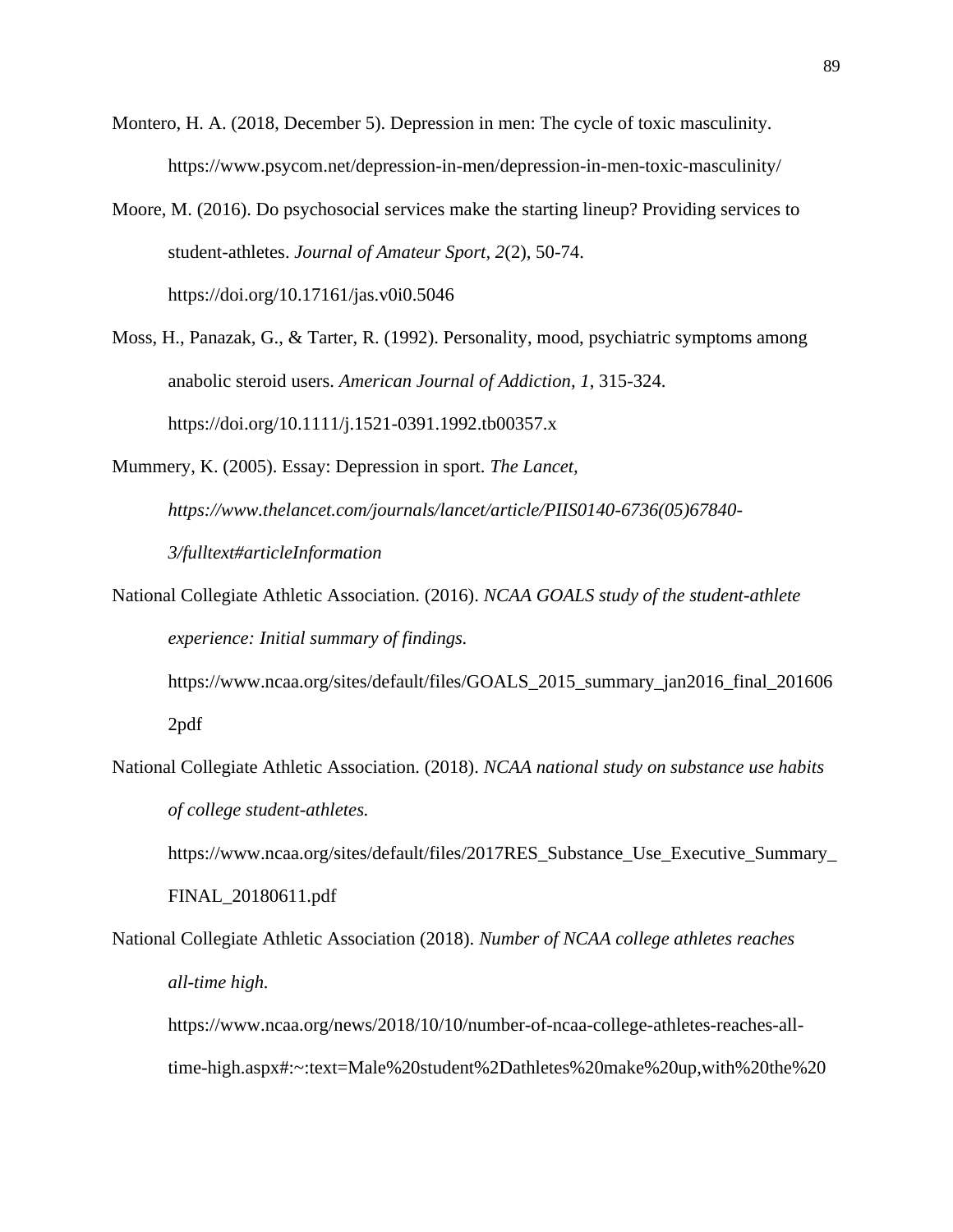women's%2047%20percent

National Collegiate Athletic Association. (2020). *What do people mean when they use the term 'sports psychologist'?.*

https://ncaaorg.s3.amazonaws.com/ssi/mental/SSI\_SportsPsychologistFS.pdf

Neal, T. L., Diamond, A. B., Goldman, S., Klossner, D., Morse, E. D., Pajak, D. E., Putukian, M., Quandt, E. F., Sullivan, J. P., Wallack, C., & Welzant, V. (2013). Inter-association recommendations for developing a plan to recognize and refer student-athletes with psychological concerns at the collegiate level: An executive summary of a consensus statement. *Journal of Athletic Training, 48*(5), 716-720.

https://doi.org/10.4085/1062-6050-48.4.13

- Nelson, T. F. & Wechsler, H. (2001). Alcohol and college athletes. *Medicine and Science in Sports and Exercise, 33*(1), 43-47. https://doi.org/10.1097/00005768-2001010000-00008
- Nobiling, B. D. & Maykrantz, S. A. (2017). Exploring perceptions about and behaviors related to mental illness and mental health service utilization among college students using the Health Belief Model (HBM). *American Journal of Health Education, 48*(5), 306-319. https://doi.org/10.1080/19325037.2017.1335628
- Noteboom, J. T., Barnholt, K. R., & Enoka, R. M. (2001). Activation of the arousal response and impairment of performance increase with anxiety and stressor intensity. *Journal of Applied Physiology, 91*, 2093-2101. https://doi.org/10.1152/jappl.2001.91.5.2093
- Ntoumanis, N., Ng, J. Y. Y., Barkoukis, V., & Backhouse, S. (2014). Personal and psychosocial predictors of doping use in physical activity settings: A meta-analysis. *Sports Medicine, 44,* 1603-1624. https://doi.org/10.1007/s40279-014-0240-4

O' Brien, C. P. & Lyons, F. (2000). Alcohol and the athlete. *Sports Medicine, 29*(5), 295-300.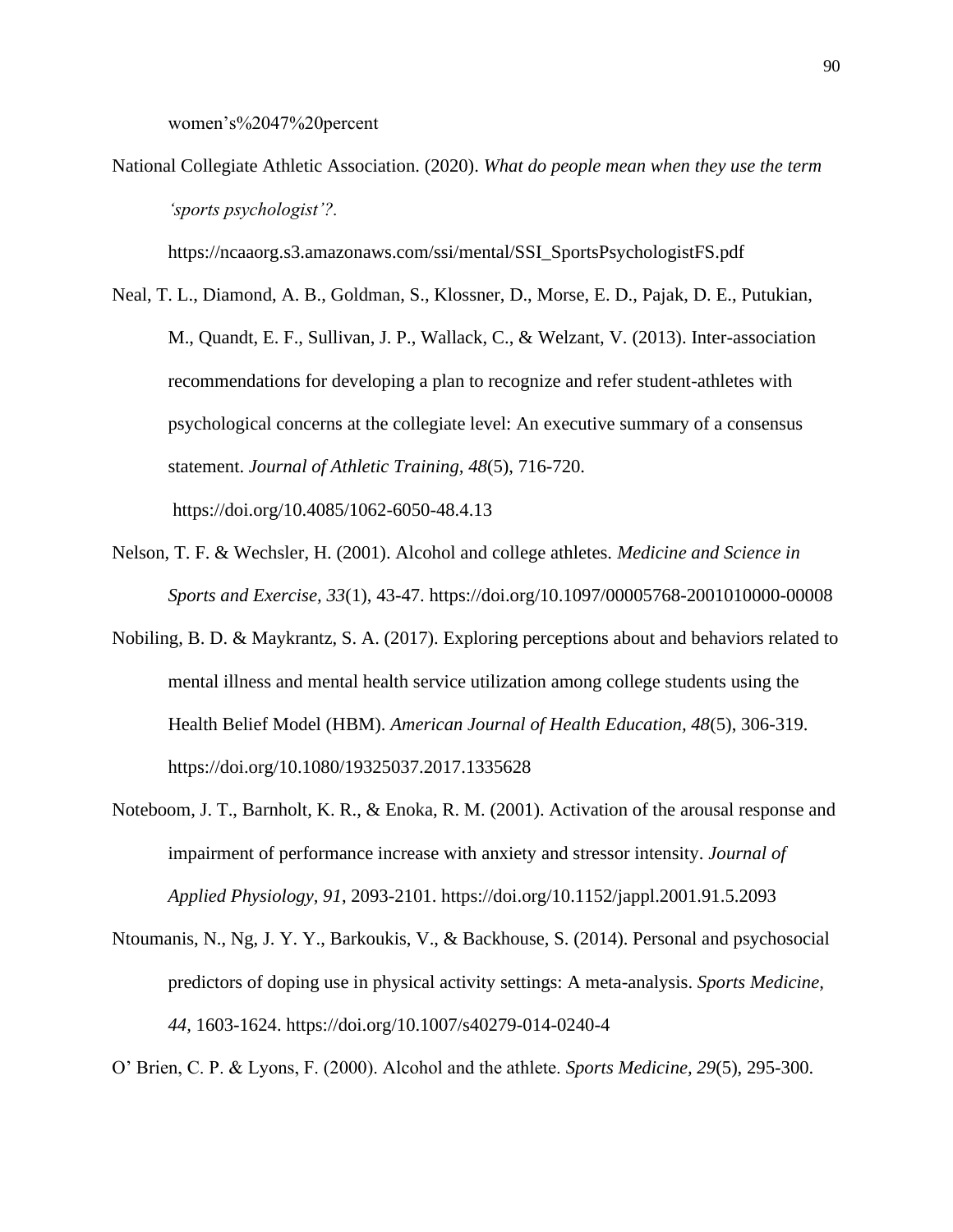Pacific 12 Conference. (2015). Student-athletes time demands.

https://sports.cbsimg.net/images/Pac-12-Student-Athlete-Time-Demands-Obtained-by-CBS-Sports.pdf

Pappas, S. (2019). *APA issues first-ever guidelines for practice with men and boys.* American Psychological Association. https://www.apa.org/monitor/2019/01/ce-corner

Paule, A. L. & Gilson, T. A. (2010). Current collegiate experiences of big-time, non-revenue, NCAA athletes. *Journal of Intercollegiate Sport, 3*(2), 333-347. https://doi.org/10.1123/jis.3.2.333

- Percy, W. H., Kostere, K., & Kostere, S. (2015). Generic qualitative research in psychology. *The Qualitative Report, 20*(2), 76-85. https://doi.org/10.46743/2160-3715/2015.2097
- Perry, P. J., Yates, W. R., & Andersen, K. H. (1990). Psychiatric symptoms associated with anabolic steroids: A controlled, retrospective study. *Annals of Clinical Psychiatry, 2*(1), 11-17. https://doi.org/10.1177/08971900007304981
- Peters, K. & Halcomb, E. (2015). Interviews in qualitative research. *Nurse Researcher, 22*(4), 6-7. https://doi.org/10.7748/nr.22.4.6.s2
- Pezalla, A. E., Pettigrew, J., & Miller-Day, M. (2012). Researching the researcher-as-instrument: An Exercise in interviewer self-reflexivity. *Qualitative Research, 12*(2), 165-185. https://doi.org/10.1177/1487941111422107
- Pietrzak, R. H., Kinley, J., Afifi, M., Fawcett, J., & Sareen, J. (2013). Subsyndromal depression in the United States: Prevalence, course, and risk for incident psychiatric outcomes. *Psychological Medicine, 43*(7), 1401-1414. https://doi.org/10.1017/S0033291712002309
- Pope, H. J. & Katz, D. L. (1994). Psychiatric and medical effects of anabolic-androgenic steroid A Controlled study of 160 athletes. *Archives of General Psychiatry, 51*(5), 375-382.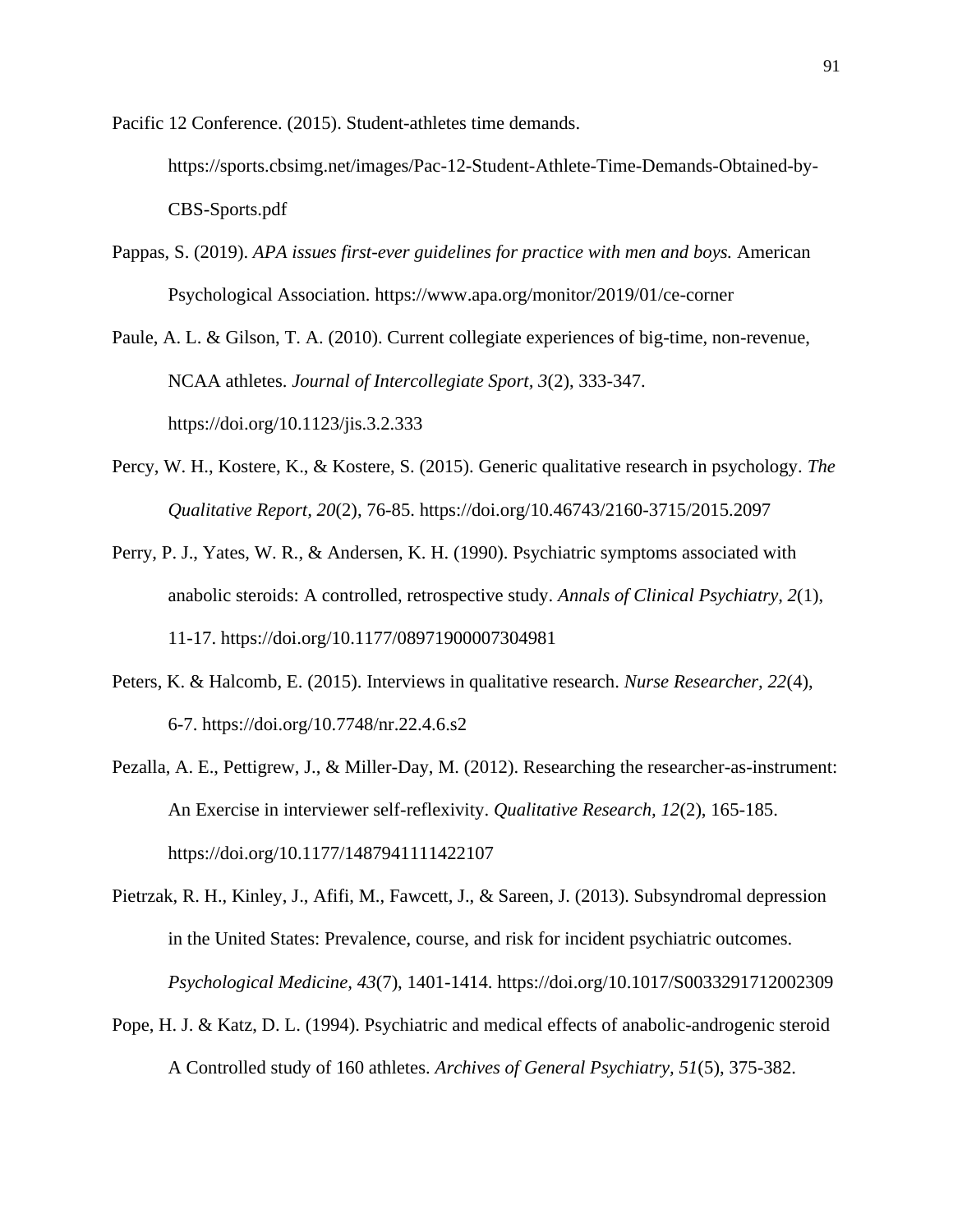https://doi/org/10.1001/archpsyc.1994.03950050035004

- Presley, C. A., Meilman, P. W., & Lyerla, R. (1994). Development of the Core Alcohol and Drug Survey: Initial findings and future directions. *Journal of American College Health, 42*(6), 248-255. https://doi.org/10.1080/07448481.1994.9936356
- Prewitt-White, T. R., Fisher, L. A., Odenheimer, E. F., & Buchanan, R. R. (2016). "He just wanted everything to be perfect, me to be perfect": U.S. NCAA Division I athletes' experiences of the father-daughter relationship. *Sport, Exercise, and Performance Psychology, 5*(2), 144-160. https://doi.org/10.1037/spy0000061
- Proctor, S. L. & Boan-Lenzo, C. (2010). Prevalence of depressive symptoms in male intercollegiate student-athletes and nonathletes. *Journal of Clinical Sport Psychology, 4*(3), 204-220. https://doi.org/10.1123/jcsp.4.3.204
- Putukian, M. (2015). The psychological response to injury in student athletes: A narrative review with a focus on mental health. *British Journal of Sports Medicine, 50*, 145-148. https://doi.org/10.1136/bjsports-2015-095586
- Radloff, L. S. (1977). The CES-D scale: A self-report depression scale for research in the general population. *Applied Psychological Measurement, 1*(3), 385-401. https://doi.org/10.1177/014662167700100306
- Rafal, G., Gatto, A., & DeBate, R. (2018). Mental health literacy, stigma, and help-seeking behaviors among male college students. *Journal of American College Health, 66*(4), 284-291. https://doi.org/10.1080/07448481.2018.1434780
- Rao, A., Asif, I. M., Drezner, J. A., Toresdahl, B. G., & Harmon, K. G. (2015). Suicide in National Collegiate Athletic Association (NCAA) athletes: A 9-year analysis of the NCAA resolutions database. *Sports Health, 7*, 452-457.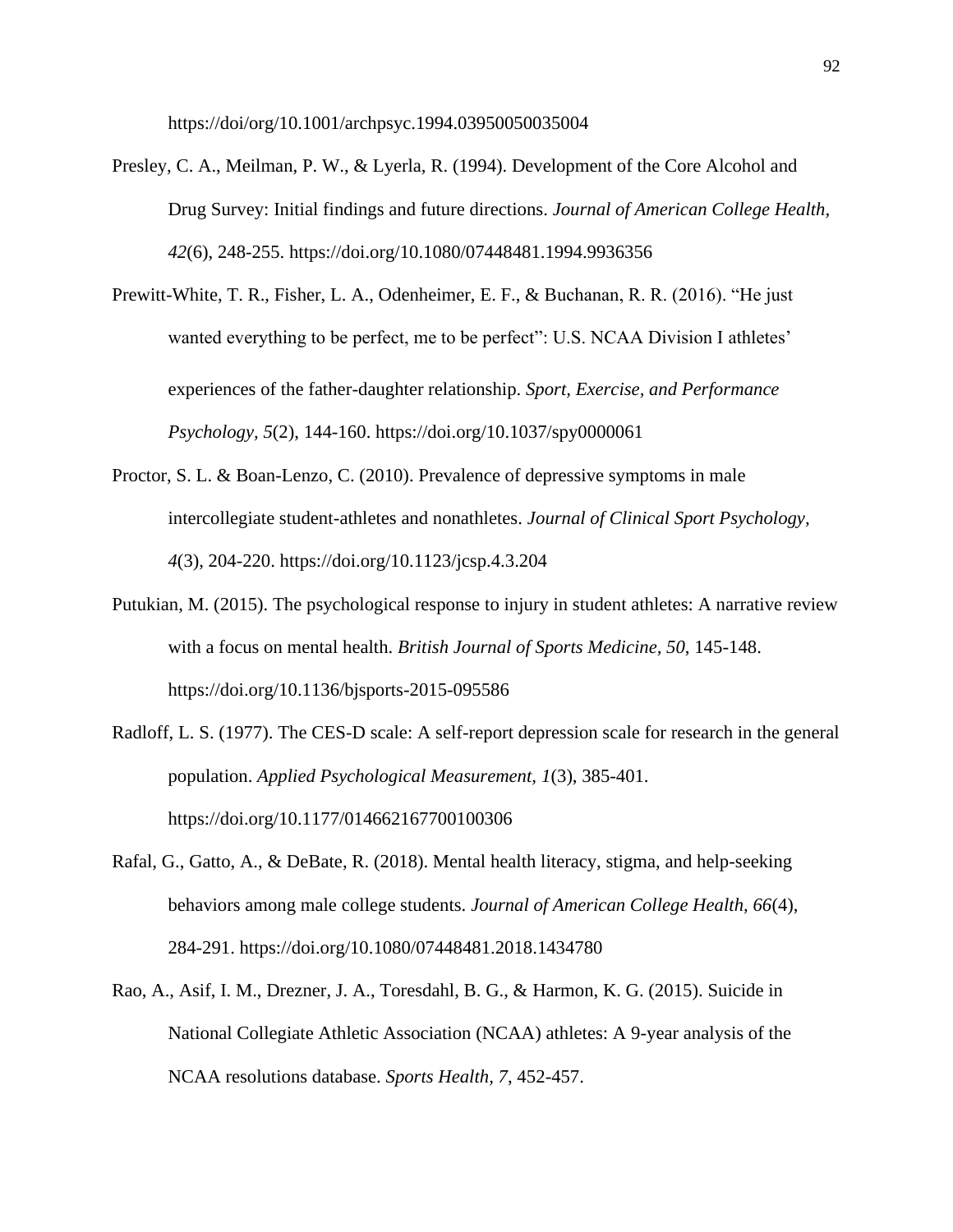https://doi.org/10.1177/1941738115587675

- Reardon, C. L. (2017). Psychiatric comorbidities in sports. *Neurologic Clinics, 35*(3), 537-546. https://doi.org/10.1016/j.ncl.2017.03.007
- Reardon, C. L. (2019). Mental health in elite athletes: International Olympic Committee consensus statement. *British Journal of Sports Medicine, 53*, 667-699. https://doi.org/10.1136/bjsports-2019-100715
- Reich, A. L., Milroy, J. J., Wyrick, D. L., and Hebard, S. P. (2021). A social ecological framework: Counselors' role in improving student athletes' help-seeking behaviors. *Journal of College Counseling, 24*(1), 81-96. https://doi.org/10.1002/jocc.12178
- Riebl, S. K., Subudhi, A. W., Broker, J. P., Schenck, K., & Berning, J. R. (2007). The prevalence of subclinical eating disorders among male cyclists. *Journal of the American Dietetic Association, 107*(7), 1214-1217. https://doi.org/10.1016/j.jada.2007.04.017
- Roid, G. H. & Fitts, W. (1988). *Tennessee Self-Concept Scale (TSCS): Revised manual.* Los Angeles: Western Psychological Services.
- Sabo, D. (1988). Pigskin, patriarchy, and pain. In *Race, class, and gender in the United States* (pp. 227-230). St. Martin's Press.
- Schaal, K., Tafflet, M., Nassif, H., Thibault, V., Pichard, C., Alcotte, M., Guillet, T., El Helou, N., Berthelot, G., Simon, S., & Toussaint, J. F. (2011). Psychological balance in high level athletes: Gender-based differences and sport-specific patterns. *PLoS One, 6*(5). https://doi.org/10.1371/journal.pone.0019007
- Schlimmer, E. & Chin, J. W. (2019). Addressing psychiatric disorders among student-athletes: Challenges facing mental health professionals in NCAA Division I athletics. *International Journal of Sport and Society, 10*(1), 49-66.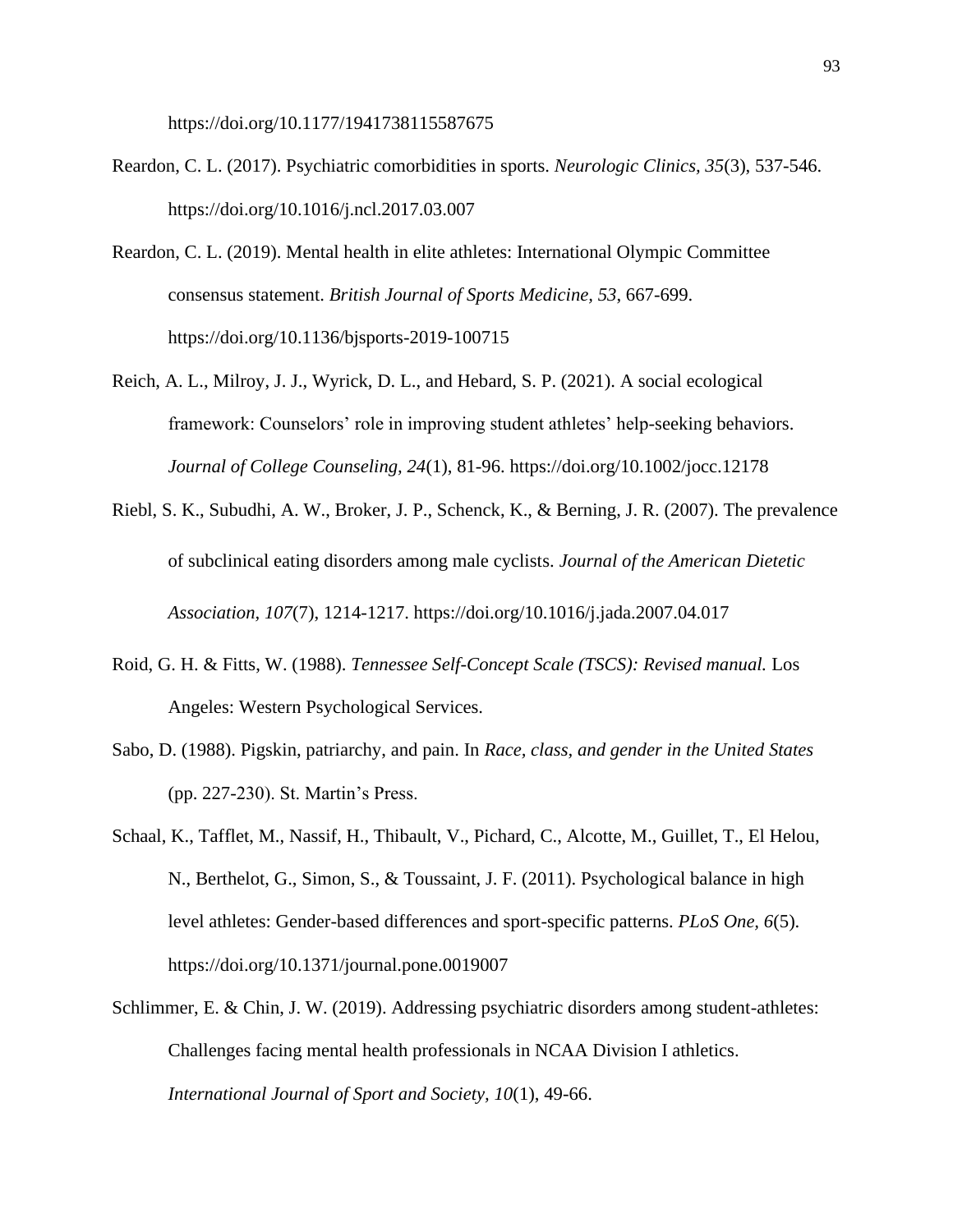https://doi.org/10.18848/2152-7857/cgp/v10i01/49-66

- Skirka, N. (2000). The relationship of hardiness, sense of coherence, sports participation, and gender to perceived stress and psychological symptoms among college students. *The Journal of Sports Medicine and Physical Fitness, 40*(1), 63-70.
- Snowden, L. R. (2001). Barriers to effective mental health services for African Americans. *Mental Health Services Research, 3,* 181-187. https://doi.org/10.1023/a:1013172913880
- Speilberger, C. D., Gorsuch, R. L., & Lushene, R. E. (1970). *The State Trait Anxiety Inventory Self-Evaluation Questionnaire.* Palo Alto, CA: Consulting Psychologists Press.
- Spitzer, R. L., Kroenke, K., Williams, J. B. W., & Löwe, B. (2006). A brief measure for assessing generalized anxiety disorder: The GAD-7. *Archives of Internal Medicine, 166*(10), 1092-1097. https://doi.org/10.1001/archinte.166.10.1092
- Statler, T. & DuBois, A. (2016). "Psychology of athletic preparation and performance," in *Essentials of Strength Conditioning*, eds. G. Haff and N. T. Triplett (Champaign, IL: Human Kinetics), 155-172.
- Stoeber, J. & Kersting, M. (2007). Perfectionism and aptitude test performance: Testees who strive for perfection achieve better test results. *Personality and Individual Differences, 42,*1093-1103. https://doi.org/10.1016/j.paid.2006.09.012
- Stumpf, H. & Parker, W. D. (2000). A hierarchical structural analysis of perfectionism and its relation to other personality characteristics. *Personality and Individual Differences, 28*, 837-852. https://doi.org/10.1016/S0191-8869(99)00141-5
- Sudano, L. E. & Miles, C. M. (2017). Mental health services in NCAA Division I athletics: A survey of head ATCs. *Sports Health, 9*(3), 262-267. https://doi.org/10.1177/1941738116679127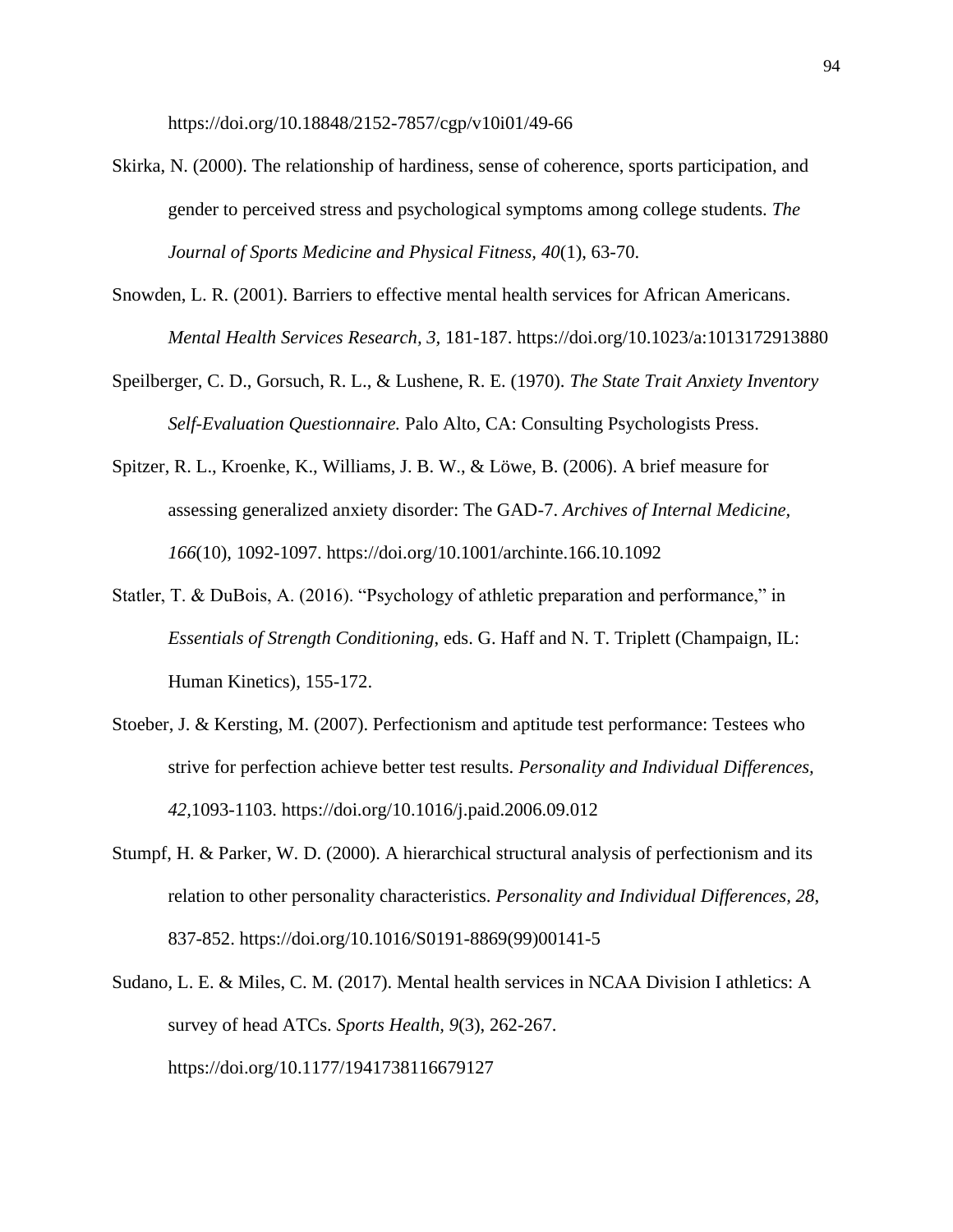- Sungot-Borgen, J. & Torstveit, M. K. (2004). Prevalence of eating disorders in elite athletes is higher than in the general population. *Clinical Journal of Sports Medicine, 14*(1), 25-32. https://doi.org/10.1097/00042752-200401000-00005
- Thomas, D. R. (2006). A general inductive approach for analyzing qualitative evaluation data. *American Journal of Evaluation, 27*(2), 237-246. https://doi.org/10.1177/1098214005283748
- Thomee, P., Wahrborg, P., Borjesson, M., Thomee, R., Eriksson, B. I., & Karlsson, J. (2006). A new instrument for measuring self-efficacy in patients with an anterior cruciate ligament injury. *Scandinavian Journal of Medicine and Science in Sports, 16*, 181-187. https://doi.org/10.1111/j.1600-0838.2005.00472.x
- Thompson, R. A. & Sherman, R. T. (2007). *Managing Student-Athletes' Mental Health Issues.*  Bloomington, IN: NCAA.
- Tinsley, H. E. A. (1982). *Expectations about counseling*. Unpublished test manual. Carbondale, IL: Southern Illinois University, Department of Psychology.
- Torstveit, M. K. & Sundgot-Borgen, J. (2005). The female athlete triad: Are elite athletes at increased risk? *Medicine and Science in Sports and Exercise, 37*(2), 184-193. https://doi.org/10.1249/01.mss.0000152677.60545.3a
- Tracey, J. (2003). The emotional response to the injury and rehabilitation process. Journal of Applied Sport Psychology, 15(4), 279-293. https://doi.org/10.1080/714044197
- Turner, D. W. (2010). Qualitative interview design: A practical guide for novice investigators. *The Qualitative Report, 15*(3), 754-760. https://doi.org/10.46743/2160-3715/2010.1178
- Turner, M. J., Ewen, D., & Barker, J. B. (2018). An idiographic single-case study examining the use of Rational Emotive Behavior Therapy (REBT) with three amateur golfers to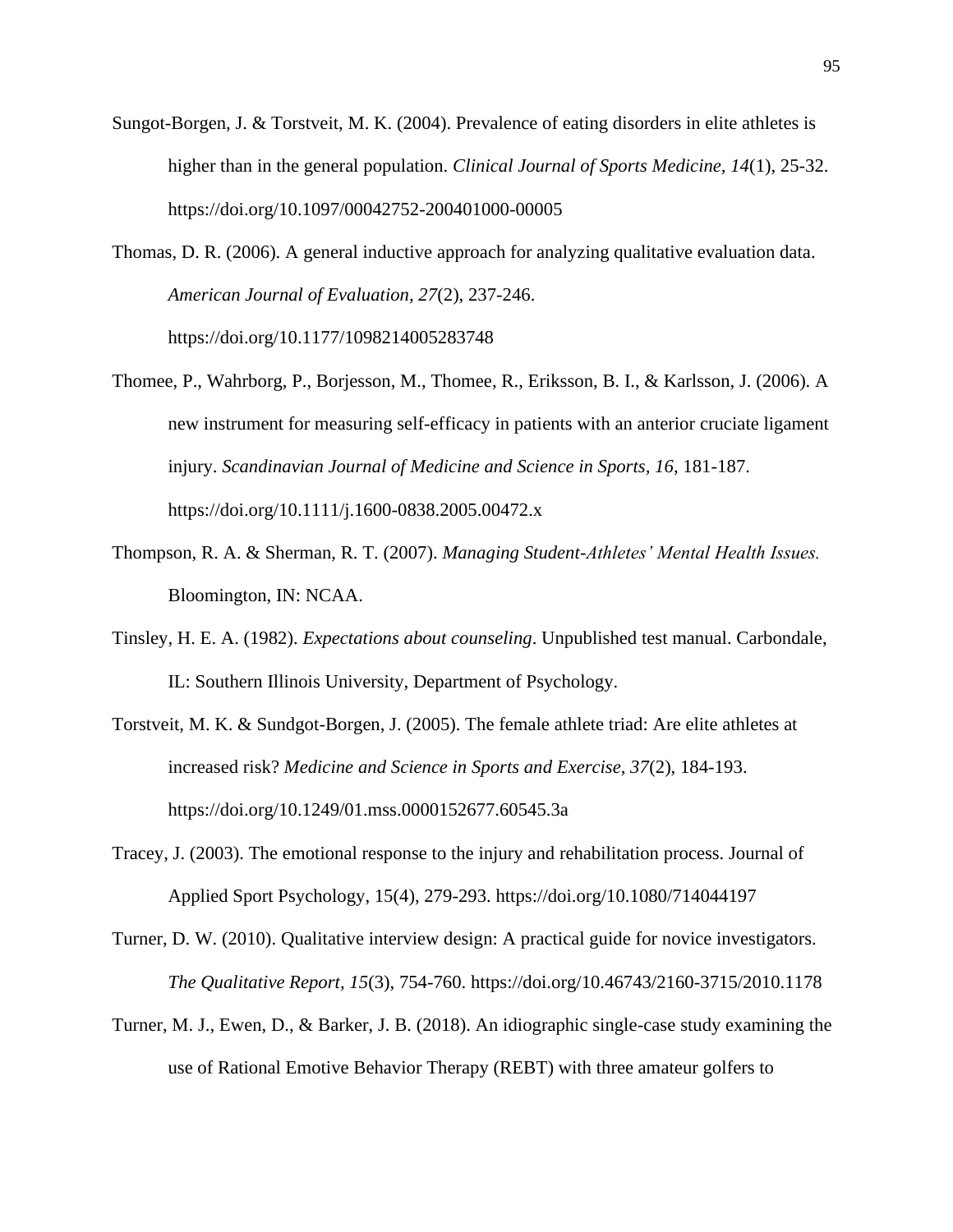alleviate social anxiety. *Journal of Applied Sport Psychology, 32*(2), 186-204. https://doi.org/10.1080/10413200.2018.1496186

- Van Der Poel, J. & Nel, P. (2011). Relevance of the Kübler-Ross Model to the post-injury responses of competitive athletes. *South African Journal for Research in Sport, Physical Education and Recreation, 33*(1), 151-163. https://doi.org/10.4314/sajrs.v33i1.65496
- Vealey, R. S. (1986). Conceptualization of sport-confidence and competitive orientation: Preliminary investigation and instrument development. Journal of Sport Psychology, 8, 221-246. https://doi.org/10.1123/jsp.8.3.221
- Voight, M. & Callaghan, J. (2001). The use of sport psychology services at NCAA Division I universities. *The Sport Psychologist,* 15, 91-102. https://doi.org/10.1123/tsp.15.1.91
- Vogel, D. L., Wade, N. G., & Heckler, A. H. (2007). Perceived public stigma and the willingness to seek counseling: The mediating roles of self-stigma and attitudes toward counseling. *Journal of Counseling Psychology, 54*(1), 40-50. https://doi.org/10.1037/0022-0167.54.1.40
- Wade, P. & Bernstein, B. L. (1991). Culture sensitivity training and counselor's race: Effects on Black female clients' perceptions and attrition. *Journal of Counseling Psychology,* 38, 9-15. https://doi.org/10.1037/0022-0167.38.1.9
- Wahto, R. S., Swift, J. K., & Whipple, J. L. (2016). The role of stigma and referral source in predicting college student-athletes' attitudes toward psychological help-seeking. *Journal of Clinical Sport Psychology, 10*(2), 85-98. https://doi.org/10.1123/JCSP.2015-0025
- Walker, N., Thatcher, J., & Lavallee, D. (2007). Psychological responses to injury in competitive sport: A critical review. *The Journal of the Royal Society for the Promotion of Health, 127*(4), 174-180. https://doi.org/10.1177/1466424007079494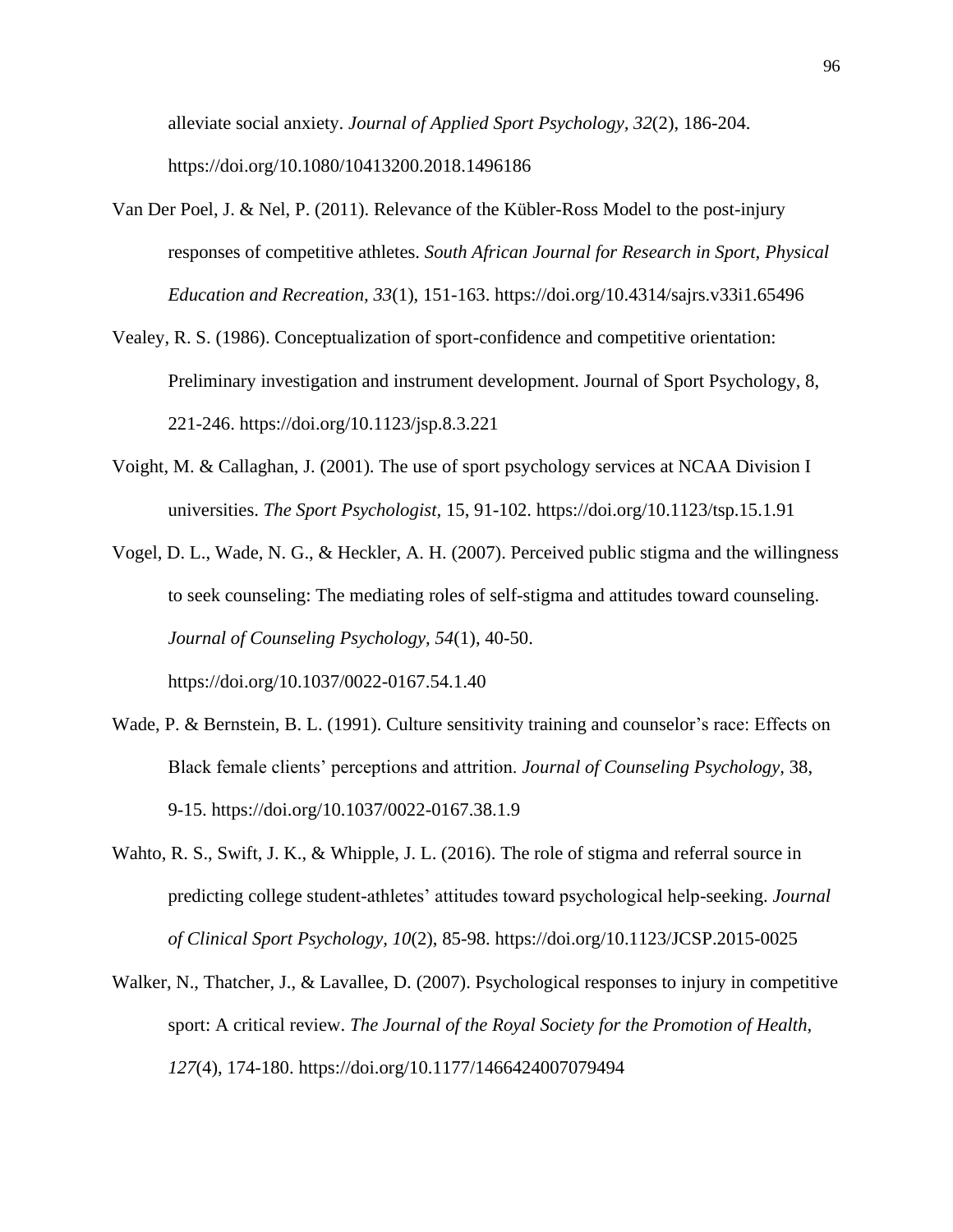- Watson, J. C. (2005). College student-athletes' attitudes toward help-seeking behavior and expectations of counseling services. *Journal of College Student Development, 46*(4), 442-449. https://doi.org/10.1353/csd.2005.0044
- Watson, J. C. (2006). Student-athletes and counseling: Factors influencing the decision to seek counseling services. *College Student Journal, 40*(1), 35-42.
- Watson, J. C. & Kissinger, D. B. (2007). Athletic participation and wellness: Implications for counseling college student-athletes. *Journal of College Counseling, 10*(2), 153-162. https://doi.org/10.1002/j.2161-1882.2007.tb00015.x
- Way, W. C. III, Coker-Cranney, A. M., & Watson II, J. C. (2020). "So many mental health issues go unsaid": Implications for best practice guidelines from student-athletes' perspectives about service availability. *Journal of Clinical Sport Psychology, 14*, 305- 324. https://doi.org/10.1123/jcsp.2019-0051
- Way, W. C. III (2021). Meeting the mental health needs of student-athletes: A descriptive study of practitioners and their perspectives. *Graduate Theses, Dissertations, and Problem Reports.*
- Weigand, S., Cohen, J., & Merenstein, D. (2013). Susceptibility for depression in current and retired student athletes. *Sports Health, 5*, 263-266.

https://doi.org/10.1177/1941738113480464

- Weiner, B., Perry, R. P., & Magnusson, J. (1988). An attributional analysis of reactions to stigmas. *Journal of Personality and Social Psychology, 55*(5), 738-748. https://doi.org/10.1037//0022-3514.55.5.738
- Whitehead, P. M. & Senecal, G. (2020). Balance and mental health in NCAA Division I student-athletes: An existential humanistic view. *The Humanistic Psychologist, 48*(2),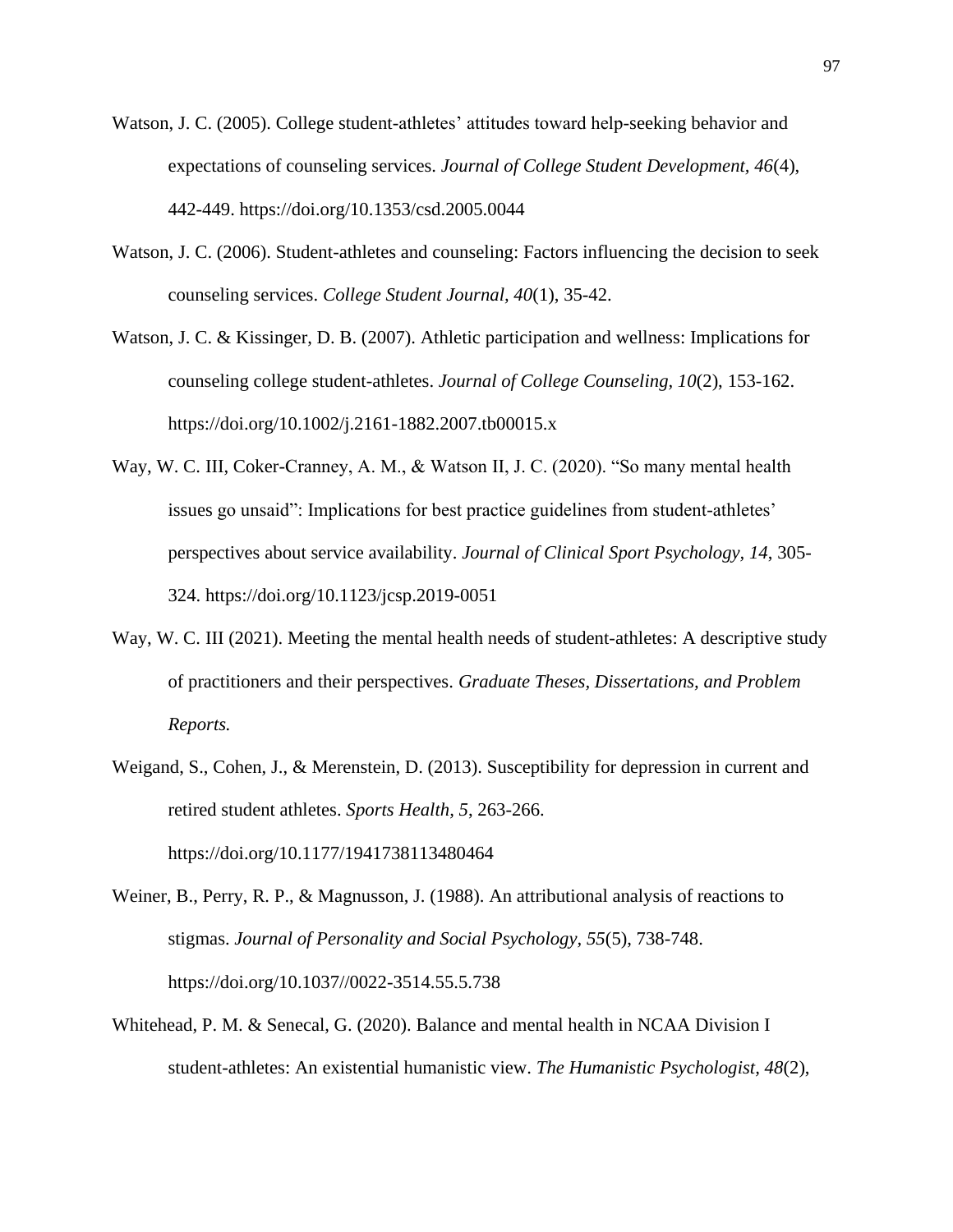150-163. https://doi.org/10.1037/hum0000138

- Wiese-Bjornstal, D. M. (2010). Psychology and socioculture affect injury risk, response, and recovery in high-intensity athletes: A consensus statement. *Scandinavian Journal of Medicine and Science in Sports, 20*, 103-111.
	- https://doi.org/10.1111/j.1600-0838.2010.01195.x
- Wilson, G. & Pritchard, M. (2005). Comparing sources of stress in college student-athletes and non-athletes. *Athletic Insight, 7*(1), 1-8.
- Wolanin, A., Hong, E., Marks, D., Panchoo, K., & Gross, M. (2016). Prevalence of clinically elevated depressive symptoms in college athletes and differences by gender and sport. *British Journal of Sports Medicine, 50*(3), 167-171. https://doi.org/10.1136/bjsports-2015-095756
- Wrisberg, C. A. & Martin, S. B. (1994, October). *Attitudes of African American and Caucasian athletes towards sport psychology consultants.* Paper presented at the meeting of the Association for the Advancement of Applied Sport Psychology, Incline Village, NV.
- Yang, J., Peek-Asa, C., Corlette, J. D., Cheng, G., Foster, D. T., & Albright, J. (2007). Prevalence of and risk factors associated with symptoms of depression in competitive collegiate student athletes. *Clinical Journal of Sport Medicine, 17*(6), 481-487. https://doi.org/10.1097/JSM.0b013e31815aed6b
- Yousaf, O., Popat, A., & Hunter, M. S. (2015). An investigation of masculinity attitudes, gender, and attitudes towards psychological help-seeking. *Psychology of Men and Masculinity, 16*(2), 234-237. https://doi.org/10.1037/a0036241
- Yusko, D. A., Buckman, J. F., White, H. R., & Pandina, R. J. (2008). Alcohol, tobacco, illicit drugs, and performance enhancers: A comparison of use by college student athletes and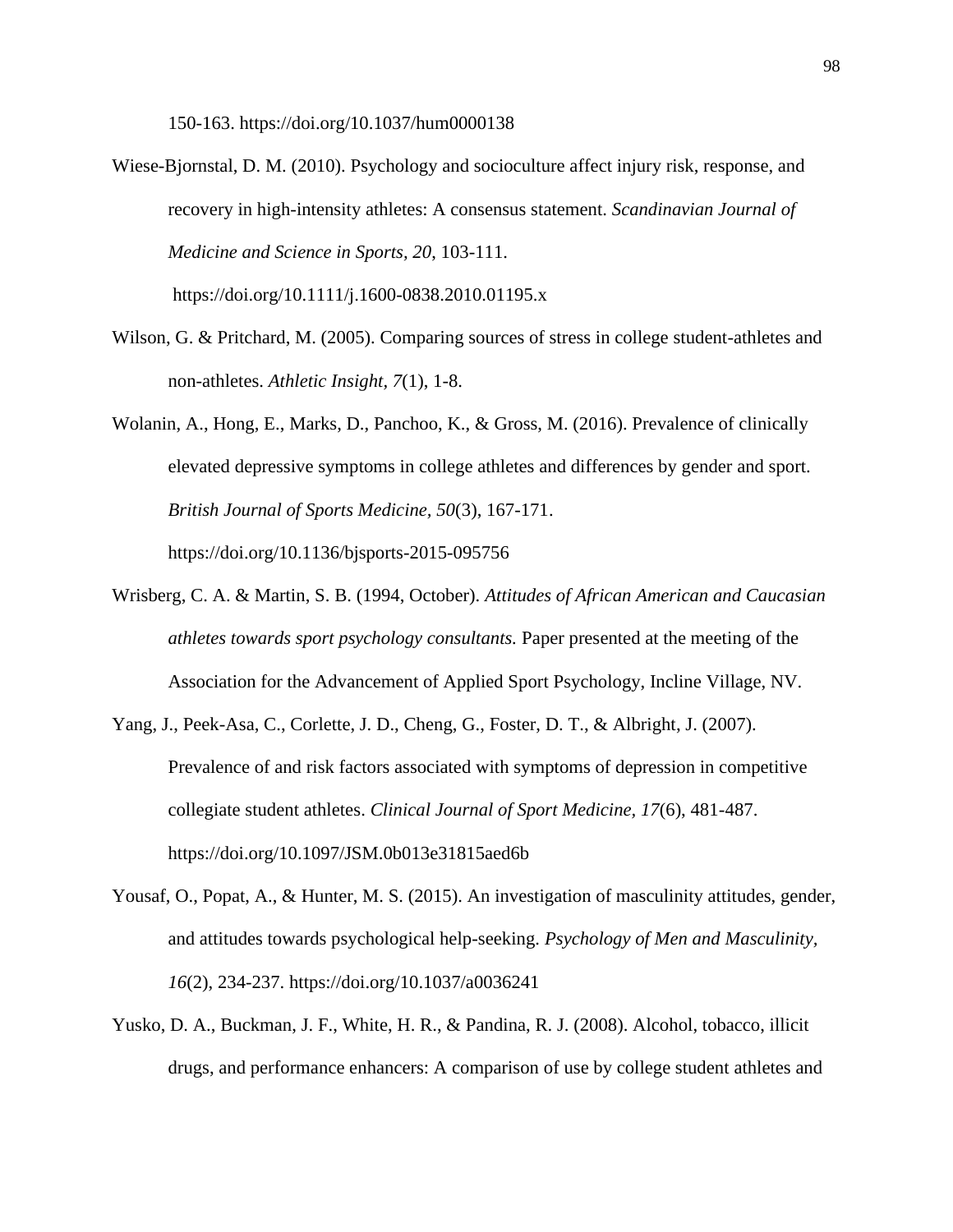nonathletes. *Journal of American College Health, 57*(3), 281-289. https://doi.org/10.3200/JACH.57.3.281-290

Zimet, G. D., Dahlem, N. W., Zimet, S. G., & Farley, G. K. (1988). The Multidimensional Scale of Perceived Social Support. *Journal of Personality Assessment, 52*, 30-41. https://doi.org/10.1207/s15327752jpa5201\_2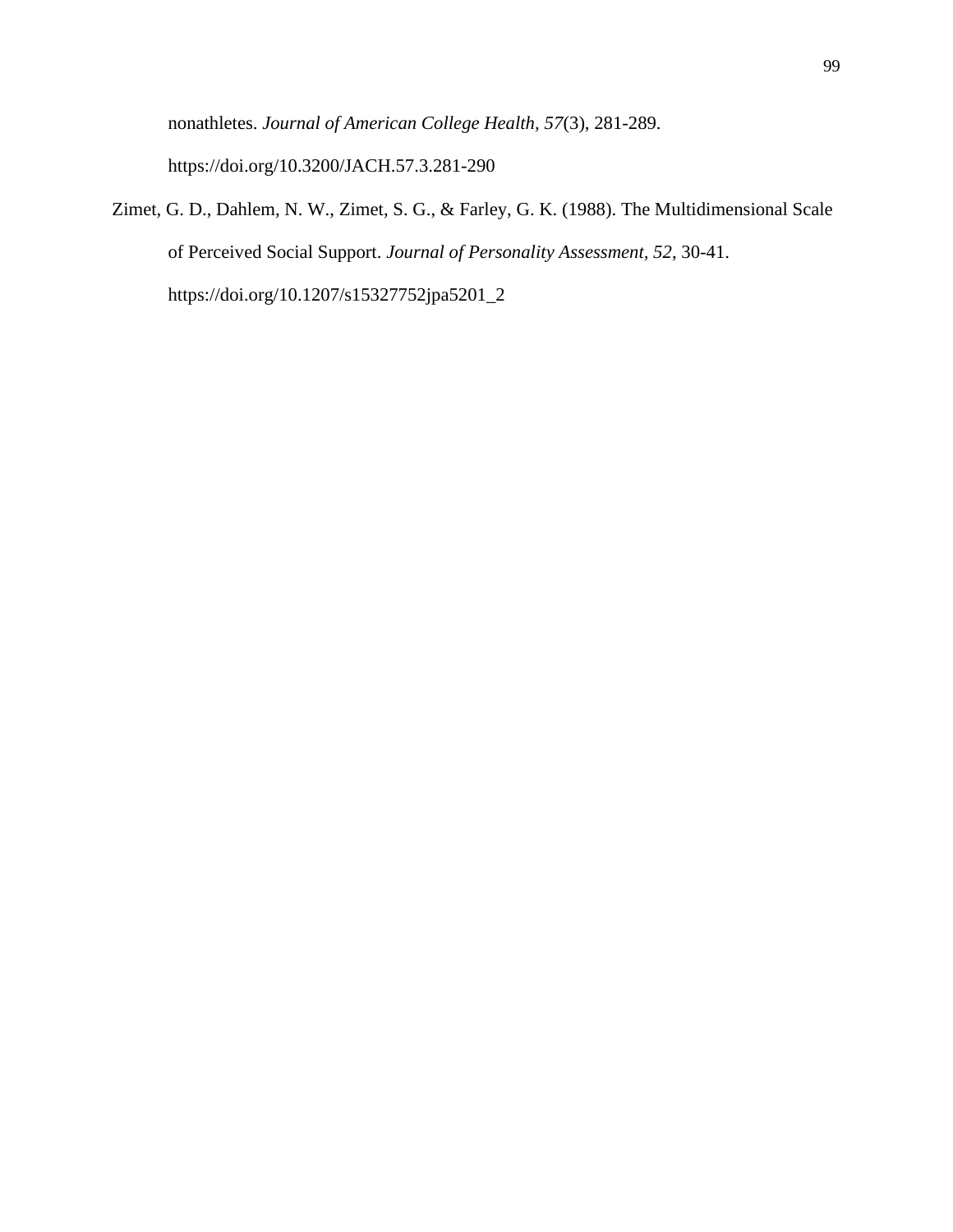# APPENDIX A REVIEW OF LITERATURE

## **Introduction**

Tyler Hilinski seemingly had it all: a loving family, supportive teammates and coaches, and a promising future as the new starting quarterback at Washington State University. However, tragedy suddenly struck the sports world in January 2018 when Hilinski died by suicide only weeks after he started his first college game for the Cougars in the Holiday Bowl (Elman, 2020). Hilinski's suicide portrays a dark picture into the reality of the struggles that some male collegiate athletes silently face behind the glitz and glamour that is oftentimes associated with being a Division I athlete. In an article published by *Sports Illustrated*, Hilinski's family candidly shared how Tyler had never reached out for help (Bishop, 2018). Despite well-known athletes, including 28-time Olympic medalist Michael Phelps, becoming more open about the conversations surrounding mental health in the sport context (Matthews, 2018), several male athletes continue to face ongoing scrutiny and judgment from fans, the media, and in some cases, their own teammates and coaches when deciding to seek out mental health services (Merz et al., 2020). Furthermore, collegiate athletes are consistently exposed to a sport culture that promotes messages such as "no pain, no gain", "be mentally tough", and "never show your opponents any sign of weakness" (Coakley, 2004; Maniar et al., 2005). Consequently, these athletes may oftentimes feel pressured to hide their mental health-related struggles from the world and avoid seeking out any sort of professional support. Watson (2005) found that athletes at the college level are more reluctant than the general student body population to seek out professional psychological help despite both groups experiencing mental health concerns at similar rates. Furthermore, Gross et al. (2020) reports that the number of athletes who are experiencing mental health concerns while not receiving the help they need is enough to be considered a crisis among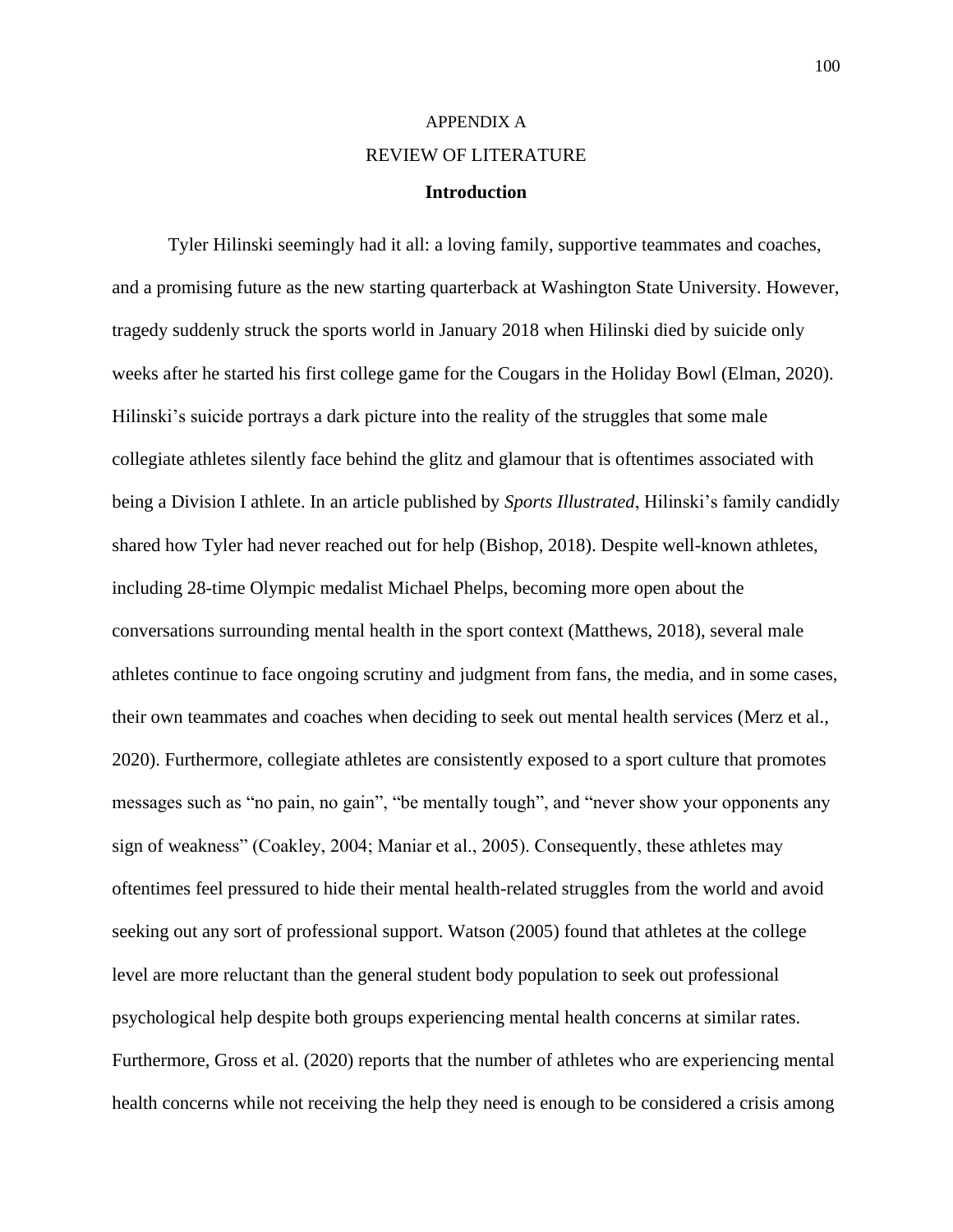the U.S. collegiate athlete population. Davoren and Hwang (2014) reviewed data from eight National College Health Assessment surveys. In total, 19,733 collegiate athletes completed the surveys and results revealed that 21% of the male athlete respondents reported experiencing depressive symptoms and 31% reported symptoms of anxiety within the past 12 months. Additionally, male athletes are less likely than female athletes to seek out help for mental health concerns (Barnard, 2016). In some cases, such as with Tyler Hilinski, athletes' mental health struggles may go unrecognized for prolonged periods of time which may result in suicidal ideations or attempts. According to Rao and Hong (2016), suicide is the fourth leading cause of death for collegiate athletes, with male athletes being at a higher risk (Rao & Hong, 2015).

While previous research has begun to analyze mental health service utilization and availability for collegiate athletes from the vantage points of administrators (Cannole et al., 2014), athletic departments (Kornspan & Duve, 2006; Voight & Callaghan, 2001), and university athletics and counseling center websites (Hayden et al., 2013), very few studies have explored these topics from a practitioners' perspective. More specifically, only one study to date has examined practitioners' viewpoints and experiences working with collegiate athletes and their access to mental health services (Schlimmer & Chin, 2019). As Way (2021) suggested, the benefits of examining such perspectives "could be an untapped source of information regarding the mental health needs of student-athletes and the extent to which these needs are currently being met" (p. 2). Thus, the current study expands on previous research by examining the perspectives of those who work most closely with male athletes, the practitioners. Through exploring the experiences of these practitioners, we are able to better understand what strategies can be undertaken to increase accessibility to support services for male collegiate athletes. Accordingly, the following research questions were posed: (1) what are the experiences of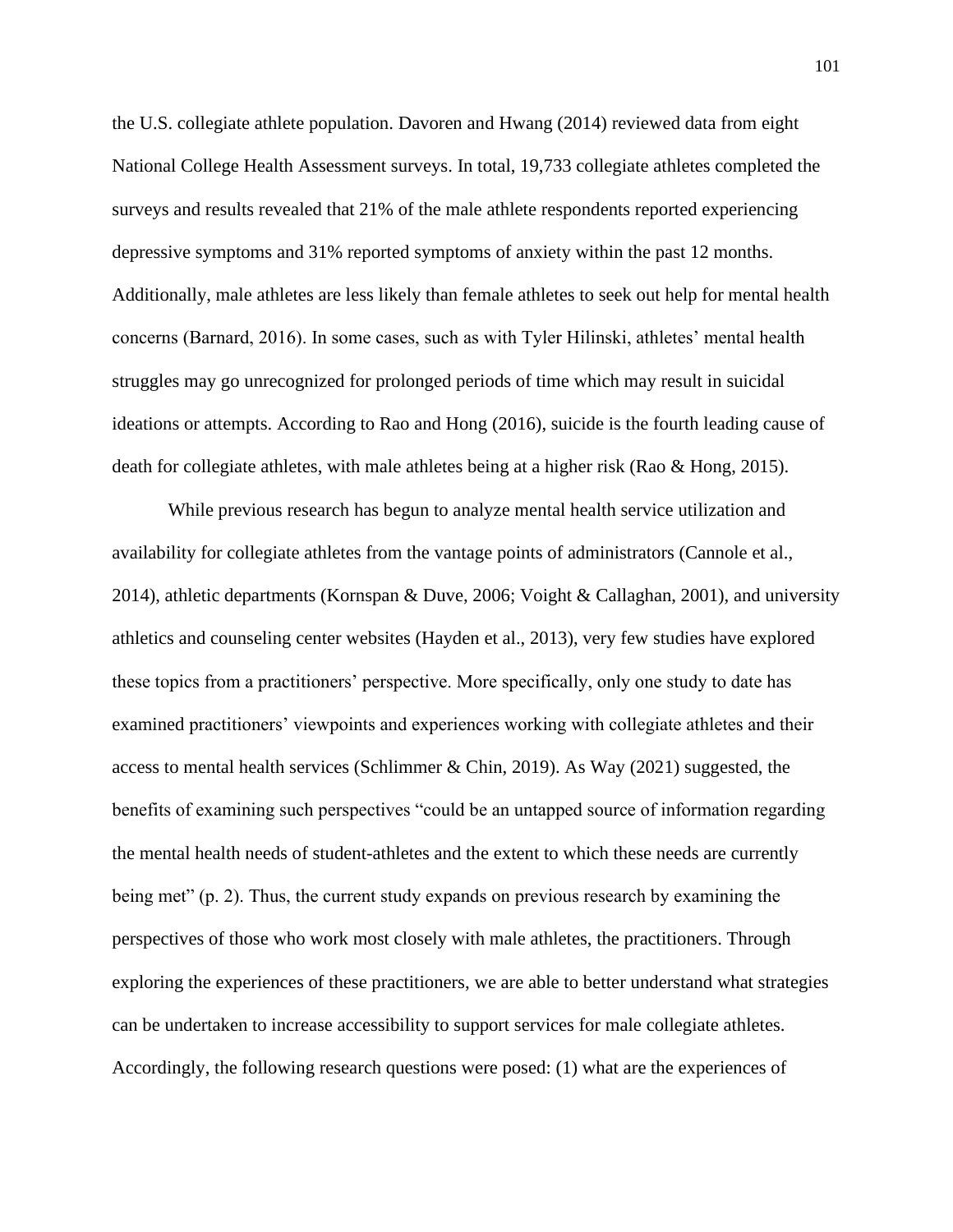licensed practitioners working with male Division I athletes suffering with mental health-related concerns, and (2) what steps can be taken to help male Division I athletes more easily access professional psychological help services?

## **Male Athletes and Mental Health**

#### **Clinical Concerns**

Previous research has found that clinical concerns such as depression, anxiety, and eating disorders are among the most significant within the college population, including both athletes and non-athletes (Beals & Manore, 2002; Weigand et al., 2013; Wolanin et al., 2016). Therefore, the literature review will only examine these three clinical mental health concerns as it relates to male collegiate athletes although it is important to note that it is not an exhaustive list.

### *Depression*

Collegiate athletes are at an increased risk for depression compared to the general population due to the various physical and psychological pressures and demands that are placed on them in both the academic and athletic settings (Mummery, 2005). Yang et al. (2007) used the Center for Epidemiological Studies Depression Scale (CES-D; Radloff, 1977) and found that out of 257 Division I collegiate athlete participants, 21% of them reported symptoms of depression. In a more recent study, Wolanin et al. (2016) measured clinically elevated depressive symptoms in 465 Division I athletes (43.1% were male and 56.9% were female). The researchers also used the CES-D (Radloff, 1977) during the athletes' annual physical and discovered that 23.7%, or nearly a quarter, of athletes posed clinically relevant levels of depressive symptoms (Wolanin et al., 2016). Despite prior studies extensively examining the prevalence rates of depression in both male and female collegiate athletes combined, there remains a limited number of studies that have explored the frequency of depression in male collegiate athletes alone. In one such study,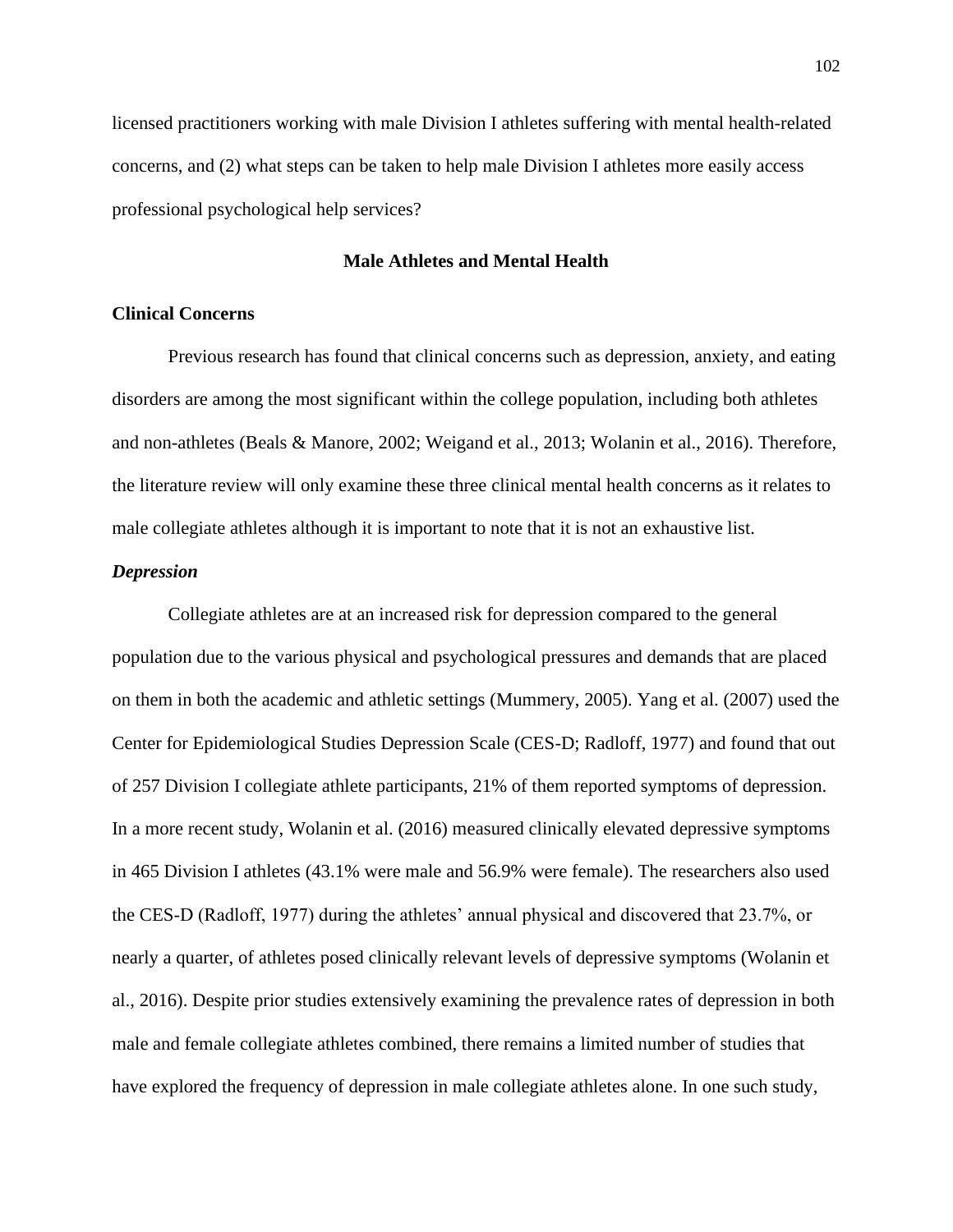Proctor and Boan-Lenzo (2010) compared prevalence rates of depressive symptoms between 66 male intercollegiate athletes and 51 male non-athletes from a Division I institution. The researchers used the Coping Inventory for Stressful Situations: Situation Specific Coping (CISS:SSC; Endler & Parker, 1999) and the CES-D (Radloff, 1977) and found that 29.4% of the non-athlete participants met the criteria for clinical depression compared to only 15.6% of the athletes (Proctor & Boan-Lenzo, 2010). Despite minimal research in existence that has explored clinically relevant symptoms of depression in male collegiate athletes specifically, it is evident that they are not immune from experiencing it.

#### *Anxiety*

In general, anxiety is composed of two different components, cognitive symptoms (e.g., worrying thoughts and fears) and somatic symptoms (e.g., physical sensations such as sweating, increased heart rate, nausea, and tightening of the chest; Ford et al., 2017). Anxiety may either be categorized as state anxiety (i.e., a consistent and stable part of one's personality) or trait anxiety (i.e., a temporary, situation-specific form of anxiety; Ford et al., 2017). The NCAA reported that nearly 85% of certified athletic trainers believe anxiety disorders are a prevalent concern among the collegiate athlete population (Goldman, 2014). Moreover, prevalence of generalized anxiety disorder (GAD) in athletes may range anywhere from six percent in clinical diagnoses (Schaal et al., 2011) to 14.6% in self-report measures (Du Preez et al., 2017). Previous research indicates that several different factors may contribute to the prevalence and severity of anxiety seen in athletes.

Anxiety levels experienced in athletes may be related to perfectionistic behaviors and tendencies. Perfectionism is a complex characteristic comprised of various facets and dimensions (Benson, 2003), both positive and negative. Frost et al. (1993) described one dimension as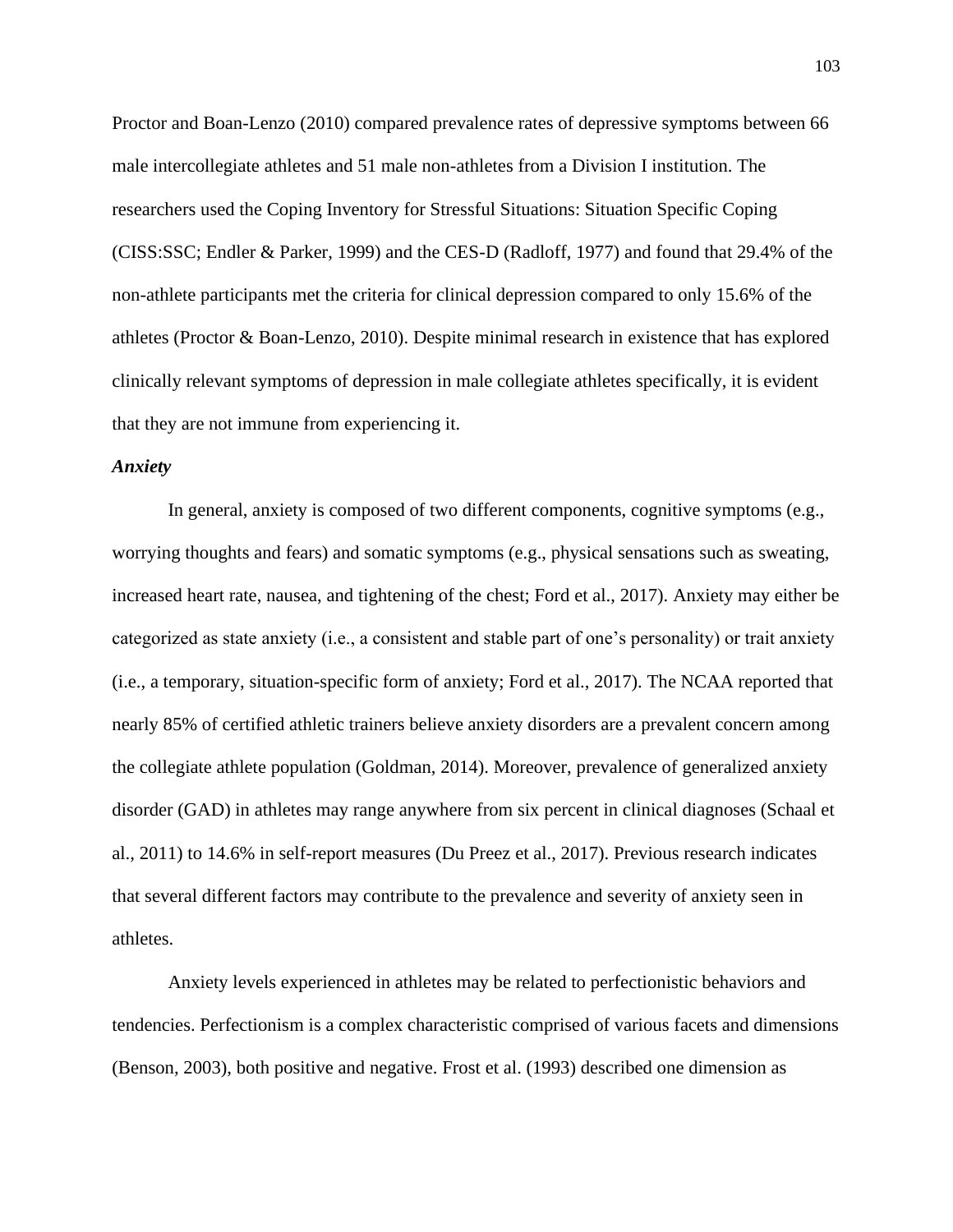positive striving perfectionism in which athletes set personal standards for one's performance and engage in perfectionistic striving and growth. As a result, athletes who identify with this dimension of perfectionism tend to have a positive affect, endurance, and test performance (Frost et al., 1993; Stoeber & Kersting; 2007; Stumpf & Parker, 2000). Contrastly, self-critical perfectionism is a separate dimension that exists in athletes who engage in critical selfevaluations of one's performance, experience discrepancies between expectations and outcomes, maintain concern over mistakes, and have fears that the only way to be accepted is through perfection (Dunkley et al., 2003). This dimension is found to be positively correlated with negative affect, low self-esteem, low self-efficacy, and competitive anxiety (Dunkley et al., 2003; Frost et al., 1993; Stumpf & Parker, 2000). Frost and Henderson (1991) examined reactions of perfectionism in 40 Division III athletes from various sports by having participants complete a series of questionnaires including the Multidimensional Perfectionism Scale (MPS; Frost et al., 1990), the Sport Competition Anxiety Test (SCAT; Martens, 1977), the Trait Sport-Confidence Inventory (TSCI; Vealey, 1986), the General Sports Orientation Questionnaire (Gill & Deeter, 1988), the Reaction to Mistakes During Competition Scale (RMDC), and the Thoughts Before Competition Scale. As a result, the researchers found a positive correlation between perfectionism and anxiety regarding athletic competition (Frost & Henderson, 1991). Koivula et al. (2002) found similar results in their study that investigated the relationship between selfesteem and perfectionism and the effects it has on competitive anxiety and self-confidence. The researchers recruited 178 elite athletes (69 females and 109 males) who were asked to complete shortened versions of the Basic and Earning Self-Esteem Scales (Forsman & Johnson, 1996), the MPS (Frost et al., 1990), and the Competitive State Anxiety Inventory-2 (CSAI-2; Martens et al.,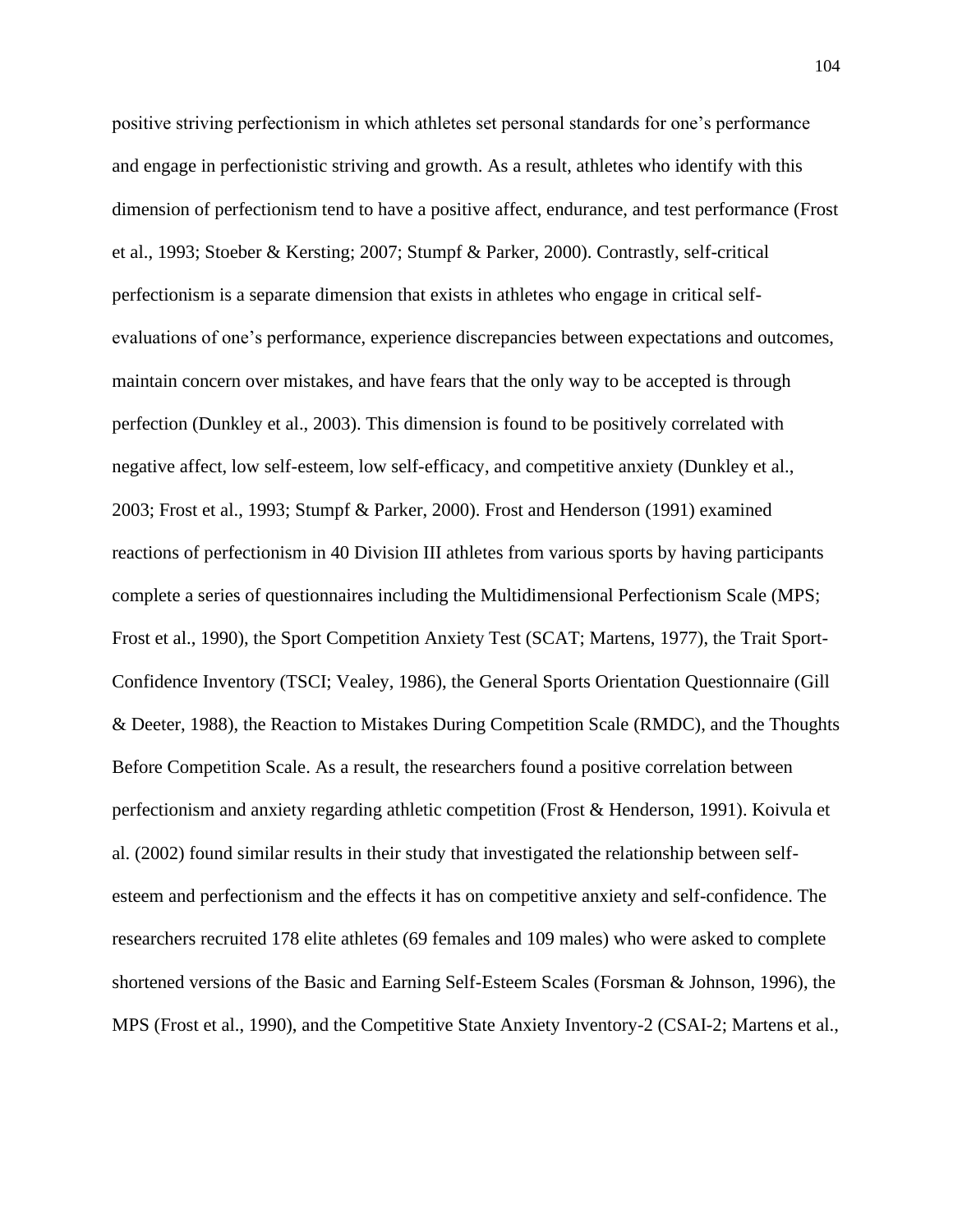1990). Findings of the study indicated a positive association between perfectionism and anxiety which resulted in lower levels of self-confidence (Koivula et al., 2002).

Research has also found that an additional factor that may contribute to prevalence and severity of anxiety in athletes includes the experience of an injury. For example, Leddy et al. (1994) investigated psychological consequences of athletic injury in male collegiate athletes. The researchers recruited 343 NCAA male Division I athletes from 10 different sports. Each participant was classified as either being injured (injured at post-injury and at follow-up), recovered (injured at post-injury and fully recovered at follow-up), non-injured, or late injured (not injured at post-injury but injured at follow-up). Participants were asked to complete a series of questionnaires including the Beck Depression Inventory (BDI; Beck et al., 1961), the State-Trait Anxiety Inventory (STAI; Speilberger et al., 1970), and the Tennessee Self-Concept Scale (TSCS; Roid & Fitts, 1988). The researchers found that the injured athletes displayed greater levels of both depression and anxiety and lower self-esteem than the non-injured athletes (Leddy et al., 1994). In a more recent study, Junge and Feddermann-Demont (2016) recruited 471 soccer players to complete a general questionnaire form, the CES-D (Radloff, 1977), and the Generalized Anxiety Disorder (GAD-7; Spitzer et al., 2006) scale. The results indicated that significant differences in anxiety symptoms and prevalence were found in athletes who already had an injury compared to those who did not (Junge & Feddermann-Demont, 2016). Gulliver et al. (2015) found similar results in their study that investigated the mental health of elite athletes. 224 athletes were asked to complete several questionnaires to measure mental health symptoms including general psychological distress, depressive symptoms, anxiety symptoms, social anxiety symptoms, panic disorder symptoms, eating disorder symptoms, and prior help-seeking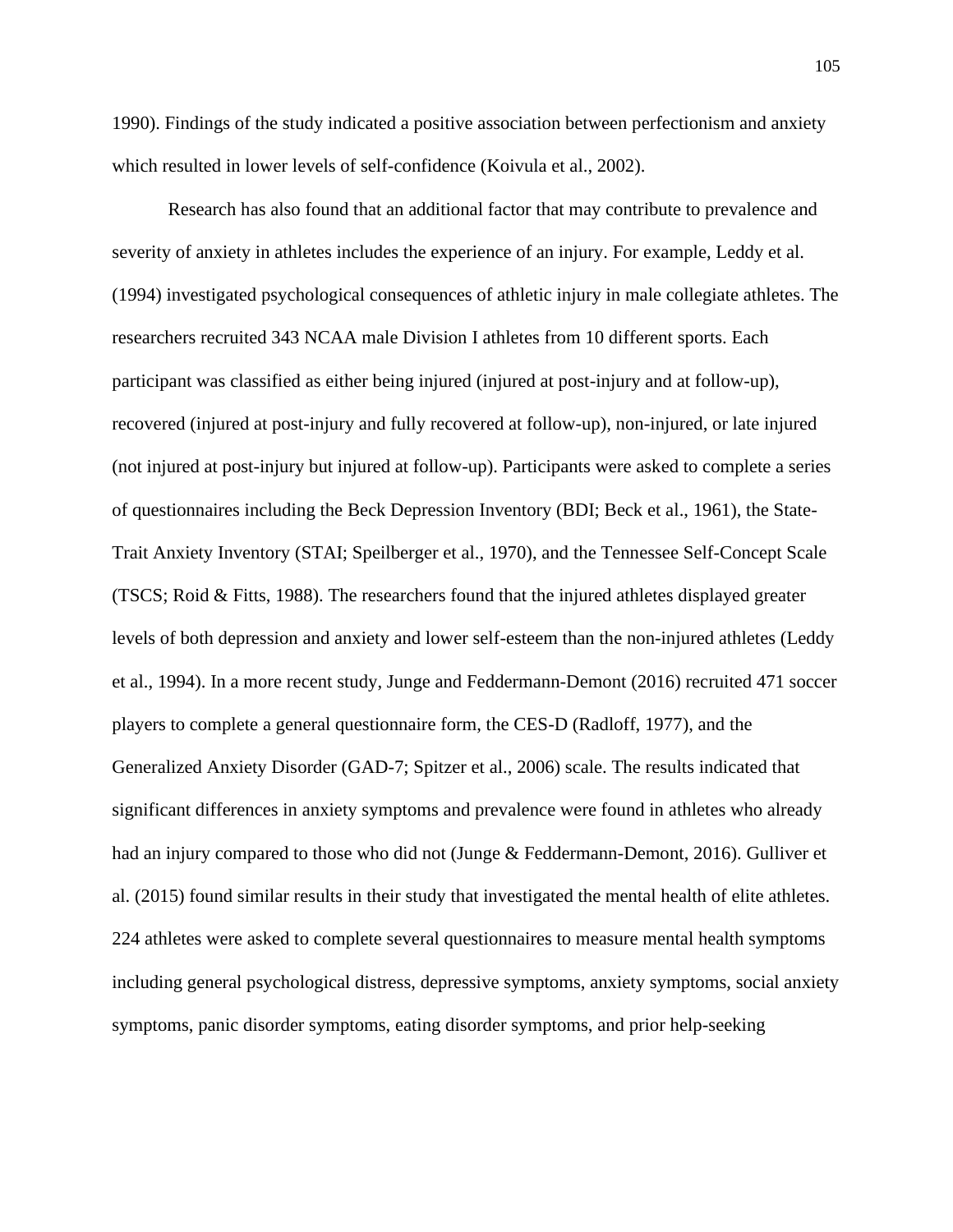behaviors. They found that injured athletes had higher levels of GAD symptoms than uninjured athletes (Gulliver et al., 2015).

Within the collegiate athlete population, patterns, duration, and severity of symptoms can help differentiate clinical anxiety disorders (e.g., GAD, social anxiety, panic disorder) from competition performance anxiety (Reardon, 2019). Due to certain levels of anxiety being commonplace to athletics and the competitive environment, it may be difficult for athletes to detect when they are suffering from clinical anxiety symptoms (Chang, 2020). For instance, pervasive worries and fears in addition to specific physiological symptoms that persist for a minimum of six months may meet the criteria for GAD while engaging in habitual patterns or routines prior to a big game may not necessarily indicate a clinical diagnosis of obsessivecompulsive disorder as many athletes tend to partake in these behaviors for their sport (American Psychiatric Association, 2013). Precompetitive performance-related anxiety (i.e., state anxiety) is not uncommon in athletes who are facing a significant amount of pressure and are expected to consistently perform at high levels (Reardon, 2019). However, clinical anxiety (i.e., trait anxiety) is more associated with debilitating symptoms that can negatively impact an athlete's performance and cause psychological distress to one's daily life, both in and out of sport (Halvari & Gjesme, 1995). In addition, previous research has indicated that other mental health concerns and illnesses, such as depression and eating disorders, commonly coexist with anxiety (Junge & Prinz, 2019; Kerr et al., 2014; Reardon, 2017).

#### *Eating Disorders*

Thompson and Sherman (2007) report that eating disorders often begin or worsen during transition periods, such as a collegiate athlete transitioning from high school to college. Although little is known about the specific personality and psychological factors that influence male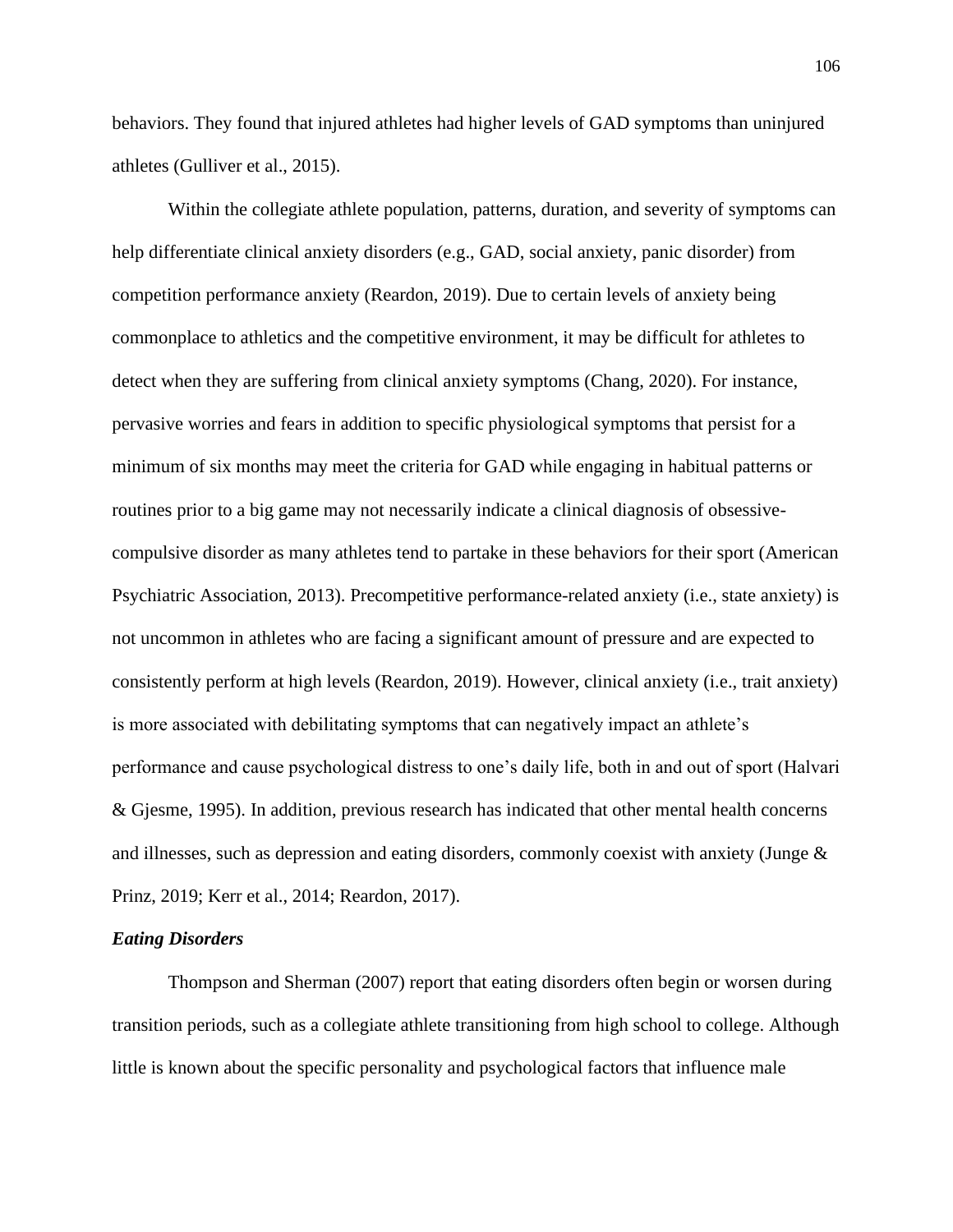athletes' risk of developing eating disorders (Galli et al., 2014) previous research estimates that male athletes have lower prevalence rates of eating disorders than female athletes but higher prevalence rates than male non-athletes (Joy et al., 2016). Sundgot-Borgen and Torstveit (2004) examined the prevalence of eating disorders in athletes and non-athletes and found that 20% of female athletes and 8% of male athletes met the criteria for an eating disorder compared to 9% of female non-athletes and 0.5% of male non-athletes. Baron (2013) acknowledges that the lower prevalence rates of eating disorders in male athletes may partially be due to the fact that men are often overlooked as individuals who can suffer from one. Thus, resulting in increased feelings of shame in men who are experiencing an eating disorder and more of an effort to conceal their disordered behaviors and avoid seeking help.

As Baum (2006) suggested, there are various categories of sports that can further exacerbate eating disorder symptoms. One category includes sports where the athlete needs to make a particular weight to compete (e.g., wrestling, boxing, rowing; Baron, 2013; Baum, 2006). As many as 70% of elite athletes participating in weight class sports engage in disordered eating behaviors in order to reduce weight prior to competition (Torstveit & Sundgot-Borgen, 2005). Chatterton and Petrie (2013) examined 732 male collegiate athletes and found that those who participated in weight class sports are more likely to engage in disordered eating and weight control behaviors than athletes in endurance (e.g., track and cross country) or ball game sports (e.g., basketball and baseball). Athletes in these sports are not only encouraged, but expected, to partake in unhealthy and extreme eating behaviors and practices such as fasting, overexercising in oftentimes humid conditions with heavy clothing on, self-induced vomiting, and laxative consumption (Baron, 2013). Another category of sport which increases the risk of attracting individuals who already have unhealthy eating behaviors or premorbid risk factors for eating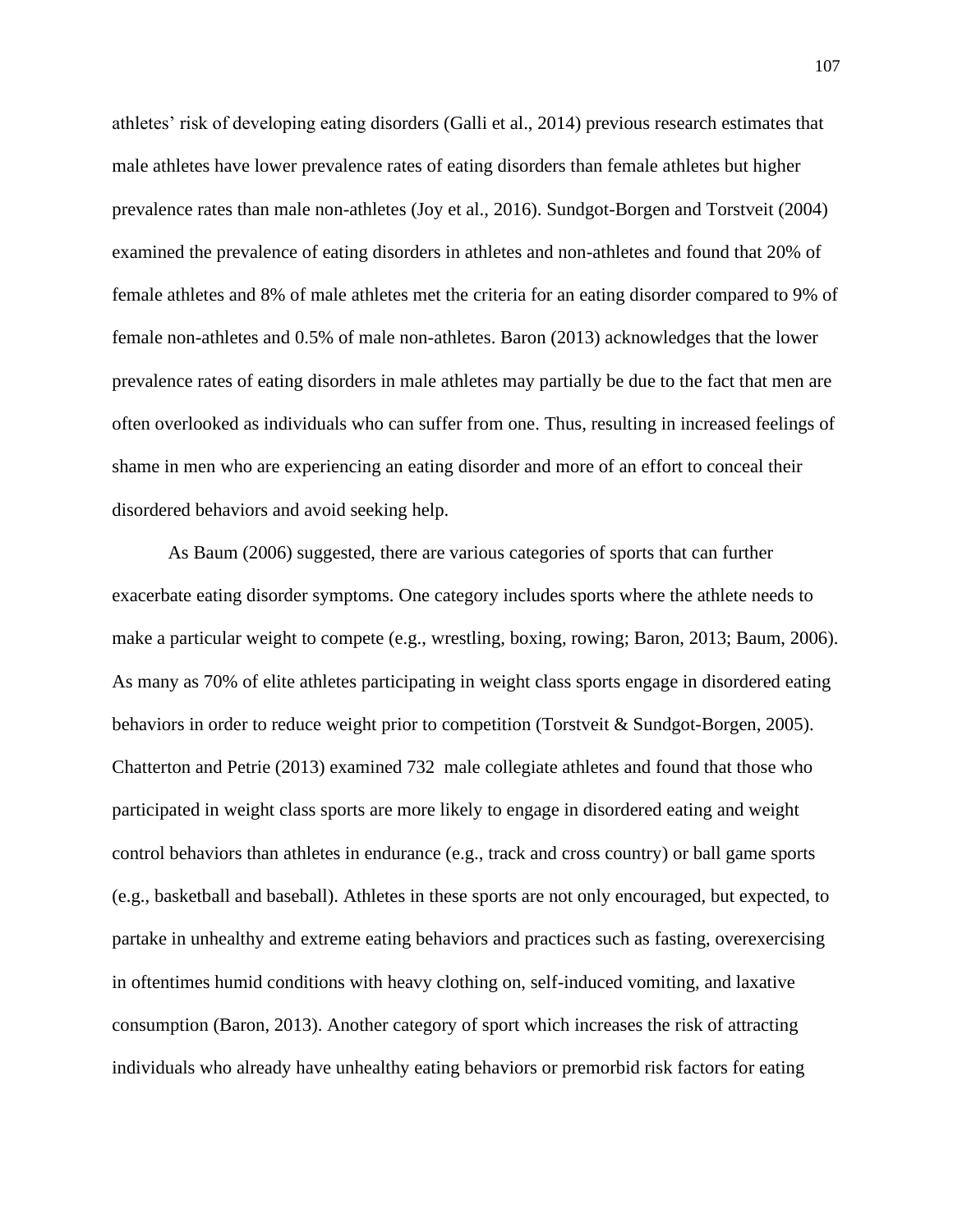disorders includes ones in which low body fat is considered advantageous for optimal performance (e.g., cross country, swimming, cycling; Baron, 2013; Baum, 2006). In these instances, athletes are more susceptible to the continuous cycle of restriction and over-exercise in order to alter and maintain lean muscle mass. As a result, the calorie burn from long distance running, swimming, or cycling can lead to further weight loss and the eventual development of pathologic eating habits (Baron, 2013). Riebl et al. (2007) compared subclinical disordered eating patterns between male cyclists (61) and non-cyclists (63) by using the Eating Attitudes Test-26 (EAT-26; Garner et al., 1982) and Survey of Eating Disorders Among Cyclists (SEDAC; Guthrie, 1991). Results of the study found that male cyclists scored significantly higher on the EAT-26, indicating that they are at an increased risk for eating disorders and nutritional deficits compared to men who do not participate in cycling. As suggested by the researchers, athletes who emphasize the importance of low body fat may be more likely to conform to the belief that becoming lighter will make them faster and more successful in their sport and thus be more compelled to participate in pathologic eating (Riebl et al., 2007). The final category of sport that may lead to the evolution of an eating disorder is found in sports in which aesthetics are considered to be a significant part of the judging process (e.g., gymnastics, figure skating, diving; Baron, 2013; Baum, 2006). Krentz and Warschburger (2011) examined 96 non-athletes and 96 elite athletes (61 females and 35 males) from aesthetic sports including ice figure skating, gymnastics, ballet, and diving. The participants completed the EAT-26 (Garner et al., 1982) and found that more elite athletes from aesthetic sports had a significantly higher prevalence of eating disorder symptoms than the non-athlete control group (Krentz & Warschburger, 2011). Thus, the literature makes it clear that collegiate athletes, including male athletes, are not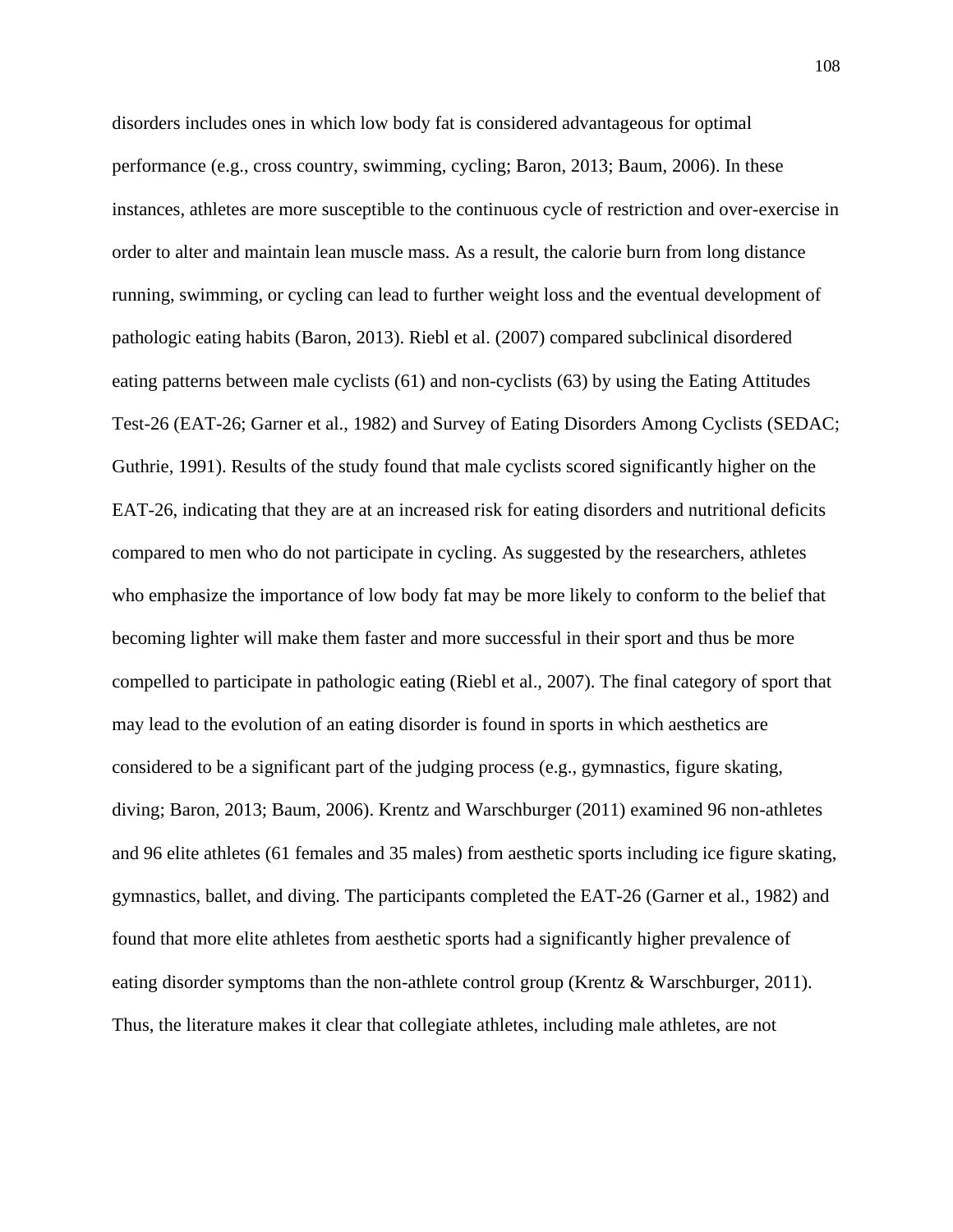immune to clinical mental health concerns such as depression, anxiety, and eating disorders and may actually be more susceptible to experiencing some of these struggles than non-athletes.

## **Subclinical Concerns**

Subclinical mental health-related concerns are those that include some symptoms of a clinical concern but do not meet the diagnostic criteria required to be a classified as such (Cuijpers, 2008) although subclinical concerns pose the risk of manifesting into clinical concerns if left unmanaged (Pietrzak, 2013). Examples of subclinical concerns in collegiate athletes include substance use and excessive stress stemming from academic pressures, athletic demands, and relationships with others.

#### *Substance Use*

Substance use, including both drug and alcohol consumption, is more prevalent within the collegiate athlete population as compared to non-athletes (Brisola-Santos et al., 2016; Ford, 2007; Yusko et al., 2008) despite the risk of negative consequences that athletes may face in their sport for engaging in these behaviors (e.g., being benched or kicked off of the team). However, research on collegiate athletes and substance use behaviors remains minimal (Yusko et al., 2008; Druckman et al., 2015). The only large-scale survey currently in existence on the prevalence of substance use behaviors of collegiate athletes is the NCAA Substance Use Survey, which is published every four years. In the most recent version, the NCAA (2018) investigated 23,028 collegiate athletes across all three divisions and found that nearly half of them (42%) selfreported engaging in binge drinking (44% in men and 39% in women), 24.7% reported marijuana use (26.3% in men and 22.3% in women), and 3.8% reported using cocaine (5.2% in men and 1.7% in women). Gender differences in the prevalence of substance use habits in collegiate athletes has emerged as an important consideration in research. Ntoumanis et al.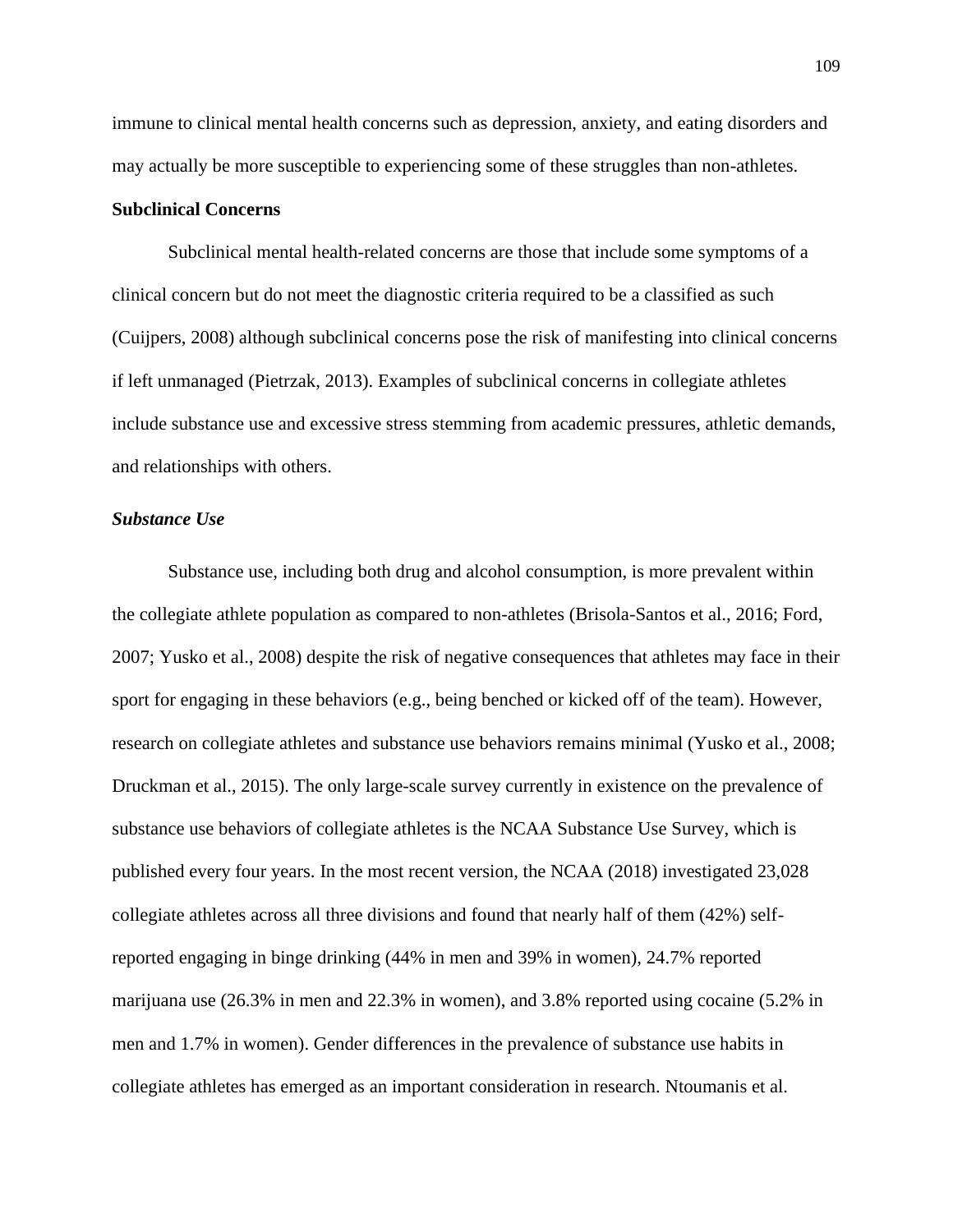(2014) conducted a meta-analysis on personal and psychosocial predictors of doping use in physical activity settings, such as competitive sport. As a result of their findings the researchers concluded that males were more likely to engage in doping use compared to females (Ntoumanis et al., 2014). Furthermore, research indicates that men tend to be more likely to engage in substance use as a coping mechanism for mental health-related concerns (e.g., depression and anxiety). For instance, men oftentimes cope with mental illness through the use of selfmedication in the form of drugs or alcohol (Montero, 2018). This may be because they have been socialized to hide their emotions, thus self-medication is a way for them to block those feelings out.

Previous research suggests that collegiate athletes engage in substance use behaviors for a multitude of reasons. Initial motivation to engage in substance use behaviors may include to boost self-confidence, to fit in socially, to produce pleasure, or to have fun, while long-term substance use may stem from stress relief, psychological dependence to the substance, negative emotions reduction, and tolerance or withdrawal (McDuff & Baron, 2005). In addition, Baron (2013) suggested that athletes often use substances to either objectively or subjectively try to enhance their athletic performance. For example, anabolic androgenic steroids (AAS) are considered synthetic derivatives of testosterone that induce protein synthesis in muscle cells and lead to the release of growth hormone which ultimately allows athletes to overtrain and achieve significant increases in both muscle size and strength (Elashoff et al., 1991). Despite the potential benefits in performance and physical capabilities that AAS provides for athletes, Hartgens and Kuipers (2004) reports some of the adverse psychological effects that can result from dependency and abuse, including increased aggression and hostility (Choi et al., 1990; Kouri et al., 1995; Moss et al., 1992), sleeplessness (Hartgens & Kuipers, 2004), and varying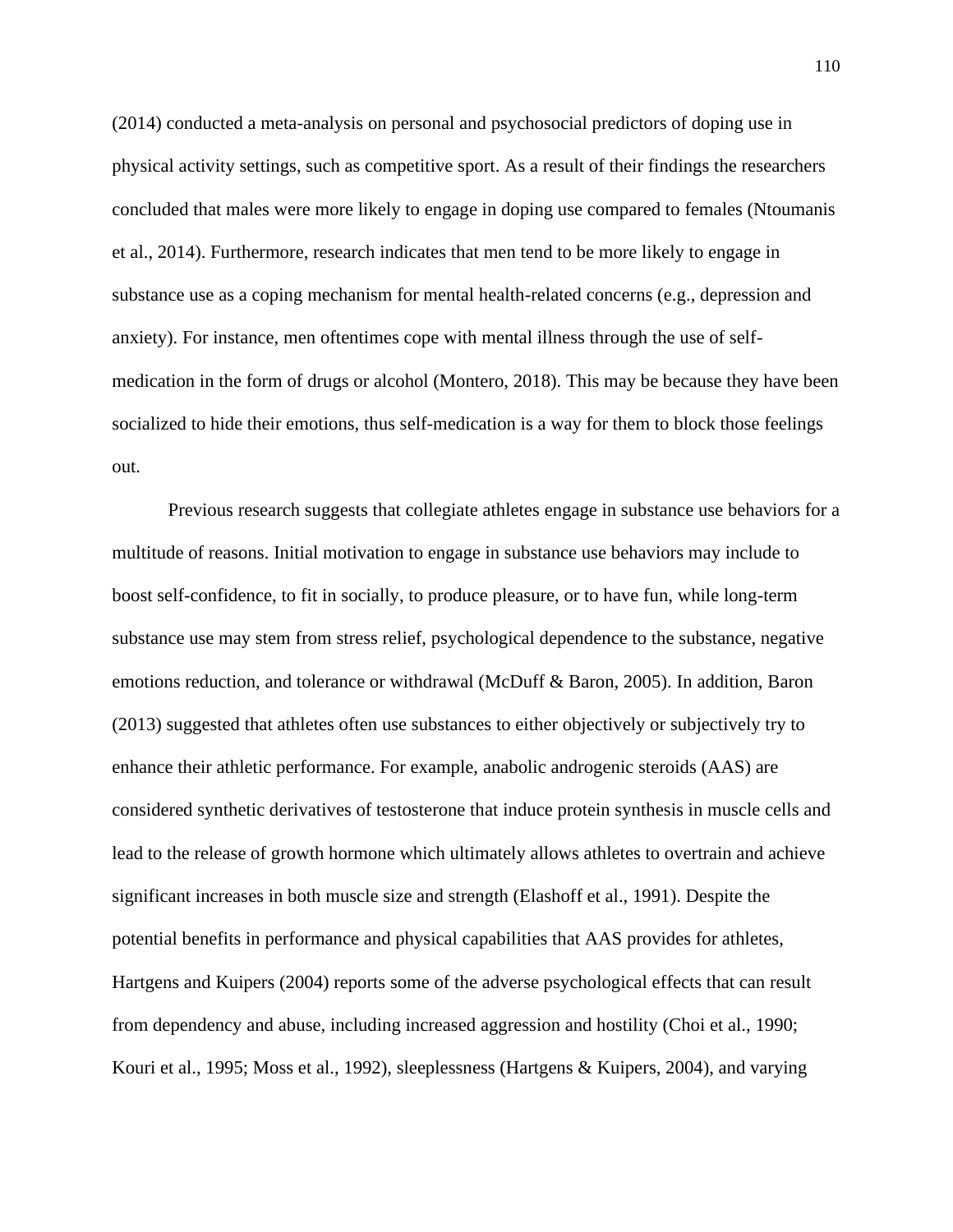mood changes such as depression (Brower et al., 1990), paranoia (Perry et al., 1990), hypomania (Pope & Katz, 1994), and psychotic features (Perry et al., 1990).

Moreover, alcohol consumption is another category of substance use commonly observed in the collegiate athlete population. Rates of alcohol consumption and binge drinking are more prevalent in athletes than non-athletes (Brenner & Swanik, 2007; Nelson & Wechsler, 2001). Motivation to engage in drinking behaviors stem from social reasons, as a coping mechanism, to feel good, or in an attempt to enhance performance (McDuff & Baron, 2005). However, research indicates that the latter may be misleading. For instance, O'Brien and Lyons (2000) found that alcohol consumption is linked to sports-related injury. The study's results found that athletes who were drinking at least weekly were maintaining injury rates that were twice those of athletes who did not drink at all (54.8% versus 23.5%; O'Brien & Lyons, 2000). Previous research indicates that athletes are more likely than non-athletes to experience negative consequences due to drug or alcohol use (Leichliter et al., 1994). Leichliter and colleagues (1994) recruited 58,453 college students (both athletes and non-athletes) from 125 U.S. universities. Each participant in the study was asked to complete the Core Alcohol and Drug Survey (Presley et al., 1994). The researchers found that substance use in athletes resulted in impaired academic work (29.2% compared to 18.6% of non-athletes), missed class (40.5% compared to 26.3% of non-athletes), and resulted in being hurt or injured (18.3% compared to 11.6% of non-athletes; Leichliter et al., 1998). Consequently, collegiate athletes may make the decision to engage in substance use for reasons that may warrant professional psychological help including dependency, performance enhancement, stress relief, and to cope with various mental illnesses that they may be silently suffering from (e.g., depression, anxiety, eating disorders).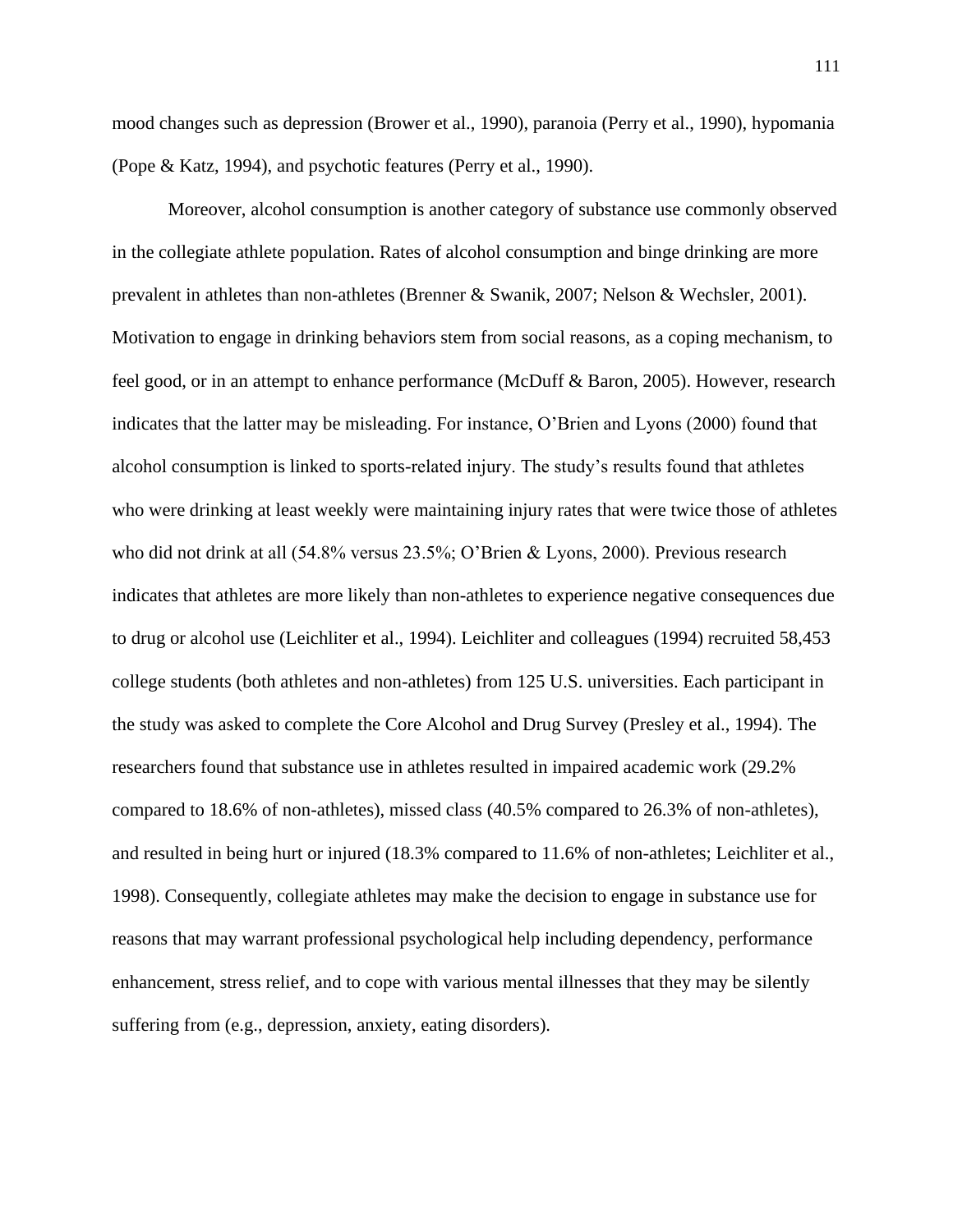### *Excessive Stress*

Stress is a complex reaction that is defined as "a state of physical and psychological activation in response to external demands that exceed one's ability to cope and requires a person to adapt or change behavior" (Lopes Dos Santos et al., 2020, p. 2). Contrary to how stress is perceived in society, it is a characteristic that is not inherently unhealthy unless it becomes chronic or insufficiently managed (Kroshus, 2014). According to Gibbons (2015), stress is a response that is necessary for one to perform at their optimum level. Lazarus and Folkman's (1984) transactional approach model indicates that there are varying types of stress that can range on a continuum from positive to negative. Distress, or negative stress, is characterized by being either short- or long-term, generating anxiety, decreasing focus and performance, and contributing to both mental and physical problems. Eustress, or positive stress, is defined as being short-term, motivates an individual, improves performance, and produces positive mental energy (Statler & DuBois, 2016). The main factor that contributes to whether a stressor will result in either feelings of distress or eustress is dependent upon one's appraisal, or perception, of the situation and environment in which they are exposed to (Lazarus & Folkman, 1984; LeFevre et al., 2006). Humphrey et al. (2000) found that "relatively few" (p. 32) college coaches, athletes, and athletic directors perceived any aspect of stress as a positive thing as most of them viewed it as something that is undesirable (i.e., distress). When athletes were asked to describe in their own words what stress meant to them, they most commonly associated it with terms such as "pressure", "anxiety", "overwhelm", "frustration", and "conflict" (Humphrey et al., 2000, p. 32). While eustress may help increase an athlete's performance, an excessive amount of perceived stress, or distress, may not only lead to impaired performance but can also have significant consequences on an athlete's mental health and psychological well-being (Skirka, 2000).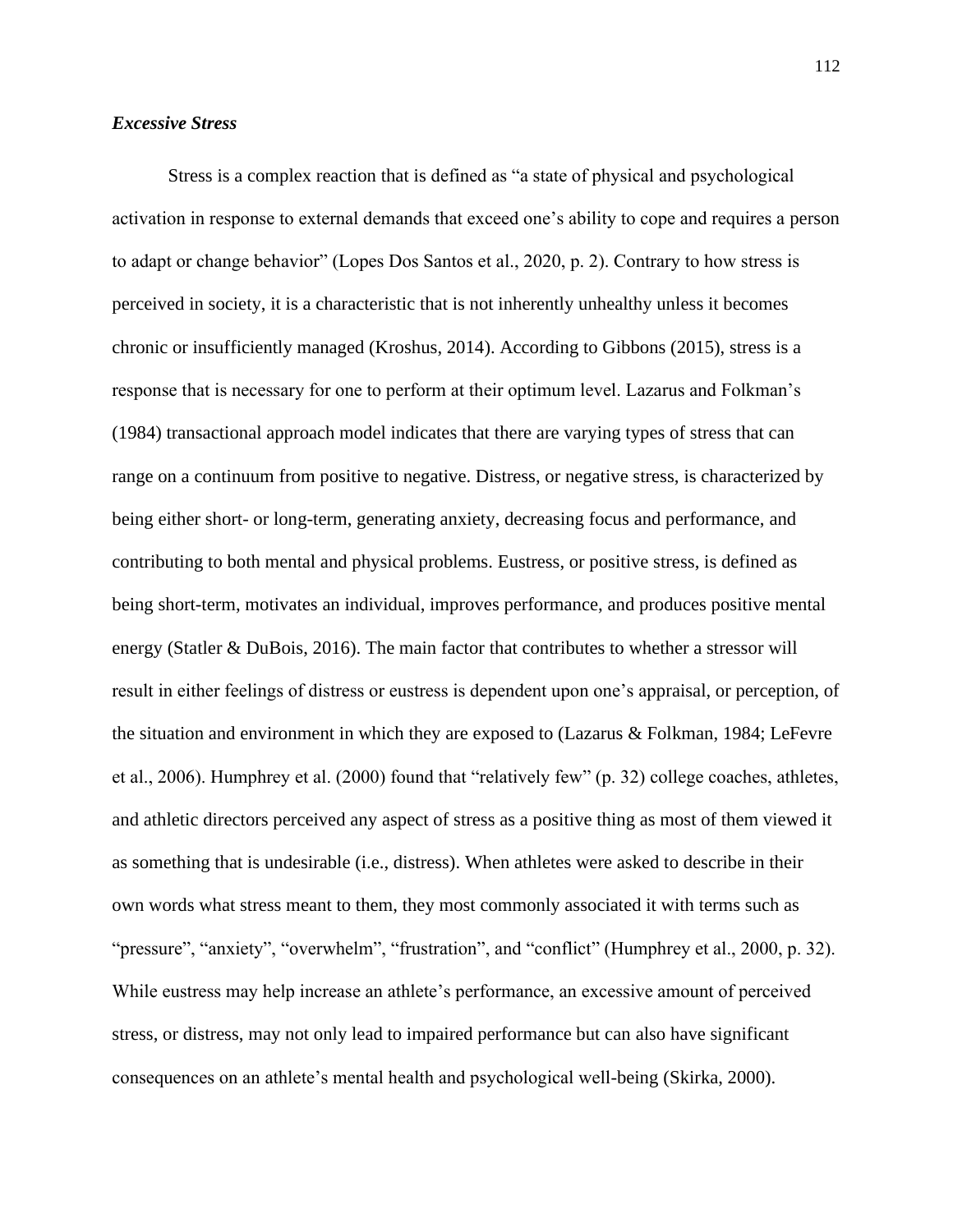Andersen and Williams (1988) developed a theoretical model of stress and athletic injury which proposes that athletes with a history of stressors (e.g., life events, daily hassles, previous injuries), personality characteristics that intensify the stress response (e.g., hardiness, locus of control, competitive trait anxiety, achievement motivation), and minimal coping resources will be at an increased likelihood to appraise a particular situation as stressful and thus present greater physiological activation and attentional disruptions. As a result, the model suggests that the severity of the athlete's stress response ultimately increases the risk of injury (Andersen  $\&$ Williams, 1988). Therefore, mental health-related concerns, such as excessive stress and depressive symptoms that get left untreated or unmanaged may lead to an increased risk of injury.

Research has identified four consequences that excessive stress may have on athletes. The first consequence includes an impact on mental and emotional health. Common examples include outbursts of anger, excessive anxiety, irritation, and fear (Humphrey et al., 2000). Next, research shows that excessive stress can have an impact on athletes' physical health such as lack of sleep and digestive problems (Humphrey et al., 2000). For example, Monma et al. (2018) examined various sleep disorder risk factors among 906 collegiate athletes in which a majority (70.1%) of the participants were male. Each individual was asked to complete a series of questionnaires that included the Pittsburgh Sleep Quality Index (PSQI; Buysse et al., 1989), general lifestyle habits (e.g., bedtime, wake-up time, daily eating behaviors, alcohol consumption), and psychological distress utilizing a version of the K6 scale (Furukawa et al., 2008). As a result of the study, researchers concluded that psychological distress had a significant impact on sleep disorders and sleep behavior of athletes (Monma et al., 2018). A supplemental consequence to excessive stress for athletes is a negative impact on athletic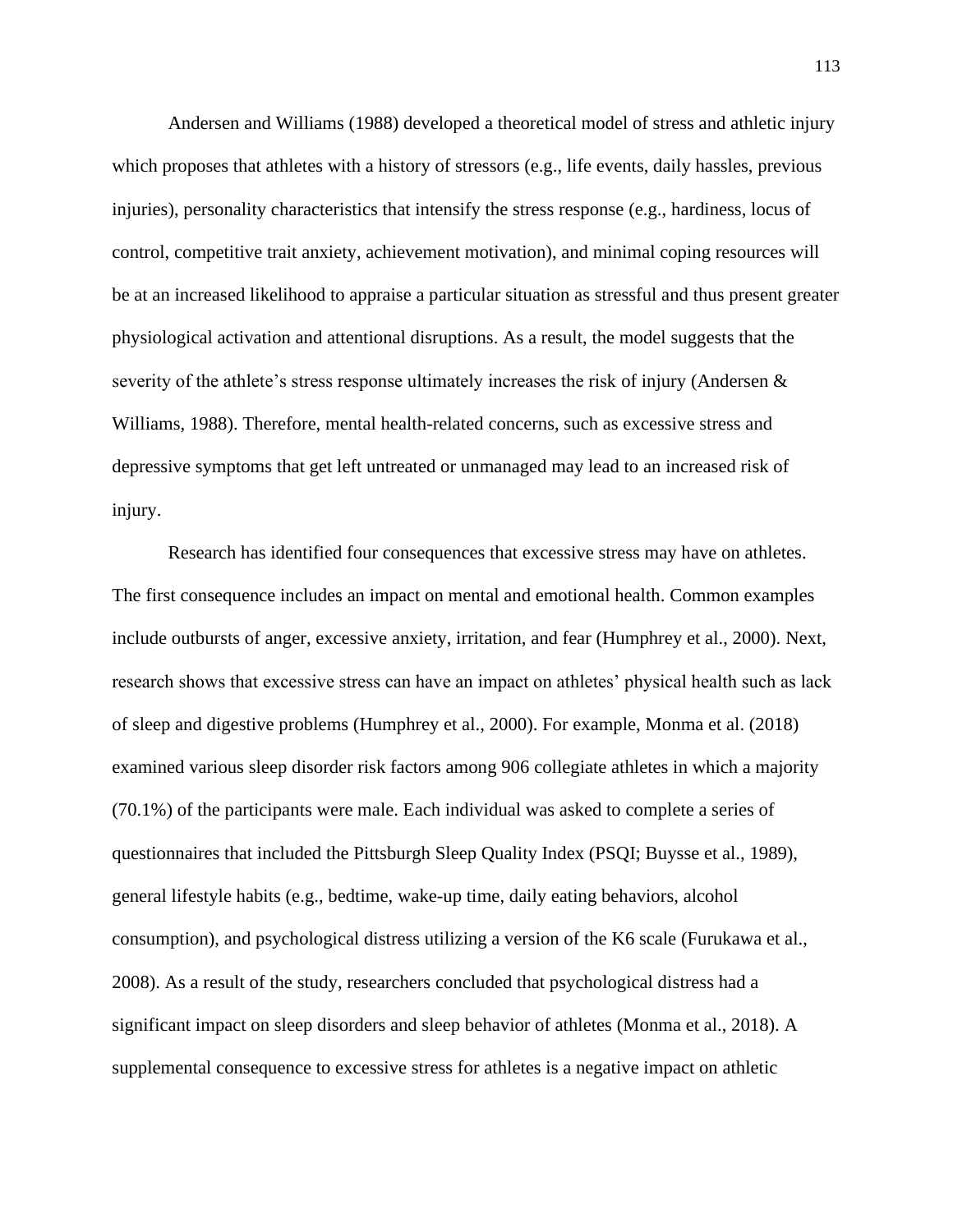performance due to feeling over-anxious prior to and during competition (Humphrey et al., 2000). Noteboom et al. (2001) indicated that history and intensity of various stressors may prove to be an important antecedent of sport-based anxiety in practice or during competition. The final consequence of excessive stress comprises a negative impact on academic performance (Humphrey et al., 2000) which may, in turn, potentially have an impact on an athlete's eligibility to play in their sport. Previous research stipulates that collegiate athletes suffer from a number of unique stressors that the more general college student population does not experience and, if not appropriately managed, could become a source of significant mental health struggles (Fogaca, 2019).

**Academic Pressures.** Hwang and Choi (2016) utilized preexisting representative data and a data mining methodology of 19,967 NCAA athletes from 609 Division I, II, and III universities and found that academics was one of three top stressors commonly experienced by athletes. Demanding athletic schedules including practices, competitions, and team travel prevents collegiate athletes from being able to fully engage in their academic efforts and reduces their chances of getting the opportunity to participate in various professional educational experiences while in college (Comeaux et al., 2011; Gayles & Hu, 2009). For example, athletes may miss out on experiences such as internships, research opportunities, and study abroad programs that cultivate intellectual and academic growth, increase collaboration with faculty members, and provide exposure to diverse groups of people and environments (Kuh, 2008). As a result, research suggests that collegiate athletes remain at a greater disadvantage than their nonathlete peers in regards to academic growth and achievement (Comeaux & Harrison, 2011; Eitzen, 2009). Adler and Adler (1985) studied 38 collegiate athletes' academic involvement from a major college basketball program over the course of four years. The researchers found that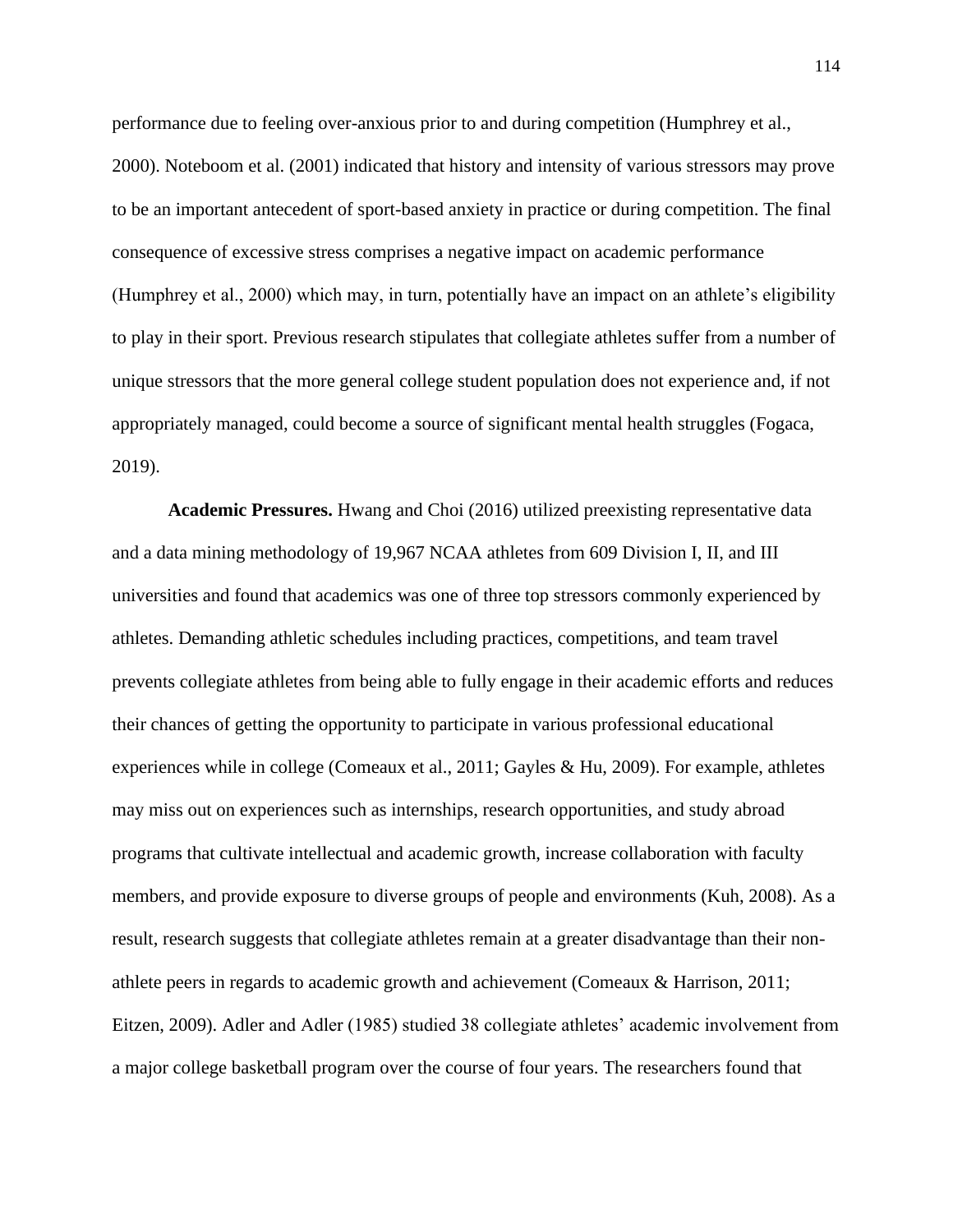despite the participants entering college with optimistic academic goals, the athletes gradually detached themselves from their studies, leading them to eventually abandon their initial academic aspirations and settle with inferior academic performance. Thus, the athletes experienced feelings of disappointment and despair due to their inability to reach the academicrelated expectations they had initially set for themselves when they first began their college careers (Adler & Adler, 1985). Furthermore, Humphrey et al. (2000) found that a majority of both male (95%) and female (86%) athletes experience feeling overwhelmed by academic stressors such as tests and examinations, writing papers for classes, being absent from class due to athletic events, and having to make up missed schoolwork. Tests and examinations in particular appeared to be the greatest academic-related stressor for collegiate athletes. It is suggested that this may be due to athletes feeling unprepared as a result of expending a majority of their time and energy outside of class in practices or traveling to competitions for their sport (Humphrey et al., 2000). In addition, collegiate athletes may feel the pressure of fulfilling their academic responsibilities to achieve and maintain their NCAA eligibility in order to be able to compete in their sport, receive scholarship aid, and ultimately graduate from their institution (Carodine et al., 2001).

Moreover, collegiate athletes are required to make the crucial decision of what they want to major in while simultaneously considering whether or not they will be able to fulfill the obligations of the desired field of study while being a full-time athlete. Research has found that collegiate athletes experience more stress than non-athletes when they are faced with making important decisions regarding their education, such as deciding which classes to take or what to study (Wilson & Pritchard, 2005). The 2016 National Collegiate Athletic Association (NCAA) Growth, Opportunities, Aspirations, and Learning of Students in College (GOALS) study found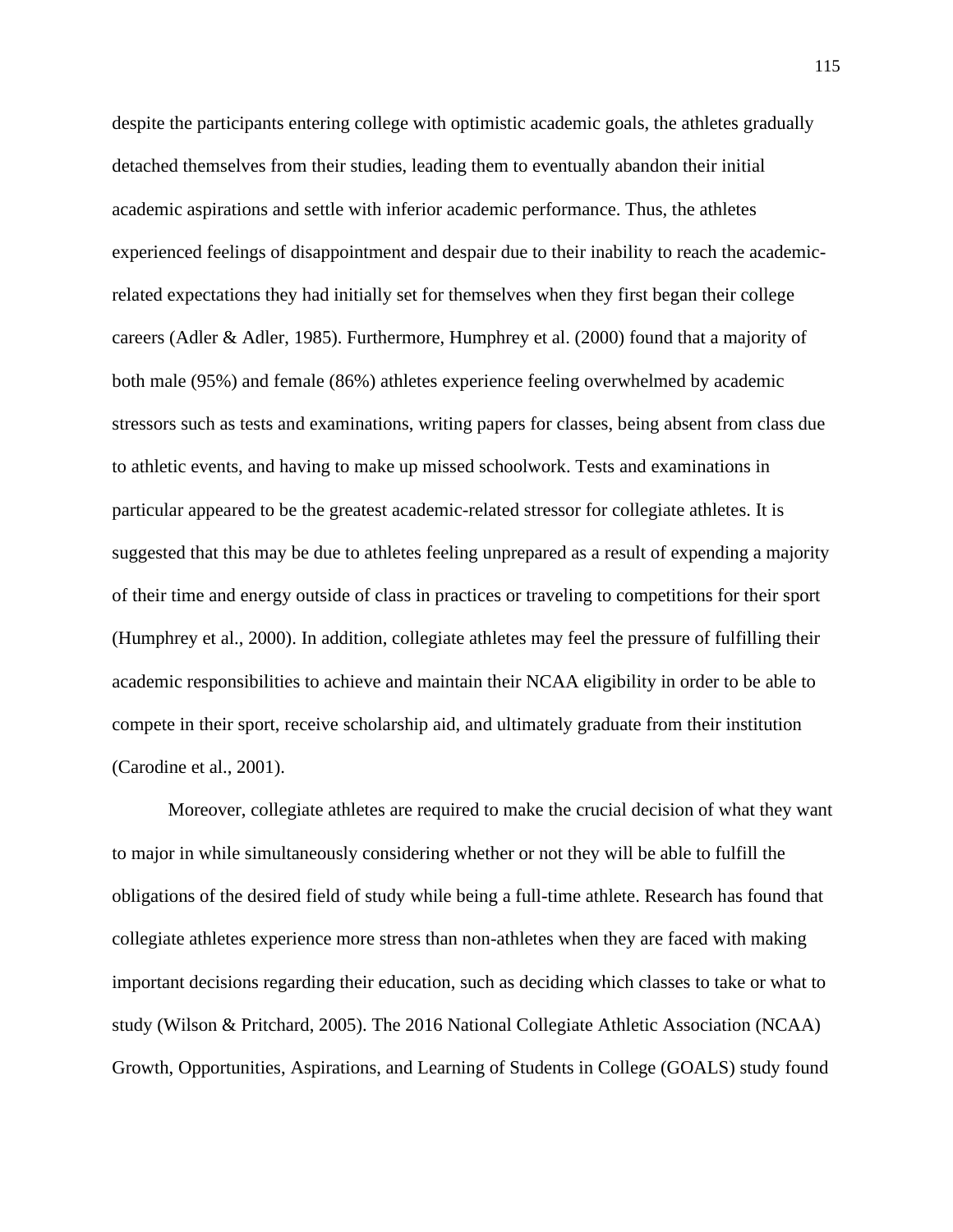that more than one-third of collegiate athletes reported that their participation in sports has prevented them from taking preferred classes. Namely, collegiate athletes are more likely to find themselves in classes or majors that are undesirable (Comeaux, 2010; Eitzen, 2009). Hatteberg (2020) conducted a qualitative study on the perceived impacts of stress exposure on academic development of collegiate athletes in which 56 athletes from a Division I university were interviewed. One athlete reported:

...it's very difficult when you get into [a certain phase of the major]... there are only like four classes that you have to take together and they're only offered at certain times, so if you have prior requirements, like, I would have to go to practice and stuff, it might interfere with my practice time and there's nothing I can do about it in terms of schooling. (Hatteberg, 2020, p. 18)

As reflected by the experiences of this particular individual, athletes may feel like they are required to make the unfair decision between putting their sport or their academics first, which may ultimately pose as a significant stressor.

**Athletic Demands.** NCAA Division I athletes are noted as the "best of the best" in their respective sports that are described as a "high-stakes environment where excellence is the expectation" (Whitehead & Senecal, 2020, p. 151). Although participating in college sports has shown to have a positive impact on athletes' well-being such as boosting self-esteem and confidence, social support, and connectedness (Armstrong et al., 2015), sport participation itself has also proven to be a significant stressor for student-athletes (Kimball & Freysinger, 2003). For example, Kimball and Freysinger (2003) conducted an interpretative study on leisure, stress, and coping as a collegiate athlete in which 14 participants (seven male and seven female) from a Division I university were interviewed. One male athlete reported the following: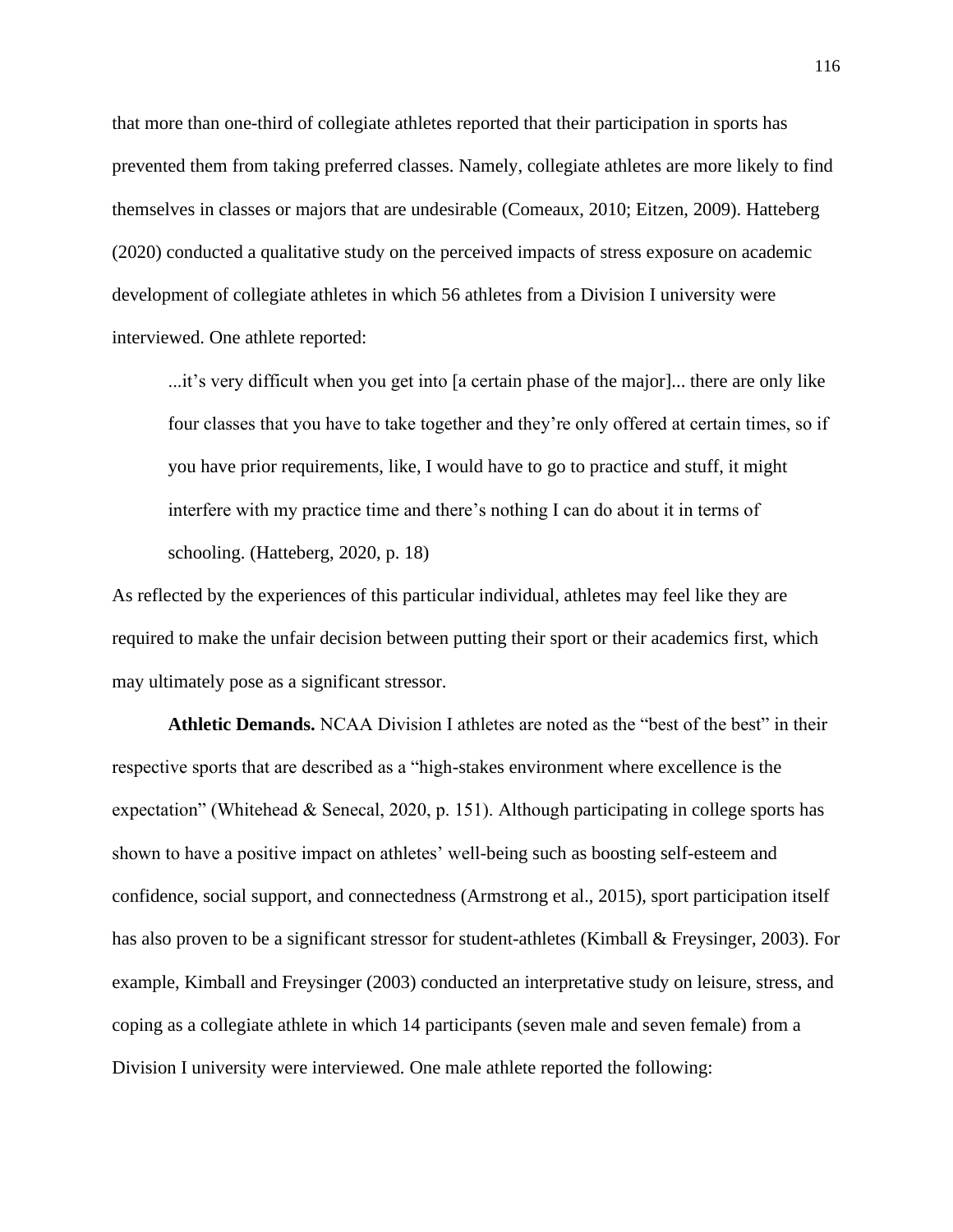...I have so much stress at times… I feel like my world is just falling in front of me and there's nothing I can do to stop it… It just feels like there's so much to do so little time to do it that I'm going to cry, that's how I feel about it… I feel like a lot of time I'm out of control and you just kinda barely get through every day. (Kimball & Fresinger, 2003, p.

127)

As indicated by this quote, athletes may feel as though there is not enough time to balance both athletics and academics and do their best in both domains (Humphrey et al., 2000), thus causing ample amounts of stress and pressure in their lives. The NCAA GOALS (2016) study found that an average Division I athlete is spending 34 hours per week on their sport in-season in addition to 38.5 hours per week on academics, which is higher than both Division II and III athletes. To put it in perspective, this is equivalent to maintaining nearly two full-time jobs simultaneously.

Moreover, pressures specifically related to athletic performance that collegiate athletes face may cause additional psychological distress. For instance, athletes who perceive athleticrelated demands as something that exceeds their capacity to deal with can result in having a negative impact on their mental and physical health as well as their overall athletic performance (Ivarsson et al., 2017; Li et al., 2017). Humphrey et al. (2000) reported more than half of both male and female athletes considered sport-related demands to be stress-inducing with the greatest stressor reported by athletes being the pressure they feel to win and perform well in their sport. Similarly, Gulliver et al. (2012) examined both barriers and facilitators to mental health helpseeking for elite athletes. As a result, one of the most prevalent themes reported by athletes regarding mental health struggles in relation to sport participation included that of performance. One participant shared, "I think after, if maybe after a competition you don't perform very good, you can get depressed and stuff" (Gulliver et al., 2012, p. 4). As evidenced by this quote, some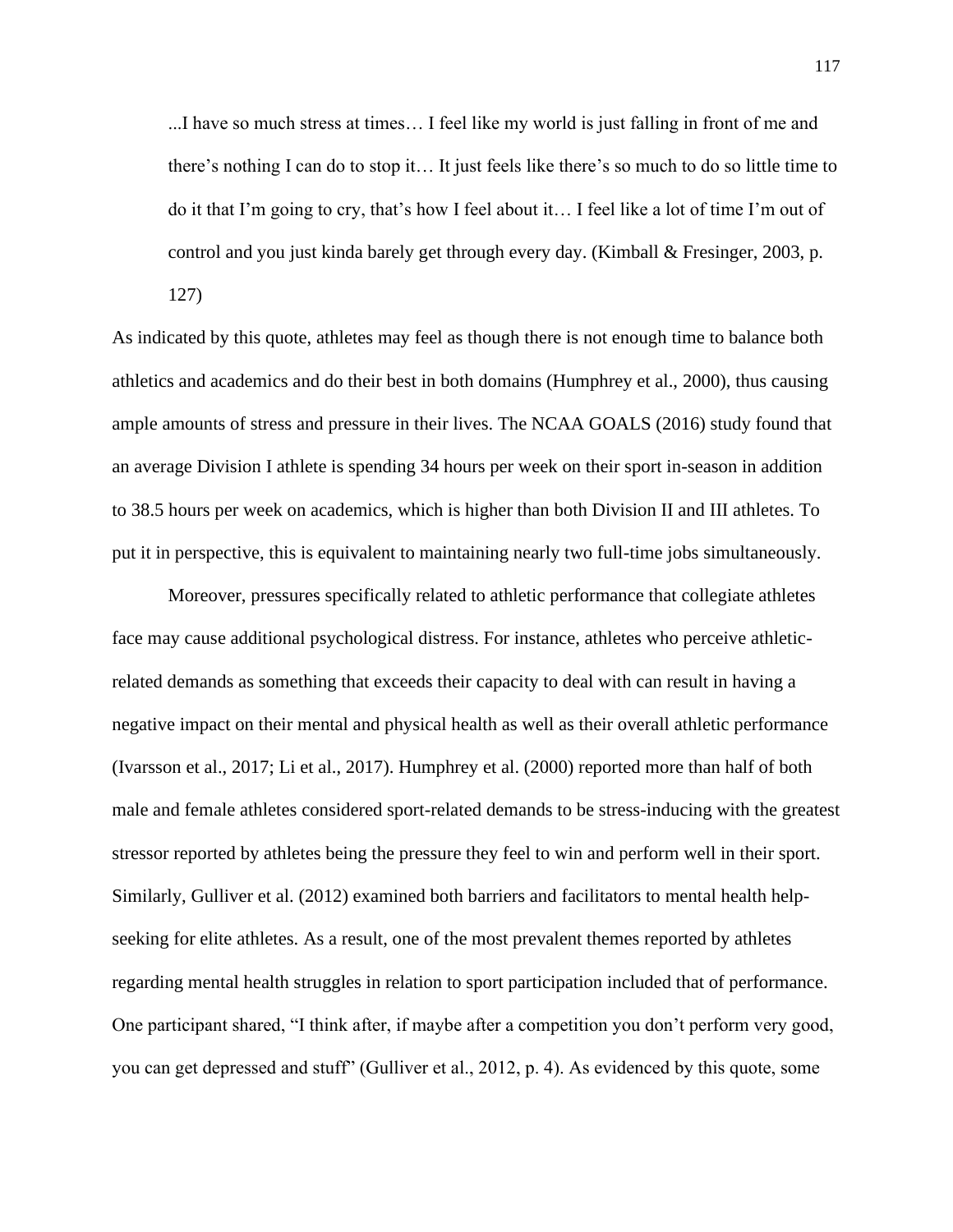athletes may weigh their self-worth and value directly on the outcomes of their performance and, if they do not perform well in their respective sport, it is possible that their mental health and psychological well-being becomes affected.

**Relationships with Others.** Coaches, teammates, and athletic staff give athletes the opportunity to develop deep and meaningful relationships with each other, oftentimes creating and cultivating a family-like environment and support system for the athletes throughout their time in college (Adams et al., 2015). In addition, parents and family may also provide additional support outside of sport for some athletes (Prewitt-White et al., 2016). Despite these opportunities for developing and maintaining meaningful connections, however, research indicates that collegiate athletes are oftentimes limited in their social interactions with individuals outside of their athletic sphere including other students and classmates, faculty, and friends (Watson & Kissinger, 2007). Due to the increased demands that Division I athletes face both athletically and academically, research suggests that free time devoted to spending with friends, family, and significant others is often scarce (Paule & Gilson, 2010). A study that examined experiences of NCAA athletes from Division I Power Five conferences (Big 12, Big Ten, and Southeastern Conference) found that one of the biggest challenges athletes face includes missing out on events and opportunities in college. As one athlete in the study shared, "I've missed out on a lot of the normal college routine with not being able to do stuff with my friends" (Paule & Gilson, 2010, p. 341). Humphrey et al. (2000) found that 12% of male athletes and 7% of female athletes in their study were stressed out by their relationships with others including teachers, coaches, and teammates. Wilson and Pritchard (2005) found a similar result in their study that compared sources of stress in collegiate athletes to non-athletes. The researchers recruited collegiate athletes (52) and non-athletes (310) from a Division I university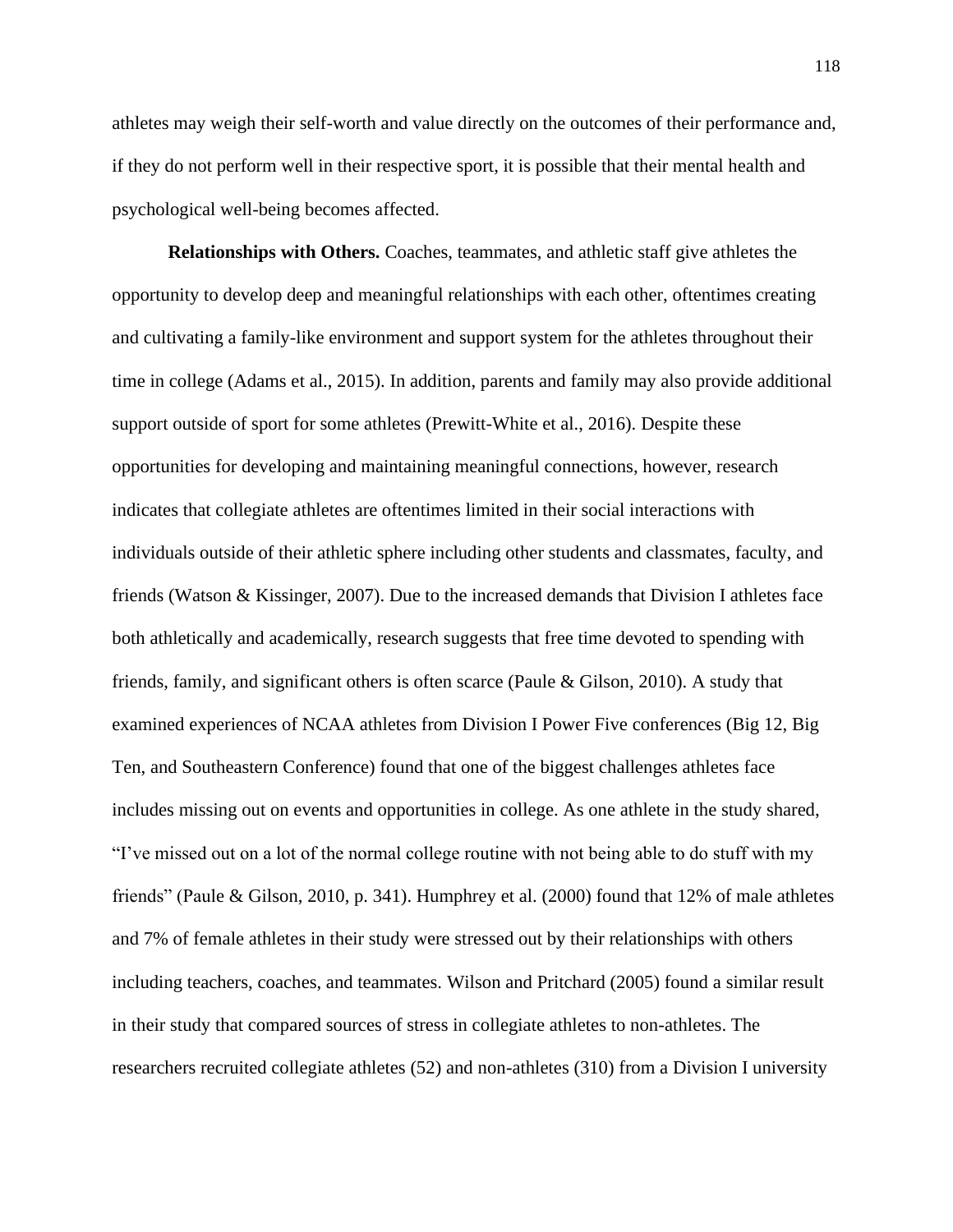and used a modified version of The Survey of Recent Life Experiences (Kohn et al., 1990) to identify various stressors that are most prevalent in Division I athletes. Results of the study indicated that more athletes reported being stressed out by relationships than non-athletes (Wilson & Pritchard, 2005). A more recent study examined the experiences of 409 NCAA Division I athletes across nine different universities from the Pacific 12 Conference and found that when participants were asked what they would change about their athletic experience, many of them expressed a desire to be able to make new friends outside of their sports teams (Pacific 12 Conference, 2015). Consequently, the lack of social opportunities may leave some athletes feeling left out or as though they are being deprived of the full college experience

### **Professional Psychological Help**

An increase in support services has become readily available for NCAA Division I student-athletes in recent years (Moore, 2016). University leaders and athletic departments are dedicating more time and support than ever before to addressing mental health-related concerns of student-athletes (Galli et al., 2014; Neal et al., 2013; Rao et al., 2015; Wolanin et al., 2016). In January 2019, the NCAA passed legislation that requires all schools to make mental health services and resources available for student-athletes through universities' athletics department, health services, or counseling department (Hosick, 2019). Between the work of the coaching staff, athletic trainers, academic advisors and tutors, a sports medicine team, sport psychology consultants, clinical psychologists, and more, it is not uncommon for both student-athletes and the layperson to confuse the roles of each. In Gulliver et al.'s (2012) interview with elite athletes, one participant described what this perplexity was like from an athlete's perspective, "The psychologists here are sport psychologists, sometimes things that happen away from sport you're not sure whether you can go and see them about that, or is that an issue for a counselor" (p. 7).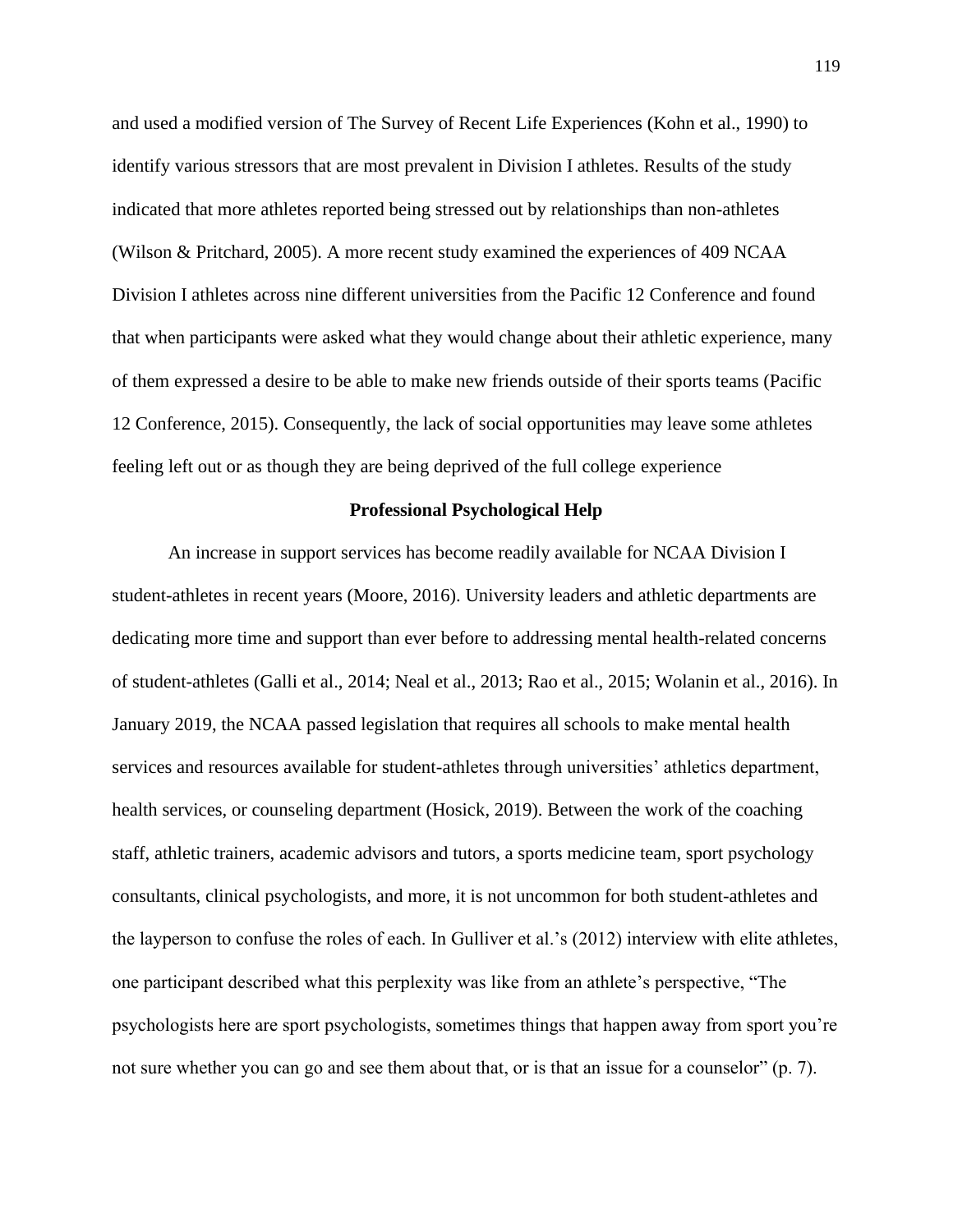As illustrated by this particular athlete's thoughts and experiences, this type of uncertainty may lead to a struggling athlete becoming hesitant in seeking out help because they are not entirely sure where to turn to and, as a result, leading them to potentially make the decision to not seek out help at all.

Research has found several benefits of athletes who utilize mental health services and various psychological interventions to not only help enhance their athletic performance but to improve their mental health and overall well-being as well. For instance, Turner et al. (2018) used an idiographic single-case study approach to examine three male golfers and the effects of rational emotive behavior therapy (REBT) and found that it reduced the athletes' performance and social anxiety (Turner et al., 2018). Dubuc-Charbonneau and Durand-Bush (2015) examined the effects of a self-regulation intervention that targeted areas of stress, burnout, and well-being of eight university student-athletes. As a result of the interventions, the findings revealed that both levels of stress and burnout significantly decreased while levels of well-being and selfregulation significantly increased (Dubuc-Charbonneau & Durand-Bush, 2015). However, despite the benefits that professional psychological help has proven to contribute to athletes' performance, mental health, and overall well-being, there continues to be a high number of college student-athletes who maintain a reluctance to reach out for professional help when they need it.

Bird et al. (2018) recruited 101 collegiate athletes and 101 non-athletes for their study in which they sought to investigate the differences in attitudes toward various types of counseling, support, and available services. The researchers found that athletes preferred to seek help for a personal problem from a parent (77.2%), friend (76.2%), or an intimate partner (70.3%) over anyone else. Additionally, the results indicated that athletes would prefer to seek help from a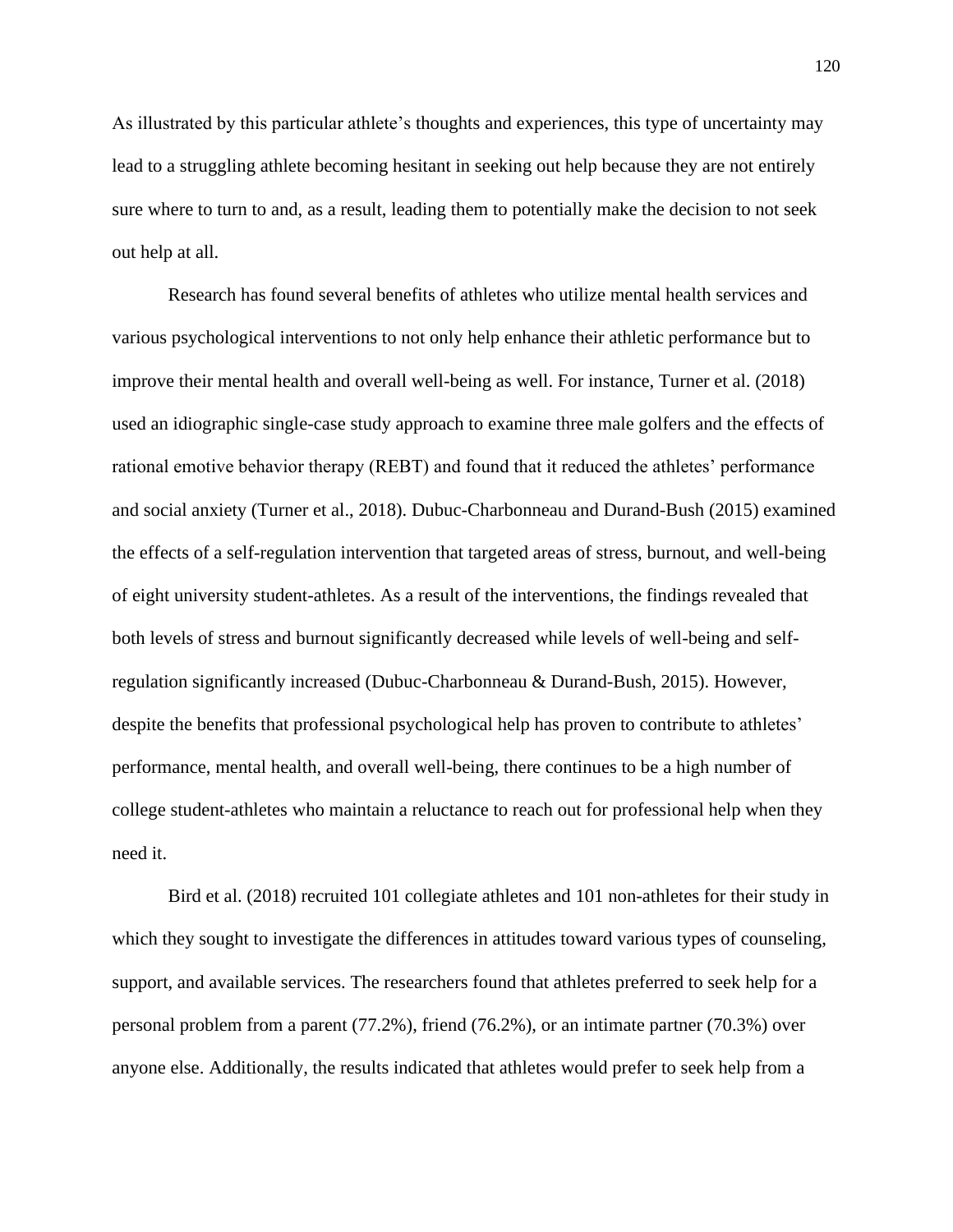sport psychologist (33.7%) over a mental health professional (18.8%; Bird et al., 2018). Thus, collegiate athletes tend to prefer to seek help from non-professionals (i.e., family members or loved ones) and if they were to seek help from a professional, they prefer it to be a sport-related professional, such as an athletic trainer or a sport psychologist, over a mental health professional. In addition, López and Levy (2013) found that collegiate athletes strongly prefer counselors who have knowledge, familiarity, and experience with sports participation, particularly in a college sports setting specifically. "The fear of not being understood seems to reflect their desire to not have to explain their complex day-to-day existences or the intricacies of their sport, but to be free to focus on the issue troubling them" (López and Levy, 2013, p. 27). As evident by this quote, athletes who are talking to professionals that are competent and familiar with what it means to be a collegiate athlete are more likely to have the opportunity to focus on their personal struggles rather than having to use the time and energy given to them to explain to the practitioner what their life is like as a collegiate athlete. This finding is similar to Watson (2005) who found collegiate athletes have greater expectations for counseling services if their counselor is knowledgeable and competent. This may be because collegiate athletes are considered a unique and gifted subpopulation in which they oftentimes do not feel easily understood by those around them. Therefore, the feeling of being acknowledged and listened to by somebody else may be invaluable to them.

Schlimmer and Chin (2019) conducted a study to examine the various clinical challenges of mental health professionals who work directly with NCAA Division I athletes. The researchers administered semi-structured interviews with six mental health professionals working in the field. One professional noted that there tends to be some blurred lines amongst the general public between the roles of sport psychology consultants and clinical psychologists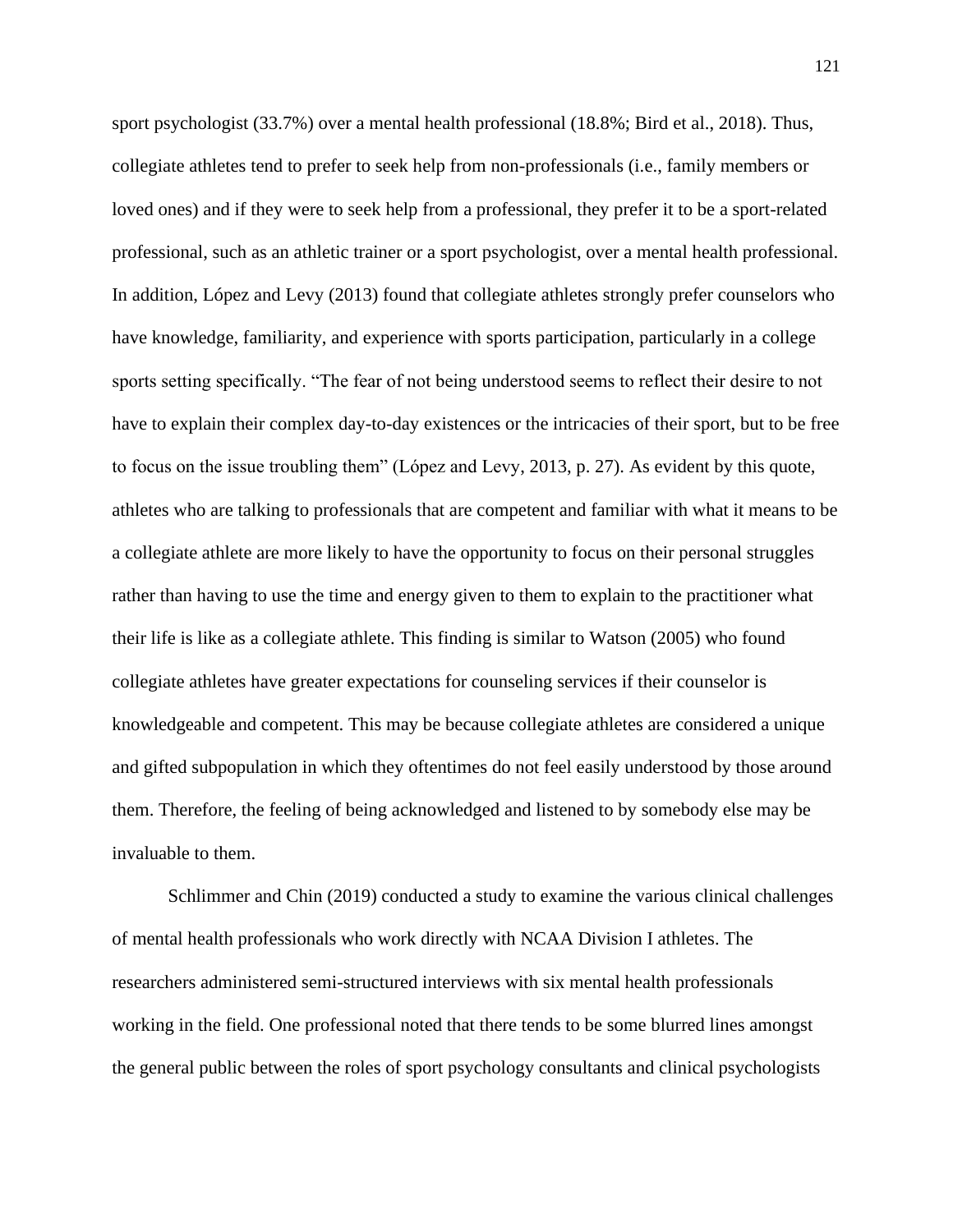and counselors (Schlimmer & Chin, 2019). In the interview, the participants highlighted the idea that sport psychology consultants are not licensed psychologists and therefore they are not competent in treating mental illnesses. The NCAA further describes the differences, "Some athletics departments may employ individuals who are not licensed mental health providers, but rather are trained in performance enhancement. These individuals bring expertise in performance issues… however, they are not qualified to diagnose and manage mental health disorders" (NCAA, 2020, p. 1). Although sport psychology consultants are not considered to be licensed psychologists,, not all licensed psychologists may be competent to work with collegiate athletes, indicating that they may not have the knowledge to fully grasp the struggles that an athlete is experiencing. The professionals in Schlimmer and Chin's (2019) qualitative study suggested that those who are treating student-athletes for mental health-related concerns have a combination of the two aforementioned qualities, licensure as a psychologist with a competency in sport psychology.

### **Barriers Toward Professional Psychological Help-Seeking**

### **Stigma**

"We don't feel shame over having to go to physical therapy for a stress fracture - why should we feel any different about allowing time and treatment to heal anxiety and depression?" (Brown, 2014, p. 8). This is a question posed by former Stanford University cross country and track athlete, Molly McNamara, who struggled from depression and disordered eating during her time as a collegiate athlete. McNamara created and directs a program called Cardinal Resilience, Health, and Emotional Development (RHED) that works with the Stanford athletic department to help promote and initiate programs and resources for athletes at the school. It has been an ongoing curiosity as to why physical illness and disabilities such as the flu, a broken bone, or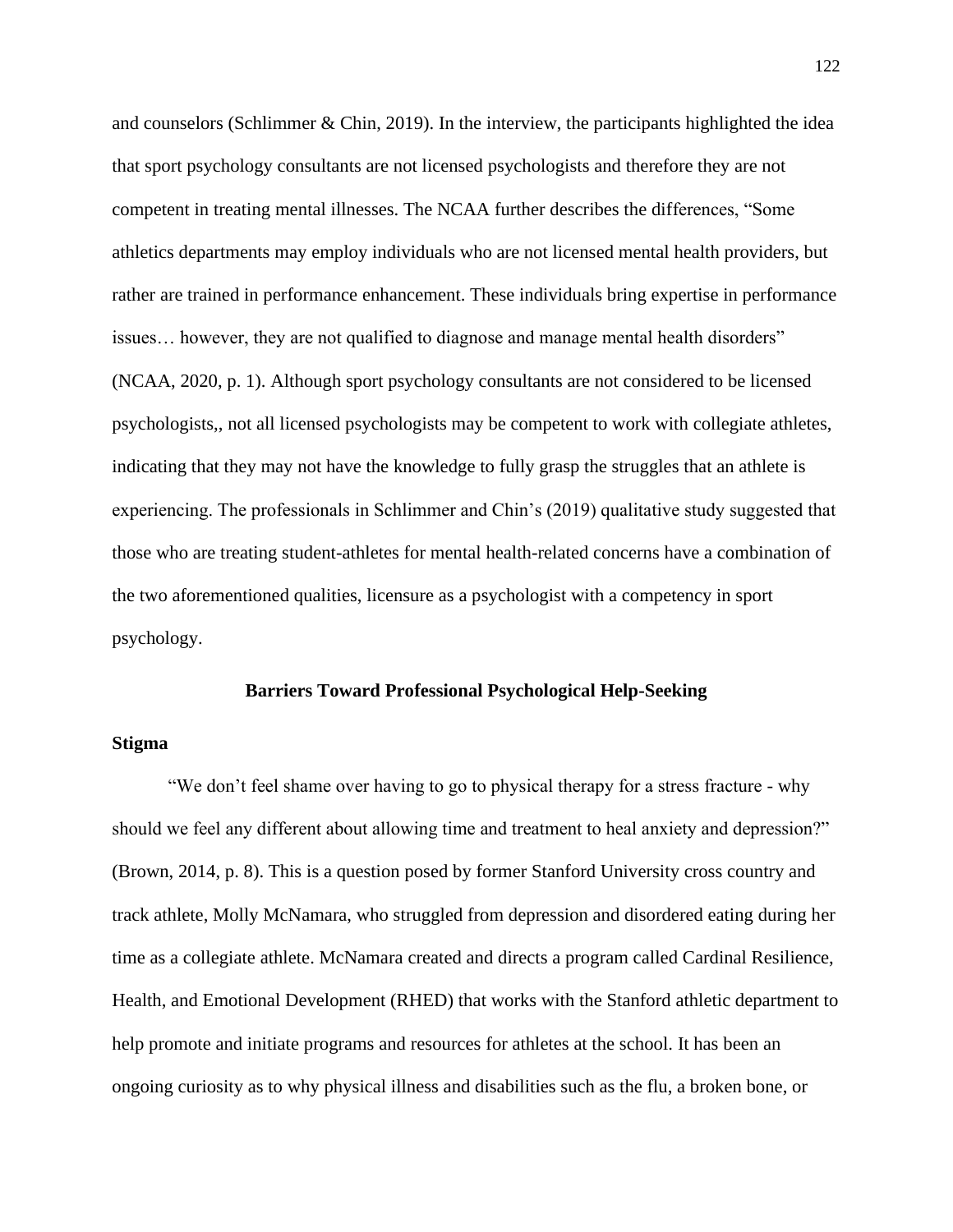cancer are treated and viewed much differently in our society than a mental illness such as depression, anxiety, or an eating disorder.

Abdullah and Brown (2011) define stigma of mental illness as "the devaluing, disgracing, and disfavoring by the general public of individuals with mental illnesses" (p. 947). Stigma has been categorized into two types, public stigma and self-stigma. Public stigma is defined by the attitudes and behaviors that the general public has toward a particular group of people (Corrigan & Watson, 2002). In the case of individuals suffering from mental illness, society tends to view these groups of individuals in a more negative manner than those who suffer from various physical illnesses. More specifically, Weiner et al. (1988) discovered that physically-based stigmas were publicly perceived as something the sufferer had no control over while simultaneously eliciting feelings of pity, little-to-no anger, and a need to help. Meanwhile, mental-behavioral stigmas were perceived as something that the sufferer does have control over and they elicited feelings of little pity, a significant amount of anger, and neglect in those around them (Weiner et al., 1988). Mental illness is oftentimes viewed as something that one can control and instead of evoking feelings of empathy from those around them, those who are suffering are more likely to be left alone and isolated, resulting in less support and more judgment than those who are struggling with a physical illness or disability. On the other hand, self-stigma includes the internalized beliefs regarding oneself (Corrigan  $\&$  Watson, 2002) and is oftentimes influenced by public stigma (Wahto et al., 2016). Corrigan and Wassel (2008) explain that selfstigma can lead to decreases in self-esteem, self-efficacy, and self-confidence and lead to what is termed as the "why try effect" (p. 44) in which individuals may say things to themselves like, "Why do I try so hard to get this job? It's not like I'll get it because of my mental illness anyways!". An overwhelming amount of self-stigma can lead to individuals second-guessing the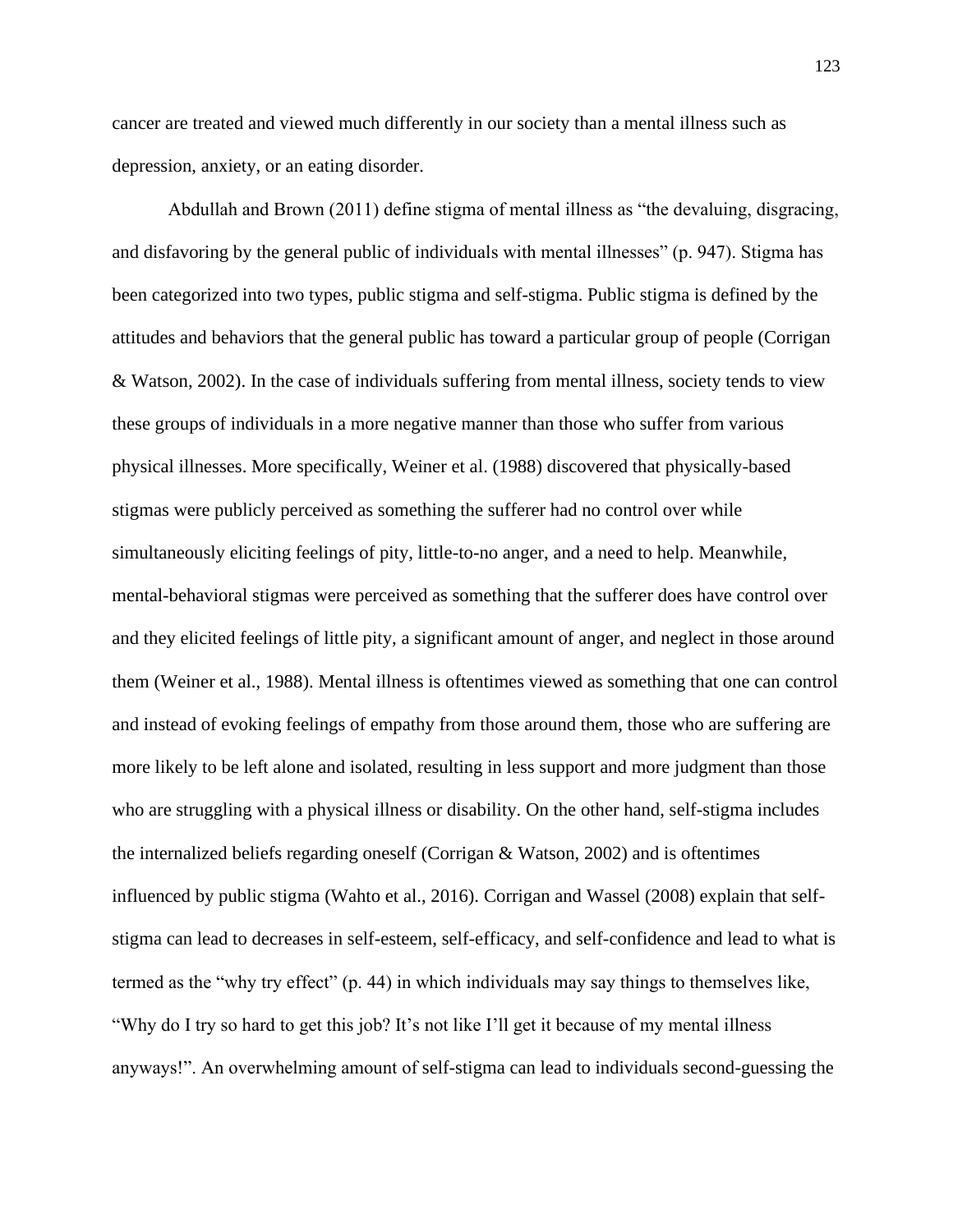choices they make in their life thus drastically altering the ways in which they live and how they perceive the world.

Nobiling and Maykrantz (2017) used the Health Belief Model (HBM) (Champion & Skinner, 2008) to explore college students' perceptions about mental illness, utilization of mental health services, and self-medication among college students who may or may not have a history with mental illness. Researchers used two versions of the HBM (HBM-hypothetical and HBMpractical) to discover that college students identify stigma as being one of the top barriers to seeking out help. Based on whether a participant had ever been previously diagnosed with a mental illness would determine which HBM questionnaire they would complete (i.e., those who reported never being diagnosed with a mental illness were assigned to complete the HBM-H and those who reported previously being diagnosed with a mental illness completed the HBM-P). As a result, about 80% (from both sections of the HBM) of the 753 participants recognized stigma as a potential barrier for accessing mental health services (Nobiling & Maykrantz, 2017). When examining college student-athletes and stigma specifically, Wahto et al. (2016) recruited 43 college student-athletes from a large university to find out the role that stigma plays on athletes' attitudes toward psychological help-seeking. As a result, the researchers found that both selfstigma and public stigma were identified as "a significant and very large (66%) proportion of the variance in attitudes toward seeking professional psychological help above and beyond gender and treatment history" (Wahto et al., 2016, p. 93). Thus, stigma appears to have a direct effect on how athletes respond to and view their own personal struggles. When comparing collegiate athletes and non-athletes' perceptions of public stigma, self-stigma, and attitudes toward seeking professional help, Hilliard et al. (2019) found that there were no significant differences in perceived stigma between the two groups. Despite this finding, athletes consistently perceive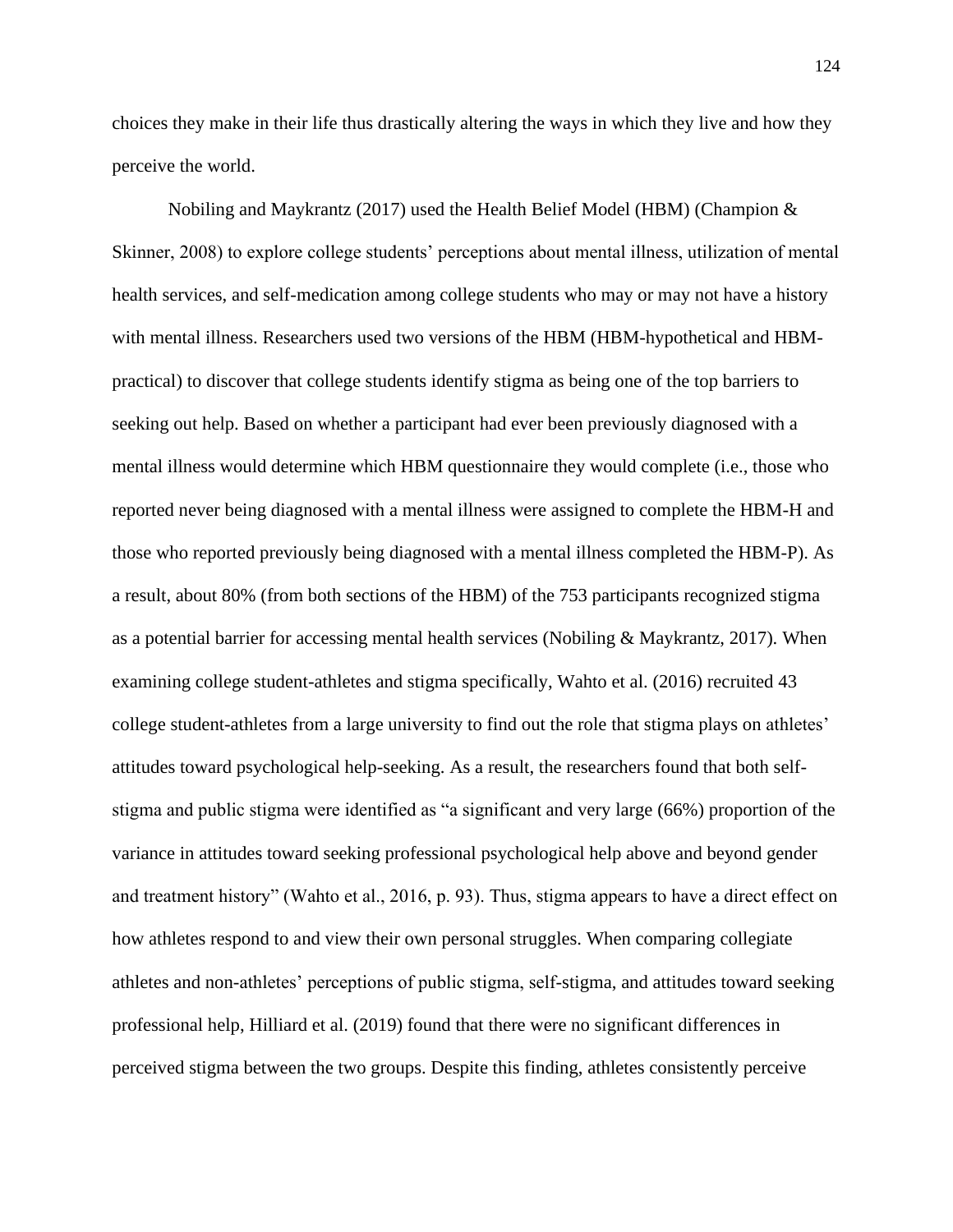high levels of both public and self-stigma which has proven to influence their help-seeking behaviors. Gulliver et al. (2012) reported that athletes identified stigma and embarrassment of reaching out for help to consist of more than 40% of all barriers to seeking out professional help for mental illness. As Brown (2014) explains, "In many ways, this stigma further exacerbates the problem of student-athlete mental health as it inhibits effective dialogue, education and development of resources to address these issues" (p. 17). As illustrated by this quote, stigma plays a consequential role in explaining why conversations regarding mental health are limited, particularly in the sports world, and why many collegiate athletes may not know where to turn to in times of need.

Male athletes in particular represent a smaller subgroup of athletes that maintain a more negative view regarding professional psychological help-seeking (Watson, 2005; Watson, 2006). Barnard (2016) conducted a study with 77 collegiate athletes (32 male and 45 female) from a Division I public university, a Division I private university, and a Division III private college. Participants from each university were asked to complete a series of questionnaires including the Devaluation-Discrimination Scale, the Attitudes Toward Seeking Professional Psychological Help Scale (ATSPPHS; Fischer & Turner, 1970), and the Athletic Identity Measurement Scale (AIMS; Brewer & Cornelius, 2001). Results found that gender predicted help-seeking behavior in which female athletes were more likely to seek help than male athletes (Barnard, 2016). As suggested by Martin et al. (1997), this may be due to the ongoing stigmatization that surrounds male athletes and professional psychological help-seeking. In their study, NCAA Division I athletes completed the Attitudes Toward Seeking Sport Psychology Consultation Questionnaire (ATSSPCQ; Fischer & Turner, 1970; Francis, 1992; Gould et al., 1987; Gould et al., 1991; Tinsley, 1982; Wrisberg & Martin, 1994) and the researchers found that male athletes were more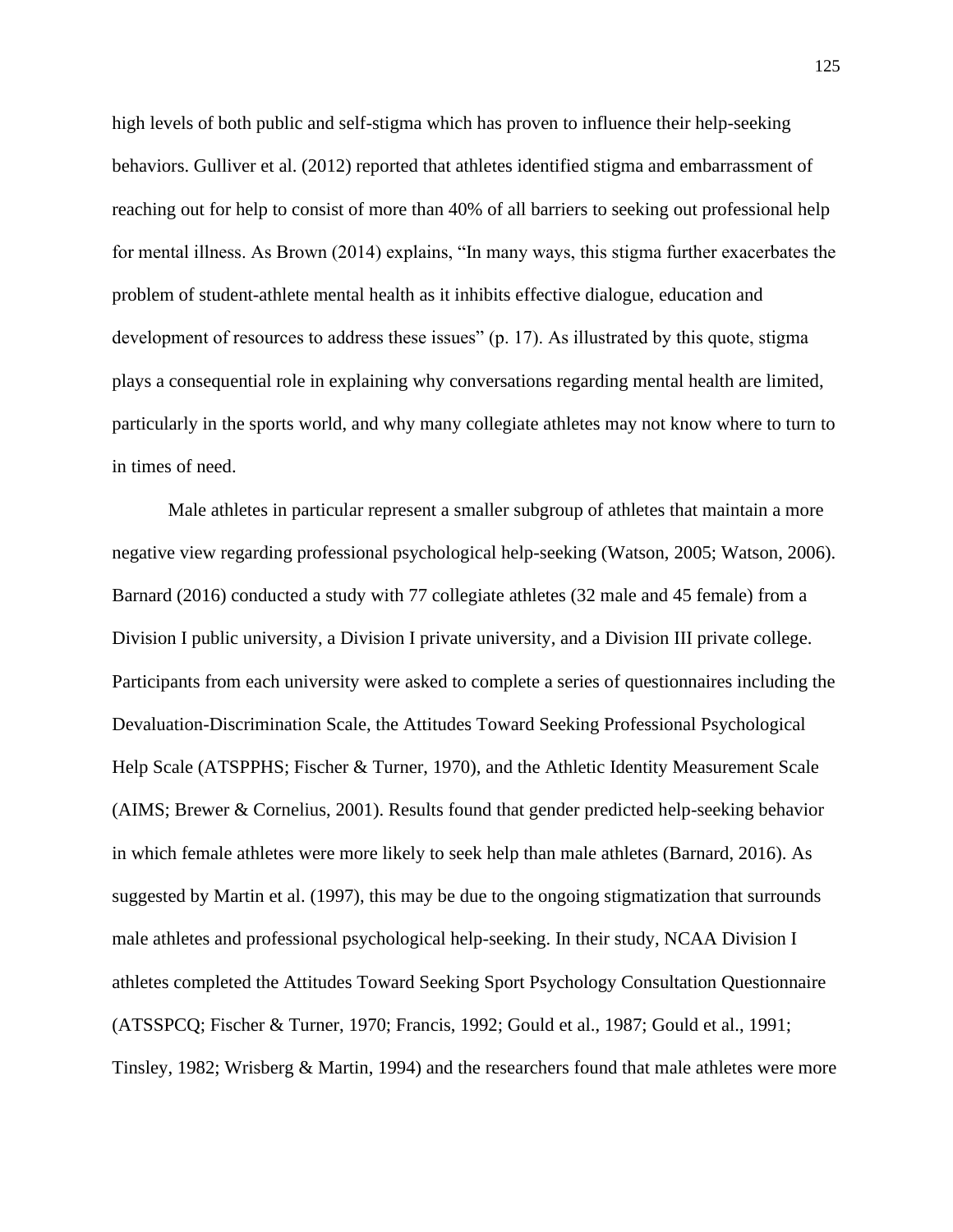likely to predict that they would experience stigmatization for seeking help than female athletes (Martin et al., 1997). Consequently, stigma is a significant barrier to help-seeking for mental health concerns in male athletes.

### **Lack of Time**

In addition to stigma, the literature has further examined and identified other common barriers that prevent collegiate athletes from seeking out professional help for mental health concerns. López and Levy (2013) recruited 165 NCAA Division I athletes from 20 sports to participate in their study in which they were asked to complete a modified version of the Barriers to Help-Seeking Checklist and a Psychotherapy Preferences Questionnaire (Givens & Tija, 2002) to identify any potential barriers for seeking out professional help while imagining themselves in a situation where they were in need of help for a personal issue and were considering reaching out to their school's counseling center. The most significantly reported barrier to help-seeking for collegiate athletes was a lack of time to seek services (López & Levy, 2013). These findings are similar to Watson's (2006) in which 105 student-athletes and 125 non-athletes answered an open-ended, qualitative question that asked them to name reasons for not seeking counseling or support services for personal problems or issues. A lack of time was the fourth most common response for athletes (12.4%) as a reason for why they did not seek out professional help. Between practices, competitions, traveling, and academic class schedules, the typical collegiate athlete has few available times and little flexibility to access college or university counseling services, especially if services are only offered throughout the day and during regular business hours (López & Levy, 2013; Watson, 2006). Although most sports have a designated "season" (e.g. football takes place in the fall), competition, training, and practices for several athletes can last nearly year-round when taking into account both in-season and off-season training (Forester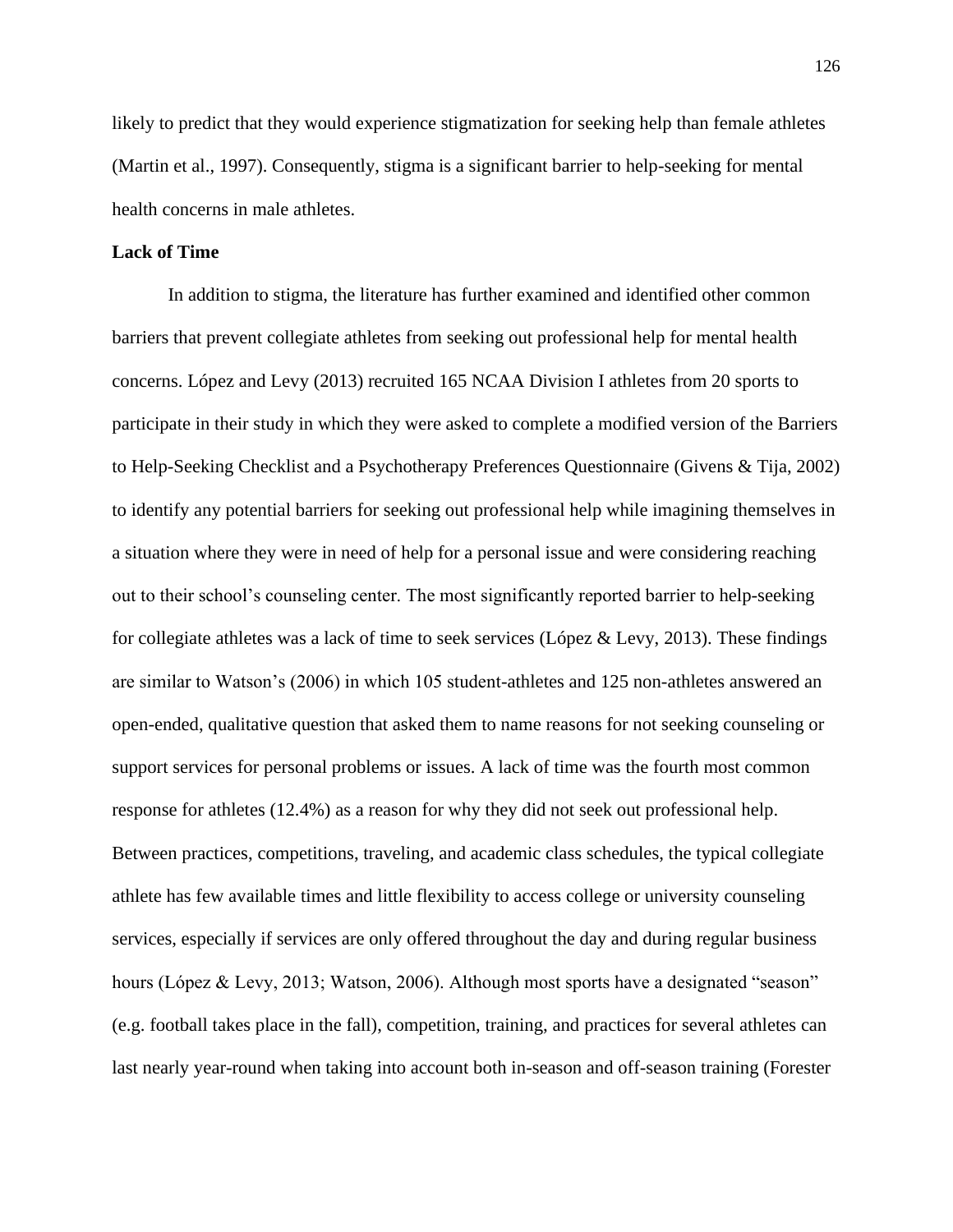et al., 2020). For instance, athletes such as college basketball players may begin their season in early fall and extend through spring, with off-season conditioning and practices continuing regularly throughout the end of the spring and into the summer. Thus, athletes may find it challenging to find the time to seek out professional services at any point in the year.

#### **Mental Health Literacy**

Jorm et al. (1997) defines mental health literacy as the "knowledge of beliefs about mental disorders which aid their recognition, management, or prevention" (p. 184). Rafal et al. (2018) measured mental health literacy in 1,242 college men aged 18 and older from a large southeastern university. Mental health literacy in participants was measured using a modified version of a Mental Health Literacy measure (Jung et al., 2016) that included knowledge of signs and symptoms of mental health concerns, mental health beliefs, and knowledge of available mental health resources. Researchers discovered that, in general, male university students showed low mental health literacy, limited knowledge about mental health, weak mental health beliefs, poor mental health attitudes, and low intention to seek out professional help (Rafal et al., 2018). Gulliver et al. (2012) found that although athletes may have a general idea regarding signs and symptoms of different mental illnesses, they still have difficulty differentiating something being "just a feeling" or it being an indication of a mental illness (Gulliver et al., 2012). As one athlete reported:

Being an athlete isn't easy… you're almost totally fatigued every day… you can blame your depression and anxiety and that on fatigue, when it might not be the fatigue that's creating the depression or the anxiety. But you could put a cover on it like that, saying it's from training. (Gulliver et al., 2012, p. 7)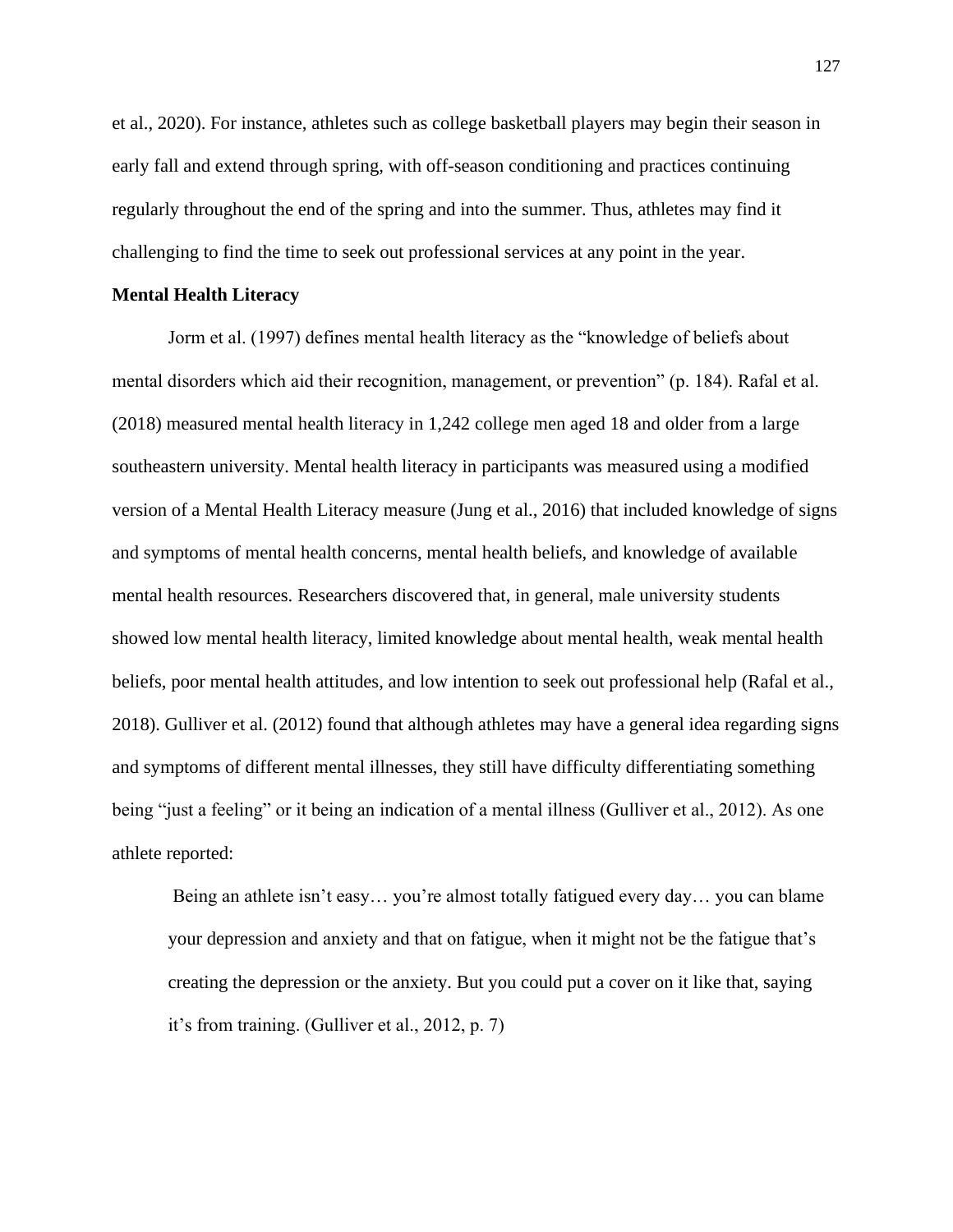Additionally, the participants in the study cited not knowing what services were available and how to access them as well as not understanding what may happen in a consultation as a major barrier (Gulliver et al., 2012). Despite the fact that there has been a gradual increase in awareness and education of mental illness in recent years, a lack of mental health literacy continues to be a significant barrier for athletes in deciding whether or not they seek out professional help.

### **The Sport Ethic**

An additional barrier to professional psychological help-seeking for collegiate athletes is what Hughes and Coakley (1991) term "the sport ethic" that most athletes have been socialized to conform to. The sport ethic describes the ideal of what it means to be a "real athlete". Some of these characteristics include making sacrifices for "The Game" and accepting risks and playing through pain (Hughes & Coakley, 1991). Conforming to the sport ethic itself may result in a lesser number of athletes wanting to seek out professional help due to a fear of violating the expectations of what it means to be a "real athlete". Malcolm (2006) investigated the social norms of being an athlete and playing through pain and discovered that novice softball players conformed to the ideas of "shaking it off" and "toughing it out" after being exposed to various messages and actions commonly experienced by athletes in a sport environment. For example, the softball players' complaints about pain were intentionally ignored by coaches, some jokes were made about their pain or it was not taken seriously by teammates and coaches, and they were told messages such as "no pain, no gain". Results of this study showed the athletes conformed to the norms of the sport ethic over time and even more so in the athletes that expressed a stronger commitment to the softball-player identity (Malcolm, 2006). Consequently, the athletes eventually became less likely to ask for help. Similar to the idea of the sport ethic, Brown (2014) describes a heavily influential "sports culture" that many athletes associate with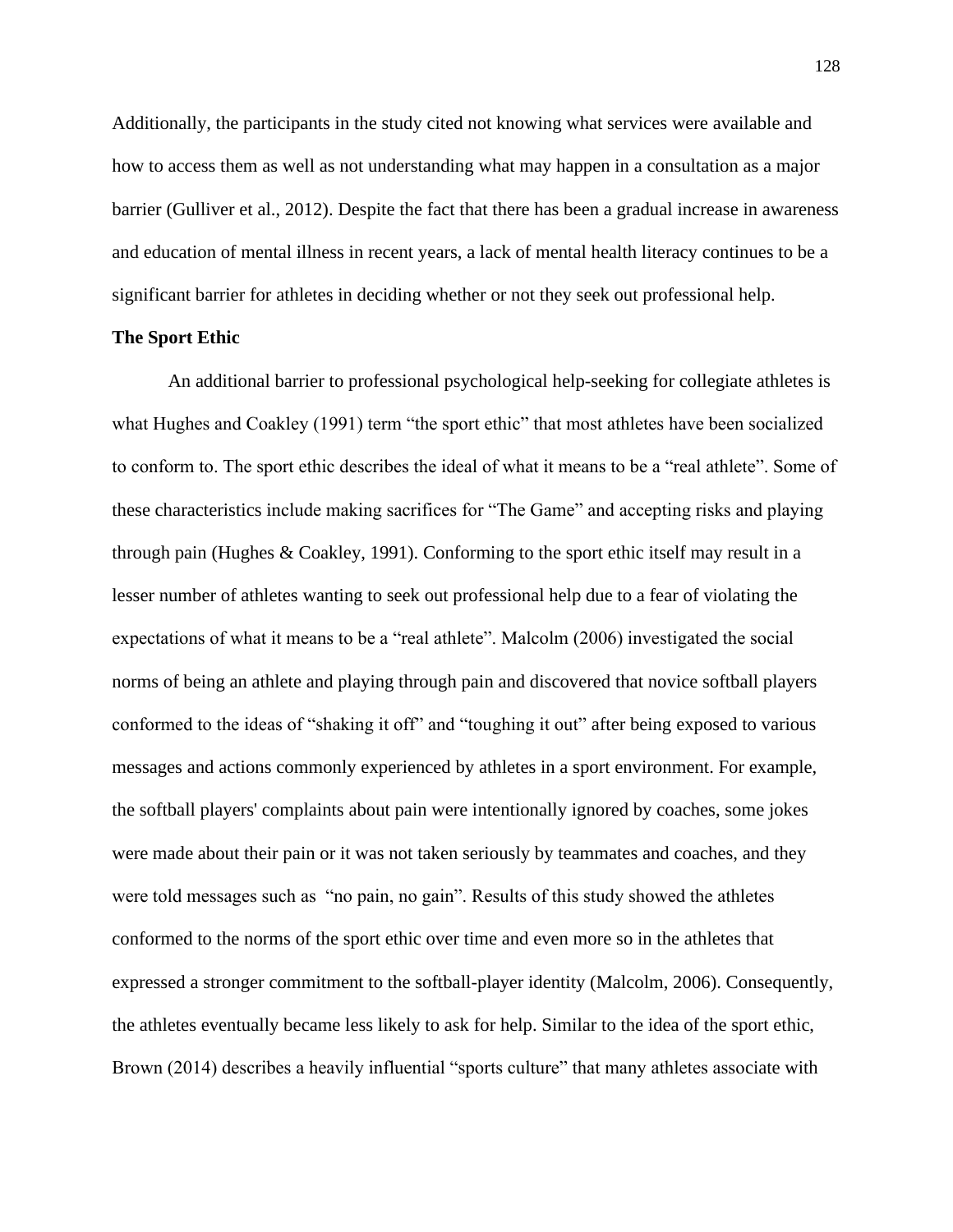which includes expectations of strength, stability, and mental toughness. As a result, athletes may be more likely to avoid disclosing their internal struggles to those around them in fear of negative consequences, such as being rejected by coaches or teammates.

#### **Accessibility to Mental Health Services**

Sudano and Miles (2017) conducted a study that surveyed 127 head athletic trainers at various NCAA Division I universities in which they were asked a series of questions regarding the availability of mental health services for athletes at their schools. The researchers found that 72% of the participants reported counseling services of athletes took place in counseling center settings while more than half (57.3%) reported that they believed these services would be more beneficial if they were provided to athletes onsite (e.g., in a training room). Additionally, fewer than half (43%) of the 127 institutions' head athletic trainers indicated that their universities use screening instruments to assess for mental health-related concerns in their athletes (Sudano & Miles, 2017). Contrary to this finding, however, Way et al. (2020) conducted a study with 230 NCAA Division I athletes (80.4% were female and 19.6% were male) that found more than twothirds of the sample (69.1%) reported that they were asked about their mental health in some way during their pre-participation screening process. Although these results indicate that mental health screening in athletes may be increasing, there still remains a number of institutions that have yet to implement these procedures and processes into the pre-participation screening of their athletes. Furthermore, LeViness et al. (2018) found that only 29 out of 571 counseling center administrators representing different university institutions across the country indicated they had counselors embedded within their athletic departments. Therefore, location of these services and ease of accessibility may be important in determining whether or not an athlete decides to seek out help. For example, Cox et al. (2017) recruited 950 Division I athletes (34.4%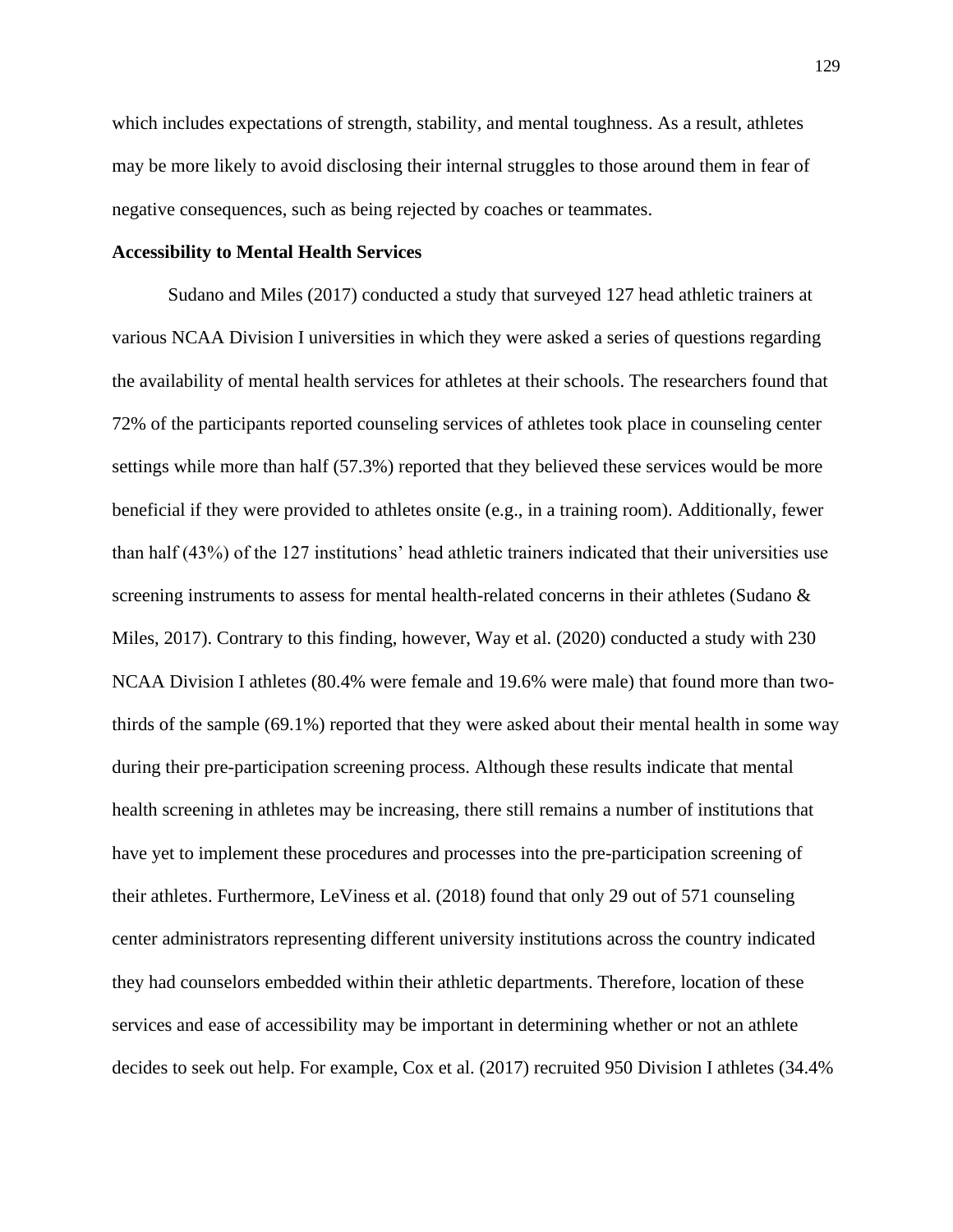were male and 65.5% were female) and determined that more than a quarter (25.7%) of them did not know where or how to access mental health services at their university. Additionally, the researchers found that 44.5% of the athlete participants reported not receiving any mental health education from their athletic department (Cox et al., 2017), resulting in another help-seeking barrier for athletes.

### *Hegemonic Masculinity*

"How can men, as a group, be so audible, so visible, and in such positions of power in society and yet, as individuals, feel so disempowered and experience vulnerability and inner pain that remain silent and invisible?" (Addis, 2011, p. 11). As illustrated by this quote, there is a certain irony behind how men have been socialized to act and behave. They have historically been recognized as the dominant, protective, assertive, and outspoken figures in our society until it comes to asking for help in which they are then taught to be quiet, push it to the side, and forget about it. Consequently, many men do not reach out for professional help for their mental health struggles.

Yousaf et al. (2015) found that men's masculinity ideals are a critical barrier for male athletes in seeking out professional psychological help. These traditional masculine ideals are defined by stoicism, competitiveness, dominance, and aggression (Pappas, 2019), characteristics that inhibit help-seeking behavior. Yousaf et al. (2015) utilized a revised version of the Male Role Norms Inventory to discover that "men's ideal level of hegemonic masculinity is significantly higher than women's ideal level of hegemonic masculinity in men" (p. 236). As the results of the study indicated, men scored lower on the Inventory of Attitudes toward Seeking Mental Health Services (IASMHS), meaning that they maintain more negative attitudes toward help-seeking than women. There is a strong association between masculinity ideals and help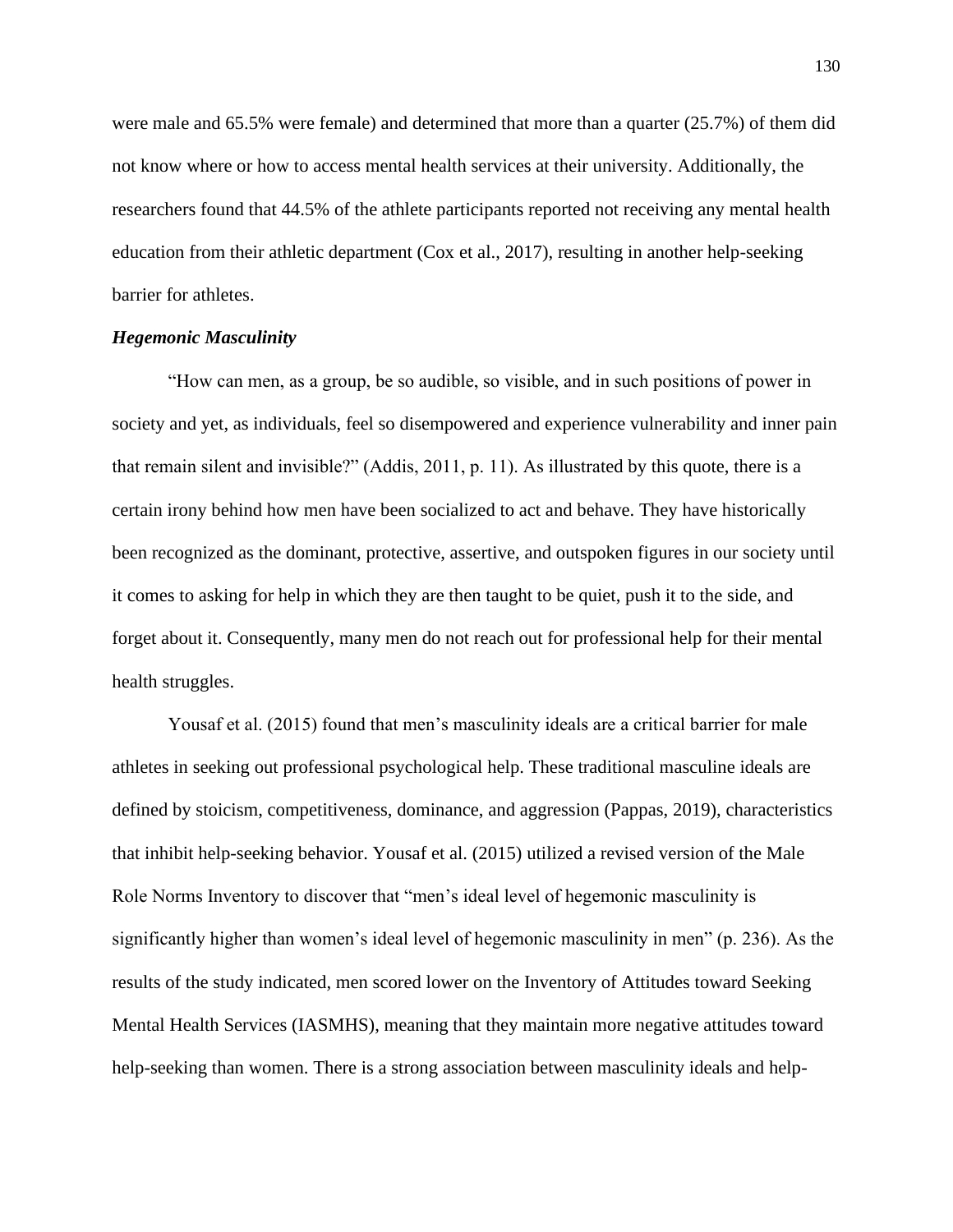seeking behavior that suggests men's ideals and beliefs on how they think men should act and behave play a significant role in how they feel about seeking out professional help. Similar to their findings, Berger et al. (2013) discovered that men who adhere more to masculine norms tend to have more negative reactions toward any type of professional help-seeking, including taking medication and using psychotherapy. The researchers examined 85 male participants ranging from 19 to 77 years old and were asked to complete a series of questionnaires to measure their reactions to different mental health labels, their preferences for help-seeking, and whether or not they would react differently to different sources of help-seeking advice. As the researchers put it, male participants appeared to be "largely ambivalent" (p. 441) toward help-seeking in general with more negative attitudes toward taking medication than therapy. However, opinions on attending therapy ranged from "weak" to "ambivalent" at best (Berger et al., 2013). Thus, men do not feel very positive about even their preferred method of help-seeking which may explain why they struggle with reaching out for professional help.

DeLenardo and Terrion (2014) conducted a qualitative study on opinions and attitudes about mental illness-related stigma and help-seeking behaviors in male student-athletes. The researchers recruited eight male football players from a large university. One of the recurring themes that emerged in the interviews with the participants was that of masculinity and toughness. For example, one athlete mentioned how traditional masculine ideals and the "suck it up" mentality of what is known as the "pain principle" are introduced to young boys early on in their childhoods (DeLenardo & Terrion, 2014). Sabo (1988) defines the pain principle as one where boys are taught and socialized to believe that, in order to be a "real man", they must not allow pain to slow them down. In addition to the influence of the pain principle on male athletes, DeLenardo and Terrion (2014) noted that many of the participants reported attempting to mask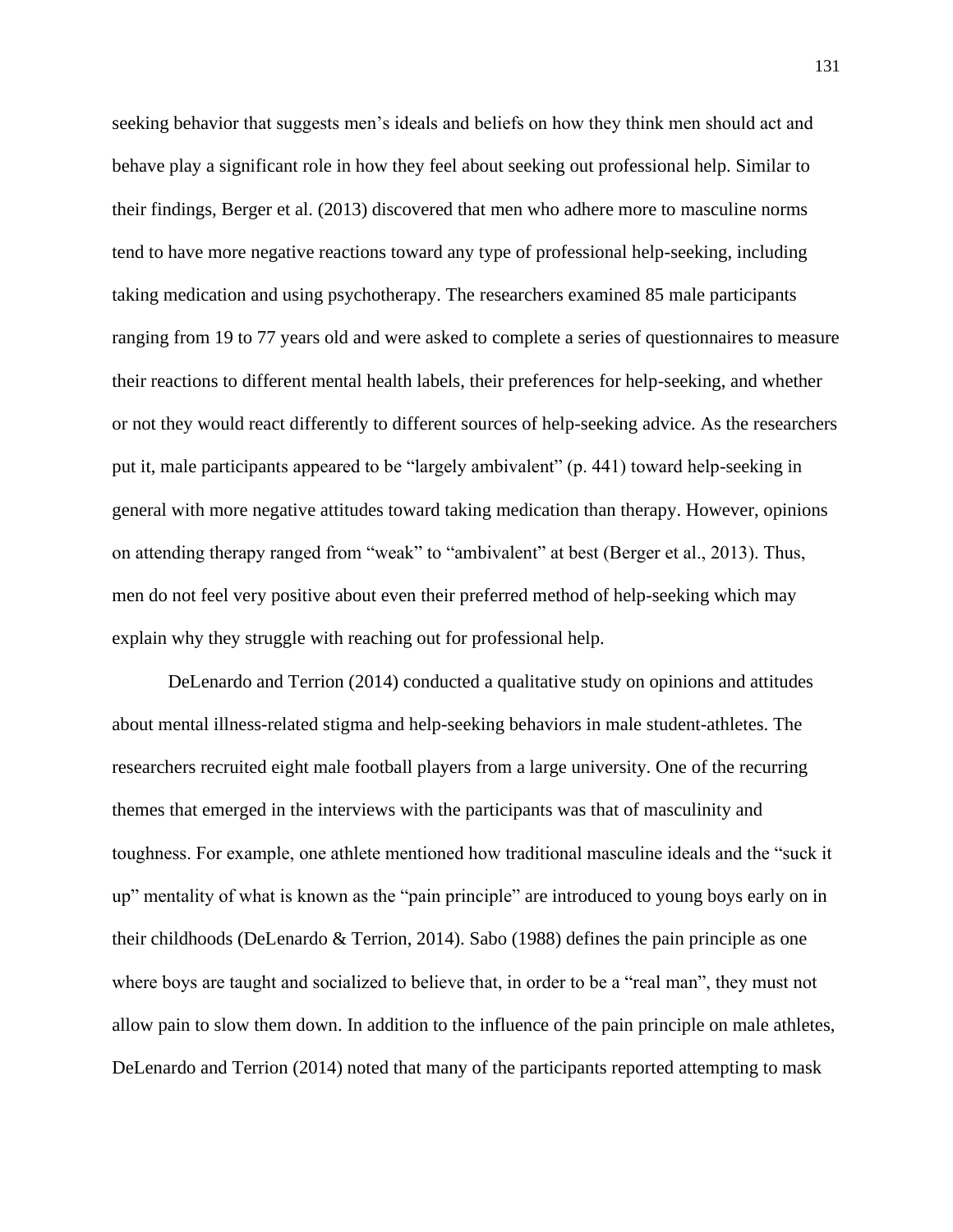up anything that may be perceived as a "weakness" to those around them. More specifically, one athlete suggested taking a lot of painkillers just to be able to play while another one reported intentionally hiding concussion-like symptoms from athletic trainers (DeLenardo & Terrion, 2014). These types of behaviors may be translated from physical injuries to mental health concerns as well. For instance, instead of an athlete receiving professional help for mental illness, they may prefer to play through it or find a similar type of coping strategy (e.g., substance use) to mask their struggles out of a fear of being perceived as "weak" by others. Finally, DeLenardo and Terrion (2014) discovered that even if the participants wanted to seek out professional help for their mental health concerns, they felt they would not be supported. As one participant put it; "all that is important for coaches or people at this school is if we perform: perform on the football field and perform at school" (DeLenardo & Terrion, 2014, p. 52).

#### **Purpose**

While previous research has begun to analyze mental health service utilization and availability for collegiate athletes from the vantage points of administrators (Cannole et al., 2014), athletic departments (Kornspan & Duve, 2006; Voight & Callaghan, 2001), and university athletics and counseling center websites (Hayden et al., 2013), very few studies have explored these topics from a practitioners' perspective. More specifically, only one study to date has explored practitioners' viewpoints and experiences working with collegiate athletes and their access to mental health services (Schlimmer & Chin, 2019). As Way (2021) suggests, the benefits of examining such perspectives "could be an untapped source of information regarding the mental health needs of student-athletes and the extent to which these needs are currently being met" (p. 2). Thus, the current study expands on previous research by examining the perspectives of those who work most closely with male athletes, the practitioners. Through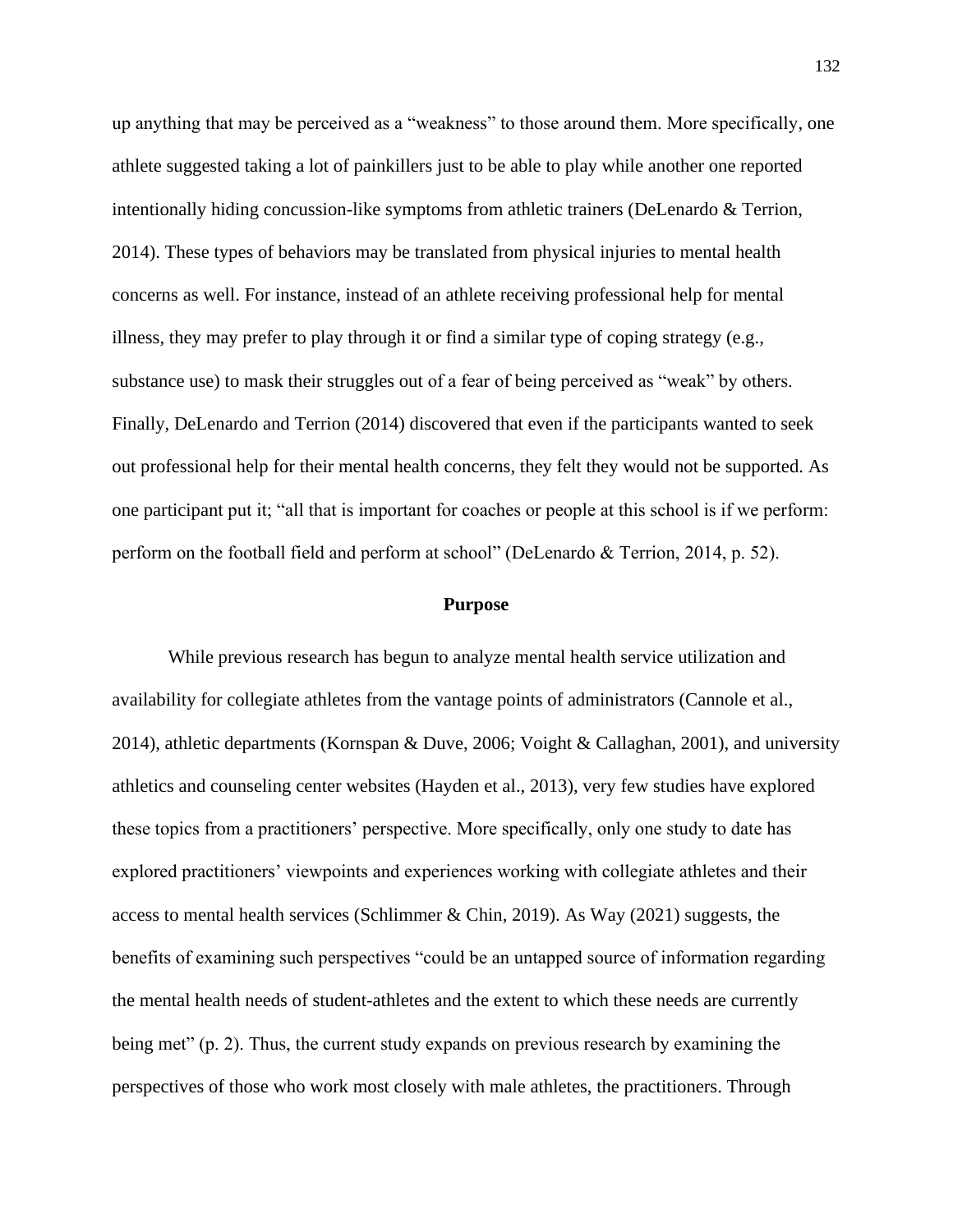exploring the experiences of these practitioners, we are able to better understand what strategies can be undertaken to increase accessibility to support services for male collegiate athletes. Accordingly, the following research questions were posed, (1) what are the experiences of licensed practitioners working with male Division I athletes suffering with mental health-related concerns, and (2) what steps can be taken to help male Division I athletes more easily access professional psychological help services?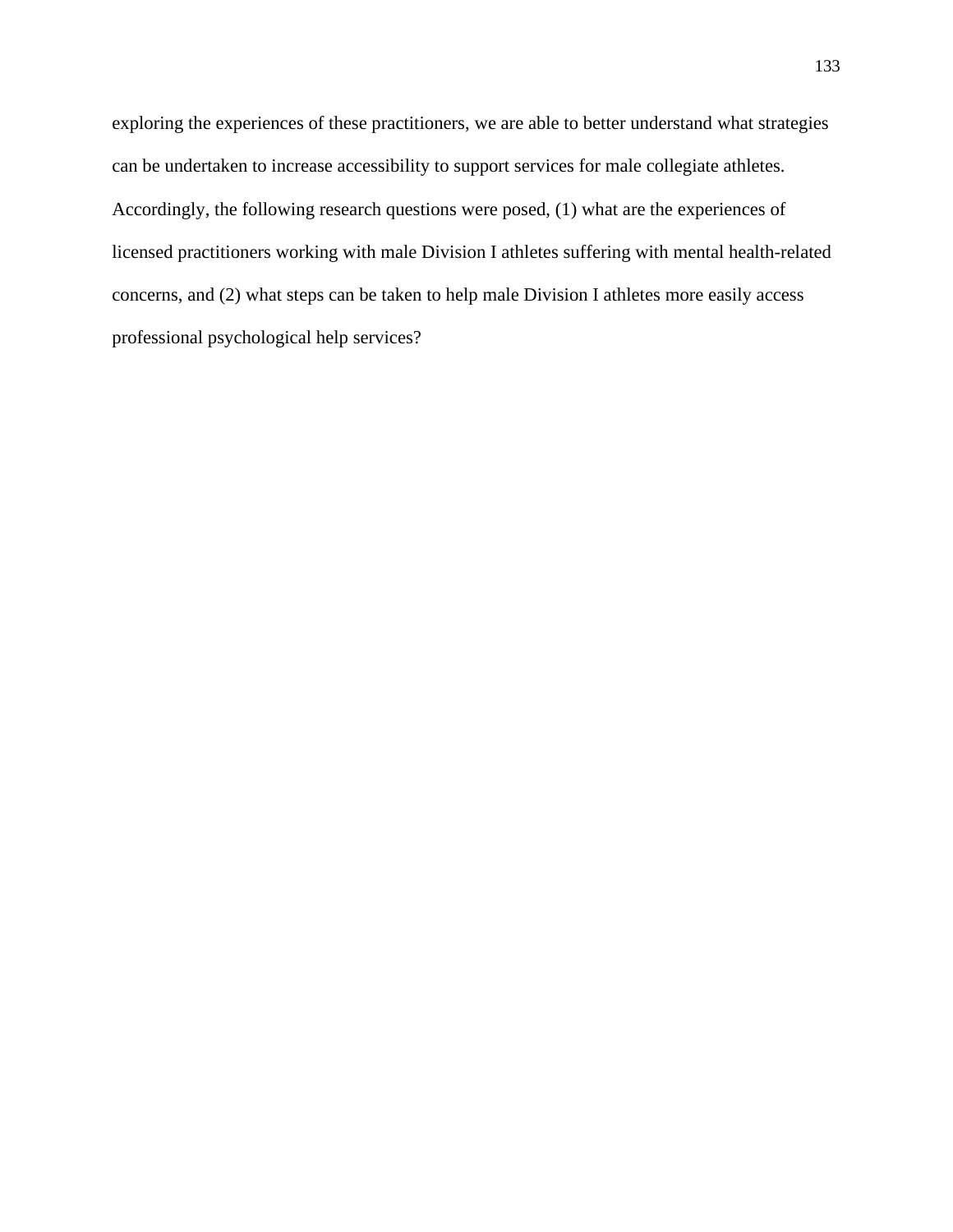### APPENDIX B

## EMAIL SCRIPT

Dear [insert name],

My name is Nicole Vana and I am a second year graduate student at Georgia Southern University pursuing my Master's degree in Sport and Exercise Psychology. I am currently in the process of recruiting participants for my thesis research which is focused on overcoming helpseeking barriers for male Division I student-athletes with mental health-related concerns. In order to be eligible to participate in this study, you must meet each of the following criteria:

- You maintain a current licensure in counseling or psychology in their state of employment
- You hold an active Certified Mental Performance Consultant (CMPC) status
- You have a minimum of one year direct experience working with NCAA division I male student-athletes

If you meet the criteria above and are interested in completing a 30-60 minute Zoom interview or have any questions regarding the study, you can contact me at 402-708-1680 (cell) or [nv01434@georgiasouthern.edu](mailto:nv01434@georgiasouthern.edu) or my research advisor, Dr. Megan Byrd, at 912.478.2274 or [mmbyrd@georgiasouthern.edu.](mailto:mmbyrd@georgiasouthern.edu)

Thank you for your time, Nicole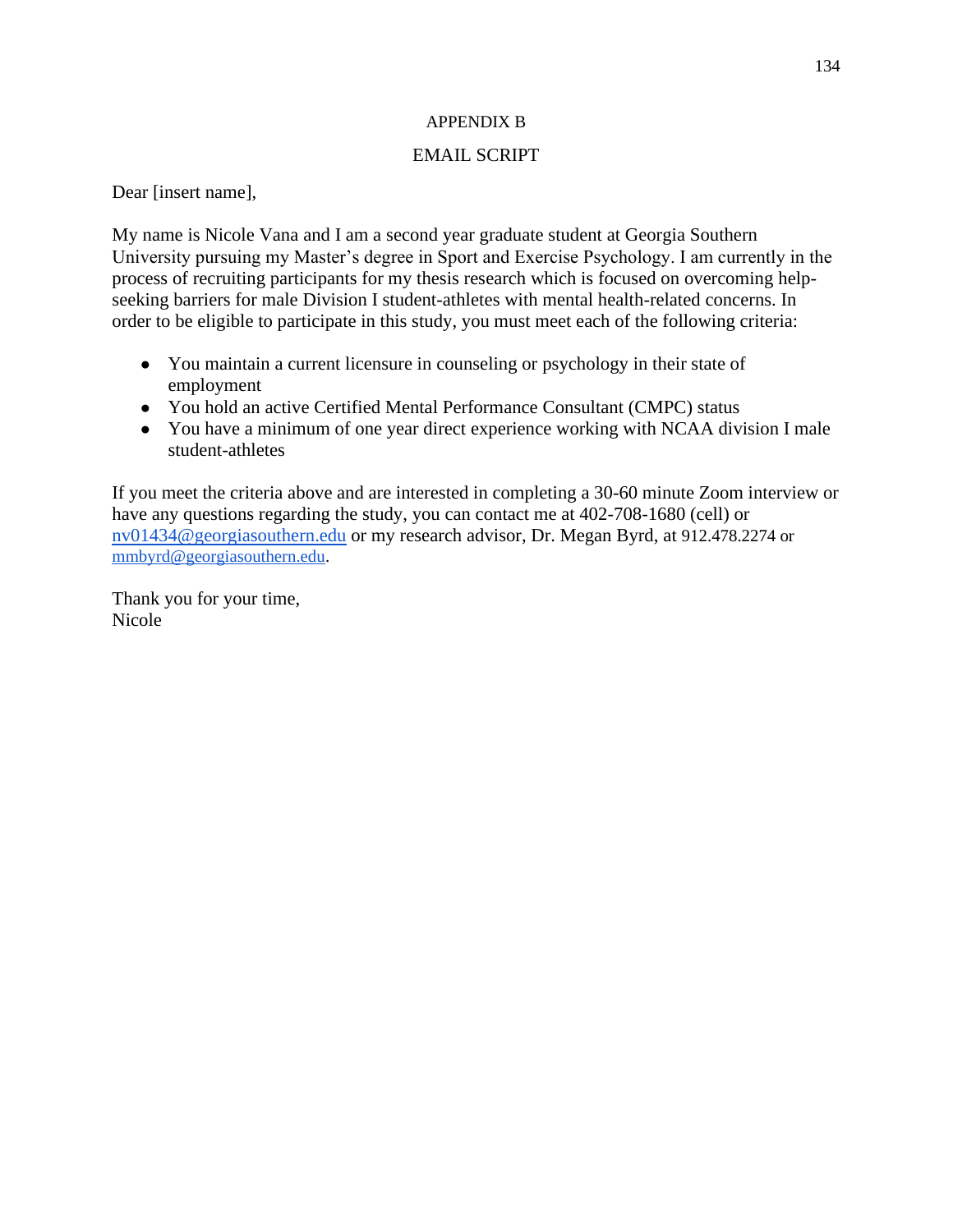### APPENDIX C

## LISTSERV SCRIPT

## Hello all,

My name is Nicole Vana and I am a second year graduate student at Georgia Southern University pursuing my Master's degree in Sport and Exercise Psychology. I am currently in the process of recruiting participants for my thesis research which is focused on overcoming helpseeking barriers for male Division I student-athletes with mental health-related concerns. In order to be eligible to participate in this study, you must meet each of the following criteria:

- Must maintain a licensure in counseling or psychology
- Must currently be CMPC certified
- Must have a minimum of one year direct experience working with NCAA division I male student-athletes

If you meet the criteria above and are interested in completing a 30-60 minute Zoom interview or have any questions regarding the study, you can contact me at 402-708-1680 (cell) or [nv01434@georgiasouthern.edu](mailto:nv01434@georgiasouthern.edu) my research advisor, Dr. Megan Byrd, at 912.478.2274 or [mmbyrd@georgiasouthern.edu.](mailto:mmbyrd@georgiasouthern.edu)

Thank you for your time, Nicole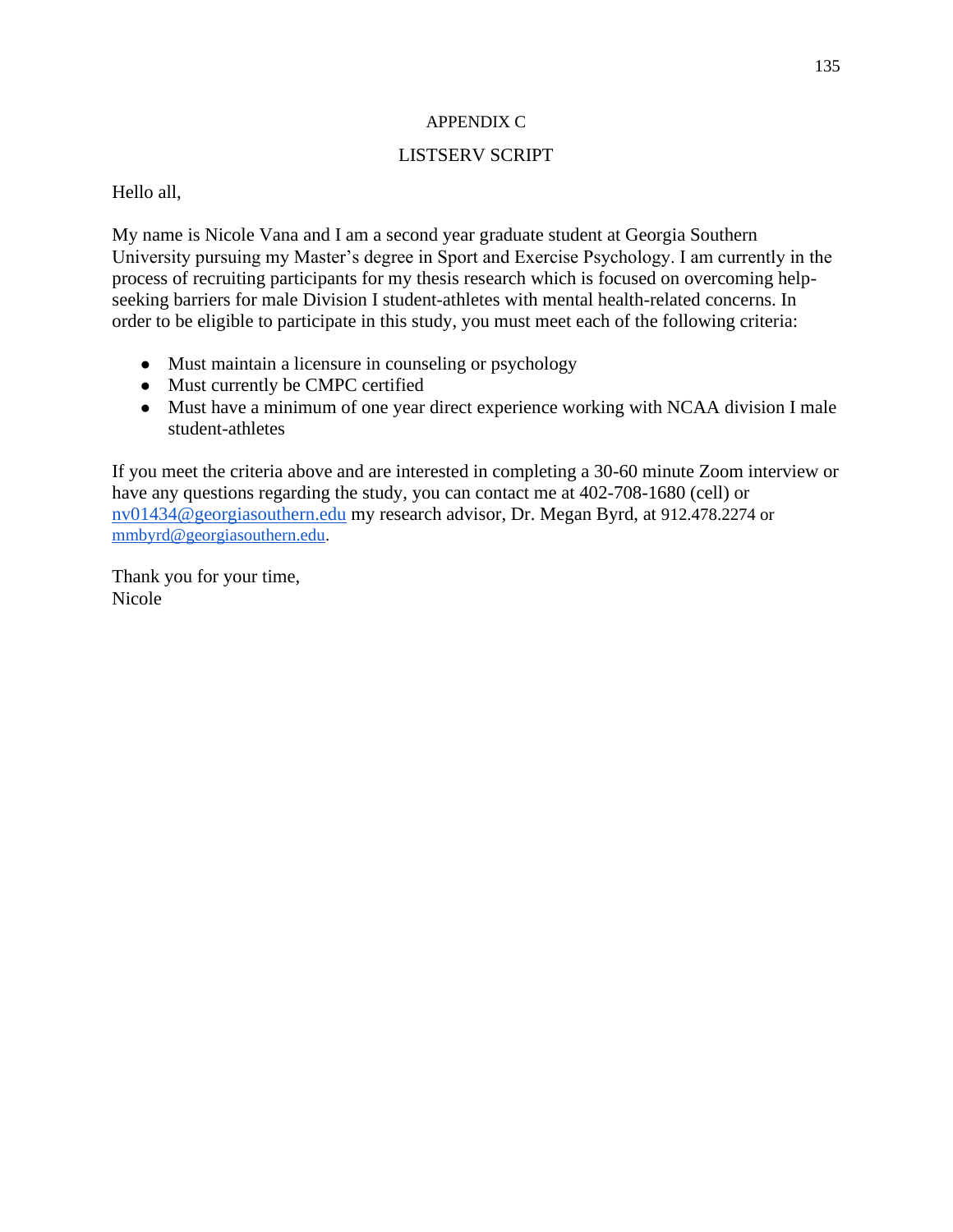#### APPENDIX D

## INFORMED CONSENT

### **Informed Consent for**

# **Examining Practitioners' Perspectives on Access to Professional Psychological Help for Division I Male Athletes**

- 1. This research is being conducted by Nicole Vana, a Master's student in the sport and exercise psychology program at Georgia Southern University, under the supervision of Dr. Megan Byrd, a faculty member at Georgia Southern University. This research is being conducted to fulfill thesis requirements towards obtaining a Master's degree.
- 2. Purpose of the study: The purpose of this research is to explore practitioners' experiences working with Division I male student-athletes experiencing mental health-related concerns to obtain a better understanding of how current help-seeking barriers can be overcome.
- 3. Procedures to be followed: Participation in this research will include voluntary completion of a single 30-45 minute interview via Zoom. After the researcher completes analysis, you will be sent the interview transcript and review the researcher's interpretations of your responses. This process is called member checking and is a method used to enhance the trustworthiness of the data.
- 4. Discomforts and risks: There is minimal discomfort and risk involved with the participation in this study. There is a small risk of loss of confidentiality as the interview will be conducted through Zoom. The researcher is careful to ensure that the information you voluntarily provide is as secure as possible; however, you must be aware that transmissions over the Internet cannot be guaranteed to be completely secure. Your confidentiality will be maintained to the degree permitted by the technology being used. You will be subject to the privacy policy of Zoom. To prevent a breach of confidentiality, the researcher will use the passcode and waiting room features on Zoom. You will be required to enter a passcode before joining the meeting, preventing uninvited individuals from joining the meeting. The waiting room feature requires the host of the meeting, the researcher, to admit you into the meeting, ensuring you and the researcher will be the only people in the meeting. Another potential small risk is the discomfort of sharing your experiences working with male athletes who have experienced a range of mental health concerns.
- 5. Benefits:

a. The benefits to you as a participant include the opportunity to share your personal experiences working with Division I male athletes.

b. The benefits to society include a better understanding of how current barriers can be overcome for male athletes who are suffering from mental health struggles.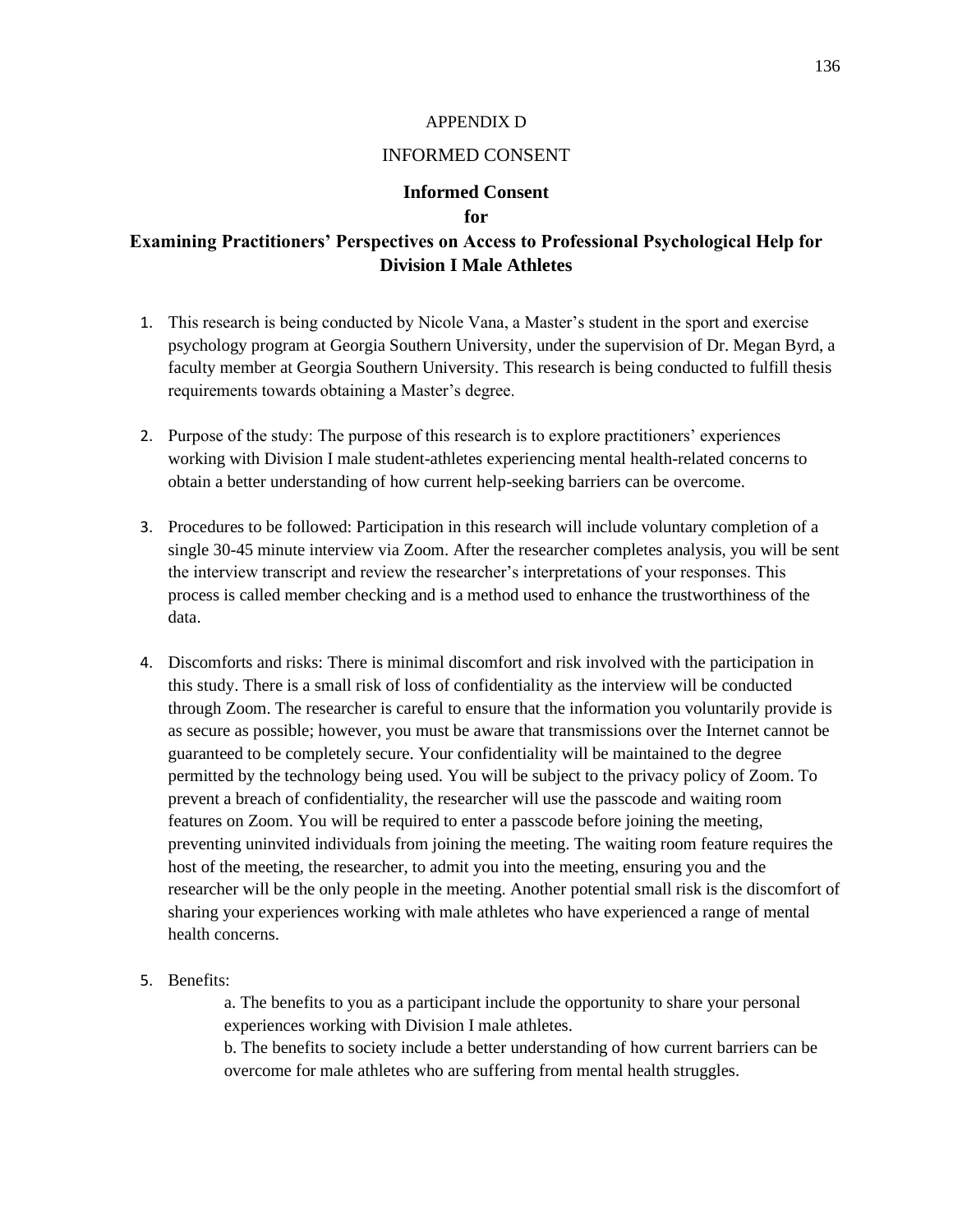- 6. Duration/time required from the participant: The interview is designed to last approximately 30- 60 minutes. The member checking process may vary but will take approximately 20-30 minutes.
- 7. Statement of confidentiality: Only the researcher and her committee will have access to your information. Your information will be secured in a password protected file on a password protected computer. Interview materials will be deidentified and when the results are published or discussed in conferences, no information will be included that would reveal your identity. After three years, all data will be deleted.
- 8. Future use of data: Deidentified or coded data from this study will be destroyed after a three-year period. You will not be identified by name in the data set or any reports using information obtained from this study, and your confidentiality as a participant in this study will remain secure. Subsequent use of records and data within the three-year period will be subject to standard data use policies which protect the anonymity of individuals and institutions.
- 9. Right to ask questions: You have the right to ask questions and have those questions answered. If you have questions about this study, please contact the researcher or the researcher's faculty advisor, Dr. Megan Byrd whose contact information is located at the end of the informed consent. For questions concerning your rights as a research participant, contact Georgia Southern University Institutional Review Board at 912-478-5465 or irb@georgiasouthern.edu.
- 10. Voluntary participation: Your participation in this study is entirely voluntary. You have the right to choose not to participate in this study. If you consent to participate in this study and later decide you do not want to participate further, you may withdraw your consent at any time without penalty. If you would like to withdraw your participation at any time, please inform the researcher listed in this consent form.
- 11. Penalty: There is no penalty for deciding not to participate in the study. You may decide at any time you don't want to participate further and may withdraw without penalty or retribution.
- 12. All information will be treated confidentially. There is one exception to confidentiality that we need to make you aware of. In certain research studies, it is our ethical responsibility to report situations of child or elder abuse, child or elder neglect, or any life-threatening situation to appropriate authorities. However, we are not seeking this type of information in our study nor will you be asked questions about these issues.

You will be given a copy of this consent form to keep for your records. This project has been reviewed and approved by the GS Institutional Review Board under tracking number H21425.

Title of Project: Examining Practitioners' Perspectives on Access to Professional Psychological Help for Division I Male Athletes Principal Investigator: Nicole Vana, nv01434@georgiasouthern.edu Research Advisor: Dr. Megan Byrd, Hollis Building 1103B P.O. Box 8076 Statesboro, GA 30460, 912.478.2274, mmbyrd@georgiasouthern.edu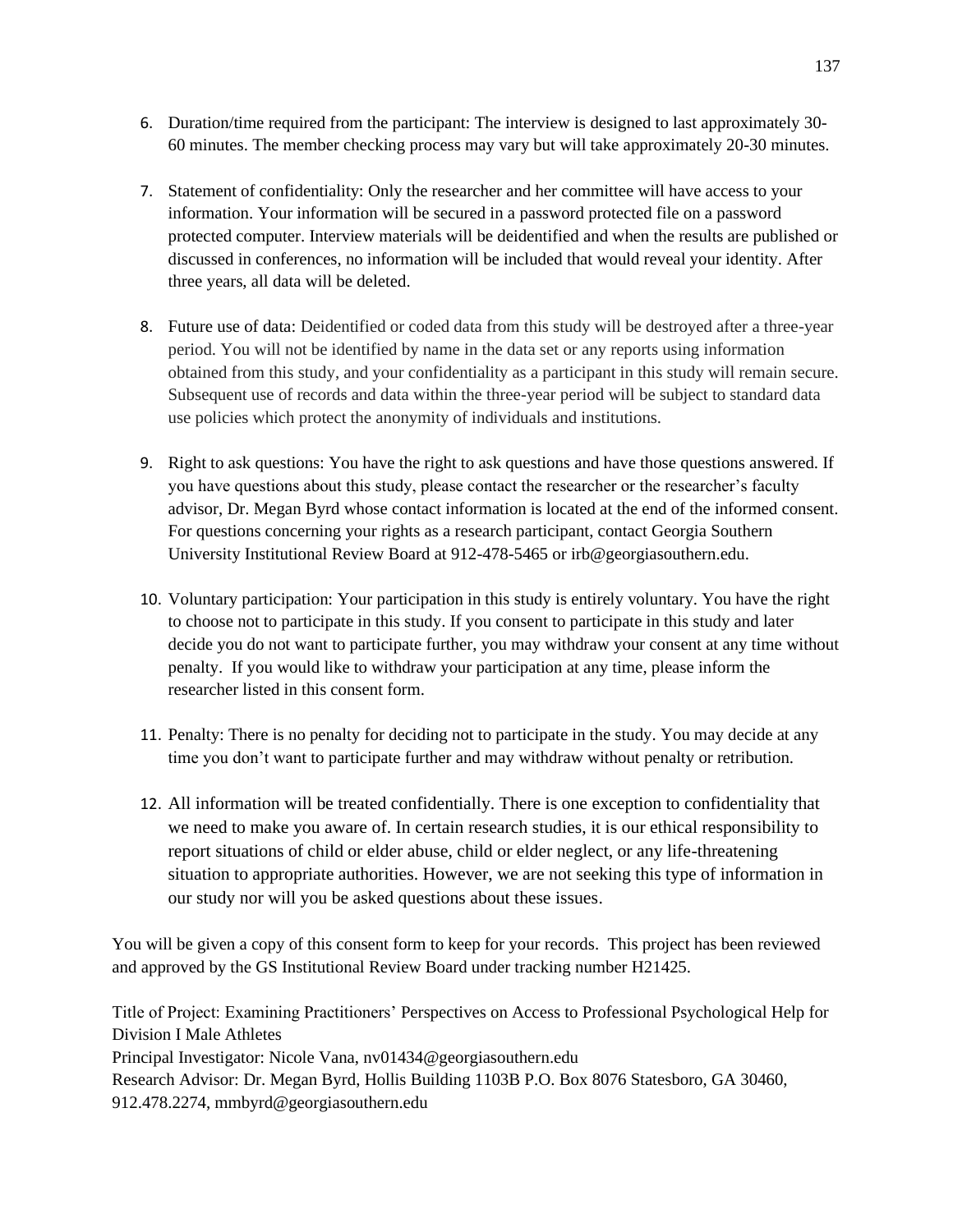Please select an option below to indicate whether or not you agree to participate in this research:

- Yes, I read the terms above and consent to participate in this research.
- No, I do not consent to participate in this research.